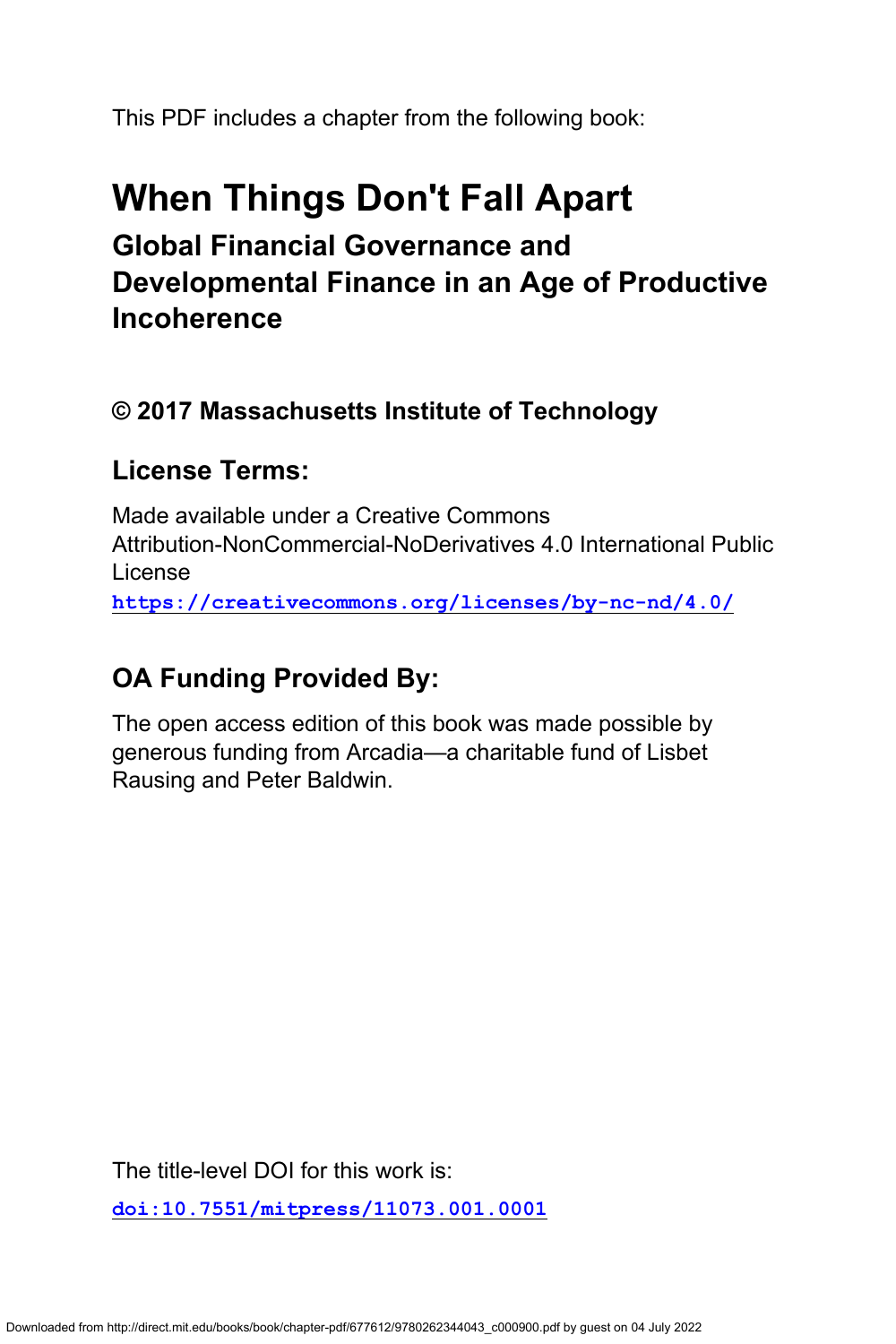Abdelal, Rawi. 2007. *Capital Rules: The Construction of Global Finance*. Cambridge, MA: Harvard University Press.

Abdelal, Rawi, and Laura Alfaro. 2003. "Capital and Control: Lessons from Malaysia." *Challenge* 46 (4): 36–53.

Abdelal, Rawi, Mark Blyth, and Craig Parsons, eds. 2010. *Constructing the International Economy*. Ithaca, NY: Cornell University Press.

Abdelal, Rawi, and Jonathan Kirshner. 1999–2000. "Strategy, Economic Relations, and the Definition of National Interests." *Security Studies* 9 (1–2): 119–156.

Achebe, Chinua. 1992[1958]. *Things Fall Apart*. New York: Knopf.

Adam, Shamin, and Dan Ten Kate. 2010. "Asia Should Consider Capital Controls to Stem Asset-Bubble Risks, UN Says." Bloomberg, May 6. [http://www.bloomberg.com](http://www.bloomberg.com/news/articles/2010-05-06/asia-should-consider-capital-controls-to-stem-asset-bubble-risks-un-says) [/news/articles/2010-05-06/asia-should-consider-capital-controls-to-stem-asset](http://www.bloomberg.com/news/articles/2010-05-06/asia-should-consider-capital-controls-to-stem-asset-bubble-risks-un-says) [-bubble-risks-un-says](http://www.bloomberg.com/news/articles/2010-05-06/asia-should-consider-capital-controls-to-stem-asset-bubble-risks-un-says).

Adelman, Jeremy. 2013a. *The Essential Hirschman*. Princeton, NJ: Princeton University Press.

Adelman, Jeremy. 2013b. *Worldly Philosopher: The Odyssey of Albert O. Hirschman*. Princeton, NJ: Princeton University Press.

Adelman, Jeremy, Michele Alacevich, Victoria de Grazia, Ira Katznelson, and Nadia Urbinati. 2015. "Albert Hirschman and the Social Sciences: A Memorial Roundtable." *Humanity* 6 (2): 265–286. doi: 0.1353/hum.2015.0022.

African Development Bank (AfDB). 2016. "Annual Reports." Accessed December 20. [https://www.afdb.org/en/knowledge/publications/annual-report/annual-report](https://www.afdb.org/en/knowledge/publications/annual-report/annual-report-2016/) [-2016/](https://www.afdb.org/en/knowledge/publications/annual-report/annual-report-2016/).

Agayev, Zulfugar. 2016. "Azeri Leader Rejects Bill to Tax Outflows of Foreign Currency." Bloomberg, February 10. [http://www.bloomberg.com/news/articles/2016-02](http://www.bloomberg.com/news/articles/2016-02-10/azeri-leader-rejects-bill-to-tax-outflows-of-foreign-currency) [-10/azeri-leader-rejects-bill-to-tax-outflows-of-foreign-currency](http://www.bloomberg.com/news/articles/2016-02-10/azeri-leader-rejects-bill-to-tax-outflows-of-foreign-currency).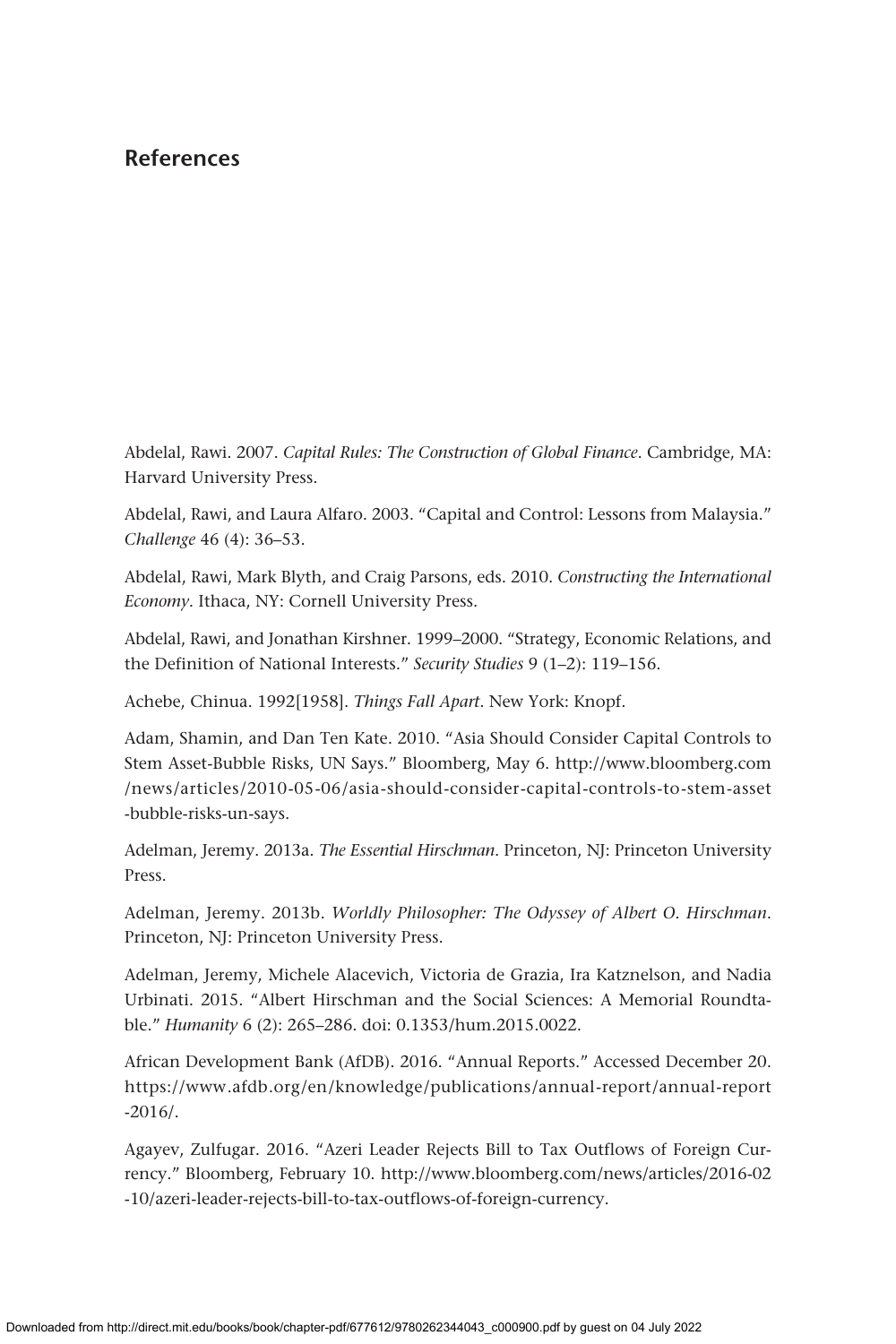Agosin, Manuel. 2001. "Strengthening Regional Financial Cooperation." *CEPAL Review*, no. 73:31–50.

Aizenman, Joshua. 2009. "Hoarding International Reserves versus a Pigouvian Taxcum-Subsidy Scheme: Reflections on the Deleveraging Crisis of 2008–09, and a Cost Benefit Analysis." NBER Working Paper No. 15484. Cambridge, MA: National Bureau of Economic Research.<http://www.nber.org/papers/w15484>.

Akyüz, Yilmaz. 2013. "Waving or Drowning: Developing Countries after the Financial Crisis." South Centre Research Paper No. 48. Geneva: South Centre. [http://g24.org](http://g24.org/wp-content/uploads/2014/03/RP48_Waving-or-drowning_EN.pdf) [/wp-content/uploads/2014/03/RP48\\_Waving-or-drowning\\_EN.pdf](http://g24.org/wp-content/uploads/2014/03/RP48_Waving-or-drowning_EN.pdf).

Akyüz, Yilmaz. 2016. "Grim Economic Situation Calls for Bold Measures." *Third World Resurgence*, nos. 307–308:15–18.

Alacevich, Michele. 2014. "Visualizing Uncertainties, or How Albert Hirschman and the World Bank Disagreed on Project Appraisal and What This Says about the End of 'High Development Theory.'" *Journal of the History of Economic Thought* 36 (2): 137–168.

Alacevich, Michele. 2015. "Albert Hirschman Observed: Afterword," afterword to *Development Projects Observed*, by Albert O. Hirschman, 175–190. Washington, DC: Brookings Institution Press.

Alacevich, Michele. 2016. "Albert O. Hirschman." In *Handbook of Alternative Theories of Economic Development*, edited by Erik Reinert, Jayati Ghosh, and Rainer Kattel, 456–474. Cheltenham: Edward Elgar.

Alesina, Alberto, and Silvia Ardagna. 2009. "Large Changes in Fiscal Policy: Taxes versus Spending." NBER Working Paper No. 15438. Cambridge, MA: National Bureau of Economic Research.

Alexander, Nancy. 2014. *The Emerging Multi-polar World Order: Its Unprecedented Consensus on a New Model for Financing Infrastructure Investment and Development*. Washington, DC: Heinrich Böll Foundation North America. [http://us.boell.org/sites](http://us.boell.org/sites/default/files/alexander_multi-polar_world_order_1.pdf) [/default/files/alexander\\_multi-polar\\_world\\_order\\_1.pdf](http://us.boell.org/sites/default/files/alexander_multi-polar_world_order_1.pdf).

Amsden, Alice. 1992. *Asia's Next Giant: South Korea and Late Industrialization*. Oxford: Oxford University Press.

Amsden, Alice. 2001. *The Rise of "the Rest": Challenges to the West from Late Industrializing Countries*. Oxford: Oxford University Press.

Amyx, Jennifer. 2008. "Regional Financial Cooperation in East Asia since the Asian Financial Crisis." In *Crisis as Catalyst: Asia's Dynamic Political Economy*, edited by Andrew Macintyre, T. J. Pempel, and John Ravenhill, 117–139. Ithaca, NY: Cornell University Press.

Anderlini, Jamil. 2015. "Beijing Clamps Down on Forex Deals to Stem Capital Flight." *Financial Times*, September 9. [http://www.ft.com/intl/cms/s/0/0f825e12-56cf-11e5](http://www.ft.com/intl/cms/s/0/0f825e12-56cf-11e5-a28b-50226830d644.html) [-a28b-50226830d644.html.](http://www.ft.com/intl/cms/s/0/0f825e12-56cf-11e5-a28b-50226830d644.html)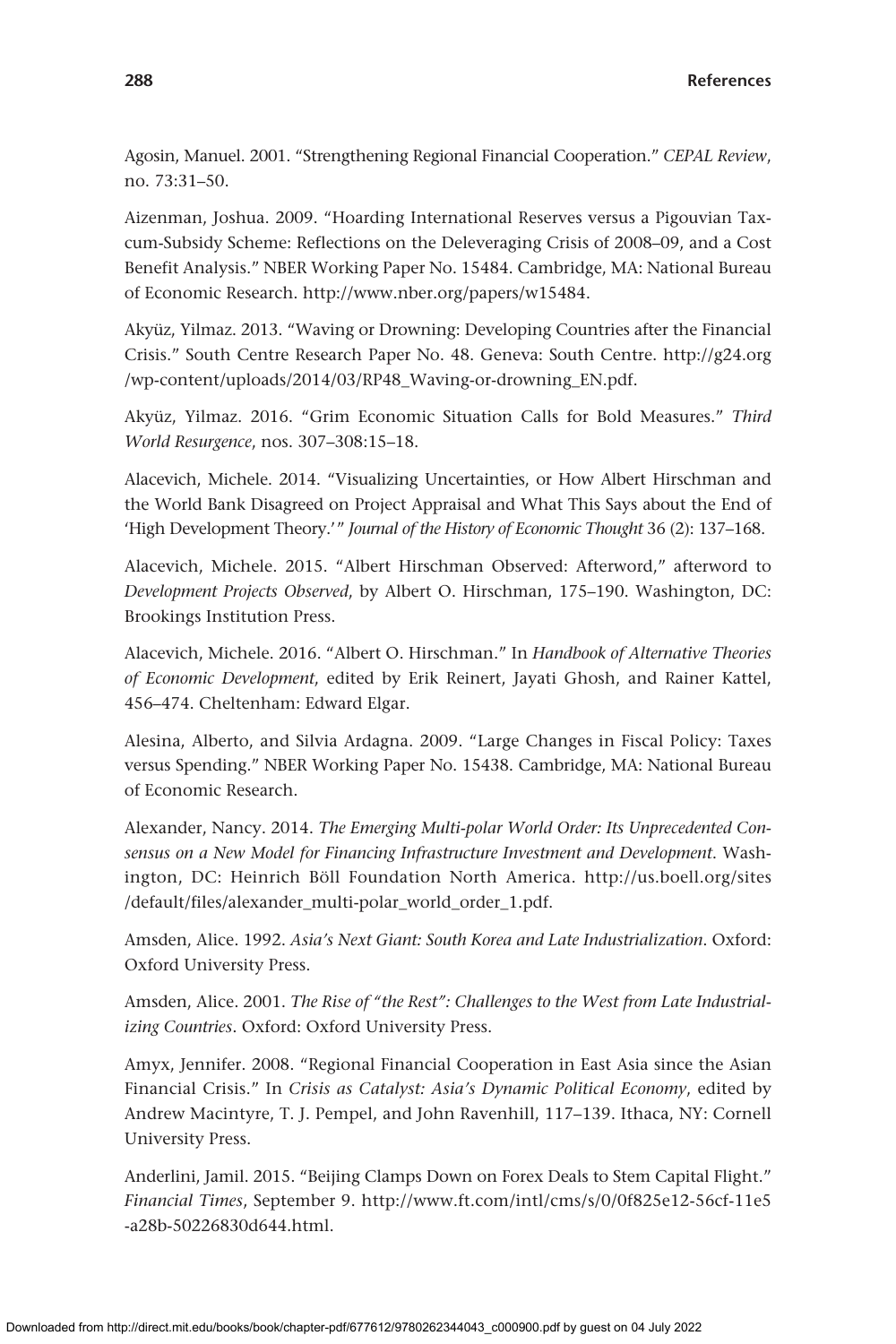Aquino, Norman, and Clarissa Batino. 2012. "Philippines Joins Korea in Restraining Currency Gains: Economy." Bloomberg, December 26. [http://www.bloomberg.com](http://www.bloomberg.com/news/articles/2012-12-26/philippines-imposes-currency-forward-caps-to-restrain-peso-surge) [/news/articles/2012-12-26/philippines-imposes-currency-forward-caps-to-restrain](http://www.bloomberg.com/news/articles/2012-12-26/philippines-imposes-currency-forward-caps-to-restrain-peso-surge) [-peso-surge](http://www.bloomberg.com/news/articles/2012-12-26/philippines-imposes-currency-forward-caps-to-restrain-peso-surge).

Arab Monetary Fund (ArMF). 2016. "Annual Reports." Accessed December 20. [http://](http://www.amf.org.ae/en/annual_reports) [www.amf.org.ae/en/annual\\_reports](http://www.amf.org.ae/en/annual_reports).

Arab Monetary Fund (ArMF). 2017. Website. Accessed January 10. [http://www.amf](http://www.amf.org.ae/en) [.org.ae/en.](http://www.amf.org.ae/en)

Arestis, Philip. 2017. "Financial Liberalization, the Finance-Growth Nexus, Financial Crises and Policy Implications." In *Financial Liberalisation: Past, Present and Future*, edited by Philip Arestis and Malcolm Sawyer, 1–42. Basingstoke: Palgrave Macmillan.

Arezki, Rabah, Patrick Bolton, Sanjay Peters, Frederic Samama, and Joseph Stiglitz. 2016. "From Global Savings Glut to Financing of Infrastructure." IMF Working Paper No. 18. Washington, DC: International Monetary Fund. [https://www.imf.org](https://www.imf.org/external/pubs/cat/longres.aspx?sk=43689.0) [/external/pubs/cat/longres.aspx?sk](https://www.imf.org/external/pubs/cat/longres.aspx?sk=43689.0)=43689.0.

Armijo, Leslie Elliott. 2012. "Equality and Multilateral Financial Cooperation in the Americas." [desiguALdades.net](http://desiguALdades.net) Working Paper Series No. 29. Berlin: Research Network on Interdependent Inequalities in Latin America. [http://www.desigualdades](http://www.desigualdades.net/Working_Papers/Search-Working-Papers/Working-Paper-29-_Equality-and-Multilateral-Financial-Cooperation-in-the-Americas_/index.html) [.net/Working\\_Papers/Search-Working-Papers/Working-Paper-29-\\_Equality-and](http://www.desigualdades.net/Working_Papers/Search-Working-Papers/Working-Paper-29-_Equality-and-Multilateral-Financial-Cooperation-in-the-Americas_/index.html) [-Multilateral-Financial-Cooperation-in-the-Americas\\_/index.html](http://www.desigualdades.net/Working_Papers/Search-Working-Papers/Working-Paper-29-_Equality-and-Multilateral-Financial-Cooperation-in-the-Americas_/index.html).

Armijo, Leslie Elliott. 2017. "The Public Bank Trilemma: Brazil's New Developmentalism and the BNDES." In *Democratic Brazil Ascendant*, edited by Peter Kingstone and Timothy Power, 230–247. Pittsburgh, PA: University of Pittsburgh Press.

Armijo, Leslie Elliott, and John Echeverri-Gent. 2014. "Brave New World? The Politics of International Finance in Brazil and India." In *Financial Statecraft of Emerging Powers: Shield and Sword in Asia and Latin America*, edited by Leslie Eliot Armijo and Saori N. Katada, 47–76. Basingstoke: Palgrave Macmillan.

Armijo, Leslie Elliot, and Saori N. Katada. 2015. "Theorizing the Financial Statecraft of Emerging Powers." *New Political Economy* 20 (1): 42–62.

Armijo, Leslie Elliott, Saori N. Katada, and Cynthia Roberts. 2015. "The Collective Financial Statecraft of the BRICS: Hanging Together, but Why and How?" Paper presented at the International Studies Association Annual Convention, New Orleans, LA, February 16–21.

Armijo, Leslie Elliott, and Cynthia Roberts. 2014. "The Emerging Powers and Global Governance: Why the BRICS Matter." In *Handbook of Emerging Economies*, edited by Robert Looney, 503–524. London: Routledge.

ASEAN+3. 2016. "Joint Statement of the 19th ASEAN+3 Finance Ministers' and Central Bank Governors' Meeting, 3 May 2016, Frankfurt, Germany. May 3. [http://asean](http://asean.org/joint-statement-19th-asean3-finance-ministers-central-bank-governors-meeting-3-may-2016-frankfurt-germany/)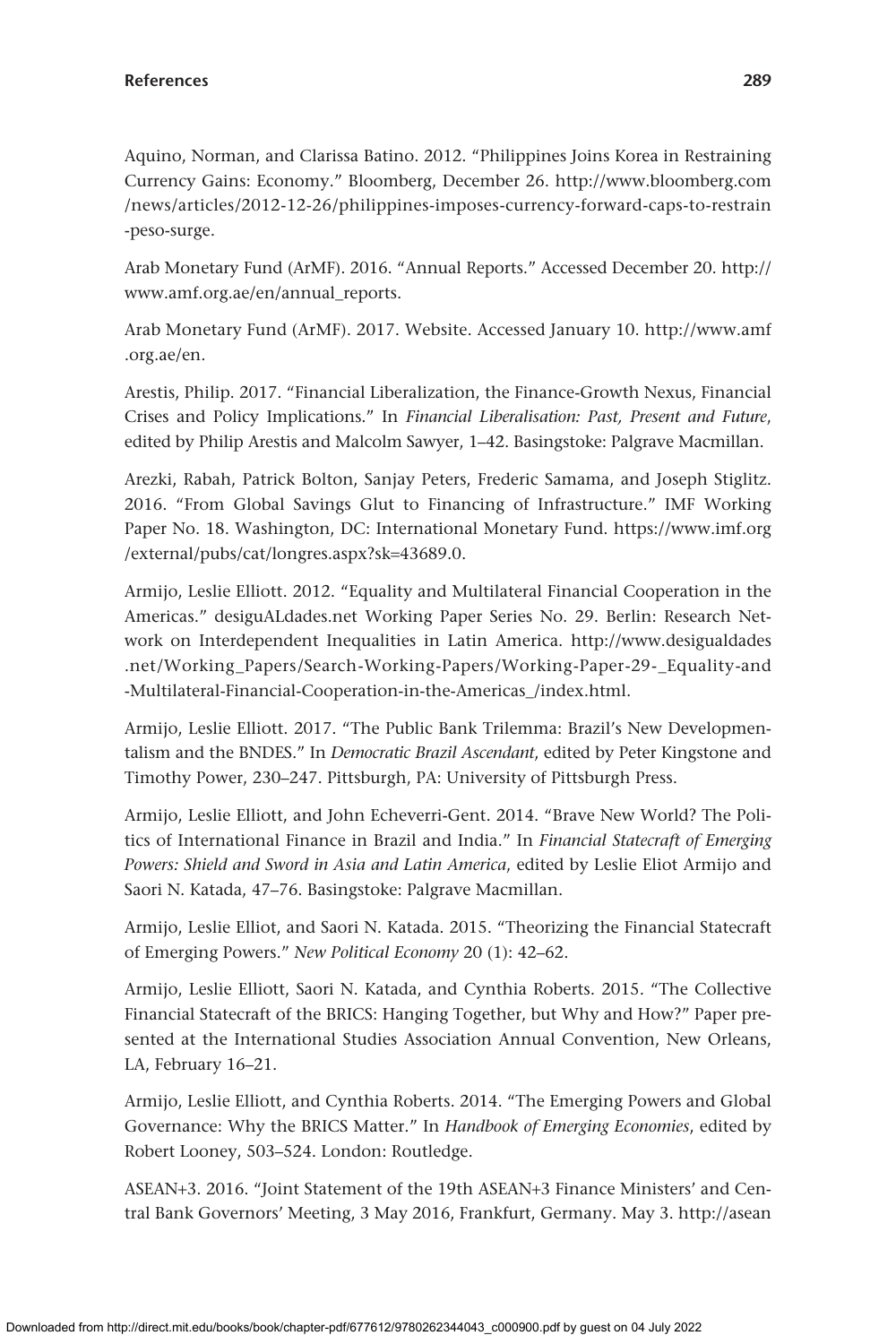[.org/joint-statement-19th-asean3-finance-ministers-central-bank-governors-meeting](http://asean.org/joint-statement-19th-asean3-finance-ministers-central-bank-governors-meeting-3-may-2016-frankfurt-germany/) [-3-may-2016-frankfurt-germany/.](http://asean.org/joint-statement-19th-asean3-finance-ministers-central-bank-governors-meeting-3-may-2016-frankfurt-germany/)

ASEAN+3 Macroeconomic Research Office (AMRO). 2016a. "Key Points for Strengthening the CMIM, Annex 1." AMRO, April. [http://www.amro-asia.org/key-points-for](http://www.amro-asia.org/key-points-for-strengthening-the-cmim/) [-strengthening-the-cmim/.](http://www.amro-asia.org/key-points-for-strengthening-the-cmim/)

ASEAN+3 Macroeconomic Research Office (AMRO). 2016b. "Strengthening a Multilayered Global Financial Safety Net Is Critical to Secure Macroeconomic and Financial Stability." AMRO, October 6. [http://www.amro-asia.org/strengthening-a-multi-layered](http://www.amro-asia.org/strengthening-a-multi-layered-global-financial-safety-net-is-critical-to-secure-macroeconomic-and-financial-stability/) [-global-financial-safety-net-is-critical-to-secure-macroeconomic-and-financial-stability/](http://www.amro-asia.org/strengthening-a-multi-layered-global-financial-safety-net-is-critical-to-secure-macroeconomic-and-financial-stability/).

ASEAN+3 Macroeconomic Research Office (AMRO). 2017. Website. Accessed January 10. <http://www.amro-asia.org>.

Asian Development Bank (AsDB). 2009. *Infrastructure for a Seamless Asia*. Manila: AsDB and Asian Development Bank Institute. [https://www.adb.org/sites/default](https://www.adb.org/sites/default/files/publication/159348/adbi-infrastructure-seamless-asia.pdf) [/files/publication/159348/adbi-infrastructure-seamless-asia.pdf.](https://www.adb.org/sites/default/files/publication/159348/adbi-infrastructure-seamless-asia.pdf)

Asian Development Bank (AsDB). 2010. *Institutions for Regional Integration: Towards an Asian Economic Community.* Manila: AsDB.

Asian Development Bank (AsDB). 2011. *Asian Capital Markets Monitor*. Manila: AsDB, August.<http://www.adb.org/publications/asia-capital-markets-monitor-august-2011>.

Asian Development Bank (AsDB). 2016. "Annual Reports." Accessed December 20. [https://www.adb.org/documents/series/adb-annual-reports.](https://www.adb.org/documents/series/adb-annual-reports)

Asian Development Bank (AsDB). 2017. "Meeting Asia's Infrastructure Needs." Manila: AsDB, February. [https://www.adb.org/sites/default/files/publication/227496](https://www.adb.org/sites/default/files/publication/227496/special-report-infrastructure.pdf) [/special-report-infrastructure.pdf.](https://www.adb.org/sites/default/files/publication/227496/special-report-infrastructure.pdf)

Asian Development Bank (AsDB) and Inter-American Development Bank (IADB). 2012. *Shaping the Future of Asia—Latin America and the Caribbean Relationship*. Manila: AsDB, IADB, and Asian Development Bank Institute.

Asian Infrastructure Investment Bank (AIIB). 2016a. *AIIB Energy Strategy: Sustainable Energy for Asia. Issues Note for Discussion*. Beijing: AIIB, October. [https://www.aiib.org](https://www.aiib.org/en/news-events/news/2016/_download/aiib-energy-strategy-sustainable-energy-for-asia-issues-note-for-discussion.pdf) [/en/news-events/news/2016/\\_download/aiib-energy-strategy-sustainable-energy-for](https://www.aiib.org/en/news-events/news/2016/_download/aiib-energy-strategy-sustainable-energy-for-asia-issues-note-for-discussion.pdf) [-asia-issues-note-for-discussion.pdf](https://www.aiib.org/en/news-events/news/2016/_download/aiib-energy-strategy-sustainable-energy-for-asia-issues-note-for-discussion.pdf).

Asian Infrastructure Investment Bank (AIIB). 2016b. *Articles of Agreement*. Beijing: AIIB. Accessed October 6. [https://www.aiib.org/en/about-aiib/basic-documents/articles-of](https://www.aiib.org/en/about-aiib/basic-documents/articles-of-agreement/index.html) [-agreement/index.html](https://www.aiib.org/en/about-aiib/basic-documents/articles-of-agreement/index.html).

Asian Infrastructure Investment Bank (AIIB). 2017. Website. Accessed January 10. [http://www.aiib.org.](http://www.aiib.org)

Azis, Iwan. 2011. "Assessing Asian Economic Integration with Cautionary Notes." *Journal of Northeast Asia Development* 13:17–42. [http://iwanazis.com/files/documents](http://iwanazis.com/files/documents/Iwan-Azis-Paper-Assessing-Asian-Economic-Integration-with-Cautionary-Notes2011.pdf)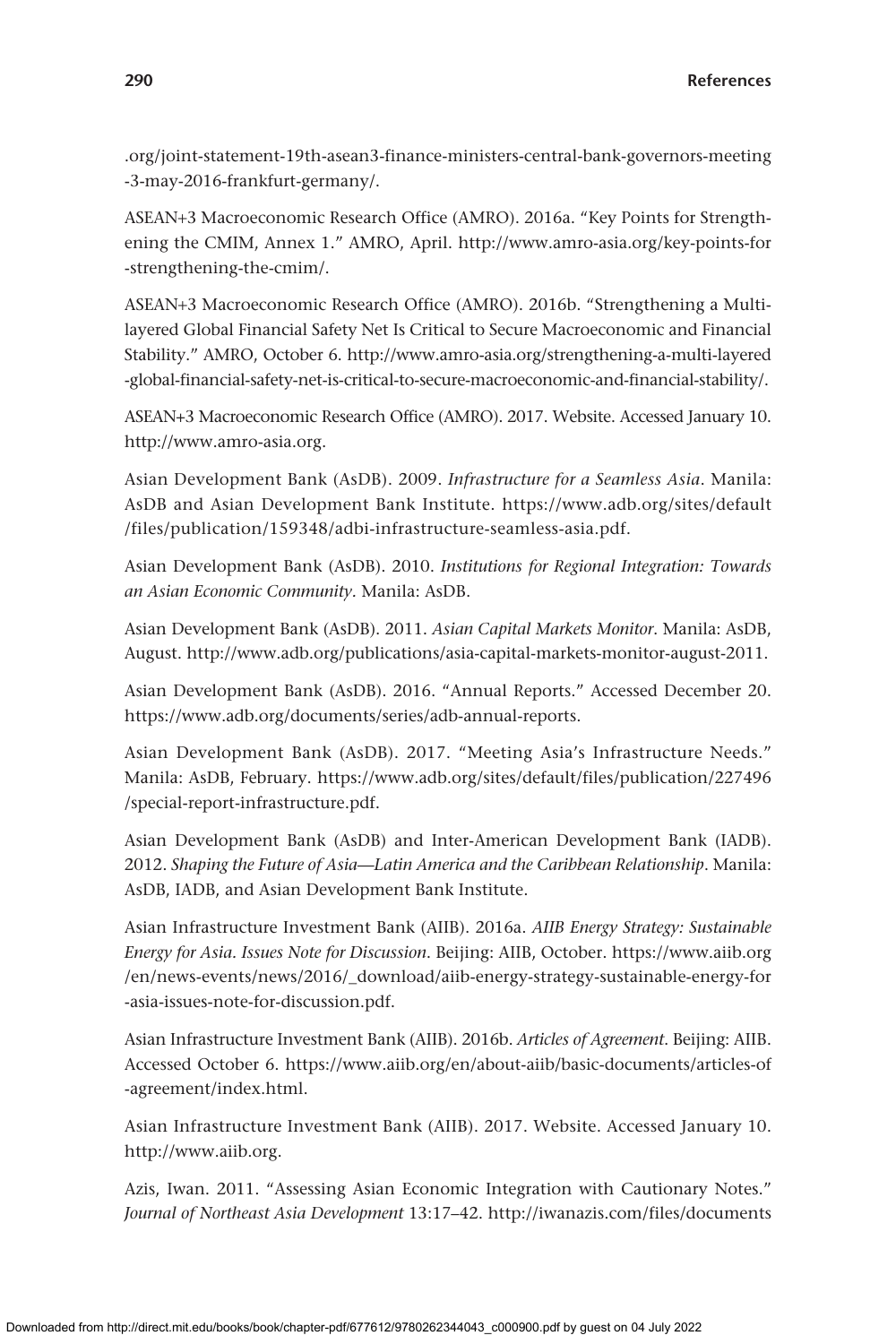[/Iwan-Azis-Paper-Assessing-Asian-Economic-Integration-with-Cautionary-Notes](http://iwanazis.com/files/documents/Iwan-Azis-Paper-Assessing-Asian-Economic-Integration-with-Cautionary-Notes2011.pdf) [2011.pdf.](http://iwanazis.com/files/documents/Iwan-Azis-Paper-Assessing-Asian-Economic-Integration-with-Cautionary-Notes2011.pdf)

Babb, Sarah. 2003. "The IMF in Sociological Perspective: A Tale of Organizational Slippage." *Studies in Comparative International Development* 38 (2): 3–27.

Babb, Sarah. 2009. *Behind the Development Banks*. Chicago: University of Chicago Press.

Babb, Sarah. 2013. "The Washington Consensus as Transnational Policy Paradigm: Its Origins, Trajectory and Likely Successor." *Review of International Political Economy* 20 (2): 268–297.

Ban, Cornel. 2013. "On the Road to Damascus: Ambiguity and Continuity at the IMF." *Triple Crisis*, April 18. [http://triplecrisis.com/on-the-road-to-damascus-ambiguity-and](http://triplecrisis.com/on-the-road-to-damascus-ambiguity-and-continuity-at-the-imf/) [-continuity-at-the-imf/.](http://triplecrisis.com/on-the-road-to-damascus-ambiguity-and-continuity-at-the-imf/)

Ban, Cornel. 2015. "Austerity versus Stimulus? Understanding Fiscal Policy Change at the International Monetary Fund since the Great Recession." *Governance* 28 (2): 167–183.

Ban, Cornel. 2016. *Ruling Ideas: How Global Neoliberalism Goes Local*. Oxford: Oxford University Press.

Ban, Cornel, and Mark Blyth. 2013. "The BRICs and the Washington Consensus: An Introduction." *Review of International Political Economy* 20 (2): 241–255.

Ban, Cornel, and Kevin Gallagher. 2015. "Recalibrating Policy Orthodoxy: The IMF since the Great Recession." *Governance* 28 (2): 131–146.

Bank for International Settlements (BIS). 2009. "Capital Flows and Emerging Market Economies." Committee on the Global Financial System Paper No. 33. Basel: BIS. [http://www.bis.org/publ/cgfs33.pdf.](http://www.bis.org/publ/cgfs33.pdf)

Bank for International Settlements (BIS). 2016. "OTC Derivatives Statistics at End-December 2015." Monetary and Economic Department of the BIS. Basel: BIS, May. [https://www.bis.org/publ/otc\\_hy1605.pdf.](https://www.bis.org/publ/otc_hy1605.pdf)

Baranyi, Stephen, Andreas E. Feldmann, and Lydia Bernier. 2015. "Solidarity Forever? ABC, ALBA and South-South Cooperation in Haiti." *Third World Quarterly* 36 (1): 162–178.

Barboza, David. 2014. "China's Central Bank Allows Its Currency More Volatility." *New York Times*, March 15. [http://www.nytimes.com/2014/03/16/business/international](http://www.nytimes.com/2014/03/16/business/international/chinas-central-bank-raises-the-volatility-of-its-currency.html) [/chinas-central-bank-raises-the-volatility-of-its-currency.html.](http://www.nytimes.com/2014/03/16/business/international/chinas-central-bank-raises-the-volatility-of-its-currency.html)

Barnett, Michael, and Martha Finnemore. 2004. *Rules for the World: International Organizations in Global Politics*. Ithaca, NY: Cornell University Press.

Batunanggar, Sukarela. 2013. "Macroprudential Framework and Measures: The Indonesian Experience." In *Macroprudential Frameworks in Asia*, edited by Rodolfo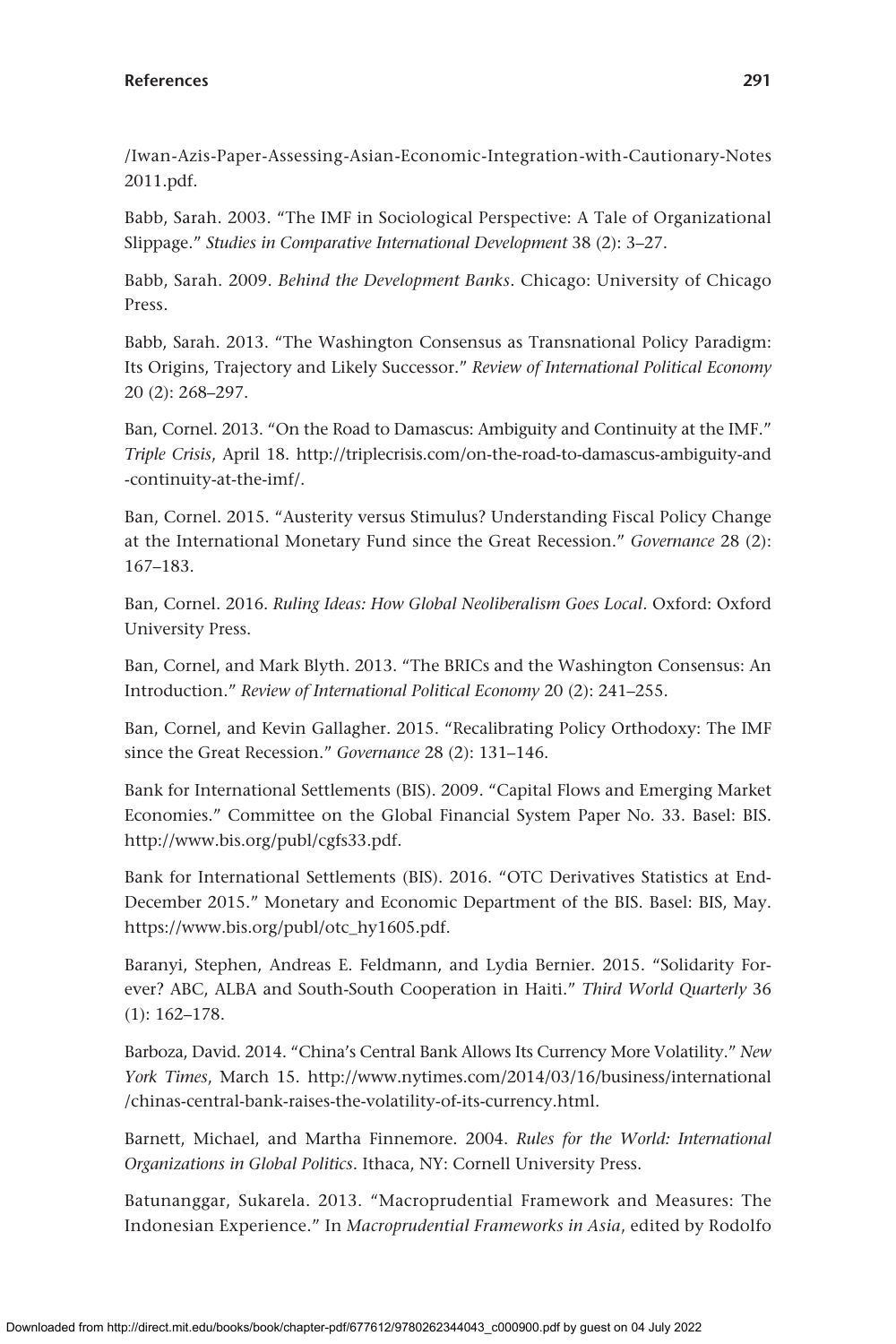Maino and Steven Barnett, 121–129. Washington, DC: International Monetary Fund.

Bayoumi, Tamim, and Franzisk Ohnsorge. 2013. "Do Inflows or Outflows Dominate: Global Implications of Capital Account Liberalization in China." IMF Working Paper No. 189. Washington, DC: International Monetary Fund. [https://www.imf.org](https://www.imf.org/external/pubs/cat/longres.aspx?sk=40901.0) [/external/pubs/cat/longres.aspx?sk](https://www.imf.org/external/pubs/cat/longres.aspx?sk=40901.0)=40901.0.

Beattie, Alan. 2009. "Geithner Demands 'Forceful' Action." *Financial Times*, March 12. <http://www.ft.com/intl/cms/s/0/dcd02646-0ea7-11de-b099-0000779fd2ac.html>.

Beattie, Alan. 2012. "IMF Drops Opposition to Capital Controls." *Financial Times*, December 3. [http://www.ft.com/intl/cms/s/0/e620482e-3d5c-11e2-9e13-00144feabdc0](http://www.ft.com/intl/cms/s/0/e620482e-3d5c-11e2-9e13-00144feabdc0.html) [.html.](http://www.ft.com/intl/cms/s/0/e620482e-3d5c-11e2-9e13-00144feabdc0.html)

Bello, Walden. 2014. "The BRICS: Challengers to the Global Status Quo." *Foreign Policy in Focus*, August 29.<http://fpif.org/brics-challengers-global-status-quo/>.

Benlialper, Ahmet, and Hasan Cömert. 2016. "Central Banking in Developing Countries after the Crisis: What Has Changed?" IDEAS Working Paper Series No. 1. [http://](http://www.networkideas.org/working/jan2016/01_2016.pdf) [www.networkideas.org/working/jan2016/01\\_2016.pdf.](http://www.networkideas.org/working/jan2016/01_2016.pdf)

Bernanke, Ben. 2015. "Federal Reserve Policy in an International Context." Mundell-Fleming Lecture at the International Monetary Fund, Washington, DC, November 5. <http://www.imf.org/external/np/res/seminars/2015/arc/pdf/Bernanke.pdf>.

Bernes, Thomas. 2014. "IMF Leadership and Coordination Roles in the Response to the Global Financial and Economic Crisis." IEO Background Paper 14/06. Washington, DC: IEO.<http://www.ieo-imf.org/ieo/files/completedevaluations/BP1406>- Bernes. pdf.

Best, Jacqueline. 2003. "From the Top Down: The New Financial Architecture and the Re-embedding of Global Finance." *New Political Economy* 8 (3): 363–384.

Best, Jacqueline. 2005. *The Limits of Transparency: Ambiguity and the History of International Finance*. Ithaca, NY: Cornell University Press.

Best, Jacqueline. 2006. "Civilizing through Transparency: The International Monetary Fund." In *Global Standards of Market Civilization*, edited by Brett Bowden and Leonard Seabrook, 134–145. London: Routledge.

Best, Jacqueline. 2007. "Legitimacy Dilemmas: The IMF's Pursuit of Country Ownership." *Third World Quarterly* 28 (3): 469–488.

Best, Jacqueline. 2012. "Ambiguity and Uncertainty in International Organizations: A History of Debating IMF Conditionality." *International Studies Quarterly* 56 (4): 674–688.

Best, Jacqueline. 2014. *Governing Failure: Provisional Expertise and the Transformation of Global Development Finance*. Cambridge: Cambridge University Press.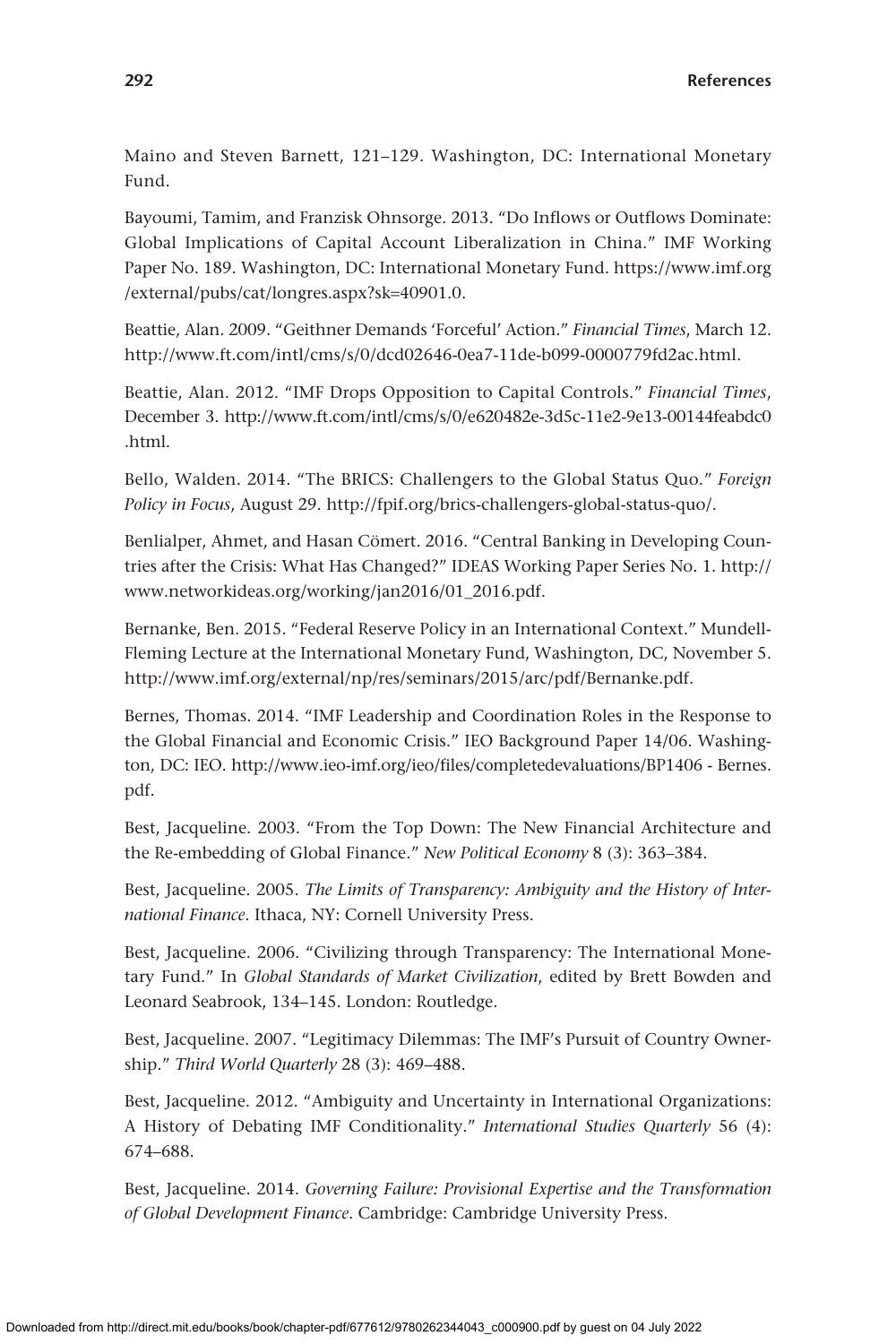Best, Jacqueline. 2016. "When Crises Are Failures: Contested Metrics in International Finance and Development." *International Political Sociology* 10 (1): 39–55.

Bhagwati, Jagdish. 1998. "The Difference between Trade in Widgets and Dollars." *Foreign Affairs* 77 (3): 7–12.

Bhattacharya, Amar, and R. Holt. 2017 "Assessing the Changing Infrastructure Needs in Emerging Markets and Developing Countries." Global Green Growth Institute and G-24 Paper Series on Infrastructure Finance in the Developing World. Seoul: Global Green Growth Institute. [http://gggi.org/infrastructure-financing-in-the](http://gggi.org/infrastructure-financing-in-the-developing-world-working-paper-series/) [-developing-world-working-paper-series/](http://gggi.org/infrastructure-financing-in-the-developing-world-working-paper-series/).

Bhattacharya, Amar, Jeremy Oppenheim, and Nicholas Stern. 2015. "Driving Sustainable Development through Better Infrastructure: Key Elements of a Transformation Program." Global Economy and Development@Brookings Working Paper No. 91. Washington, DC: Brookings Institution, July. [http://www.brookings.edu](http://www.brookings.edu/~/media/Research/Files/Papers/2015/07/sustainable-development-transformation-program/07-sustainable-development-infrastructure-v2.pdf?la=en) [/~/media/Research/Files/Papers/2015/07/sustainable-development-transformation](http://www.brookings.edu/~/media/Research/Files/Papers/2015/07/sustainable-development-transformation-program/07-sustainable-development-infrastructure-v2.pdf?la=en) [-program/07-sustainable-development-infrastructure-v2.pdf?la](http://www.brookings.edu/~/media/Research/Files/Papers/2015/07/sustainable-development-transformation-program/07-sustainable-development-infrastructure-v2.pdf?la=en)=en.

Bhattacharya, Amar, and Mattia Romani. 2013. "Meeting the Infrastructure Challenge: The Case for the New Development Bank." Presentation at the G-24 Technical Committee Meeting. Washington, DC: Group of Twenty-Four, March 21. [http://g24](http://g24.org/events/technical-group-) [.org/events/technical-group-](http://g24.org/events/technical-group-) meetings/.

Biller, David, and Maria Luiza Rabello. 2013. "Brazil Dismantles Capital Control as Real Drops to Four Year Low." Bloomberg, June 12. [http://www.bloomberg.com](http://www.bloomberg.com/news/articles/2013-06-13/brazil-dismantles-capital-control-as-real-drops-to-four-year-low) [/news/articles/2013-06-13/brazil-dismantles-capital-control-as-real-drops-to-four](http://www.bloomberg.com/news/articles/2013-06-13/brazil-dismantles-capital-control-as-real-drops-to-four-year-low) [-year-low](http://www.bloomberg.com/news/articles/2013-06-13/brazil-dismantles-capital-control-as-real-drops-to-four-year-low).

Bird, Graham. 2009. "Reforming IMF Conditionality." *World Economics* 10 (3): 81–104.

Blanchard, Olivier J., Florence Jaumotte, and Prakash Loungani. 2013. "Labor Market Policies and IMF Advice in Advanced Economies during the Great Recession." IMF Staff Discussion Note No. 2. Washington, DC: International Monetary Fund, March 29. <https://www.imf.org/external/pubs/ft/sdn/2013/sdn1302.pdf>.

Blanchard, Olivier J., and Daniel Leigh. 2013. "Growth Forecast Errors and Fiscal Multipliers." IMF Working Paper No. 1. Washington, DC: International Monetary Fund. [https://www.imf.org/external/pubs/ft/wp/2013/wp1301.pdf.](https://www.imf.org/external/pubs/ft/wp/2013/wp1301.pdf)

Blanchard, Olivier J., David Romer, Michael Spence, and Joseph E. Stiglitz. 2012. *In the Wake of the Crisis: Leading Economists Reassess Economic Policy*. Cambridge, MA: MIT Press.

Bloomberg. 2014. "China Outlines Plan to Ease Capital Curbs, Push Yuan." October 10. [http://www.bloomberg.com/news/articles/2014-10-09/china-outlines-plans](http://www.bloomberg.com/news/articles/2014-10-09/china-outlines-plans-to-ease-capital-controls-boost-use-of-yuan) [-to-ease-capital-controls-boost-use-of-yuan](http://www.bloomberg.com/news/articles/2014-10-09/china-outlines-plans-to-ease-capital-controls-boost-use-of-yuan).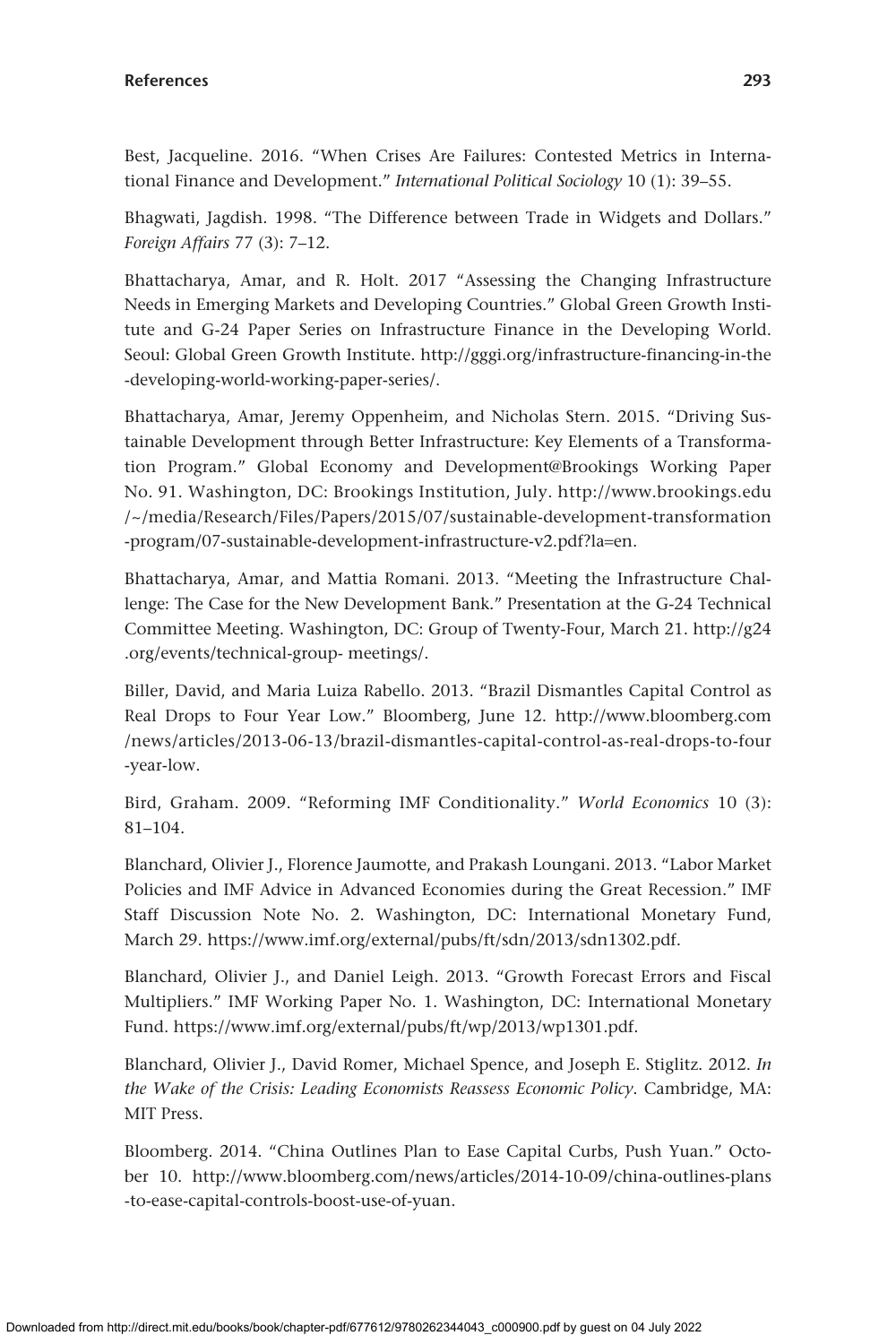Bloomberg. 2017. "China Reserves Rise a Third Month Amid Tighter Capital Controls," May 6. [https://www.bloomberg.com/news/articles/2017-05-07/china-reserves](https://www.bloomberg.com/news/articles/2017-05-07/china-reserves-rise-a-third-month-amid-tighter-capital-controls) [-rise-a-third-month-amid-tighter-capital-controls](https://www.bloomberg.com/news/articles/2017-05-07/china-reserves-rise-a-third-month-amid-tighter-capital-controls)

Blustein, Paul. 2015. "Laid Low: The IMF, the Eurozone and the First Rescue of Greece." CIGI Working Paper No. 61, April. Waterloo: Center for International Governance Innovation. [https://www.cigionline.org/publications/laid-low-imf-euro](https://www.cigionline.org/publications/laid-low-imf-euro-zone-and-first-rescue-of-greece) [-zone-and-first-rescue-of-greece.](https://www.cigionline.org/publications/laid-low-imf-euro-zone-and-first-rescue-of-greece)

Blyth, Mark. 2002. *Great Transformations: Economic Ideas and Institutional Change in the Twentieth Century*. Cambridge: Cambridge University Press.

Blyth, Mark. 2003. "The Political Power of Financial Ideas." In *Monetary Orders: Ambiguous Economics, Ubiquitous Politics*, edited by Eric Helleiner and Jonathan Kirshner, 239–259. Ithaca, NY: Cornell University Press.

Blyth, Mark. 2011. "Albert Hirschman, Alan Greenspan, and the Problem of Intellectual Capture." *Triple Crisis*, April 4. [http://triplecrisis.com/the-problem-of-intellec](http://triplecrisis.com/the-problem-of-intellectual-capture/) [tual-capture/.](http://triplecrisis.com/the-problem-of-intellectual-capture/)

Blyth, Mark. 2013a. *Austerity: The History of a Dangerous Idea*. Oxford: Oxford University Press.

Blyth, Mark. 2013b. "Paradigms and Paradox: The Politics of Economic Ideas in Two Moments of Crisis." *Governance* 26 (2): 197–215.

Bond, Patrick. 2013. "Sub-imperialism as Lubricant of Neoliberalism: South African 'Deputy Sherrif' Duty Within the BRICS." *Third World Quarterly* 34 (2): 251–270.

Bond, Patrick. 2015. "BRICS and the Sub-imperial Location." In *BRICS: An Anti-capitalist Critique*, edited by Patrick Bond and Ana Garcia, 15–26. London: Pluto.

Bond, Patrick. 2016. "BRICS Banking and the Debate over Sub-imperialism." *Third World Quarterly* 37 (4): 611–629.

Boughton, James M. 2012. *Tearing Down Walls: The International Monetary Fund 1990–1999*. Washington, DC: International Monetary Fund.

Bradlow, Daniel, and Chris Humphrey. 2016. "Sustainability and Infrastructure Investment: National Development Banks in Africa." Boston University Global Economic Governance Initiative Working Paper No. 4, July. Boston: Boston University. [https://www.bu.edu/pardeeschool/files/2016/07/Bradlow.Final\\_.pdf.](https://www.bu.edu/pardeeschool/files/2016/07/Bradlow.Final_.pdf)

Bradsher, Keith. 2017. "China Shed \$1 Trillion in Reserves, Should the World Be Worried?" *New York Times*, February 8, B2.

Bräutigam, Deborah. 2009. *The Dragon's Gift: The Real Story of China in Africa*. Oxford: Oxford University Press.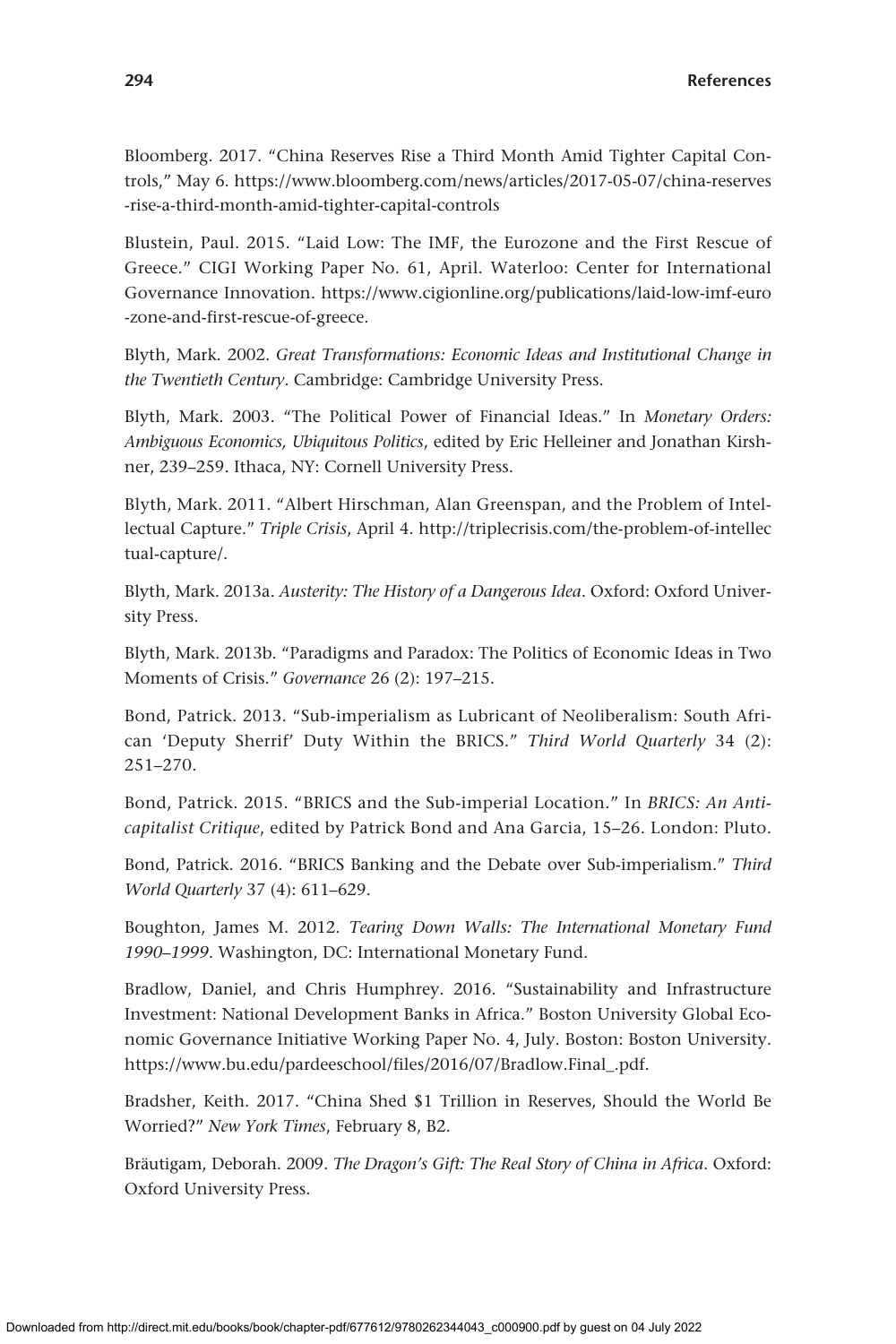Bräutigam, Deborah, and Kevin Gallagher. 2014. "Bartering Globalization: China's Commodity-Backed Finance in Africa and Latin America." *Global Policy* 5 (3): 346–352.

Brazilian Economic and Social Development Bank (BNDES). 2017. Website. Accessed January 10. [http://www.bndes.gov.br/SiteBNDES/bndes/bndes\\_en/.](http://www.bndes.gov.br/SiteBNDES/bndes/bndes_en/)

Bretton Woods Project (BWP). 2010a. "Debt Crisis in Europe: Beware of IMF Bearing Gifts." BWP Update No. 71, June–July. [http://www.brettonwoodsproject.org/2010](http://www.brettonwoodsproject.org/2010/06/art-566356/) [/06/art-566356/.](http://www.brettonwoodsproject.org/2010/06/art-566356/)

Bretton Woods Project (BWP). 2010b. "Implementing IMF Governance Reform: Baby Steps in Slow Motion." BWP Update No. 73, November 29. [http://www.bretton](http://www.brettonwoodsproject.org/2010/11/art-567219/) [woodsproject.org/2010/11/art-567219/](http://www.brettonwoodsproject.org/2010/11/art-567219/).

Bretton Woods Project (BWP). 2012. "Building Alternatives BRICS by BRICS." BWP Update No. 80, April 5. [http://www.brettonwoodsproject.org/2012/04/art](http://www.brettonwoodsproject.org/2012/04/art-569947/) [-569947/](http://www.brettonwoodsproject.org/2012/04/art-569947/).

BRICS (Brazil, Russian Federation, India, China, and South Africa). 2012. "Fourth Summit: Delhi Declaration." Delhi, India, March 29. [http://www.cfr.org/brazil/brics](http://www.cfr.org/brazil/brics-summit-delhi-declaration/p27805) [-summit-delhi-declaration/p27805.](http://www.cfr.org/brazil/brics-summit-delhi-declaration/p27805)

BRICS. 2014a. "Agreement on the New Development Bank—Fortaleza Declaration of the Sixth BRICS Summit." Fortaleza, Brazil, July 15. [http://ndb.int/download/Agree](http://ndb.int/download/Agreement) [ment](http://ndb.int/download/Agreement) on the New Development Bank.pdf.

BRICS. 2014b. "Sixth Summit: Fortaleza Declaration and Action Plan. Fortaleza, Brazil, July 15." [http://brics.itamaraty.gov.br/category-english/21-documents/223](http://brics.itamaraty.gov.br/category-english/21-documents/223-sixth-summit-declaration-and-action-plan) [-sixth-summit-declaration-and-action-plan.](http://brics.itamaraty.gov.br/category-english/21-documents/223-sixth-summit-declaration-and-action-plan)

BRICS. 2014c. "Treaty for the Establishment of a BRICS Contingent Reserve Arrangement." Fortaleza, Brazil, July 15. [http://brics6.itamaraty.gov.br/media2/press](http://brics6.itamaraty.gov.br/media2/press-releases/220-treaty-for-the-establishment-of-a-brics-contingent-reserve-arrangement-fortaleza-july-15) [-releases/220-treaty-for-the-establishment-of-a-brics-contingent-reserve-arrange](http://brics6.itamaraty.gov.br/media2/press-releases/220-treaty-for-the-establishment-of-a-brics-contingent-reserve-arrangement-fortaleza-july-15) [ment-fortaleza-july-15.](http://brics6.itamaraty.gov.br/media2/press-releases/220-treaty-for-the-establishment-of-a-brics-contingent-reserve-arrangement-fortaleza-july-15)

Broome, André. 2010. "The International Monetary Fund, Crisis Management and the Credit Crunch." *Australian Journal of International Affairs* 64 (1): 37–54.

Broome, André. 2015. "Back to Basics: The Great Recession and the Narrowing of IMF Policy Advice." *Governance* 28 (2): 147–165.

Broome, André, and Leonard Seabrooke. 2007. "Seeing Like the IMF: Institutional Change in Small Open Economies." *Review of International Political Economy* 14 (4): 576–601.

Broome, André, and Leonard Seabrooke. 2012. "Seeing Like an International Organisation." *New Political Economy* 17 (1): 1–16.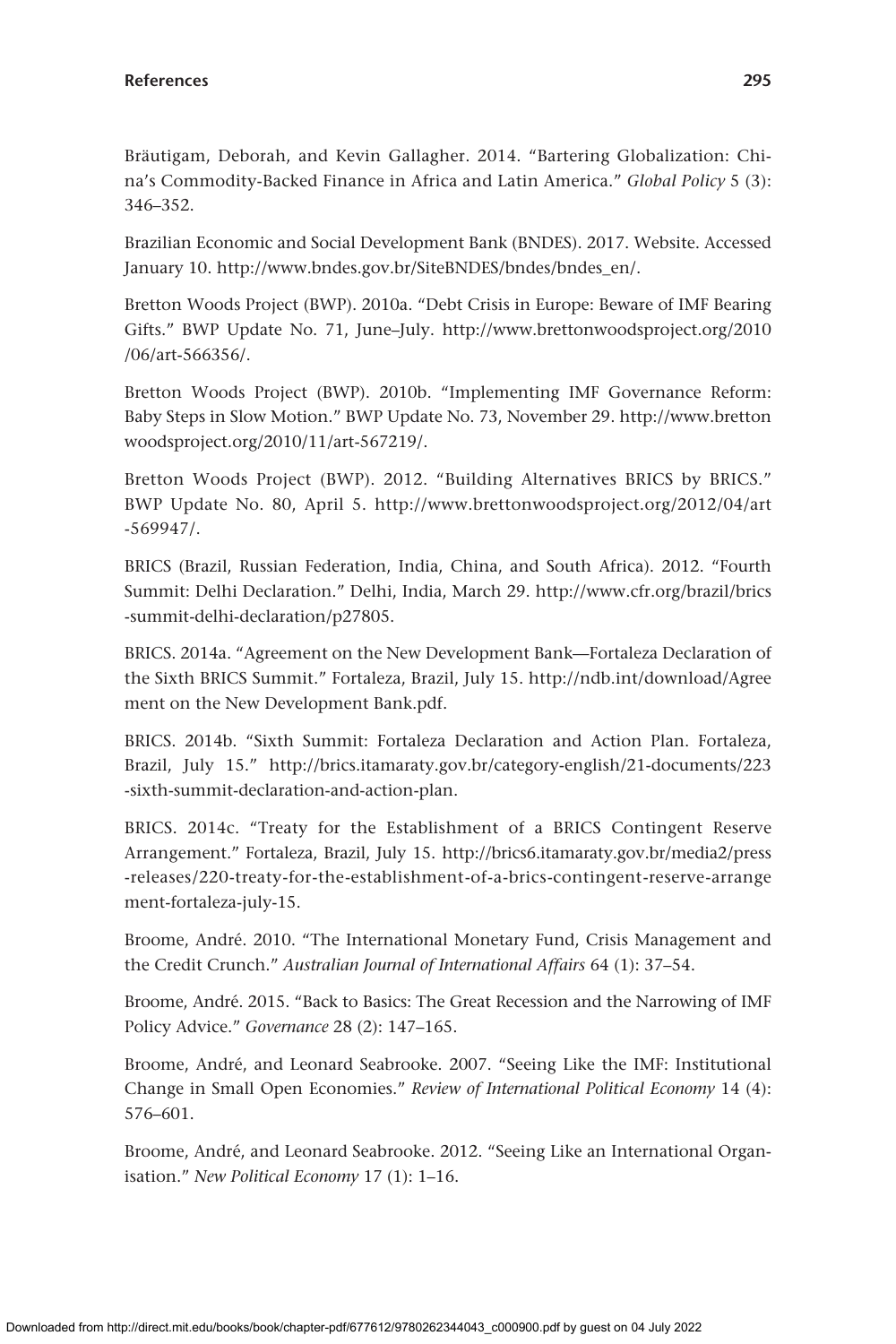Brown, Kevin. 2011. "Inside Asia: Currency Co-operation Creeps on to Asian Agenda." *Financial Times*, January 12. [https://www.ft.com/content/dcde5e22-1da6-11e0-aa88](https://www.ft.com/content/dcde5e22-1da6-11e0-aa88-00144feab49a) [-00144feab49a](https://www.ft.com/content/dcde5e22-1da6-11e0-aa88-00144feab49a).

Broz, Lawrence J. 2014. The Politics of Rescuing the World's Financial System: The Federal Reserve as a Global Lender of Last Resort. SSRN Research Paper. [http://papers](http://papers.ssrn.com/sol3/papers.cfm?abstract_id=2531108) [.ssrn.com/sol3/papers.cfm?abstract\\_id](http://papers.ssrn.com/sol3/papers.cfm?abstract_id=2531108)=2531108.

Brunsson, Nils. 1989. *The Organization of Hypocrisy: Talk, Decisions, and Actions in Organizations*. New York: John Wiley and Sons.

Brunsson, Nils. 2003. "Organized Hypocrisy." In *The Northern Lights: Organizational Theory in Scandanavia*, edited by Barbara Czarniawska and Guje Sevon, 201–222. Oslo: Copenhagen Business School Press.

Calmes, Jackie. 2016. "Deal to Overhaul IMF May Give US Image a Vital Lift." *New York Times*, January 7, B1.

Campanella, Miriam. 2012. "Where Is the Big Money Going? SWFs: A Balancing Act or a Game-Changer of the Globalization Story." Unpublished paper.

Campbell, John L. 2004. *Institutional Change and Globalization*. Princeton, NJ: Princeton University Press.

Capannelli, Giovanni. 2011. "Institutions for Economic and Financial Integration in Asia: Trends and Prospects." ADBI Working Paper No. 308. Tokyo: Asian Development Bank Institute. [https://www.adb.org/sites/default/files/publication/156163/adbi](https://www.adb.org/sites/default/files/publication/156163/adbi-wp308.pdf) [-wp308.pdf](https://www.adb.org/sites/default/files/publication/156163/adbi-wp308.pdf).

Caraballo, Mayvelin. 2017. "PH Seeks Japan Backing on Higher Drawing Rights under Chiang Mai Initiative." *Manila Times*, May 17. [http://www.manilatimes.net/ph-seeks](http://www.manilatimes.net/ph-seeks-japan-backing-higher-drawing-rights-chiang-mai-initiative/327627/) [-japan-backing-higher-drawing-rights-chiang-mai-initiative/327627/.](http://www.manilatimes.net/ph-seeks-japan-backing-higher-drawing-rights-chiang-mai-initiative/327627/)

Carin, Barry, Paul Heinbecker, Gordon Smith, and Ramesh Thakur. 2010. "Making the G-20 Summit Process Work: Some Proposals for Improving Effectiveness and Legitimacy." CIGI G-20 Paper No. 2. Waterloo: Center for International Governance Innovation. <http://www10.iadb.org/intal/intalcdi/PE/2011/08274.pdf>.

Carrasquilla, Ana María. 2015. "The Last Ten Years and the Future of FLAR." In *Building a Latin American Reserve Fund: 35 Years of FLAR*, edited by Guillermo Perry, 205–213. Bogotá: Latin American Reserve Fund.

Carstens, Agustín 2015. "Capital Inflows, Exchange Rate Management and Capital Controls." Speech at the Conference on Rethinking Macro Policy III, International Monetary Fund, Washington, DC, April 15. [http://www.imf.org/external/mmedia](http://www.imf.org/external/mmedia/view.aspx?vid=4176918093001) /view.aspx?vid=[4176918093001.](http://www.imf.org/external/mmedia/view.aspx?vid=4176918093001)

Central Bank of Iceland. 2016. "Capital Flow Measures." Reykjavík: Central Bank of Iceland, June.<http://www.cb.is/foreign-exch/questions-answers/capital-flow-measures/>.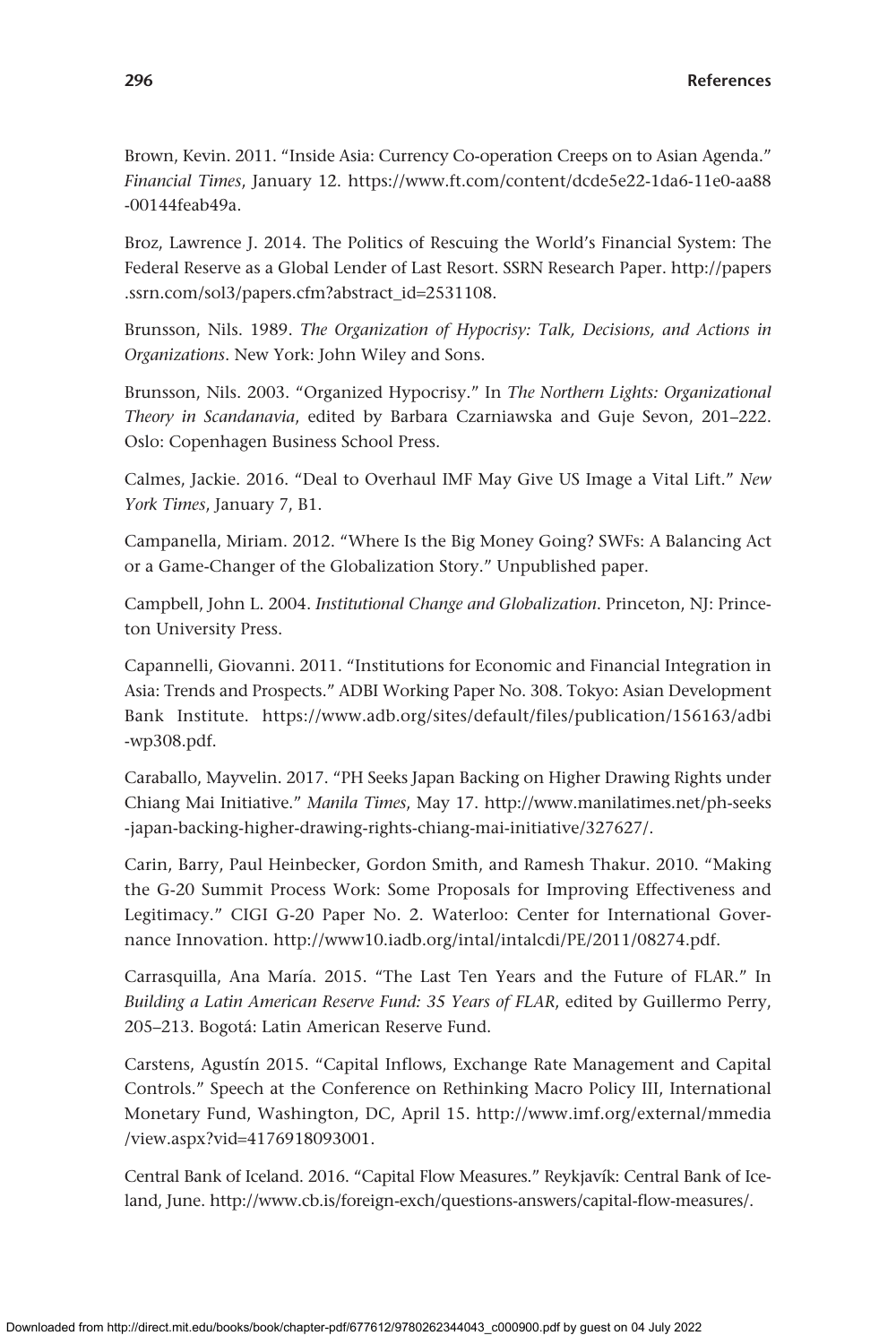Chakrabortty, Aditya. 2016. "The 1% Hide Their Money Offshore—Then Use It to Corrupt Our Democracy." *Guardian*, April 10. [http://www.theguardian.com](http://www.theguardian.com/news/commentisfree/2016/apr/10/money-offshore-corrupt-democracy-political-influence) [/news/commentisfree/2016/apr/10/money-offshore-corrupt-democracy-political](http://www.theguardian.com/news/commentisfree/2016/apr/10/money-offshore-corrupt-democracy-political-influence) [-influence](http://www.theguardian.com/news/commentisfree/2016/apr/10/money-offshore-corrupt-democracy-political-influence).

Chandrasekhar, C. P. 2014. "Banking with a Difference." *Economic and Political Weekly* 49 (32): 10–12.

Chandrasekhar, C. P. 2015a. "Infrastructure Financing as Power Politics." *Triple Crisis*, April 27.<http://triplecrisis.com/infrastructure-financing-as-power-politics/>.

Chandrasekhar, C. P. 2015b. "Introduction: Development Banking in Comparative Perspective." In *Development Finance in BRICS Countries*, edited by Heinrich Böll Stiftung Foundation, 11–22. New Delhi: Heinrich Böll Stiftung Foundation.

Chandrasekhar, C. P. 2016. "National Development Banks in a Comparative Perspective." In *Country Studies and International Comparisons*. Vol. 2 of *Rethinking Development Strategies after the Financial Crisis*, edited by Alfredo Calcagno, Sebastian Dullien, Alejandro Márquez-Velázquez, Nicolas Maystre, and Jan Priewe, 21–30. Geneva: UNCTAD.

Chang, Ha-Joon. 1994. *The Political Economy of Industrial Policy*. London: Macmillan.

Chang, Ha-Joon. 1997. "The Economics and Politics of Regulation." *Cambridge Journal of Economics* 21 (6): 703–728.

Chang, Ha-Joon. 2000. "The Hazard of Moral Hazard: Untangling the Asian Crisis." *World Development* 28 (4): 775–788.

Chang, Ha-Joon. 2002a. "Breaking the Mould: An Institutional Political Economy Alternative to the Neo-liberal Theory of the Market and the State." *Cambridge Journal of Economics* 26 (5): 539–559.

Chang, Ha-Joon. 2002b. *Kicking Away the Ladder: Policies and Institutions for Economic Development in Historical Perspective*. London: Anthem.

Chang, Ha-Joon. 2007. *Bad Samaritans: The Myth of Free Trade and the Secret History of Capitalism*. London: Random House.

Chang, Ha-Joon. 2012. *23 Things They Don't Tell You about Capitalism*. New York: Bloomsbury.

Chang, Ha-Joon. 2014. *Economics: The User's Guide*. New York: Bloomsbury.

Chang, Ha-Joon, and Ilene Grabel. 2014[2004]. *Reclaiming Development: An Alternative Economic Policy Manual*. London: Zed.

Chang, Ha-Joon, Hong-Jae Park, and Chul Gyue Yoo. 1998. "Interpreting the Korean Crisis: Financial Liberalisation, Industrial Policy and Corporate Governance." *Cambridge Journal of Economics* 22 (6): 735–746.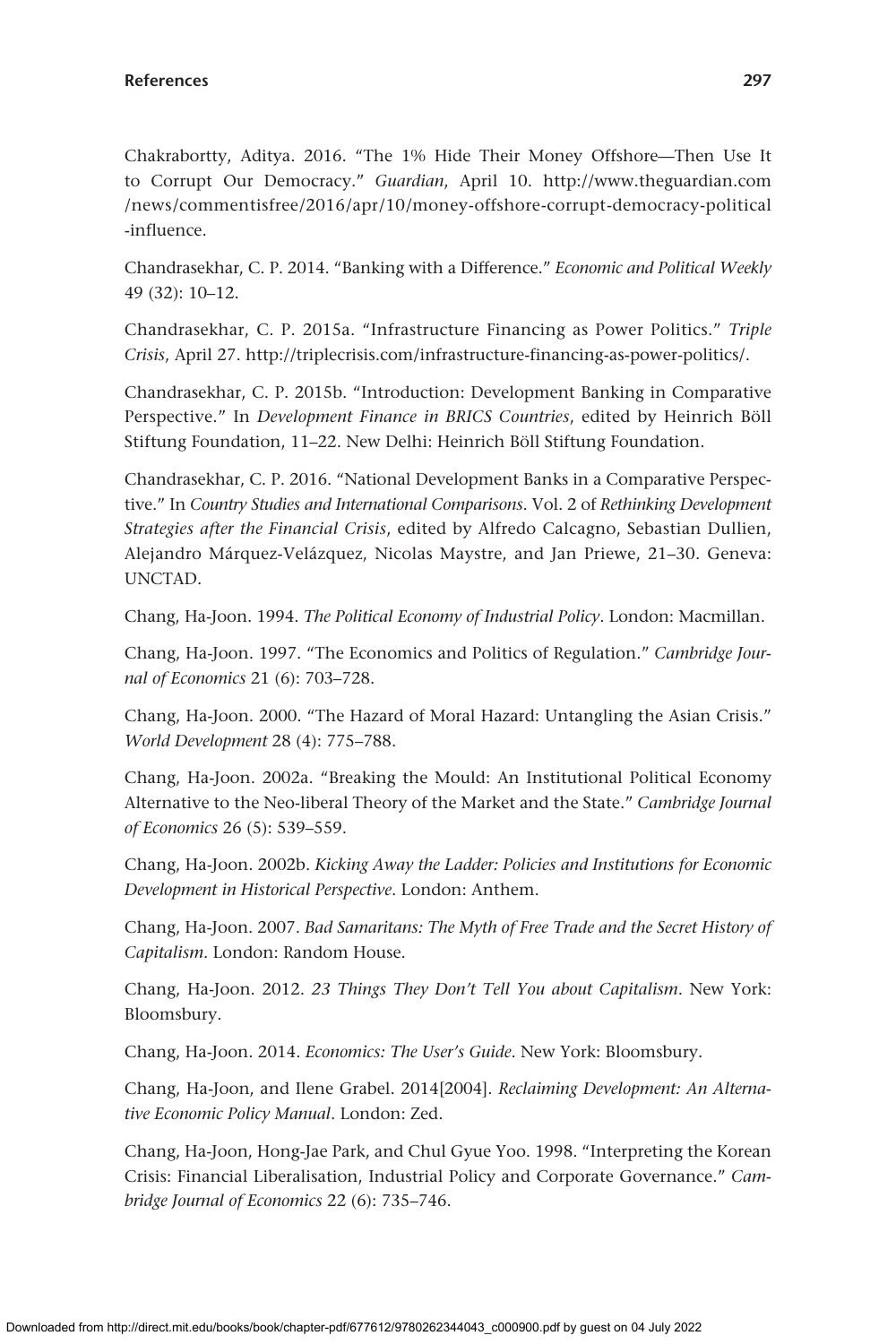Chin, Gregory. 2010. "Remaking the Architecture: The Emerging Powers, Self-Insuring and Regional Insulation." *International Affairs* 86 (3): 693–715.

Chin, Gregory. 2012. "Responding to the Global Financial Crisis: The Evolution of Asian Regionalism and Economic Globalization." ADBI Working Paper No. 343. Tokyo: Asian Development Bank Institute.

Chin, Gregory. 2014a. "The BRICS-Led Development Bank: Purpose and Politics beyond the G20." *Global Policy* 5 (3): 366–373.

Chin, Gregory. 2014b. "China's Rising Monetary Power." In *The Great Wall of Money*, edited by Eric Helleiner and Jonathan Kirshner, 184–263. Ithaca, NY: Cornell University Press.

Chin, Gregory. 2015. "The State of the Art: Trends in the Study of the BRICS and Multilateral Organizations." In *Rising Powers and Multilateral Institutions*, edited by Dries Lesage and Thijs Van de Graaf, 19–41. Basingstoke: Palgrave MacMillan.

Chin, Gregory. 2016. "Asian Infrastructure Investment Bank: Governance, Innovation and Prospects." *Global Governance* 22 (1): 11–25.

China Development Bank (CDB). 2017. Website. Accessed January 10.

Chorev, Nitsan. 2013. "Restructuring Neoliberalism at the World Health Organization." *Review of International Political Economy* 20 (4): 627–666.

Chorev, Nitsan, and Sarah Babb. 2009. "The Crisis of Neoliberalism and the Future of International Institutions: A Comparison of the IMF and the WTO." *Theory and Society* 38 (5): 459–484.

Chowla, Peter. 2012. "Does BRICS Money for the IMF Mean They Are Bailing Out Europe?" *Triple Crisis*, June 21. [http://triplecrisis.com/spotlight-g-20-does-brics-money](http://triplecrisis.com/spotlight-g-20-does-brics-money-for-the-imf-mean-they-are-bailing-out-europe/) [-for-the-imf-mean-they-are-bailing-out-europe/](http://triplecrisis.com/spotlight-g-20-does-brics-money-for-the-imf-mean-they-are-bailing-out-europe/).

Chrysoloras, Nikos, and Christos Ziotis. 2015. "Greek Capital Controls Halt Exodus after Banks Lose \$48 Billion." Bloomberg, September 25. [http://www.bloomberg](http://www.bloomberg.com/news/articles/2015-09-25/greek-capital-controls-halt-exodus-after-banks-lose-48-billion) [.com/news/articles/2015-09-25/greek-capital-controls-halt-exodus-after-banks-lose](http://www.bloomberg.com/news/articles/2015-09-25/greek-capital-controls-halt-exodus-after-banks-lose-48-billion) [-48-billion.](http://www.bloomberg.com/news/articles/2015-09-25/greek-capital-controls-halt-exodus-after-banks-lose-48-billion)

Chrysopoulos, Philip. 2017. "Capital Controls to Stay in Effect Until End of 2018 at Least." *Greek Reporter*, May 10. [http://greece.greekreporter.com/2017/05/10/capital](http://greece.greekreporter.com/2017/05/10/capital-controls-to-stay-in-effect-until-end-of-2018-at-least/) [-controls-to-stay-in-effect-until-end-of-2018-at-least/](http://greece.greekreporter.com/2017/05/10/capital-controls-to-stay-in-effect-until-end-of-2018-at-least/)

Chwieroth, Jeffrey. 2007a. "Neoliberal Economists and Capital Account Liberalization in Emerging Markets." *International Organization*, no. 61:443–463.

Chwieroth, Jeffrey. 2007b. "Testing and Measuring the Role of Ideas: The Case of Neoliberalism in the International Monetary Fund." *International Studies Quarterly*  $(51):5-30.$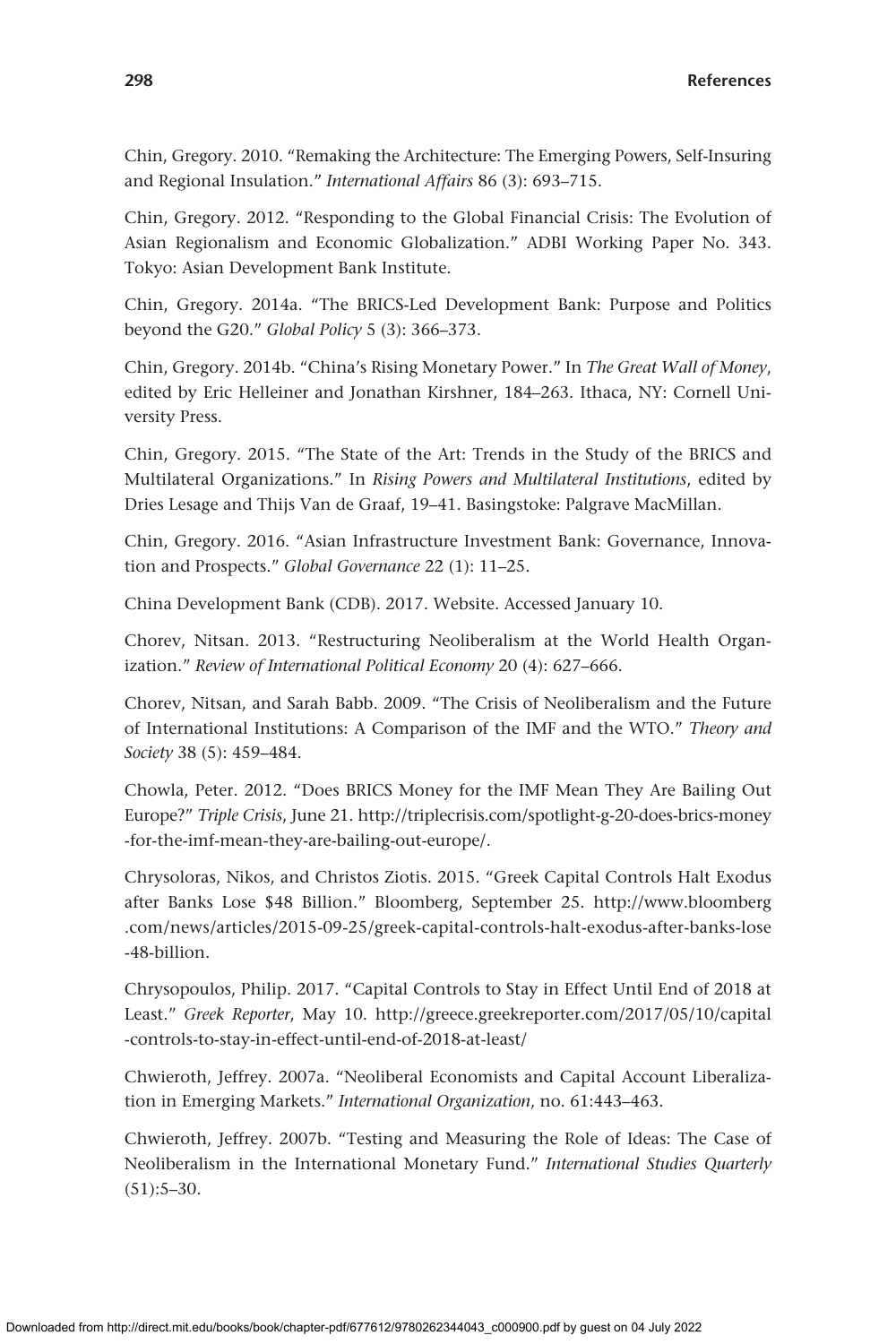Chwieroth, Jeffrey. 2010. *Capital Ideas: The IMF and the Rise of Financial Liberalization*. Princeton, NJ: Princeton University Press.

Chwieroth, Jeffrey. 2014. "Controlling Capital: The International Monetary Fund and Transformative Incremental Change from Within International Organizations." *New Political Economy* 19 (3): 445–469.

Chwieroth, Jeffrey. 2015. "Managing and Transforming Policy Stigmas in International Finance: Emerging Markets and Controlling Capital Inflows after the Crisis." *Review of International Political Economy* 22 (1): 44–76.

Ciorciari, John. 2011. "Chiang Mai Initiative Multilateralization: International Politics and Institution-Building in Asia." *Asian Survey* 51 (5): 926–952.

Claessens, Stijn, Michael Kean, and Ceyla Pazarbasioglu. 2010. *Financial Sector Taxation: The IMF's Report to the G-20 and Background Material*. Washington, DC: International Monetary Fund, September. [http://www.imf.org/external/np/seminars/eng](http://www.imf.org/external/np/seminars/eng/2010/paris/pdf/090110.pdf) [/2010/paris/pdf/090110.pdf.](http://www.imf.org/external/np/seminars/eng/2010/paris/pdf/090110.pdf)

Clegg, Liam. 2014. "Social Spending Targets in IMF Concessional Lending: US Domestic Politics and the Institutional Foundations of Rapid Operational Change." *Review of International Political Economy* 21 (3): 735–763.

Clements, Benedict, Sanjeev Gupta, and Masahiro Nozaki. 2013. "What Happens to Social Spending in IMF-Supported Programmes?" *Applied Economics* 45 (28): 4022–4033.

Clements, Benedict, Sanjeev Gupta, and Masahiro Nozaki. 2014. "What Happens to Public Health Spending in IMF-Supported Programs." *IMF Direct*, December 21. [https://blog-imfdirect.imf.org/2014/12/21/what-happens-to-public-health-spending](https://blog-imfdirect.imf.org/2014/12/21/what-happens-to-public-health-spending-in-imf-supported-programs-another-look/) [-in-imf-supported-programs-another-look/](https://blog-imfdirect.imf.org/2014/12/21/what-happens-to-public-health-spending-in-imf-supported-programs-another-look/).

Clift, Ben. 2014. "'Productive Incoherence' at the Heart of the Troika? Economic Ideas and IMF/European Commission/ECB Dissonance in Addressing the Eurozone Crisis." Paper presented at the Networking Europe and the IMF Research Workshop, University of Warwick, October 8–10.

Cline, William. 2010. "The IMF Staff's Misleading New Evidence on Capital Controls." *Peterson Institute for International Economics Realtime Economic Issues Watch*, February 24. [http://blogs.piie.com/realtime/?p](http://blogs.piie.com/realtime/?p=1351)=1351.

Clover, Charles, and Lucy Hornby. 2015. "China's Great Game: Road to a New Empire." *Financial Times*, October 12. [https://www.ft.com/content/6e098274-587a](https://www.ft.com/content/6e098274-587a-11e5-a28b-50226830d644) [-11e5-a28b-50226830d644.](https://www.ft.com/content/6e098274-587a-11e5-a28b-50226830d644)

Coalition for Human Rights in Development. 2016. "What You Need to Know about the BRICS New Development Bank." Washington, DC: Coalition for Human Rights in Development, October. [http://rightsindevelopment.org/wp-content/uploads/2015](http://rightsindevelopment.org/wp-content/uploads/2015/08/BRICS-NDB-Factsheet-Final-1.pdf) [/08/BRICS-NDB-Factsheet-Final-1.pdf](http://rightsindevelopment.org/wp-content/uploads/2015/08/BRICS-NDB-Factsheet-Final-1.pdf).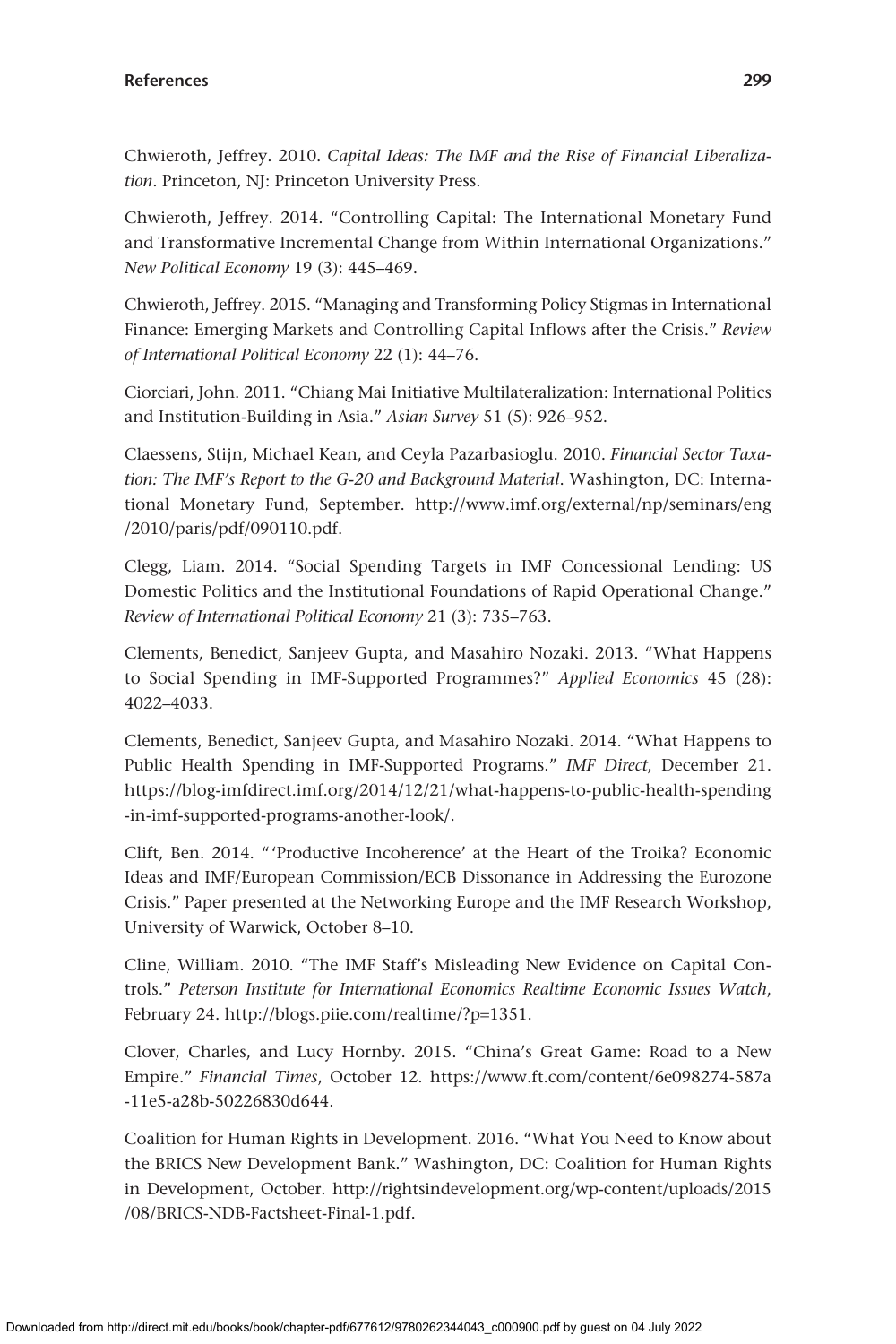Cohen, Benjamin J. 2012. "Finance and Security in East Asia." In *The Nexus of Economics, Security, and Finance in East Asia*, edited by Avery Goldstein and Edward D. Mansfield, 39–65. Palo Alto, CA: Stanford University Press.

Cohen, Benjamin J., and Tabitha M. Benney. 2014. "What Does the International Currency System Really Look Like?" *Review of International Political Economy* 21 (5): 1017–1041.

Colander, David. 2003. "Muddling Through and Policy Analysis." *New Zealand Economic Papers* 37 (2): 197–215.

Colander, David, and Roland Kupers. 2016. *Complexity and the Art of Public Policy: Solving Society's Problems from the Bottom Up*. Princeton, NJ: Princeton University Press.

Cooper, Andrew F. 2010. "The G20 as an Improvised Crisis Committee and/or a 'Contested Steering' Committee for the World." *International Affairs* 86 (3): 741–757.

Cooper, Andrew F. 2011. "The G-20 and Its Regional Critics: The Search for Inclusion." *Global Policy* 2 (2): 203–209.

Corm, Georges. 2006. "The Arab Experience." In *Regional Financial Cooperation*, edited by José Antonio Ocampo, 291–328. Washington, DC: Brookings Institution.

Coy, Peter, Manjeet Kripalani, and Mark Clifford. 1998. "Capital Controls: Lifeline or Noose?" *Bloomberg Business Week*, September 28, 37.

Crotty, James. 1983. "On Keynes and Capital Flight." *Journal of Economic Literature* 21:59–65.

Crotty, James. 1990. "Keynes on the Stages of Development of the Capitalist Economy: The Institutional Foundation of Keynes' Methodology." *Journal of Economic Issues* 24 (3): 761–780.

Crotty, James. 2009. "Structural Causes of the Global Financial Crisis: A Critical Assessment of the 'New Financial Architecture.'" *Cambridge Journal of Economics* 33 (4): 563–580.

Crotty, James, and Gerald Epstein. 1996. "In Defence of Capital Controls." In *Are There Alternatives? Socialist Register 1996*, edited by Leo Panitch, 118–149. London: Merlin.

Crotty, James, and Kang-Kook Lee. 2002. "A Political-Economic Analysis of the Failure of Neo-liberal Restructuring in Post-crisis Korea." *Cambridge Journal of Economics* 26 (5): 667–678.

Crotty, James, and Kang-Kook Lee. 2004. "Was the IMF's Imposition of Economic Regime Change in Korea Justified?: A Critique of the IMF's Economic and Political Role in Korea before and after the Crisis." PERI Working Paper No. 77. Amherst, MA: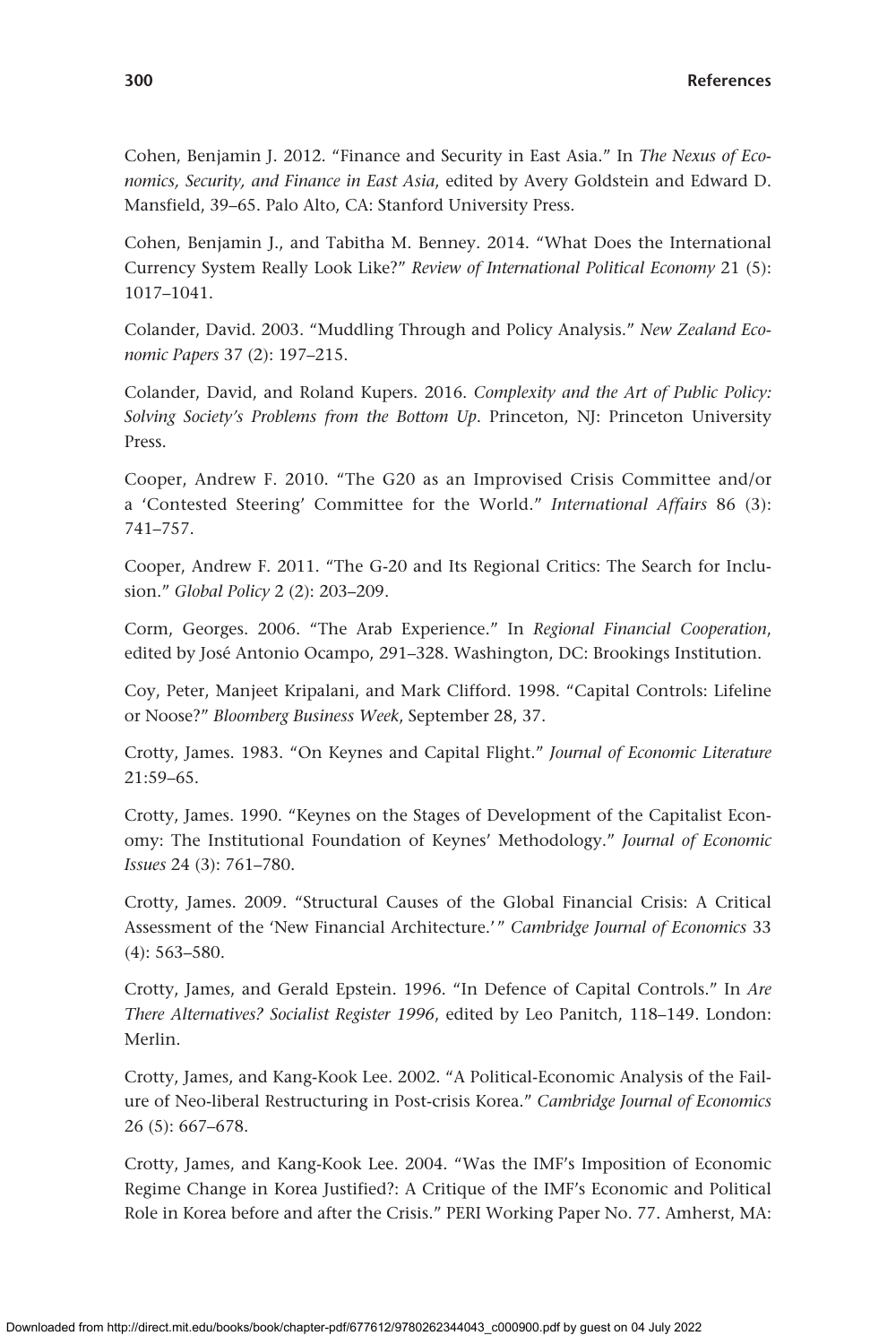University of Massachusetts, Political Economy Research Institute. [http://scholarworks](http://scholarworks.umass.edu/cgi/viewcontent.cgi?article=1063&context=peri_workingpapers) [.umass.edu/cgi/viewcontent.cgi?article](http://scholarworks.umass.edu/cgi/viewcontent.cgi?article=1063&context=peri_workingpapers)=1063&context=peri\_workingpapers.

Crotty, James, and Kang-Kook Lee. 2005. "From East Asian 'Miracle' to Neoliberal 'Mediocrity': The Effects of Liberalization and Financial Opening on the Post-crisis Korean Economy." *Global Economic Review* 34 (4): 415–434.

Crotty, James, and Kang-Kook Lee. 2006. "The Effects of Neoliberal Reforms on the Post-crisis Korean Economy." *Review of Radical Political Economics* 38 (4): 669–675.

Crotty, James, and Kang-Kook Lee. 2009. "Was IMF-Imposed Economic Regime Change in Korea Justified?: The Political Economy of IMF Intervention." *Review of Radical Political Economics* 41 (2): 149–169.

Crowe, Darcy. 2010. "Colombia Central Bank Rules Out Capital Controls." *Colombia Reports*, October 19. [http://colombiareports.com/colombia-central-bank-rules-out](http://colombiareports.com/colombia-central-bank-rules-out-capital-controls/) [-capital-controls/](http://colombiareports.com/colombia-central-bank-rules-out-capital-controls/).

Culpeper, Roy. 1997. *Titans or Behemoths?* Vol. 5 of *The Multilateral Development Banks*. Boulder, CO: Lynne Rienner.

Culpeper, Roy. 2006. "Reforming the Global Financial Architecture: The Potential of Regional Institutions." In *Regional Financial Cooperation*, edited by José Antonio Ocampo, 40–67. Washington, DC: Brookings Institution.

Cumings, Bruce. 1999. "The Asian Crisis, Democracy, and the End of 'Late' Development." In *The Politics of the Asian Economic Crisis*, edited by T. J. Pempel, 17–44. Ithaca, NY: Cornell University Press.

Dabilis, Andy. 2014. "Troika Wants More Salary Slashes." *Greek Reporter*, March 8. [http://greece.greekreporter.com/2014/03/08/troika-wants-more-salary-slashes/.](http://greece.greekreporter.com/2014/03/08/troika-wants-more-salary-slashes/)

Dadush, Uri, and Bennett Stancil. 2011. "Why Are Reserves So Big?" Vox.eu, May 9. [http://vox.eu.org/index.php?q](http://vox.eu.org/index.php?q=node/6471)=node/6471.

Danielsson, Jon, and Ragnar Arnason. 2011. "Capital Controls Are Exactly Wrong for Iceland." [Voxeu.org](http://Voxeu.org), November 14. [http://www.vox.eu.org/article/iceland-and](http://www.vox.eu.org/article/iceland-and-imf-why-capital-controls-are-entirely-wrong) [-imf-why-capital-controls-are-entirely-wrong.](http://www.vox.eu.org/article/iceland-and-imf-why-capital-controls-are-entirely-wrong)

D'Arista, Jane, and Gerald Epstein. 2011. *Dodd-Frank and the Regulation of Dangerous Interconnectedness, the Future of Financial Reform: Will It Work? How Will We Know? The Future of Financial Reform*. New York: Roosevelt Institute, October 4.

Davis, Scott, and Ignacio Presno. 2014. "Capital Controls as an Instrument of Monetary Policy." Federal Reserve Bank of Dallas Working Paper No. 171. Dallas, TX: Federal Reserve. [http://www.dallasfed.org/assets/documents/institute/wpapers/2014](http://www.dallasfed.org/assets/documents/institute/wpapers/2014/0171.pdf) [/0171.pdf](http://www.dallasfed.org/assets/documents/institute/wpapers/2014/0171.pdf).

Deaton, Angus. 2010. "Instruments, Randomization, and Learning about Development." *Journal of Economic Literature* 48 (2): 424–455.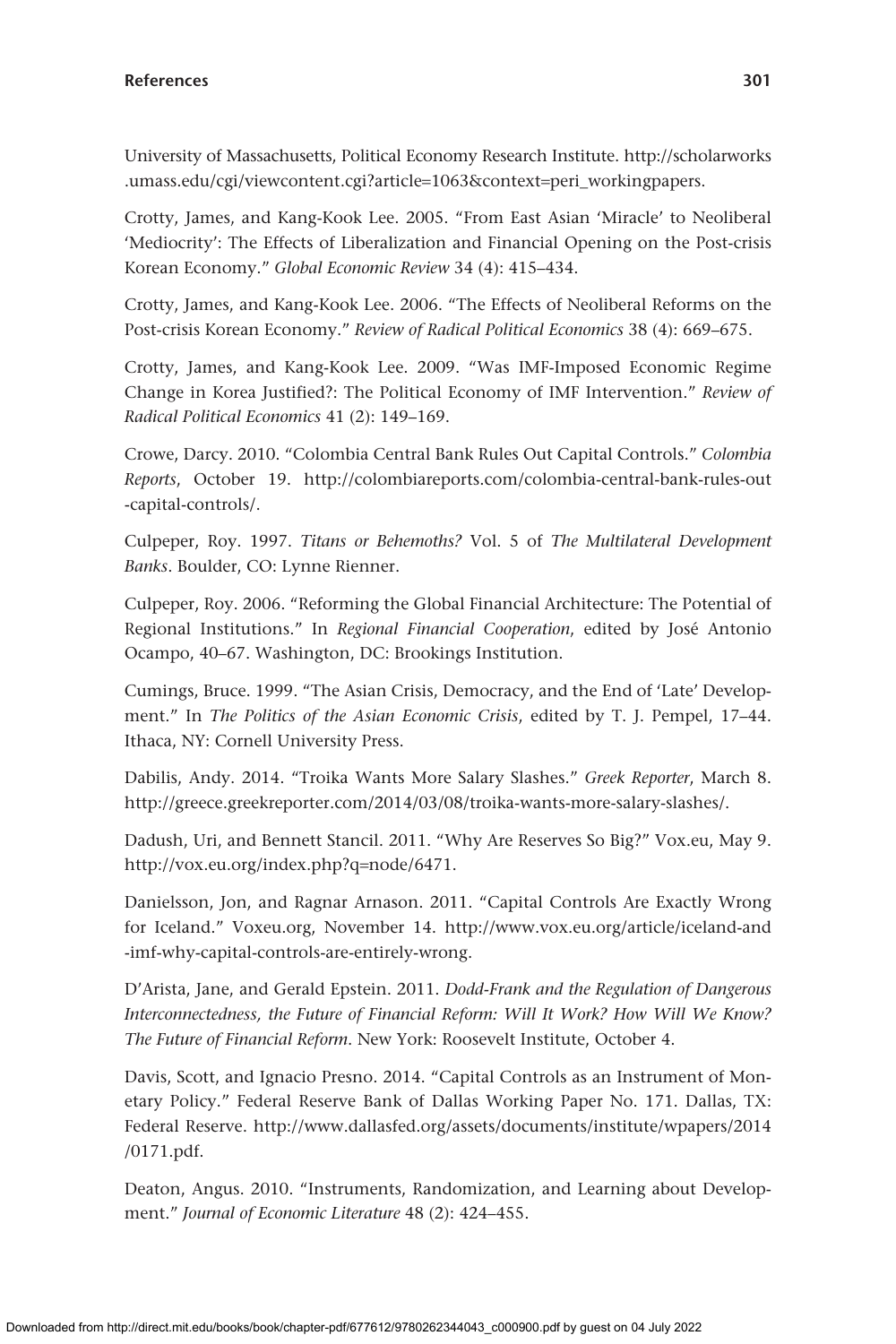Deaton, Angus. 2015. Interview conducted by Timothy Ogden (October 14) with Angus Deaton in conjunction with *Experimental Conversations*. Cambridge, MA: MIT Press, 2017. [https://medium.com/@timothyogden/experimental-conversations-angus](https://medium.com/@timothyogden/experimental-conversations-angus-deaton-b2f768dffd57) [-deaton-b2f768dffd57](https://medium.com/@timothyogden/experimental-conversations-angus-deaton-b2f768dffd57).

de Luna-Martínez, José, and Carlos Leonardo Vicente. 2012. "Global Survey of Development Banks." World Bank Policy Research Working Paper No. 5969. Washington, DC: World Bank, February. [http://www-wds.worldbank.org/external/default/WDS](http://www-wds.worldbank.org/external/default/WDSContentServer/WDSP/IB/2012/02/15/000158349_20120215153214/Rendered/PDF/WPS5969.pdf) [ContentServer/WDSP/IB/2012/02/15/000158349\\_20120215153214/Rendered/PDF](http://www-wds.worldbank.org/external/default/WDSContentServer/WDSP/IB/2012/02/15/000158349_20120215153214/Rendered/PDF/WPS5969.pdf) [/WPS5969.pdf](http://www-wds.worldbank.org/external/default/WDSContentServer/WDSP/IB/2012/02/15/000158349_20120215153214/Rendered/PDF/WPS5969.pdf).

DeMartino, George F. 2000. *Global Economy, Global Justice: Theoretical and Policy Alternatives to Neoliberalism*. London: Routledge.

DeMartino, George F. 2011. *The Economist's Oath: On the Need for and Content of Professional Economic Ethics*. Oxford: Oxford University Press.

DeMartino, George F. 2013a. "Epistemic Aspects of Economic Practice and the Need for Professional Economic Ethics." *Review of Social Economy* 71 (2): 166–186.

DeMartino, George F. 2013b. "Ethical Engagement in a World beyond Control." *Rethinking Marxism* 25 (4): 483–500.

Desai, Radhika. 2013. "The BRICS Are Building a Challenge to Western Economic Supremacy." *Guardian*, April 2. [http://www.theguardian.com/commentisfree/2013](http://www.theguardian.com/commentisfree/2013/apr/02/brics-challenge-western-supremacy) [/apr/02/brics-challenge-western-supremacy.](http://www.theguardian.com/commentisfree/2013/apr/02/brics-challenge-western-supremacy)

Desai, Raj, and James Raymond Vreeland. 2014. "What the New Bank of BRICS Is All About." *Washington Post, Monkey Cage*. [http://www.washingtonpost.com/blogs](http://www.washingtonpost.com/blogs/monkey-cage/wp/2014/07/17/what-the-new-bank-of-brics-is-all-about/) [/monkey-cage/wp/2014/07/17/what-the-new-bank-of-brics-is-all-about/](http://www.washingtonpost.com/blogs/monkey-cage/wp/2014/07/17/what-the-new-bank-of-brics-is-all-about/).

Development Bank of Latin America (CAF). 2017. Website. Accessed January 10. <https://www.caf.com/en>.

Dobbs, Richard, and Michael Spence. 2011. "The Era of Cheap Capital Draws to a Close." *Financial Times*, January 31. [http://www.ft.com/cms/s/0/1478bc50-2d70](http://www.ft.com/cms/s/0/1478bc50-2d70-11e0-8f53-00144feab49a.html) [-11e0-8f53-00144feab49a.html](http://www.ft.com/cms/s/0/1478bc50-2d70-11e0-8f53-00144feab49a.html) - axzz41OPv4o3d.

Dollar, David. 2015. "China's Rise as a Regional and Global Power: The AIIB and the 'One Belt, One Road.'" *Horizons*, (4):162–172. [https://www.brookings.edu/research](https://www.brookings.edu/research/chinas-rise-as-a-regional-and-global-power-the-aiib-and-the-one-belt-one-road/) [/chinas-rise-as-a-regional-and-global-power-the-aiib-and-the-one-belt-one-road/.](https://www.brookings.edu/research/chinas-rise-as-a-regional-and-global-power-the-aiib-and-the-one-belt-one-road/)

Donnan, Shawn. 2016a. "Christine Lagarde Wants Softer, Kinder IMF to Face Populist Anger." *Financial Times*, July 13. [https://next.ft.com/content/0fc06c9e-4877-11e6](https://next.ft.com/content/0fc06c9e-4877-11e6-8d68-72e9211e86ab) [-8d68-72e9211e86ab](https://next.ft.com/content/0fc06c9e-4877-11e6-8d68-72e9211e86ab).

Donnan, Shawn. 2016b. "IMF Economists Put 'Neoliberalism' under Spotlight." *Financial Times*, May 26. [http://www.ft.com/cms/s/0/4b98c052-238a-11e6-9d4d](http://www.ft.com/cms/s/0/4b98c052-238a-11e6-9d4d-c11776a5124d.html) [-c11776a5124d.html](http://www.ft.com/cms/s/0/4b98c052-238a-11e6-9d4d-c11776a5124d.html) - axzz4Dxn2tCUe.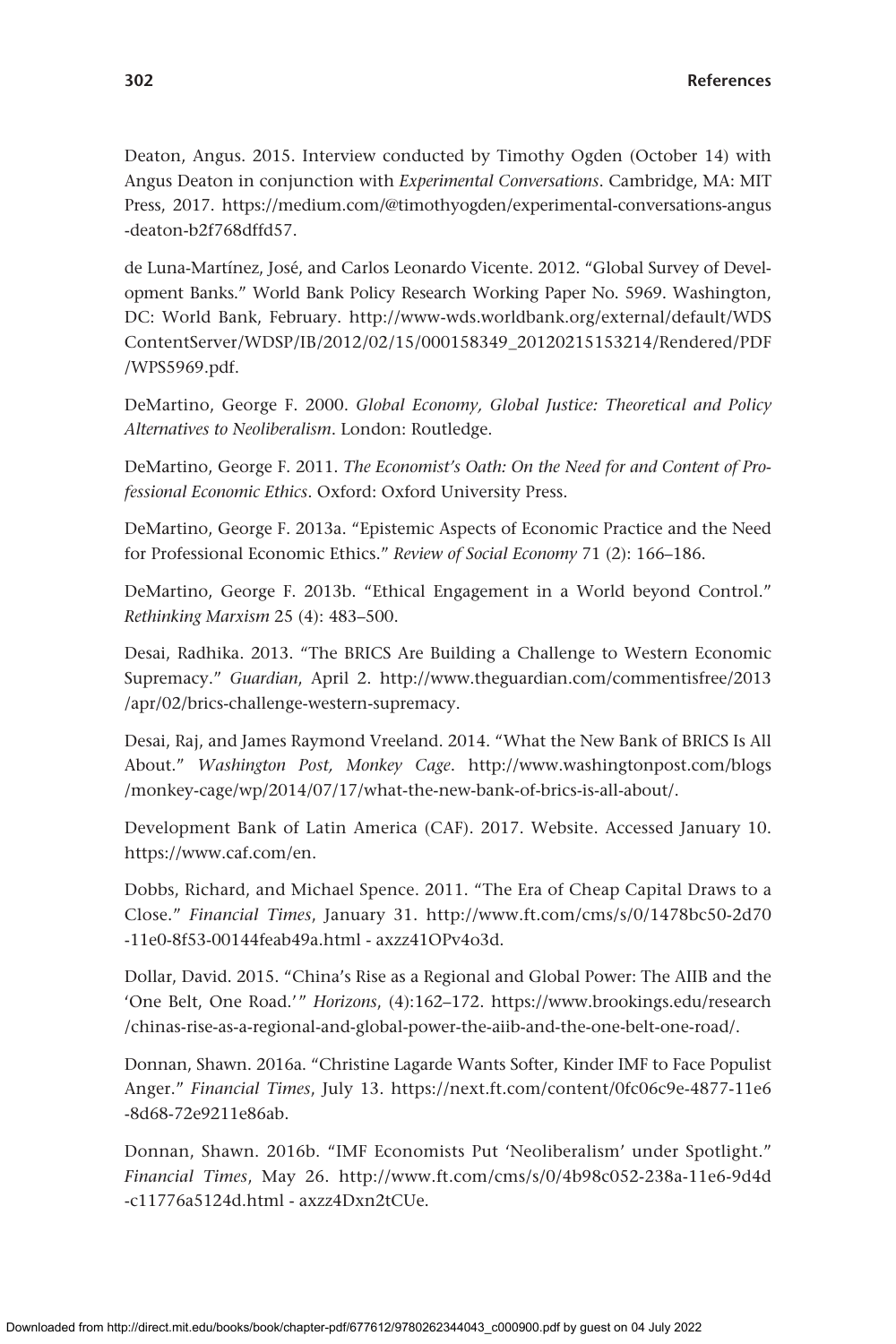Donnan, Shawn. 2016c. "World Bank Lending at Record since Aftermath of Financial Crisis." *Financial Times*, April 10. [http://www.ft.com/cms/s/0/2fecc550-fed3-11e5](http://www.ft.com/cms/s/0/2fecc550-fed3-11e5-9cc4-27926f2b110c.html?siteedition=intl) [-9cc4-27926f2b110c.html?siteedition](http://www.ft.com/cms/s/0/2fecc550-fed3-11e5-9cc4-27926f2b110c.html?siteedition=intl)=intl - axzz4EydexQoH.

Donnan, Shawn. 2017. "IMF Under Pressure in Washington over Greek Bailout." *Financial Times*, March 16. [https://www.ft.com/content/e77f3c0c-0abc-11e7-97d1](https://www.ft.com/content/e77f3c0c-0abc-11e7-97d1-5e720a26771b) [-5e720a26771b.](https://www.ft.com/content/e77f3c0c-0abc-11e7-97d1-5e720a26771b)

Donnan, Shawn, and Chris Giles. 2016. "IMF Urges Shake-up of Greek Bailout." *Financial Times*, April 14. [https://next.ft.com/content/13bf85c0-0261-11e6-99cb](https://next.ft.com/content/13bf85c0-0261-11e6-99cb-83242733f755) [-83242733f755.](https://next.ft.com/content/13bf85c0-0261-11e6-99cb-83242733f755)

Drezner, Daniel. 2007. *All Politics Is Global: Explaining International Regulatory Regimes*. Princeton, NJ: Princeton University Press.

Drezner, Daniel. 2013. "The Purest Political Economist of Them All: Albert Hirschman's Legacy." *Monkey Cage*, June 12. [http://themonkeycage.org/2013/06/12](http://themonkeycage.org/2013/06/12/the-purest-political-economist-of-them-all-albert-hirschmans-legacy/) [/the-purest-political-economist-of-them-all-albert-hirschmans-legacy/.](http://themonkeycage.org/2013/06/12/the-purest-political-economist-of-them-all-albert-hirschmans-legacy/)

Easterly, William. 2001. *The Elusive Quest for Growth: Economists' Adventures and Misadventures in the Tropics*. Cambridge, MA: MIT Press.

Easterly, William. 2006. *The White Man's Burden: Why the West's Efforts to Aid the Rest Have Done So Much Ill and So Little Good*. New York: Penguin.

Easterly, William. 2008. "Introduction: Can't Take It Anymore?" In *Reinventing Foreign Aid*, edited by William Easterly, 1–44. Cambridge, MA: MIT Press.

Easterly, William. 2014. *The Tyranny of Experts: How the Fight against Global Poverty Suppressed Individual Rights*. New York: Basic Books.

*Economist*. 2012. "Exit Albert Hirschman." December 22. [http://www.economist](http://www.economist.com/news/business/21568708-great-lateral-thinker-died-december-10th-exit-albert-hirschman) [.com/news/business/21568708-great-lateral-thinker-died-december-10th-exit-albert](http://www.economist.com/news/business/21568708-great-lateral-thinker-died-december-10th-exit-albert-hirschman) [-hirschman.](http://www.economist.com/news/business/21568708-great-lateral-thinker-died-december-10th-exit-albert-hirschman)

*Economist*. 2013. "Just in Case." October 12, 10–12. [http://www.economist.com](http://www.economist.com/news/special-report/21587383-capital-controls-are-back-part-many-countries-financial-armoury-just-case) [/news/special-report/21587383-capital-controls-are-back-part-many-countries](http://www.economist.com/news/special-report/21587383-capital-controls-are-back-part-many-countries-financial-armoury-just-case) [-financial-armoury-just-case.](http://www.economist.com/news/special-report/21587383-capital-controls-are-back-part-many-countries-financial-armoury-just-case)

*Economist*. 2016a. "A Harder Call." December 3, 61–62. [https://www.economist.com](https://www.economist.com/news/finance-and-economics/21711073-china-among-many-countries-see-its-currency-quail-strengthening) [/news/finance-and-economics/21711073-china-among-many-countries-see-its](https://www.economist.com/news/finance-and-economics/21711073-china-among-many-countries-see-its-currency-quail-strengthening) [-currency-quail-strengthening](https://www.economist.com/news/finance-and-economics/21711073-china-among-many-countries-see-its-currency-quail-strengthening).

*Economist*. 2016b. "Our Bulldozers, Our Rules." July 2. [http://www.economist.com](http://www.economist.com/news/china/21701505-chinas-foreign-policy-could-reshape-good-part-world-economy-our-bulldozers-our-rules) [/news/china/21701505-chinas-foreign-policy-could-reshape-good-part-world](http://www.economist.com/news/china/21701505-chinas-foreign-policy-could-reshape-good-part-world-economy-our-bulldozers-our-rules) [-economy-our-bulldozers-our-rules.](http://www.economist.com/news/china/21701505-chinas-foreign-policy-could-reshape-good-part-world-economy-our-bulldozers-our-rules)

*Economist*. 2016c. "Reversal of Fortune." November 19, 61–62. [http://www.economist](http://www.economist.com/news/finance-economics/21710244-american-election-has-added-new-source-uncertainty) [.com/news/finance-economics/21710244-american-election-has-added-new-source](http://www.economist.com/news/finance-economics/21710244-american-election-has-added-new-source-uncertainty) [-uncertainty.](http://www.economist.com/news/finance-economics/21710244-american-election-has-added-new-source-uncertainty)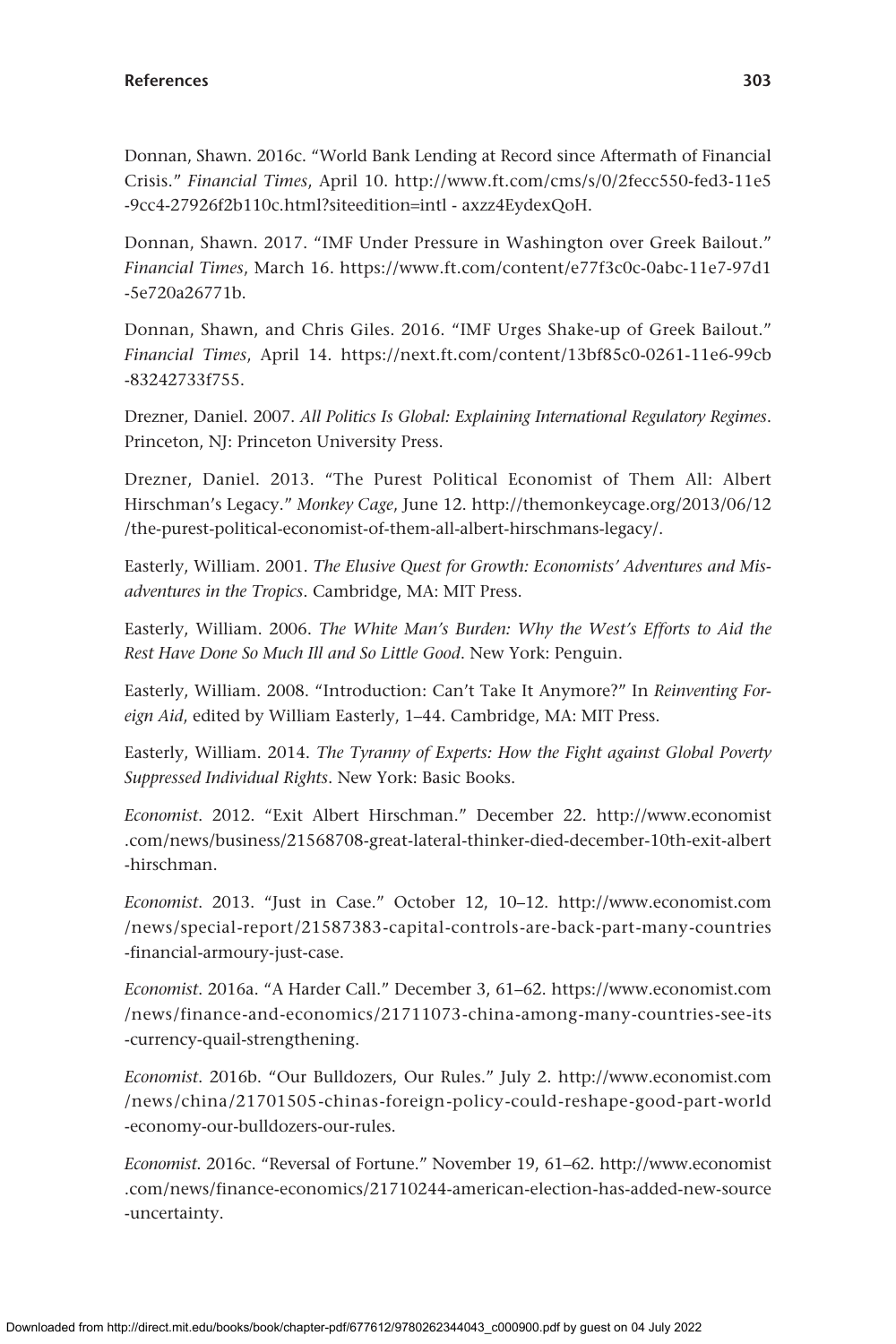*Economist*. 2017a. "China's Currency Upsets Forecasts by Beginning the New Year Stronger." January 14.<http://www.economist.com/node/21714258/print>.

*Economist.* 2017b. "Closer to Centre-Stage," March 15, 61. [http://www.economist](http://www.economist.com/news/finance-and-economics/21719498-america-retreats-china-advances-chinas-growing-clout-international-economic) [.com/news/finance-and-economics/21719498-america-retreats-china-advances](http://www.economist.com/news/finance-and-economics/21719498-america-retreats-china-advances-chinas-growing-clout-international-economic) [-chinas-growing-clout-international-economic.](http://www.economist.com/news/finance-and-economics/21719498-america-retreats-china-advances-chinas-growing-clout-international-economic)

*Economist*. 2017c. "The End of a Saga," March 18. [http://www.economist.com/news](http://www.economist.com/news/finance-and-economics/21718889-last-country-marks-symbolic-recovery-its-financial-meltdown-iceland) [/finance-and-economics/21718889-last-country-marks-symbolic-recovery-its](http://www.economist.com/news/finance-and-economics/21718889-last-country-marks-symbolic-recovery-its-financial-meltdown-iceland) [-financial-meltdown-iceland](http://www.economist.com/news/finance-and-economics/21718889-last-country-marks-symbolic-recovery-its-financial-meltdown-iceland).

Edwards, Kim, and Wing Hsieh. 2011. "Recent Changes in IMF Lending." *Reserve Bank of Australia Bulletin*, December quarter. [http://www.rba.gov.au/publications](http://www.rba.gov.au/publications/bulletin/2011/dec/8.html) [/bulletin/2011/dec/8.html](http://www.rba.gov.au/publications/bulletin/2011/dec/8.html).

Edwards, Sebastian. 1999. "How Effective Are Capital Controls?" *Journal of Economic Perspectives* 13 (4): 65–84.

Eglitis, Aaron. 2016. "Azerbaijan Credit Rating Cut to Junk by S&P after Oil Plunge." Bloomberg, January 29. [http://www.bloomberg.com/news/articles/2016-01-29](http://www.bloomberg.com/news/articles/2016-01-29/azerbaijan-credit-rating-cut-to-junk-by-s-p-after-oil-s-collapse) [/azerbaijan-credit-rating-cut-to-junk-by-s-p-after-oil-s-collapse.](http://www.bloomberg.com/news/articles/2016-01-29/azerbaijan-credit-rating-cut-to-junk-by-s-p-after-oil-s-collapse)

Eichengreen, Barry. 1999. *Toward a New International Financial Architecture: A Practical Post-Asia Agenda*. Washington, DC: Peterson Institute for International Economics.

Eichengreen, Barry. 2000. "The International Monetary Fund in the Wake of the Asian Crisis." In *The Asian Crisis and the Architecture of Global Finance*, edited by Gregory W. Noble and John Ravenhill, 170–191. Cambridge: Cambridge University Press.

Eichengreen, Barry. 2009. "Out of the Box Thoughts about the International Financial Architecture." IMF Working Paper No. 116. Washington, DC: International Monetary Fund, Strategy, Policy, and Review Department, May. [https://www.imf](https://www.imf.org/external/pubs/ft/wp/2009/wp09116.pdf) [.org/external/pubs/ft/wp/2009/wp09116.pdf.](https://www.imf.org/external/pubs/ft/wp/2009/wp09116.pdf)

Eichengreen, Barry. 2010. "The International Financial Architecture and the Role of Regional Funds." Paper prepared for the Fifth Annual FLAR Economic Studies Conference, Cartagena, August. [http://eml.berkeley.edu/~eichengr/intl\\_finan](http://eml.berkeley.edu/~eichengr/intl_finan_arch_2010.pdf) [\\_arch\\_2010.pdf.](http://eml.berkeley.edu/~eichengr/intl_finan_arch_2010.pdf)

Eichengreen, Barry. 2012. "Regional Financial Arrangements and the International Monetary Fund." ADBI Working Paper No. 394. Tokyo: Asian Development Bank Institute. [http://www.adbi.org/working-paper/2012/11/06/5328.regional.financial](http://www.adbi.org/working-paper/2012/11/06/5328.regional.financial.arrangements.imf/) [.arrangements.imf/](http://www.adbi.org/working-paper/2012/11/06/5328.regional.financial.arrangements.imf/).

Eichengreen, Barry. 2014. "Banking on the BRICS." *Project Syndicate*, August 13. [http://www.project-syndicate.org/commentary/barry-eichengreen-is-bullish-on](http://www.project-syndicate.org/commentary/barry-eichengreen-is-bullish-on-the-group-s-new-development-bank—but-not-on-its-contingent-reserve-arrangement)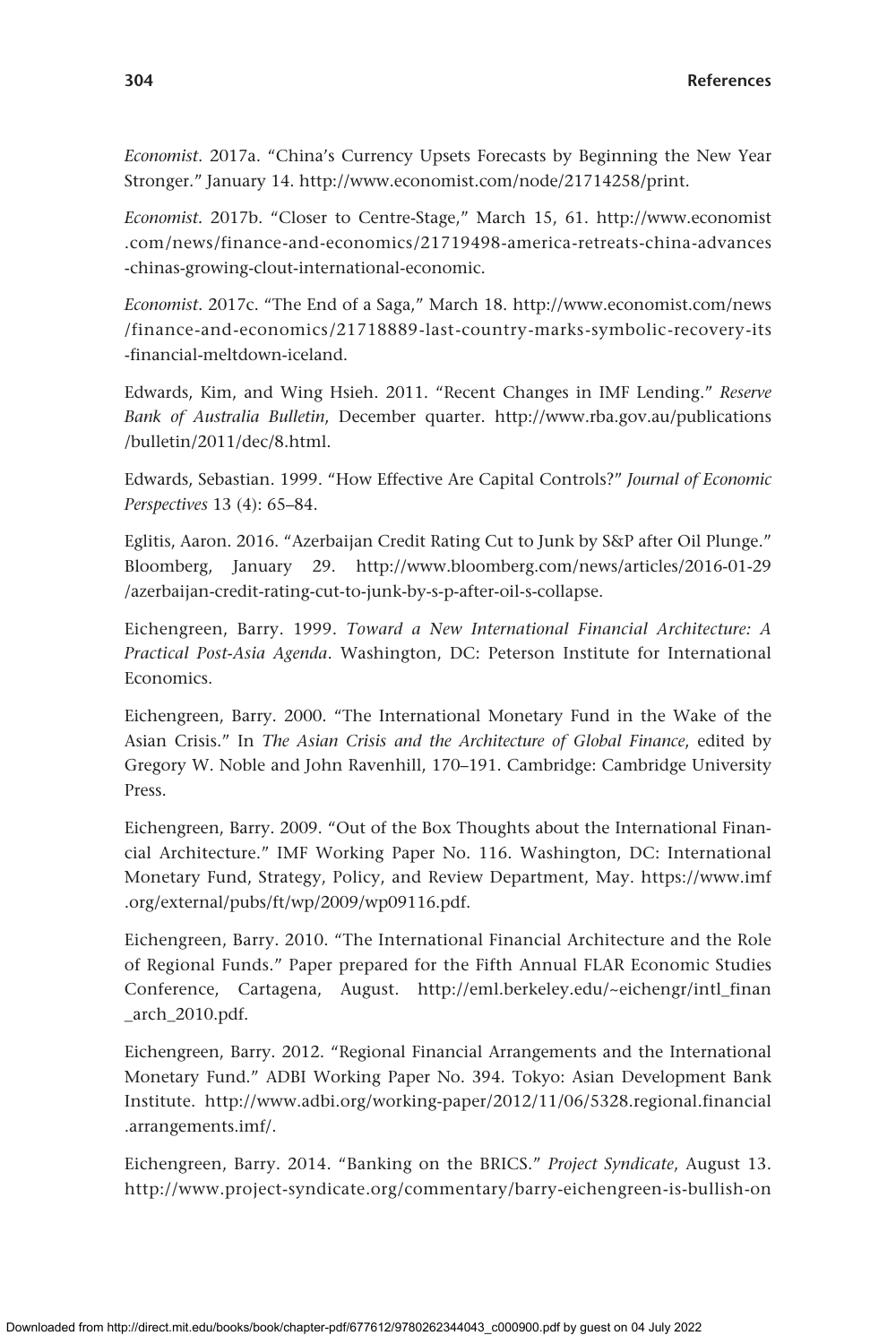-the -group-s [-new-development-bank—but-not-on-its](http://www.project-syndicate.org/commentary/barry-eichengreen-is-bullish-on-the-group-s-new-development-bank—but-not-on-its-contingent-reserve-arrangement) -contingent-reserve [-arrangement](http://www.project-syndicate.org/commentary/barry-eichengreen-is-bullish-on-the-group-s-new-development-bank—but-not-on-its-contingent-reserve-arrangement).

Eichengreen, Barry. 2015. "Regional Financial Arrangements and the IMF: What Have We Learned from Europe?" In *Building a Latin American Reserve Fund: 35 Years of FLAR*, edited by Guillermo Perry, 133–142. Bogotá: Latin American Reserve Fund.

Eichengreen, Barry, and Ngaire Woods. 2016. "The IMF's Unmet Challenges." *Journal of Economic Perspectives* 30 (1): 29–51.

Elgin-Cossart, Molly, and Melanie Hart. 2015. "China's New International Financing Institutions." Center for American Progress, September 22. [https://www.american](https://www.americanprogress.org/issues/security/report/2015/09/22/121668/chinas-new-international-financing-institutions/) [progress.org/issues/security/report/2015/09/22/121668/chinas-new-international](https://www.americanprogress.org/issues/security/report/2015/09/22/121668/chinas-new-international-financing-institutions/) [-financing-institutions/.](https://www.americanprogress.org/issues/security/report/2015/09/22/121668/chinas-new-international-financing-institutions/)

Ellerman, David. 2004. "Autonomy-Respecting Assistance: Toward an Alternative Theory of Development Assistance." *Review of Social Economy* 62 (2): 149–168.

Ellerman, David. 2005. *Helping People Help Themselves*. Ann Arbor: University of Michigan Press.

Ellerman, David. 2014. "Parallel Experimentation: A Basic Scheme for Dynamic Efficiency." *Journal of Bioeconomics* 16 (3): 259–287.

Ellmers, Bodo. 2016. "Reform of the IMF Lending Framework: The IMF Bails Out from Bailouts." Committee for the Abolition of Illegal Debt, Liege, February 3. <http://cadtm.org/Reform-of-the-IMF-lending>.

*El Telégrafo*. 2016. "Con Elección de Presidente, el Banco del Sur Inicia Su Fase Preoperativa." December 1. [http://www.eltelegrafo.com.ec/noticias/economia/8/con](http://www.eltelegrafo.com.ec/noticias/economia/8/con-eleccion-de-presidente-el-banco-del-sur-inicia-su-fase-preoperativa) [-eleccion-de-presidente-el-banco-del-sur-inicia-su-fase-preoperativa](http://www.eltelegrafo.com.ec/noticias/economia/8/con-eleccion-de-presidente-el-banco-del-sur-inicia-su-fase-preoperativa).

Emmers, Ralf, and John Ravenhill. 2011. "The Asian and Global Financial Crises: Consequences for East Asian Regionalism." *Contemporary Politics* 17 (2): 133–149.

Epstein, Gerald, ed. 2005. *Capital Controls in Developing Countries*. Cheltenham: Edward Elgar.

Epstein, Gerald. 2006. "Central Banks as Agents of Economic Development." UNU-WIDER Research Paper No. 54. Helsinki: United Nations University—World Institute for Development Economics Research. <http://hdl.handle.net/10419/63574>.

Epstein, Gerald A. 2012. "Capital Outflow Regulation: Economic Management, Development and Transformation." In *Regulating Global Capital Flows for Long-Run Development, Pardee Center Task Force Report*, edited by Kevin P. Gallagher, Stephany Griffith-Jones, and José Antonio Ocampo, 47–58. Boston: Boston University, Pardee Center for the Study of the Longer-Range Future.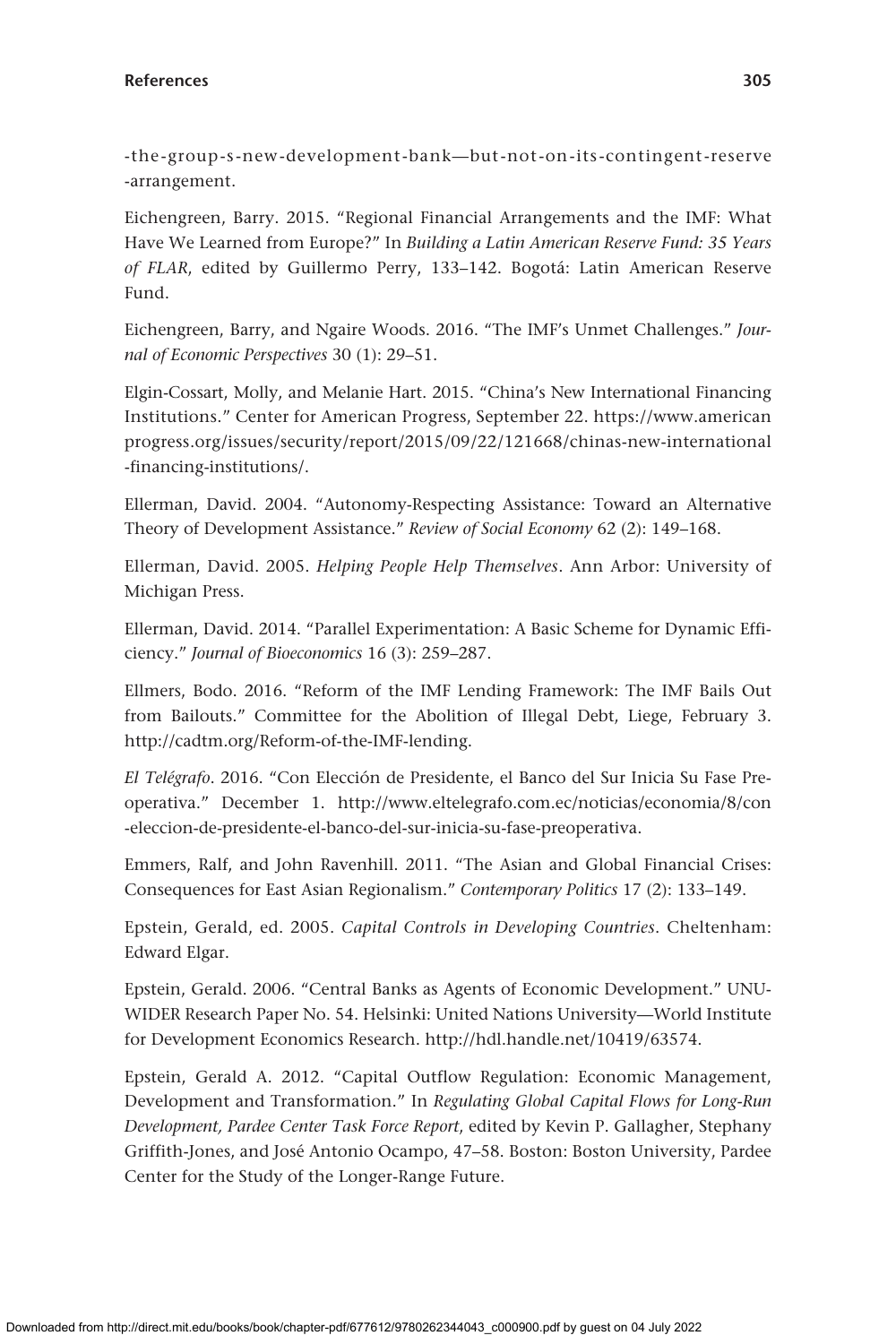Epstein, Gerald, Ilene Grabel, and Jomo K. S. 2004. "Capital Management Techniques in Developing Countries: An Assessment of Experiences from the 1990s and Lessons for the Future." G24 Discussion Paper No. 27, Intergovernmental Group of Twenty Four. Geneva: United Nations Conference on Trade and Development, March. [http://policydialogue.org/files/publications/Capital\\_Mgmt\\_Epstein.pdf](http://policydialogue.org/files/publications/Capital_Mgmt_Epstein.pdf).

Erten, Bilge, and José Antonio Ocampo. 2013. "Capital Account Regulations, Foreign Exchange Pressures, and Crisis Resilience." Initiative for Policy Dialogue Working Paper Series, New York: Columbia University, October. [http://policydialogue.org/files](http://policydialogue.org/files/publications/CAR_Erten_Ocampo_withCS.pdf) [/publications/CAR\\_Erten\\_Ocampo\\_withCS.pdf](http://policydialogue.org/files/publications/CAR_Erten_Ocampo_withCS.pdf).

Eurasian Fund for Stabilization and Development (EFSD). 2016. "Annual Reports." Accessed December 20. [http://efsd.eabr.org/e/documents\\_acf\\_e/Reports\\_acf\\_e/.](http://efsd.eabr.org/e/documents_acf_e/Reports_acf_e/)

Eurasian Fund for Stabilization and Development (EFSD). 2017. Website. Accessed January 10.<http://efsd.eabr.org/e/>.

European Commission (EC). 2012. "Autumn Economic Forecast: Sailing through Rough Waters." *European Economy* 7. [http://ec.europa.eu/economy\\_finance/eu](http://ec.europa.eu/economy_finance/eu/forecasts/2012_autumn_forecast_en.htm) [/forecasts/2012\\_autumn\\_forecast\\_en.htm.](http://ec.europa.eu/economy_finance/eu/forecasts/2012_autumn_forecast_en.htm)

European Union (EU). 2015. "Euro Summit Statement." SN 4070/15. Brussels: European Union, July 12. [http://www.consilium.europa.eu/press-releases-pdf/2015/7](http://www.consilium.europa.eu/press-releases-pdf/2015/7/40802200528_en_635732421000000000.pdf) [/40802200528\\_en\\_635732421000000000.pdf.](http://www.consilium.europa.eu/press-releases-pdf/2015/7/40802200528_en_635732421000000000.pdf)

Evans-Pritchard, Ambrose. 2010. "Bundesbank Attacks Greek Rescue as a Threat to Stability." *Telegraph*, April 8. [http://www.telegraph.co.uk/finance/financialcrisis](http://www.telegraph.co.uk/finance/financialcrisis/7569358/Bundesbank-attacks-Greek-rescue-as-a-threat-to-stability.html) [/7569358/Bundesbank-attacks-Greek-rescue-as-a-threat-to-stability.html](http://www.telegraph.co.uk/finance/financialcrisis/7569358/Bundesbank-attacks-Greek-rescue-as-a-threat-to-stability.html).

Evripidou, Stefanos. 2013. "Cyprus' Fate 'A Path of Inevitability': The IMF's Internal Views on Cyprus Bailout." *Cyprus Mail*, May 26. [http://cyprus-mail.com/2013/05/26](http://cyprus-mail.com/2013/05/26/cyprus-fate-a-path-of-inevitability-the-imfs-internal-views-on-cyprus-bailout/) [/cyprus-fate-a-path-of-inevitability-the-imfs-internal-views-on-cyprus-bailout/](http://cyprus-mail.com/2013/05/26/cyprus-fate-a-path-of-inevitability-the-imfs-internal-views-on-cyprus-bailout/).

Ewing, Jack, and Liz Alderman. 2015. "Bailout Money Goes to Greece, Only to Flow Out Again." *New York Times*, July 31, B1.

Farchy, Jack. 2016a. "Azerbaijan Hits Out at IMF's Response to Oil Price Drop." *Financial Times*, July 17. [http://www.ft.com/cms/s/0/843a5ff6-4c2a-11e6-88c5](http://www.ft.com/cms/s/0/843a5ff6-4c2a-11e6-88c5-db83e98a590a.html) [-db83e98a590a.html.](http://www.ft.com/cms/s/0/843a5ff6-4c2a-11e6-88c5-db83e98a590a.html)

Farchy, Jack. 2016b. "Tajikistan and IMF in Talks over Bailout." *Financial Times*, February 23. [http://www.ft.com/intl/cms/s/0/3dd384b0-da48-11e5-98fd-06d75973fe09](http://www.ft.com/intl/cms/s/0/3dd384b0-da48-11e5-98fd-06d75973fe09.html) [.html](http://www.ft.com/intl/cms/s/0/3dd384b0-da48-11e5-98fd-06d75973fe09.html) - axzz43lSYfpkX.

Farrell, Henry, and John Quiggin. 2017. "Consensus, Dissensus and Economic Ideas: Economic Crisis and the Rise and Fall of Keynesianism." *International Studies Quarterly*, forthcoming.

Feldstein, Martin. 1998. "Refocusing the IMF." *Foreign Affairs* 77 (2): 20–33.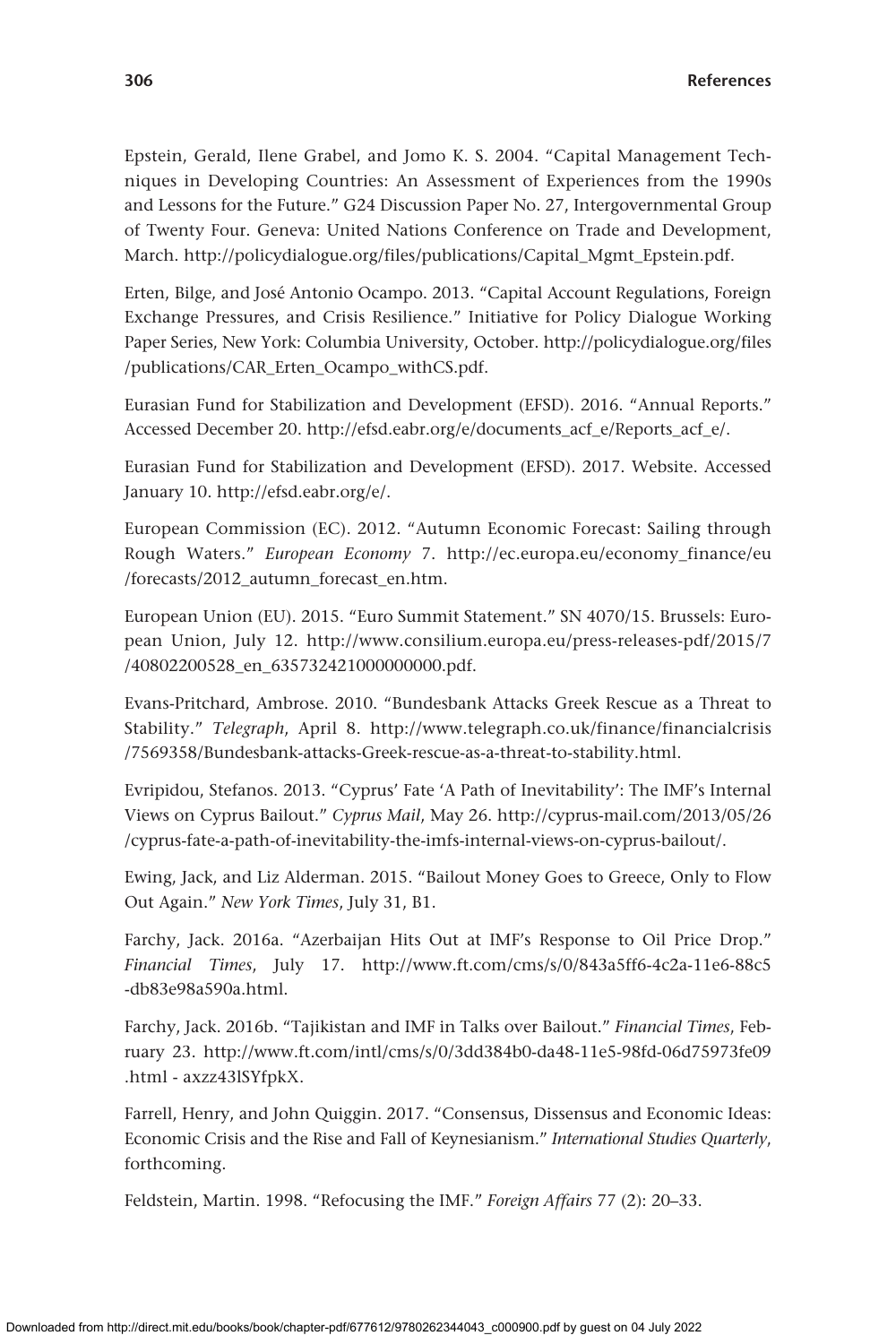Ferrando, Tomaso. 2014. "Land Grabbing under the Cover of Law: Are BRICS-South Relationships Any Different?" In *Shifting Power: Critical Perspectives on Emerging Economies*, edited by Nick Buxton and Nicola Bullard, 150–173. Amsterdam: Transnational Institute.

Ferro, Shane. 2014. "Nigeria Brings on Capital Controls." *Business Insider*, December 19. <http://www.businessinsider.com/nigeria-imposes-capital-controls-2014-12>.

*Financial Nigeria*. 2016. "Nigeria to Receive \$3.5 Billion Loans from the World Bank and AfDB." January 31. [http://www.financialnigeria.com/nigeria-to-receive-3-5](http://www.financialnigeria.com/nigeria-to-receive-3-5-billion-loans-from-the-world-bank-and-afdb-news-331.html) [-billion-loans-from-the-world-bank-and-afdb-news-331.html](http://www.financialnigeria.com/nigeria-to-receive-3-5-billion-loans-from-the-world-bank-and-afdb-news-331.html).

Financial Stability Board (FSB). 2014. "FSB Review of the Structure of Its Representation." Basel: Financial Stability Board, November 14. [http://www.financialstabilityboard](http://www.financialstabilityboard.org/2014/11/fsb-review-of-the-structure-of-its-representation/) [.org/2014/11/fsb-review-of-the-structure-of-its-representation/.](http://www.financialstabilityboard.org/2014/11/fsb-review-of-the-structure-of-its-representation/)

*Financial Times*. 2013. "India's Capital Crisis." August 15. [http://www.ft.com/intl/cms](http://www.ft.com/intl/cms/s/0/d469362e-05af-11e3-8ed5-00144feab7de.html) [/s/0/d469362e-05af-11e3-8ed5-00144feab7de.html](http://www.ft.com/intl/cms/s/0/d469362e-05af-11e3-8ed5-00144feab7de.html) - axzz40jfKd1Ev.

*Financial Times*. 2016a. "Fitch Keeps Wary Eye on Azerbaijan after Controls." January 22. [http://www.ft.com/fastft/2016/01/22/fitch-keeps-wary-eye-on-azerbaijan](http://www.ft.com/fastft/2016/01/22/fitch-keeps-wary-eye-on-azerbaijan-after-capital-controls/) [-after-capital-controls/.](http://www.ft.com/fastft/2016/01/22/fitch-keeps-wary-eye-on-azerbaijan-after-capital-controls/)

*Financial Times*. 2016b. "Greece Loosens Capital Controls to Win Back Deposits." July 25. [https://www.ft.com/content/ecf7012a-527e-11e6-befd-2fc0c26b3c60.](https://www.ft.com/content/ecf7012a-527e-11e6-befd-2fc0c26b3c60)

Fine, Ben. 2001. "Neither the Washington nor the Post-Washington Consensus: An Introduction." In *Development Policy in the Twenty-First Century: Beyond the Post--Washington Consensus*, edited by Ben Fine, Costas Lapavitsas, and Jonathan Pincus, 1–27. London: Routledge.

Fischer, Stanley. 1997. "Asia and the IMF." IMF Seminar, Hong Kong, September 19. <https://www.imf.org/external/np/apd/asia/FISCHER.HTM>.

Forbes, Kristin. 2005. "Capital Controls: Mud in the Wheels of Market Efficiency." *Cato Journal* 25 (1): 153–166.

Forbes, Kristin, Marcel Fratzscher, Thomas Kostka, and Roland Straub. 2011. "Bubble Thy Neighbor: Direct and Spillover Effects of Capital Controls." Paper presented at the 12th Jacques Polak Annual Research Conference. Washington, DC: International Monetary Fund, November 10–11. [https://www.imf.org/external/np/res/seminars](https://www.imf.org/external/np/res/seminars/2011/arc/pdf/forbes.pdf) [/2011/arc/pdf/forbes.pdf](https://www.imf.org/external/np/res/seminars/2011/arc/pdf/forbes.pdf).

Forelle, Charles. 2012. "In European Crisis Iceland Emerges as an Island of Recovery." *Wall Street Journal*, May 21. [http://www.wsj.com/articles/SB10001424052702304203](http://www.wsj.com/articles/SB10001424052702304203604577396171007652042) [604577396171007652042](http://www.wsj.com/articles/SB10001424052702304203604577396171007652042).

Fourcade, Marion. 2013. "The Material and Symbolic Construction of the BRICs: Reflections Inspired by the RIPE Special Issue." *Review of International Political Economy* 20 (2): 256–267.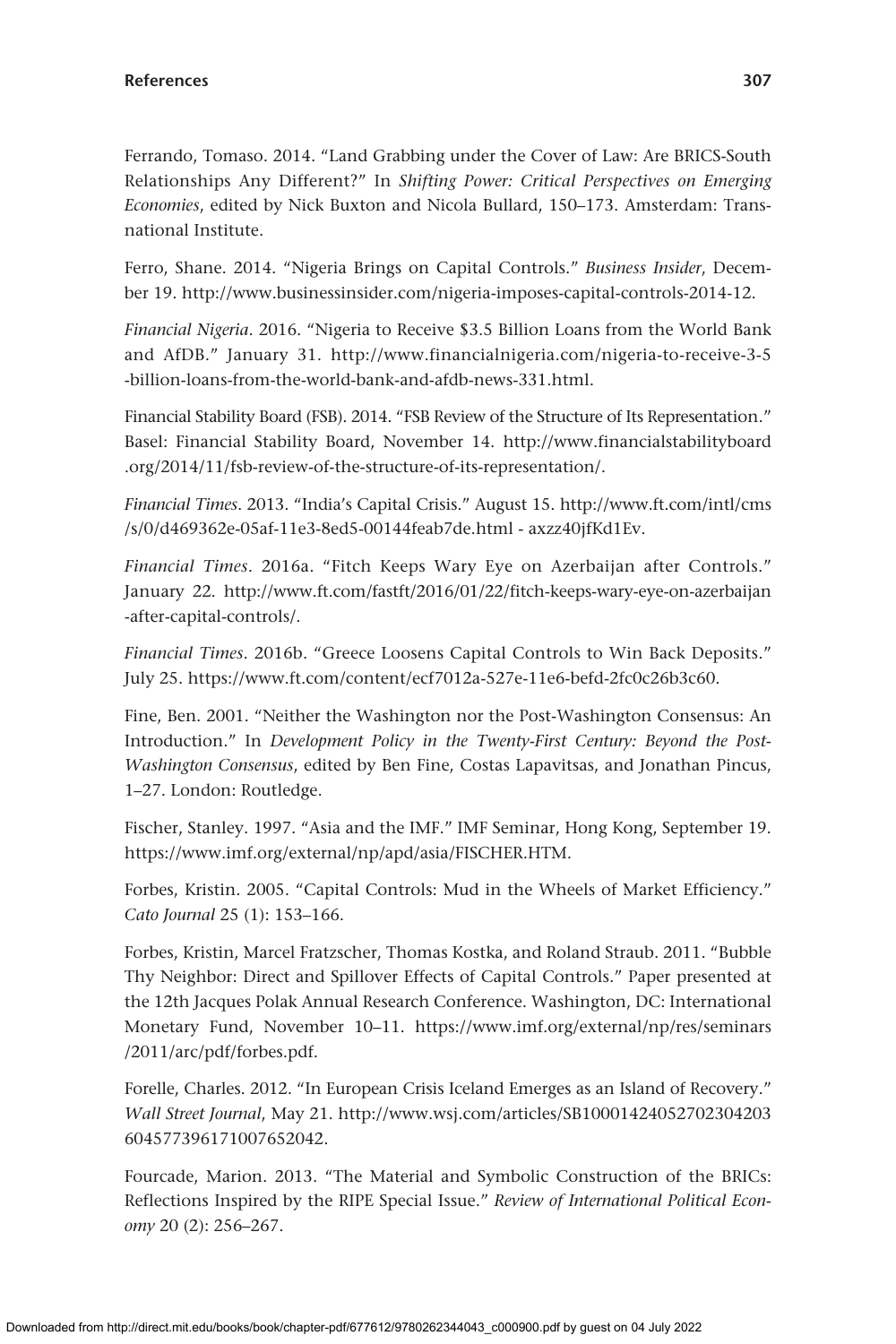Fox, Justin. 2008. "Bob Lucas on the Comeback of Keynesianism." *Time*, October 28. <http://business.time.com/2008/10/28/bob-lucas-on-the-comeback-of-keynesianism/>.

Foy, Henry. 2015. "Charities Struggle to Plug Gaps in Gutted Welfare State." *Financial Times*, June 24. [http://www.ft.com/intl/cms/s/0/7a6a2e38-1978-11e5-a130-2e7db721](http://www.ft.com/intl/cms/s/0/7a6a2e38-1978-11e5-a130-2e7db721f996.html) [f996.html](http://www.ft.com/intl/cms/s/0/7a6a2e38-1978-11e5-a130-2e7db721f996.html) - axzz3e57O18T0.

Fritz, Barbara, and Laurissa Mühlich. 2014. "Regional Monetary Cooperation in the Developing World: Taking Stock." Paper for the UNCTAD project Strengthening Pro-Growth Macroeconomic Management Capacities for Enhanced Regional and Monetary Cooperation among Selected Countries of Latin America and the Caribbean, and West and Central Africa. [http://www.lai.fu-berlin.de/homepages/fritz](http://www.lai.fu-berlin.de/homepages/fritz/publikationen/Paper-Stocktaking-Regional-Monetary-Cooperation-Fritz-Muehlich-22-07-14-end.pdf) [/publikationen/Paper-Stocktaking-Regional-Monetary-Cooperation-Fritz-Muehlich](http://www.lai.fu-berlin.de/homepages/fritz/publikationen/Paper-Stocktaking-Regional-Monetary-Cooperation-Fritz-Muehlich-22-07-14-end.pdf) [-22-07-14-end.pdf.](http://www.lai.fu-berlin.de/homepages/fritz/publikationen/Paper-Stocktaking-Regional-Monetary-Cooperation-Fritz-Muehlich-22-07-14-end.pdf)

Fritz, Barbara, and Laurissa Mühlich. 2015. "Varieties of Regional Monetary Cooperation: A Tool for Reducing Volatility in Developing Economies?" *Contemporary Politics* 21 (2): 127–144.

Fritz, Barbara, and Daniela Magalhães Prates. 2014. "The New IMF Approach to Capital Account Management and Its Blind Spots: Lessons from Brazil and South Korea." *International Review of Applied Economics* 28 (2): 210–239.

Fukuyama, Francis. 2013. "Albert O. Hirschman, 1915–2012." *American Interest*, January 6. [http://blogs.the-american-interest.com/2013/01/06/albert-o-hirschman-1915](http://blogs.the-american-interest.com/2013/01/06/albert-o-hirschman-1915-2012/) [-2012/](http://blogs.the-american-interest.com/2013/01/06/albert-o-hirschman-1915-2012/).

G-20. 2009a. "Declaration on Strengthening the Financial System, London Summit." Group of Twenty, April 2. [http://www.treasury.gov/resource-center/international/g7](http://www.treasury.gov/resource-center/international/g7-g20/Documents/London) [-g20/Documents/London](http://www.treasury.gov/resource-center/international/g7-g20/Documents/London) April 2009 Fin\_Deps\_Fin\_Reg\_Annex\_020409\_-\_1615\_final .pdf.

G-20. 2009b. "G-20 Leaders' Statement, Pittsburgh Summit." Group of Twenty, September 24–25. [http://www.treasury.gov/resource-center/international/g7-g20](http://www.treasury.gov/resource-center/international/g7-g20/Documents/pittsburgh_summit_leaders_statement_250909.pdf) [/Documents/pittsburgh\\_summit\\_leaders\\_statement\\_250909.pdf](http://www.treasury.gov/resource-center/international/g7-g20/Documents/pittsburgh_summit_leaders_statement_250909.pdf).

G-20. 2010. "Communiqué, Gyeongju Summit." Meeting of Finance Ministers and Central Bank Governors of the Group of Twenty, October 23. [http://www.treasury](http://www.treasury.gov/resource-center/international/Documents/Final) [.gov/resource-center/international/Documents/Final](http://www.treasury.gov/resource-center/international/Documents/Final) G-20 FM Gyeongju Communique October 23.pdf.

G-20. 2011a. "G-20 Coherent Conclusions for the Management of Capital Flows Drawing on Country Experiences." Group of Twenty, October 15. [http://www.g20](http://www.g20.utoronto.ca/2011/2011-finance-capital-flows-111015-en.pdf) [.utoronto.ca/2011/2011-finance-capital-flows-111015-en.pdf.](http://www.g20.utoronto.ca/2011/2011-finance-capital-flows-111015-en.pdf)

G-20. 2011b. "G-20 Principles for Cooperation between the IMF and Regional Financial Arrangements." Group of Twenty, October 15. [http://www.g20.utoronto.ca](http://www.g20.utoronto.ca/2011/2011-finance-principles-111015-en.pdf) [/2011/2011-finance-principles-111015-en.pdf.](http://www.g20.utoronto.ca/2011/2011-finance-principles-111015-en.pdf)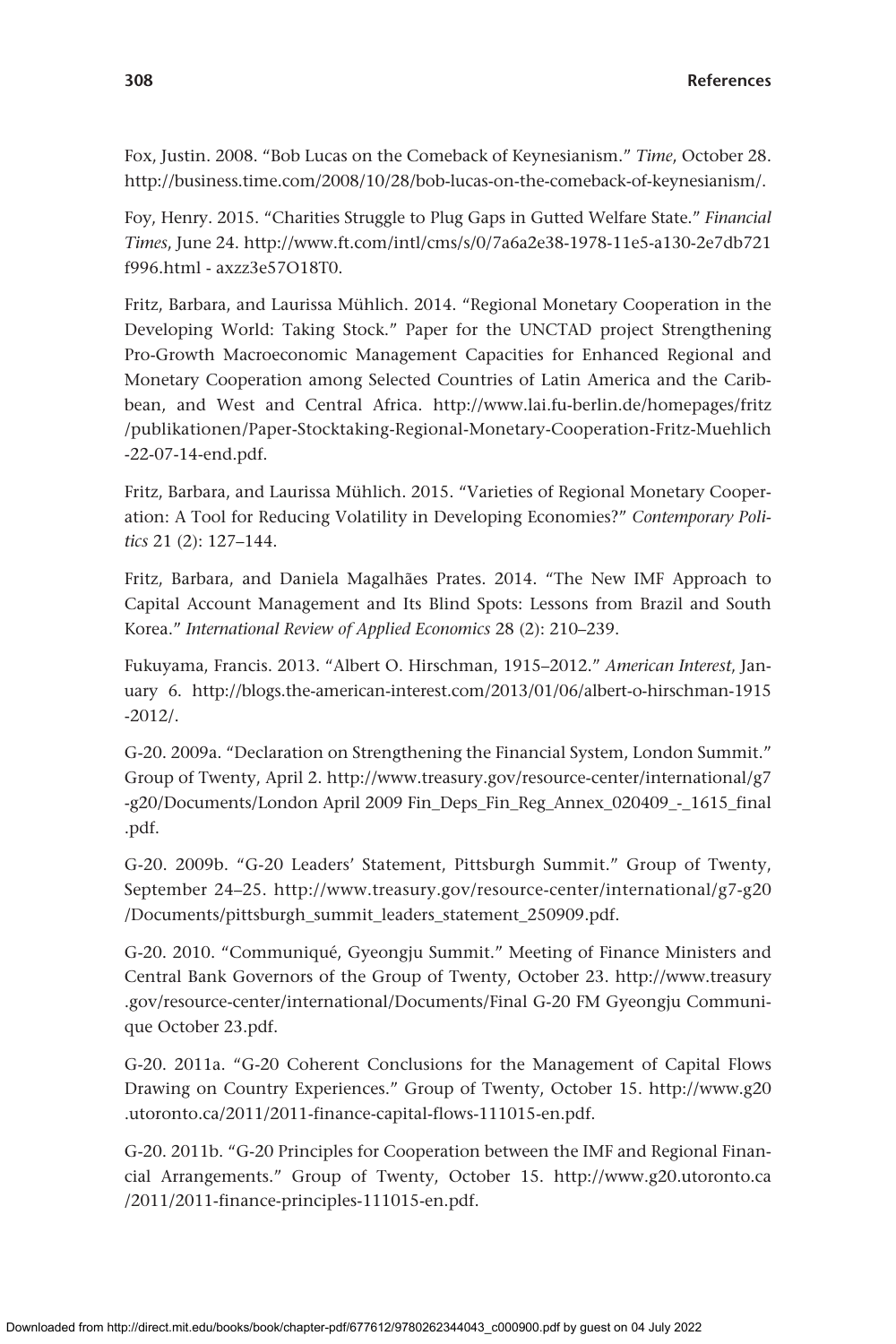G-20. 2014. "G20 Global Infrastructure Initiative, Brisbane Leaders' Summit." Group of Twenty, November 16. [http://www.g20.utoronto.ca/2014/g20\\_note\\_global\\_infra](http://www.g20.utoronto.ca/2014/g20_note_global_infrastructure_initiative_hub.pdf) [structure\\_initiative\\_hub.pdf.](http://www.g20.utoronto.ca/2014/g20_note_global_infrastructure_initiative_hub.pdf)

G-20. 2015. "Communiqué, Istanbul Summit." Meeting of Finance Ministers and Central Bank Governors of the Group of Twenty. Istanbul, February 9–10. [http://](http://www.g20.utoronto.ca/2015/150210-finance.pdf1) [www.g20.utoronto.ca/2015/150210-finance.pdf1](http://www.g20.utoronto.ca/2015/150210-finance.pdf1)

G-20. 2016a. "Communiqué, Meeting of Finance Ministers and Central Bank Governors of the Group of Twenty." Washington, DC, April 14–15. [http://wjb.mof.gov.cn](http://wjb.mof.gov.cn/pindaoliebiao/gongzuodongtai/201604/t20160416_1952794.html) [/pindaoliebiao/gongzuodongtai/201604/t20160416\\_1952794.html](http://wjb.mof.gov.cn/pindaoliebiao/gongzuodongtai/201604/t20160416_1952794.html).

G-20. 2016b. "Communiqué, Meeting of Finance Ministers and Central Bank Governors of the Group of Twenty." Shanghai, February 27. [http://www.g20.utoronto.ca](http://www.g20.utoronto.ca/2016/160227-finance-en.html) [/2016/160227-finance-en.html.](http://www.g20.utoronto.ca/2016/160227-finance-en.html)

G-20. 2016c. "G-20 Leaders' Communique, Hangzhou Summit." Group of Twenty, September 4–5. [http://www.g20.org/English/Documents/Current/201609/t20160906](http://www.g20.org/English/Documents/Current/201609/t20160906_3395.html) [\\_3395.html.](http://www.g20.org/English/Documents/Current/201609/t20160906_3395.html)

G-20. 2016d. "Global Infrastructure Connectivity Alliance Initiative." Group of Twenty, September. [http://www.g20chn.org/English/Documents/Current/201608](http://www.g20chn.org/English/Documents/Current/201608/P020160815370070969702.pdf) [/P020160815370070969702.pdf](http://www.g20chn.org/English/Documents/Current/201608/P020160815370070969702.pdf).

G-24. 2011. "Intergovernmental Group of Twenty-Four on International Monetary Affairs and Development Communiqué." Washington, DC: International Monetary Fund, April 14.<https://www.imf.org/external/np/cm/2011/041411.htm>.

G-24. 2014. "Mandate." Intergovernmental Group of Twenty Four. [http://www.g24](http://www.g24.org/mandate/) [.org/mandate/](http://www.g24.org/mandate/).

Gabor, Daniela. 2010. "The International Monetary Fund and Its New Economics." *Development and Change* 41 (5): 805–830.

Gabor, Daniela. 2012. "Managing Capital Accounts in Emerging Markets: Lessons from the Global Financial Crisis." *Journal of Development Studies* 48 (6): 714–731.

Gabor, Daniela. 2015. "The IMF's Rethink of Global Banks: Critical in Theory, Orthodox in Practice." *Governance* 28 (2): 199–218.

Galbraith, James K. 2016. *Welcome to the Poisoned Chalice: The Destruction of Greece and the Future of Europe*. New Haven, CT: Yale University Press.

Gallagher, Kevin P. 2010. "Obama Must Ditch Bush-Era Trade Deals." *Guardian*, July 1. [http://www.theguardian.com/commentisfree/cifamerica/2010/jun/30/obama](http://www.theguardian.com/commentisfree/cifamerica/2010/jun/30/obama-bush-us-trade) [-bush-us-trade.](http://www.theguardian.com/commentisfree/cifamerica/2010/jun/30/obama-bush-us-trade)

Gallagher, Kevin P. 2011. "Regaining Control? Capital Controls and the Global Financial Crisis." Political Economy Research Institute Working Paper No. 250.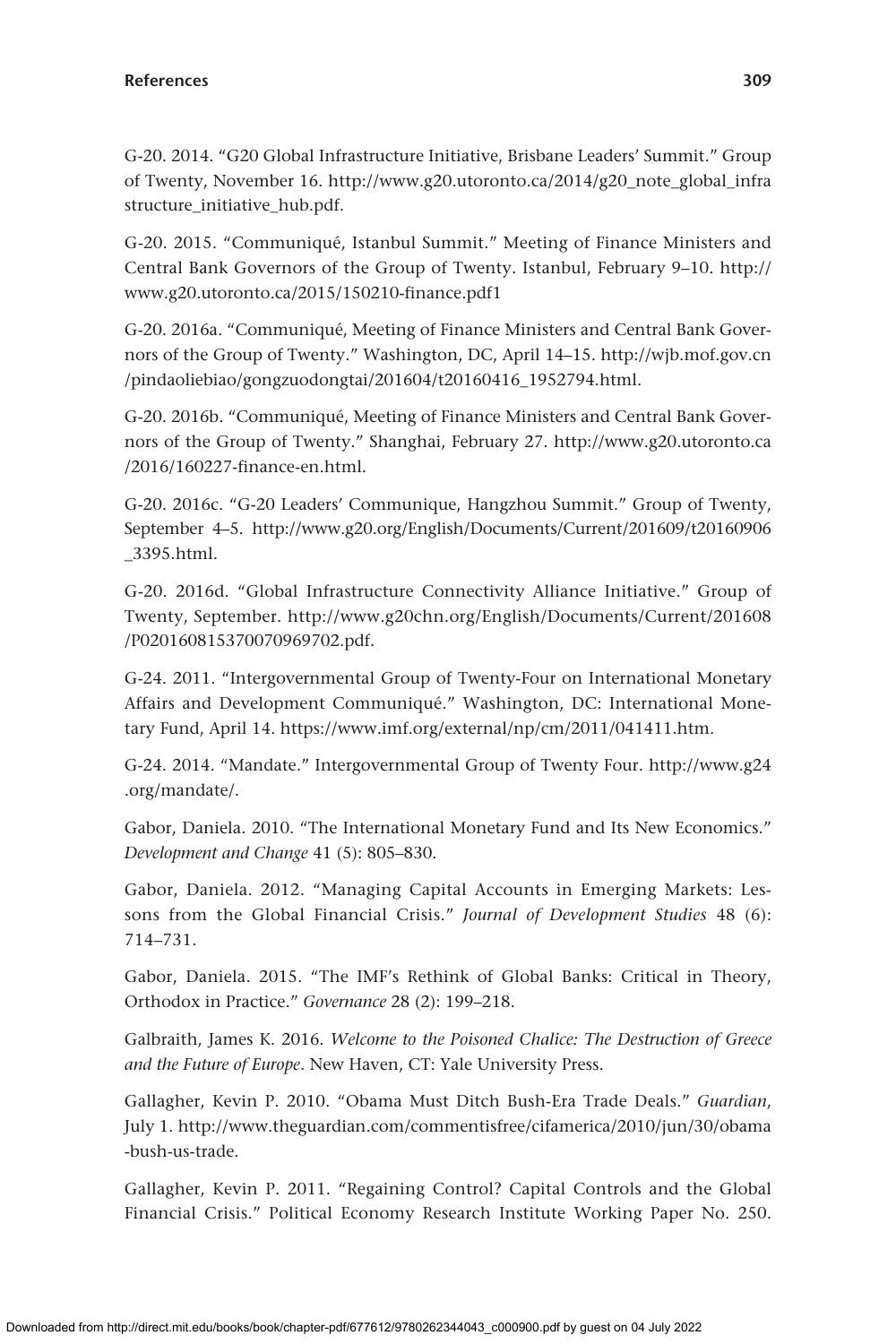Amherst: University of Massachusetts-Amherst, Political Economy Research Institute. [http://www.ase.tufts.edu/gdae/policy\\_research/KGCapControlsPERIFeb11.html.](http://www.ase.tufts.edu/gdae/policy_research/KGCapControlsPERIFeb11.html)

Gallagher, Kevin P. 2012. "The Global Governance of Capital Flows: New Opportunities, Enduring Challenges." Political Economy Research Institute Working Paper No. 283. Amherst: University of Massachusetts-Amherst, Political Economy Research Institute. [http://www.peri.umass.edu/236/hash/5177c19e45bd73aaf9ae065db58a72](http://www.peri.umass.edu/236/hash/5177c19e45bd73aaf9ae065db58a72cb/publication/512/) [cb/publication/512/](http://www.peri.umass.edu/236/hash/5177c19e45bd73aaf9ae065db58a72cb/publication/512/).

Gallagher, Kevin P. 2014. *Ruling Capital: Emerging Markets and the Reregulation of Cross-Border Finance*. Ithaca, NY: Cornell University Press.

Gallagher, Kevin P. 2015a. "Contesting the Governance of Capital Flows at the IMF." *Governance* 28 (2): 185–198.

Gallagher, Kevin P. 2015b. "Obama Abandons Allies on China's Marshall Plan." *Globalist*, March 18. [http://www.theglobalist.com/obama-abandons-allies-on-chinas](http://www.theglobalist.com/obama-abandons-allies-on-chinas-marshall-plan/) [-marshall-plan/](http://www.theglobalist.com/obama-abandons-allies-on-chinas-marshall-plan/).

Gallagher, Kevin P. 2016. *The China Triangle: Latin America's China Boom and the Fate of the Washington Consensus*. Oxford: Oxford University Press.

Gallagher, Kevin P., Rohini Kamal, and Yongzhong Wang. 2016. "Fueling Growth and Financing Risk: The Benefits and Risks of China's Development Finance in the Global Energy Sector." Global Economic Governance Initiative Working Paper No. 2. Boston: Boston University, Frederick S. Pardee School of Global Studies, May. [https://www.bu.edu/pardeeschool/files/2016/05/Fueling-Growth.FINAL\\_.version](https://www.bu.edu/pardeeschool/files/2016/05/Fueling-Growth.FINAL_.version.pdf) [.pdf.](https://www.bu.edu/pardeeschool/files/2016/05/Fueling-Growth.FINAL_.version.pdf)

Gallagher, Kevin P., Katherine Koleski, and Amos Irwin. 2012. "The New Banks in Town: Chinese Finance in Latin America." Washington, DC: Inter-American Dialogue, February. [http://ase.tufts.edu/gdae/Pubs/rp/GallagherChineseFinanceLatin](http://ase.tufts.edu/gdae/Pubs/rp/GallagherChineseFinanceLatinAmericaBrief.pdf) [AmericaBrief.pdf](http://ase.tufts.edu/gdae/Pubs/rp/GallagherChineseFinanceLatinAmericaBrief.pdf).

Gallagher, Kevin P., and Elen Shrestha. 2012. "The Social Cost of Self-Insurance: Financial Crisis, Reserve Accumulation, and Developing Countries." *Global Policy* 3 (4): 501–509. doi: 10.1111/j.1758-5899.2011.00150.x.

Gallagher, Kevin P., and Sarah Sklar. 2016. "Nationalizing Development Finance: Putting National Development Banks in Context." Boston: Boston University, Global Economic Governance Initiative, Frederic S. Pardee School of Global Studies.

Germain, Randall. 2009. "Financial Order and World Politics: Crisis, Change and Continuity." *International Affairs* 85 (4): 669–687.

Gerschenkron, Alexander. 1962. *Economic Backwardness in Historical Perspective*. Cambridge, MA: Harvard University Press.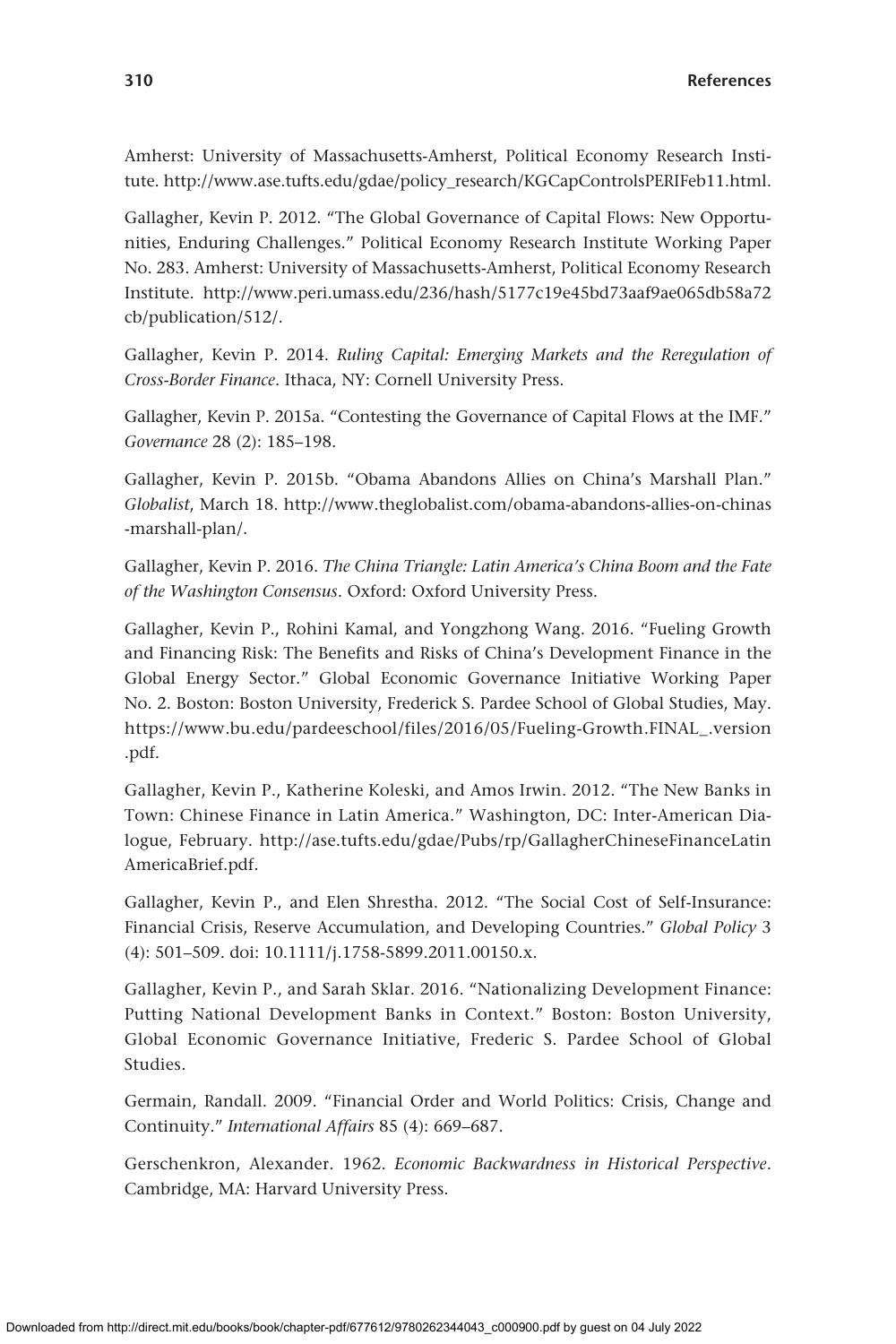Ghosh, Atish, Jonathan Ostry, and Charalambos Tsangarides. 2012. "Shifting Motives: Explaining the Buildup in Official Reserves in Emerging Markets since the 1980s." IMF Working Paper No. 34. Washington, DC: International Monetary Fund, Research Department. [http://www.imf.org/external/pubs/cat/longres.aspx?sk](http://www.imf.org/external/pubs/cat/longres.aspx?sk=25683)=25683.

Ghosh, Atish R., and Mahvash S. Qureshi. 2016. "What's in a Name? That Which We Call Capital Controls." IMF Working Paper No. 25. Washington, DC: International Monetary Fund, February. [https://www.imf.org/external/pubs/ft/wp/2016](https://www.imf.org/external/pubs/ft/wp/2016/wp1625.pdf) [/wp1625.pdf](https://www.imf.org/external/pubs/ft/wp/2016/wp1625.pdf).

Ghosh, Atish R., Mahvash S. Qureshi, and Naotaka Sugawara. 2014. "Regulating Capital Flows at Both Ends: Does It Work?" IMF Working Paper No. 188. Washington, DC: International Monetary Fund, October. [https://www.imf.org/external/pubs](https://www.imf.org/external/pubs/ft/wp/2014/wp14188.pdf) [/ft/wp/2014/wp14188.pdf](https://www.imf.org/external/pubs/ft/wp/2014/wp14188.pdf).

Ghosh, Jayati. 2012. "Using the Potential of BRICS Financial Cooperation." *Triple Crisis*, April 16. [http://triplecrisis.com/using-the-potential-of-brics-financial](http://triplecrisis.com/using-the-potential-of-brics-financial-cooperation/) [-cooperation/](http://triplecrisis.com/using-the-potential-of-brics-financial-cooperation/).

Gibson-Graham, J. K. 1996. *The End of Capitalism (as We Knew It): A Feminist Critique of Political Economy*. Oxford: Blackwell.

Gibson-Graham, J. K. 2006. *A Postcapitalist Politics*. Minneapolis: University of Minnesota.

Gibson-Graham, J. K. 2008. "Diverse Economies: Performative Practices for 'Other Worlds.'" *Progress in Human Geography* 32 (5): 613–632.

Gibson-Graham, J. K. 2011. "A Feminist Project of Belonging for the Anthropocene." *Gender, Place and Culture* 18 (1): 1–21.

Gibson-Graham, J. K., and Gerda Roelvink. 2010. "An Economic Ethics for the Anthropocene." *Antipode* 41 (s1): 320–346.

Giles, Chris. 2012. "Brics to Create Financial Safety Net." *Financial Times*, June 18. <http://www.ft.com/intl/cms/s/0/bfd6adfe-b9bb-11e1-a470-00144feabdc0.html>.

Gill, Nathan. 2011. "Moody's Cuts Argentine Oil Companies on Capital Control Law." Bloomberg, October 31. [http://www.bloomberg.com/news/articles/2011-10](http://www.bloomberg.com/news/articles/2011-10-31/moody-s-cuts-argentine-oil-companies-on-capital-control-law-1-) [-31/moody-s-cuts-argentine-oil-companies-on-capital-control-law-1-](http://www.bloomberg.com/news/articles/2011-10-31/moody-s-cuts-argentine-oil-companies-on-capital-control-law-1-).

Gladwell, Malcolm. 2013. "The Gift of Doubt: Albert O. Hirschman and the Power of Failure." *New Yorker*, June 24, 74–79. [http://www.newyorker.com/magazine/2013](http://www.newyorker.com/magazine/2013/06/24/the-gift-of-doubt) [/06/24/the-gift-of-doubt.](http://www.newyorker.com/magazine/2013/06/24/the-gift-of-doubt)

Golub, Philip. 2013. "From the New International Economic Order to the G20: How the 'Global South' Is Restructuring World Capitalism from Within." *Third World Quarterly* 34 (6): 1000–1015.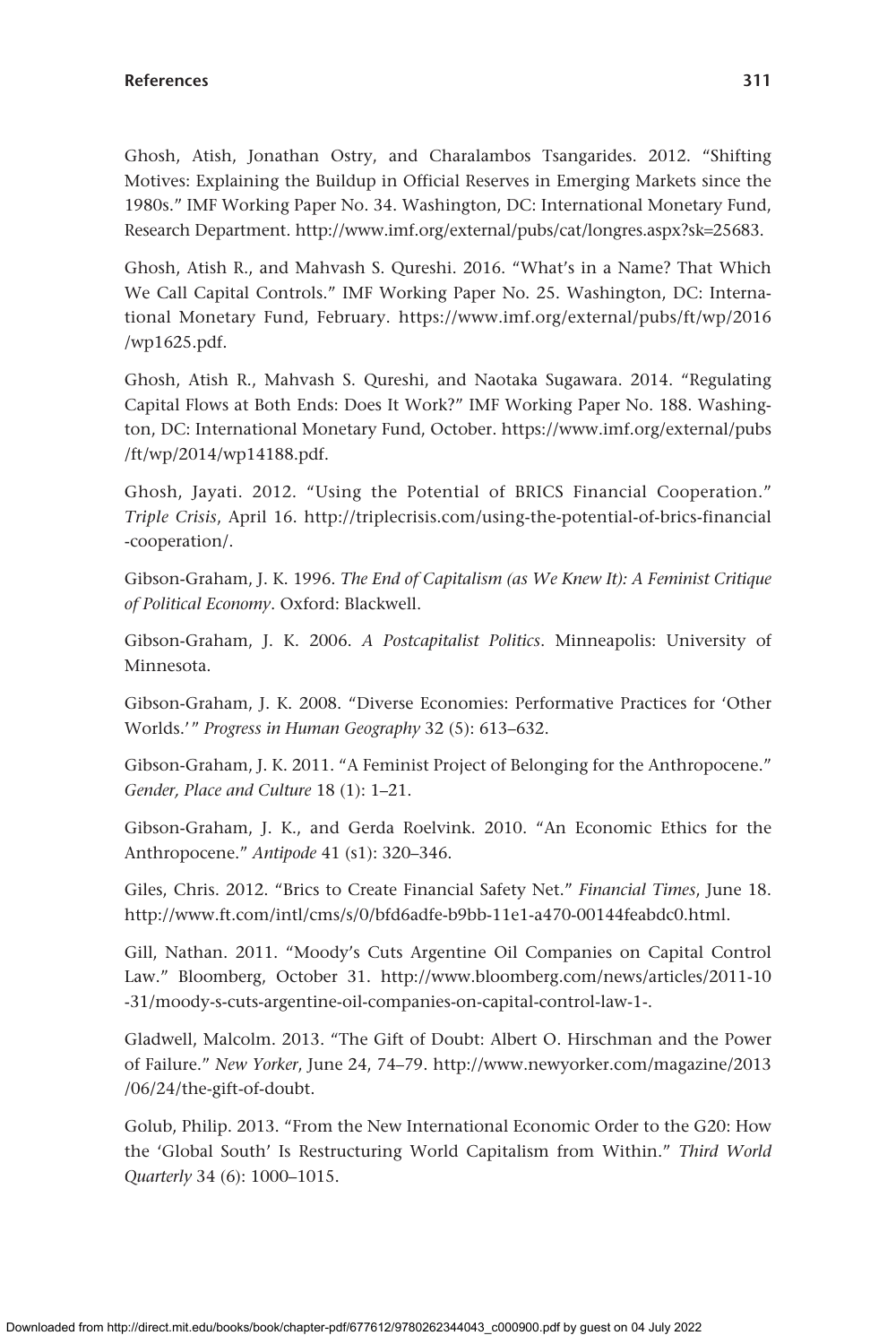Gottschalk, Ricardo. 2016. "The Role of Development Banks in Promoting Growth and Sustainable Development in the South." Geneva: United Nations Conference on Trade and Development, December, mimeo.

Gourevitch, Peter. 1986. *Politics in Hard Times: Comparative Responses to International Economic Crises*. Ithaca, NY: Cornell University Press.

Grabel, Ilene. 1995. "Speculation-Led Economic Development: A Post-Keynesian Interpretation of Financial Liberalization Programmes in the Third World." *International Review of Applied Economics* 9 (2): 127–149.

Grabel, Ilene. 1996a. "Marketing the Third World: The Contradictions of Portfolio Investment in the Global Economy." *World Development* 24 (11): 1761–1776.

Grabel, Ilene. 1996b. "Stock Markets, Rentier Interest and the Current Mexican Crisis." *Journal of Economic Issues* 30 (2): 443–449.

Grabel, Ilene. 1999a. "Mexico Redux? Making Sense of the Financial Crisis of 1997– 98." *Journal of Economic Issues* 33 (2): 375–381.

Grabel, Ilene. 1999b. "Rejecting Exceptionalism: Reinterpreting the Asian Financial Crises." In *Global Instability: The Political Economy of World Economic Governance*, edited by Jonathan Michie and John Grieve Smith, 37–67. London: Routledge.

Grabel, Ilene. 2000. "The Political Economy of 'Policy Credibility': The New-classical Macroeconomics and the Remaking of Emerging Economies." *Cambridge Journal of Economics* 24 (1): 1–19.

Grabel, Ilene. 2002. "Neoliberal Finance and Crisis in the Developing World." *Monthly Review* 53 (11): 34–46.

Grabel, Ilene. 2003a. "Averting Crisis? Assessing Measures to Manage Financial Integration in Emerging Economies." *Cambridge Journal of Economics* 27 (3): 317–336.

Grabel, Ilene. 2003b. "Ideology, Power and the Rise of Independent Monetary Institutions in Emerging Economies." In *Monetary Orders: Ambiguous Economics, Ubiquitous Politics*, edited by Jonathan Kirshner, 25–52. Ithaca, NY: Cornell University Press.

Grabel, Ilene. 2003c. "International Private Capital Flows and Developing Countries." In *Rethinking Development Economics*, edited by Ha-Joon Chang, 324–345. London: Anthem.

Grabel, Ilene. 2003d. "Predicting Financial Crisis in Developing Economies: Astronomy or Astrology?" *Eastern Economic Journal* 29 (2): 243–258.

Grabel, Ilene. 2004. "Trip Wires and Speed Bumps: Managing Financial Risks and Reducing the Potential for Financial Crises in Developing Economies." G-24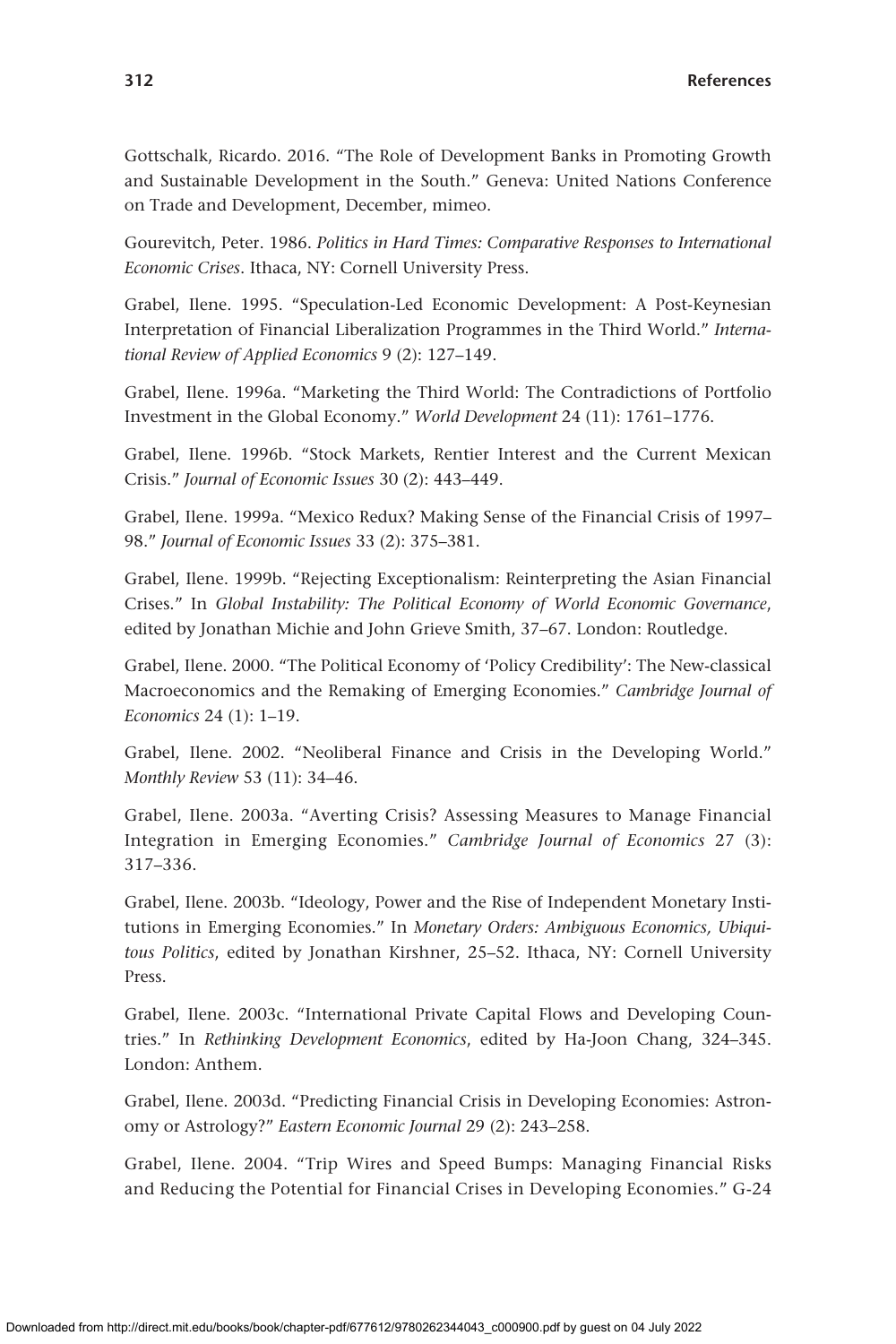Discussion Paper No. 33. Geneva: United Nations Conference on Trade and Development, November. [http://www.unctad.org/en/docs/gdsmdpbg2420049\\_en](http://www.unctad.org/en/docs/gdsmdpbg2420049_en.pdf) [.pdf](http://www.unctad.org/en/docs/gdsmdpbg2420049_en.pdf).

Grabel, Ilene. 2007. "One Step Forward, Two Steps Back: Policy (In)coherence and Financial Crises." In *Ten Years After: Revisiting the Asian Financial Crisis*, edited by Bhumika Muchhala, 95–104. Washington, DC: Wilson Center Press.

Grabel, Ilene. 2011. "Not Your Grandfather's IMF: Global Crisis, 'Productive Incoherence' and Developmental Policy Space." *Cambridge Journal of Economics* 35 (5): 805–830.

Grabel, Ilene. 2013a. "Financial Architectures and Development: Resilience, Policy Space, and Human Development in the Global South." Human Development Report Office Occasional Paper No. 7. New York: United Nations Development Programme. [http://hdr.undp.org/sites/default/files/hdro\\_1307\\_grabel.pdf](http://hdr.undp.org/sites/default/files/hdro_1307_grabel.pdf).

Grabel, Ilene. 2013b. "Global Financial Governance and Development Finance in the Wake of the 2008 Financial Crisis." *Feminist Economics* 19 (3): 32–54.

Grabel, Ilene. 2015a. "Post-crisis Experiments in Development Finance Architectures: A Hirschmanian Perspective on 'Productive Incoherence.'" *Review of Social Economy* 73 (4): 388–414.

Grabel, Ilene. 2015b. "The Rebranding of Capital Controls in an Era of Productive Incoherence." *Review of International Political Economy* 22 (1): 7–43.

Grabel, Ilene. 2017. "Capital Controls in a Time of Crisis." In *Financial Liberalisation: Past, Present and Future*, edited by Philip Arestis and Malcolm Sawyer, 177–223. Basingstoke: Palgrave Macmillan.

Grabel, Ilene, and Kevin P. Gallagher. 2015. "Capital Controls and the Global Financial Crisis: An Introduction." *Review of International Political Economy* 22 (1): 1–6.

Gray, Kevin, and Craig N. Murphy. 2013. "Introduction: Rising Powers and the Future of Global Governance." *Third World Quarterly* 34 (6): 183–193.

Griffith-Jones, Stephany. 2014. "A BRICS Development Bank: A Dream Coming True?" UNCTAD Discussion Paper No. 215. Geneva: United Nations Conference on Trade and Development, March. [http://unctad.org/en/PublicationsLibrary/osgdp20141](http://unctad.org/en/PublicationsLibrary/osgdp20141_en.pdf) [\\_en.pdf.](http://unctad.org/en/PublicationsLibrary/osgdp20141_en.pdf)

Griffith-Jones, Stephany, Barbara Fritz, and Marcos Antonio Cintra. 2014. "The BRICS Contingent Reserve Arrangement Is a Step Towards More Financial Stability." [recoveryhumanface.org](http://recoveryhumanface.org), July 24. [http://www.recoveryhumanface.org/e-discussion](http://www.recoveryhumanface.org/e-discussion-2013/archives/07-2014) [-2013/archives/07-2014.](http://www.recoveryhumanface.org/e-discussion-2013/archives/07-2014)

Griffith-Jones, Stephany, David Griffith-Jones, and Dagmar Hertova. 2008. "Enhancing the Role of Regional Development Banks." G-24 Discussion Paper No. 50. Geneva: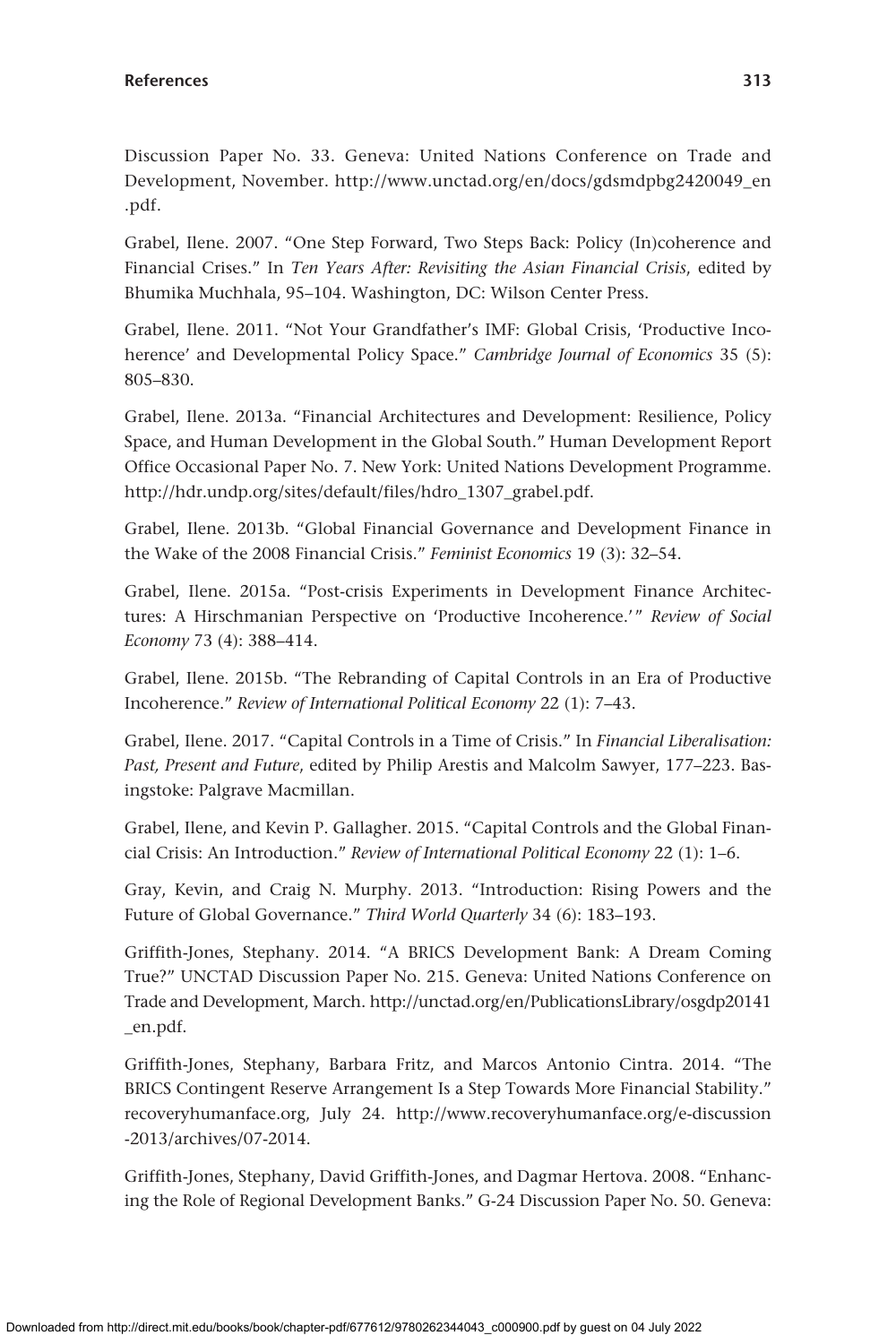United Nations Conference on Trade and Development, July. [http://unctad.org/en](http://unctad.org/en/Docs/gdsmdpg2420081_en.pdf) [/Docs/gdsmdpg2420081\\_en.pdf](http://unctad.org/en/Docs/gdsmdpg2420081_en.pdf).

Griffith-Jones, Stephany, Eric Helleiner, and Ngaire Woods. 2010. "The Financial Stability Board: An Effective Fourth Pillar of Global Economic Governance?" Special Report. Waterloo: Center for International Governance Innovation, June. [https://](https://www.cigionline.org/publications/financial-stability-board-effective-fourth-pillar-global-economic-governance) [www.cigionline.org/publications/financial-stability-board-effective-fourth-pillar](https://www.cigionline.org/publications/financial-stability-board-effective-fourth-pillar-global-economic-governance) [-global-economic-governance.](https://www.cigionline.org/publications/financial-stability-board-effective-fourth-pillar-global-economic-governance)

Griffith-Jones, Stephany, Li Xiaoyun, and Stephen Spratt. 2016. "The Asian Infrastructure Investment Bank: What Can It Learn From, and Perhaps Teach To, the Multilateral Development Banks?" IDS Evidence Report No. 179. Brighton: Institute for Development Studies, March. [http://opendocs.ids.ac.uk/opendocs/handle](http://opendocs.ids.ac.uk/opendocs/handle/123456789/9701) [/123456789/9701.](http://opendocs.ids.ac.uk/opendocs/handle/123456789/9701)

Griffiths, Jesse, and Konstantinos Todoulous. 2014. "Conditionally Yours: An Analysis of the Policy Conditions Attached to IMF Loans." Brussels: European Network on Debt and Development, April. [http://eurodad.org/files/pdf/533bd19646b20.pdf.](http://eurodad.org/files/pdf/533bd19646b20.pdf)

Grimes, William. 2009a. *Currency and Contest in East Asia: The Great Power Politics of Financial Regionalism*. Ithaca, NY: Cornell University Press.

Grimes, William. 2009b. "The Global Financial Crisis and East Asia: Testing the Regional Financial Architecture." EAI Fellows Program Working Paper No. 20. Seoul: East Asia Institute. [http://www.eai.or.kr/data/bbs/eng\\_report/2009070210204477](http://www.eai.or.kr/data/bbs/eng_report/2009070210204477.pdf) [.pdf.](http://www.eai.or.kr/data/bbs/eng_report/2009070210204477.pdf)

Grimes, William. 2009c. "Japan Confronts the Global Economic Crisis." *Asia-Pacific Review* 16 (2): 42–54.

Grimes, William. 2011. "The Asian Monetary Fund Reborn? Implications of Chiang Mai Initiative Multilateralization." *Asia Policy* 11 (1): 79–104.

Grimes, William. 2015. "East Asian Financial Regionalism: Why Economic Enhancements Undermine Political Sustainability." *Contemporary Politics* 21 (2): 145–160.

Gros, Daniel. 2016. "IMF Go Home." *Project Syndicate*, June 8. [https://www.project](https://www.project-syndicate.org/commentary/imf-greek-debt-reduction-deal-by-daniel-gros-2016-06) [-syndicate.org/commentary/imf-greek-debt-reduction-deal-by-daniel-gros-2016-06](https://www.project-syndicate.org/commentary/imf-greek-debt-reduction-deal-by-daniel-gros-2016-06).

Guerrieri, Paolo, and Domenico Lombardi. 2010. "US Politics after Seoul: The Reality of International Cooperation." Washington, DC: Brookings Institution, November 23. [http://www.brookings.edu/research/opinions/2010/11/23-g20](http://www.brookings.edu/research/opinions/2010/11/23-g20-outcomes-lombardi) [-outcomes-lombardi.](http://www.brookings.edu/research/opinions/2010/11/23-g20-outcomes-lombardi)

Guha, Krishna. 2009. "IMF Refuses to Rule Out Use of Capital Controls." *Financial Times*, November 2. [http://www.ft.com/intl/cms/s/0/80201cce-c7ef-11de-8ba8](http://www.ft.com/intl/cms/s/0/80201cce-c7ef-11de-8ba8-00144feab49a) [-00144feab49a.](http://www.ft.com/intl/cms/s/0/80201cce-c7ef-11de-8ba8-00144feab49a)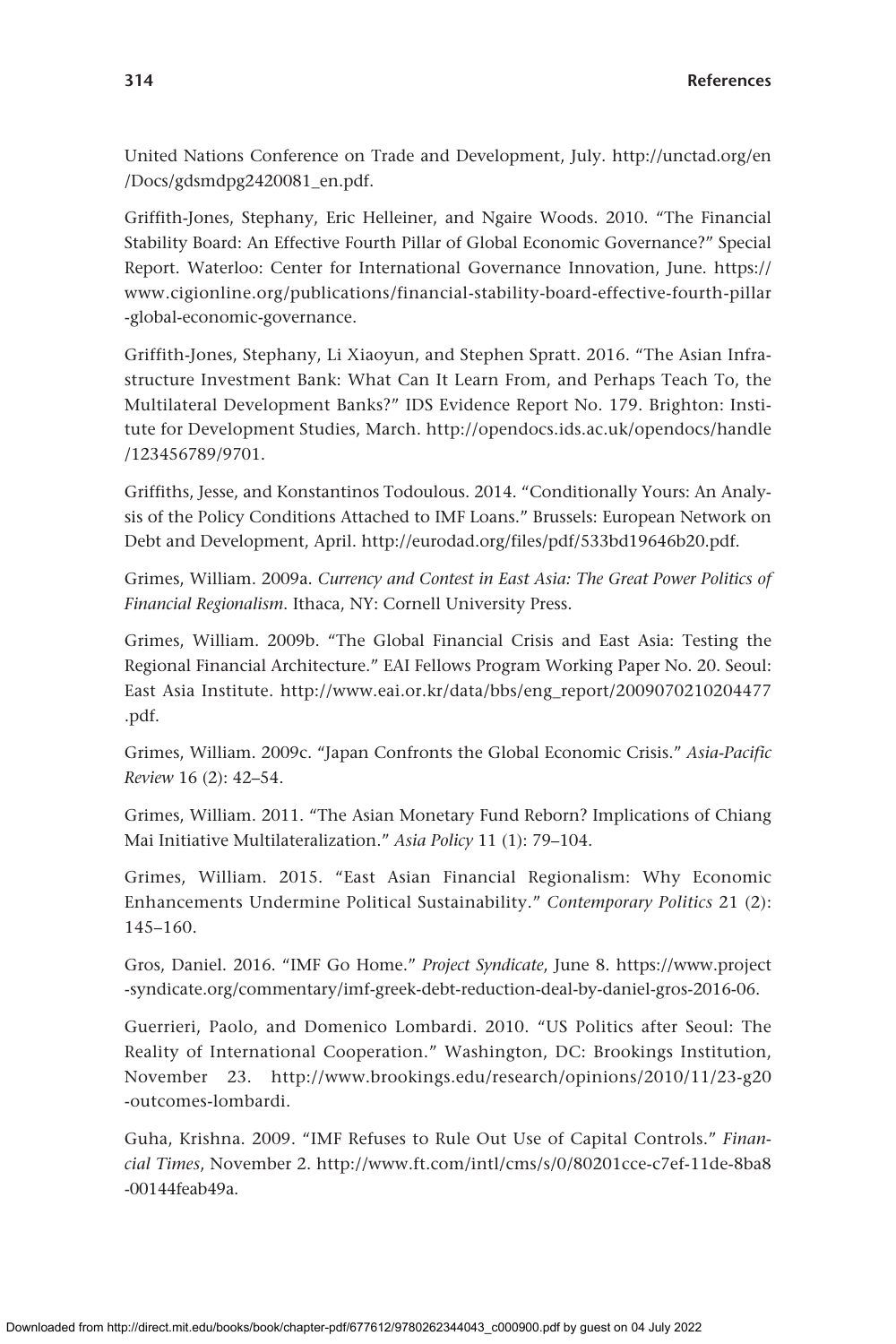Güven, Ali Burak. 2012. "The IMF, the World Bank, and the Global Economic Crisis: Exploring Paradigm Continuity." *Development and Change* 43 (4): 869–898.

Habermeier, Karl F., Annamaria Kokenyne, and Chikako Baba. 2011. "The Effectiveness of Capital Controls and Prudential Policies in Managing Large Inflows." IMF Staff Discussion Note No. 14. Washington, DC: International Monetary Fund, August 5.<https://www.imf.org/external/pubs/ft/sdn/2011/sdn1114.pdf>.

Haggard, Stephen. 2013. "Regional Responses to Financial Crises: The Americas, East Asia, and Europe." In *Responding to Financial Crisis: Lessons from Asia Then, the United States and Europe Now*, edited by Changyong Rhee and Adam Posen, 249–275. Washington, DC: Peterson Institute for International Economics.

Hale, David D. 1998. "Dodging the Bullet—This Time." *Brookings Review* 16 (3):  $22 - 25$ .

Hamanaka, Shintaro. 2016. "Insights to Great Powers' Desire to Establish Institutions: Comparison of ADB, AMF, AMRO and AIIB." *Global Policy* 7 (2): 288–292. doi: 10.1111/1758-5899.12304.

Hanieh, Adam. 2015. "Shifting Priorities or Business as Usual? Continuity and Change in the Post-2011 IMF and World Bank Engagement with Tunisia, Morocco and Egypt." *British Journal of Middle Eastern Studies* 42 (1): 119–134.

Harding, Robin. 2014. "US Fails to Approve IMF Reforms." *Financial Times*, January 14. [http://www.ft.com/intl/cms/s/0/8d4755ee-7d43-11e3-81dd-00144feabdc0.html](http://www.ft.com/intl/cms/s/0/8d4755ee-7d43-11e3-81dd-00144feabdc0.html-axzz31oWxFc4Z) [-axzz31oWxFc4Z.](http://www.ft.com/intl/cms/s/0/8d4755ee-7d43-11e3-81dd-00144feabdc0.html-axzz31oWxFc4Z)

Harmes, Adam. 2001. "Institutional Investors and Polanyi's Double Movement: A Model of Contemporary Currency Crises." *Review of International Political Economy* 8 (3): 389–437.

Harvey, David. 2005. *A Brief History of Neoliberalism*. Oxford: Oxford University Press.

Hausmann, Ricardo, Lant Pritchett, and Dani Rodrik. 2005. "Growth Accelerations." *Journal of Economic Growth*, no. 10:303–329.

Hausmann, Ricardo, Dani Rodrik, and Andrés Velasco. 2008. "Growth Diagnostics." In *The Washington Consensus Reconsidered: Towards a New Global Governance*, edited by Narcís Serra and Joseph Stiglitz, 324–355. Oxford: Oxford University Press.

Hayek, Friedrich. 1974. "The Pretence of Knowledge." Nobel Prize Lecture in Economic Sciences, December 11. [http://www.nobelprize.org/nobel\\_prizes/economic](http://www.nobelprize.org/nobel_prizes/economic-sciences/laureates/1974/hayek-lecture.html) [-sciences/laureates/1974/hayek-lecture.html.](http://www.nobelprize.org/nobel_prizes/economic-sciences/laureates/1974/hayek-lecture.html)

Hayek, Friedrich. 2014[1944]. *The Road to Serfdom*. London: Routledge.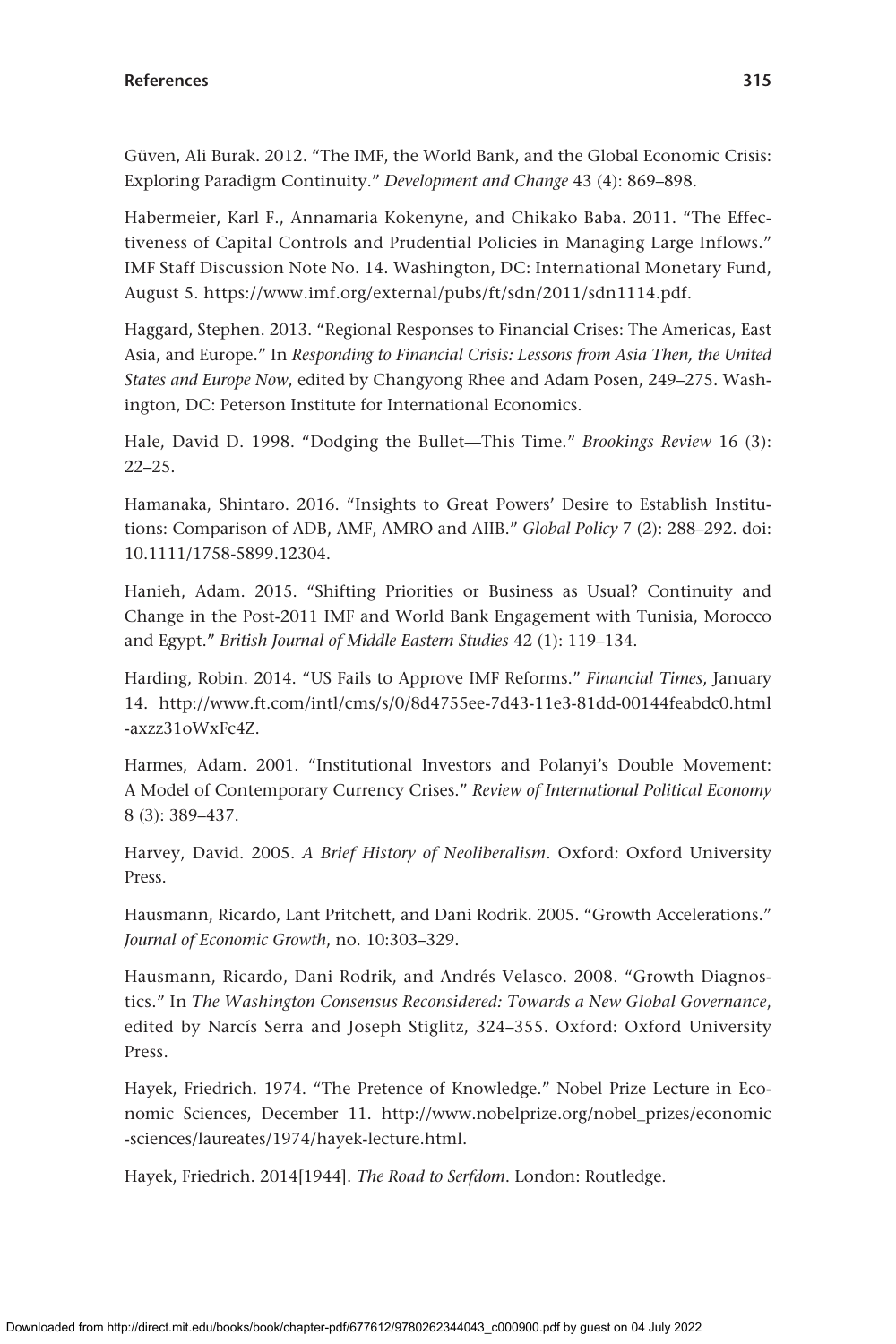He, Alex. 2016. "China in the International Financial System A Study of the NDB and the AIIB." CIGI Working Paper No. 106. Waterloo: Center for International Governance Innovation, June. [https://www.cigionline.org/publications/china](https://www.cigionline.org/publications/china-international-financial-system-study-ndb-and-aiib) [-international-financial-system-study-ndb-and-aiib](https://www.cigionline.org/publications/china-international-financial-system-study-ndb-and-aiib).

Heathcoate, Jonathan, and Fabrizio Perri. 2016. "On the Desirability of Capital Controls." *IMF Economic Review* 64 (1): 75–102.

Hedge Fund Research Institute. 2015. "Hedge Fund Assets Approach US\$43 Trillion Milestone as Investors Return to Macro." April 20. [https://www.hedgefundresearch](https://www.hedgefundresearch.com/pdf/pr_20150420.pdf) [.com/pdf/pr\\_20150420.pdf](https://www.hedgefundresearch.com/pdf/pr_20150420.pdf).

Heinbecker, Paul. 2011. "The Future of the G-20 and Its Place in Global Governance." CIGI G-20 Paper No. 5. Waterloo: Center for International Governance Innovation, April. [http://www.cigionline.org/publications/2011/4/future-g20-and-its-place-global](http://www.cigionline.org/publications/2011/4/future-g20-and-its-place-global-governance) [-governance](http://www.cigionline.org/publications/2011/4/future-g20-and-its-place-global-governance).

Helleiner, Eric. 1994. *States and the Reemergence of Global Finance*. Ithaca, NY: Cornell University Press.

Helleiner, Eric. 2009. "Reregulation and Fragmentation in International Financial Governance." *Global Governance* 15 (1): 16–22.

Helleiner, Eric. 2010a. "A Bretton Woods Moment? The 2007–2008 Crisis and the Future of Global Finance." *International Affairs* 86 (3): 619–636.

Helleiner, Eric. 2010b. "What Role for the New Financial Stability Board? The Politics of International Standards after the Crisis." *Global Policy* 1 (3): 282–290. doi: 10.1111/j.1758-5899.2010.00040.x.

Helleiner, Eric. 2011a. "The Limits of Incrementalism: The G20, the FSB, and the International Regulatory Agenda." *Journal of Globalization and Development* 2 (2): Article 11. doi: 10.1515/1948-1837.1242.

Helleiner, Eric. 2011b. "Should We Be Feeling More Secure?" [thestar.com,](http://thestar.com) September 24. [http://www.thestar.com/opinion/editorialopinion/2011/09/24/should\\_we](http://www.thestar.com/opinion/editorialopinion/2011/09/24/should_we_be_feeling_more_secure.html) [\\_be\\_feeling\\_more\\_secure.html](http://www.thestar.com/opinion/editorialopinion/2011/09/24/should_we_be_feeling_more_secure.html).

Helleiner, Eric. 2014a. *Forgotten Foundations of Bretton Woods: International Development and the Making of the Postwar Order*. Ithaca, NY: Cornell University Press.

Helleiner, Eric. 2014b. *The Status Quo Crisis: Global Financial Governance after the 2008 Meltdown*. Oxford: Oxford University Press.

Helleiner, Eric. 2016a. "Incremental Origins of Bretton Woods." In *Oxford Handbook of Historical Institutionalism*, edited by Orfeo Fioretos, Tulia G. Falleti, and Adam Sheingate, 627–641. Oxford: Oxford University Press.

Helleiner, Eric. 2016b. "Legacies of the 2008 Crisis for Global Financial Governance." *Global Summitry* 2 (1): 1–12.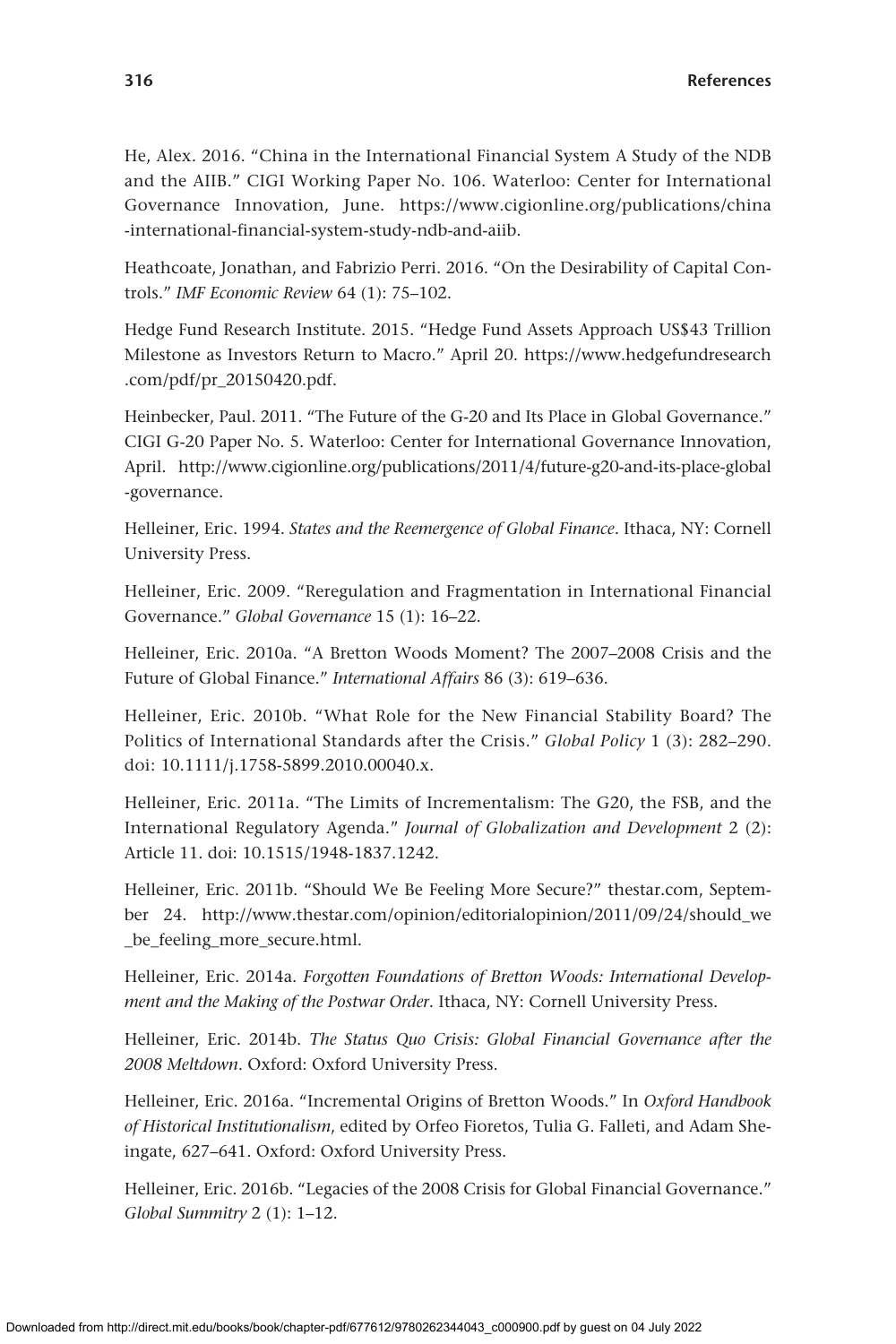Helleiner, Eric, and Jonathan Kirshner. 2014. "Introduction: The Politics of China's International Monetary Relations." In *The Great Wall of Money*, edited by Eric Helleiner and Jonathan Kirshner, 1–22. Ithaca, NY: Cornell University Press.

Helleiner, Eric, and Stefano Pagliari. 2009. "Towards a New Bretton Woods? The First G20 Leaders Summit and the Regulation of Global Finance." *New Political Economy* 1 (2): 275–287.

Helleiner, Eric, and Stefano Pagliari. 2010. "Crisis and the Reform of International Financial Regulation." In *Global Finance in Crisis: The Politics of International Regulatory Change*, edited by Eric Helleiner, Stephen Pagliari, and Hubert Zimmerman, 1–17. London: Routledge.

Helleiner, Eric, and Stefano Pagliari. 2011. "The End of an Era in International Financial Regulation? A Postcrisis Research Agenda." *International Organization* 65:169–200.

Helleiner, Gerald K. 2010. "Towards Realistic Governance Reform in International Financial Institutions." *Global Economy Journal* 10 (3): 1–4.

Henning, C. Randall. 2009a. *Future of the Chiang Mai Initiative: An Asian Monetary Fund?* Washington, DC: Peterson Institute for International Economics.

Henning, C. Randall. 2009b. "US Interests and the International Monetary Fund." Peterson Institute for International Economics Policy Brief No. PB09-12. Washington, DC: Peterson Institute for International Economics. [http://www.iie.com/publica](http://www.iie.com/publications/pb/pb09-12.pdf) [tions/pb/pb09-12.pdf](http://www.iie.com/publications/pb/pb09-12.pdf).

Henning, C. Randall. 2016. "The Global Liquidity Safety Net: Precautionary Facilities and Central Bank Swaps." In *Global Financial Governance Confronts the Rising Powers*, edited by C. Randall Henning and Andrew Walter, 119–150. Waterloo: Center for International Governance Innovation.

Henning, C. Randall, and Andrew Walter. 2016. "Global Financial Governance and the Changing Structure of International Finance." In *Global Financial Governance Confronts the Rising Powers: Emerging Perspectives on the New G20*, edited by C. Randall Henning and Andrew Walter, 1–28. Waterloo: Center for International Governance Innovation.

Herrera, Rémy. 2006. "The Neoliberal 'Rebirth' of Development Economics." *Monthly Review* 58 (1). [http://monthlyreview.org/2006/05/01/the-neoliberal-rebirth](http://monthlyreview.org/2006/05/01/the-neoliberal-rebirth-of-development-economics/) [-of-development-economics/.](http://monthlyreview.org/2006/05/01/the-neoliberal-rebirth-of-development-economics/)

Higgins, Andrew. 2013. "Currency Controls in Cyprus Increase Worry about Euro System." *New York Times*, July 9. [http://www.nytimes.com/2013/07/10/world](http://www.nytimes.com/2013/07/10/world/europe/currency-controls-in-cyprus-increase-worry-about-euro-system.html?_r=0) [/europe/currency-controls-in-cyprus-increase-worry-about-euro-system.html?\\_r](http://www.nytimes.com/2013/07/10/world/europe/currency-controls-in-cyprus-increase-worry-about-euro-system.html?_r=0)=0.

High Level Panel on Infrastructure Investment (HLP). 2011. "Recommendations to G-20 Final Report." High Level Panel on Infrastructure Investment, October 26.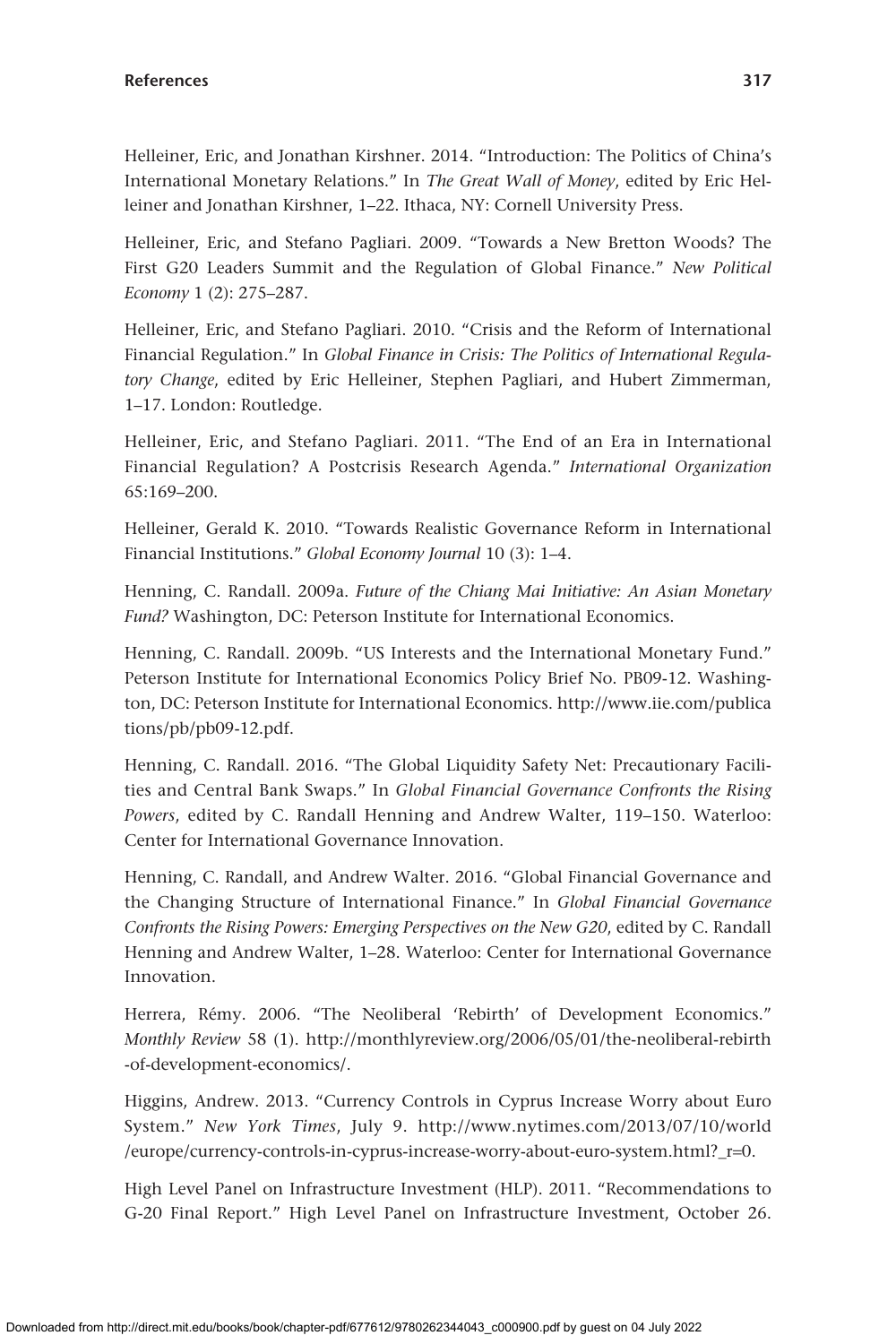[https://us.boell.org/sites/default/files/downloads/HPL\\_Report\\_on\\_Infrastructure\\_10](https://us.boell.org/sites/default/files/downloads/HPL_Report_on_Infrastructure_10-26-2011.pdf) [-26-2011.pdf](https://us.boell.org/sites/default/files/downloads/HPL_Report_on_Infrastructure_10-26-2011.pdf).

Hirschman, Albert O. 1965. "Obstacles to Development: A Classification and a Quasi-Vanishing Act." *Economic Development and Cultural Change* 13 (4): 385–393.

Hirschman, Albert O. 1967a. *Development Projects Observed*. Washington, DC: Brookings Institution.

Hirschman, Albert O. 1967b. "The Principle of the Hiding Hand." *The Public Interest* 6:10–23.

Hirschman, Albert O. 1969[1958]. *The Strategy of Economic Development*. New Haven, CT: Yale University Press.

Hirschman, Albert O. 1970. *Exit, Voice, and Loyalty: Responses to Decline in Firms, Organizations and States*. Cambridge, MA: Harvard University Press.

Hirschman, Albert O. 1971. *A Bias for Hope: Essays on Development and Latin America*. New Haven, CT: Yale University Press.

Hirschman, Albert O. 1971[1957]. "Economic Policy in Underdeveloped Countries." In *A Bias for Hope: Essays on Development and Latin America*, edited by Albert O. Hirschman, 255–269. New Haven, CT: Yale University Press.

Hirschman, Albert O. 1973[1963]. *Journeys toward Progress: Studies of Economic Policy-making in Latin America*. New York: Norton Library, Twentieth Century Fund.

Hirschman, Albert O. 1980[1945]. "Preface to the Expanded Paperback Edition." In *National Power and the Structure of Foreign Trade*, v–xii. Berkeley: University of California Press.

Hirschman, Albert O. 1981. *Essays in Trespassing: Economics to Politics and Beyond*. Cambridge: Cambridge University Press.

Hirschman, Albert O. 1981[1978]. "Exit, Voice, and the State." In *Essays in Trespassing: Economics to Politics and Beyond*, edited by Albert O. Hirschman, 246–265. Cambridge: Cambridge University Press.

Hirschman, Albert O. 1991. *The Rhetoric of Reaction: Perversity, Futility, Jeopardy*. Cambridge, MA: Harvard University Press.

Hirschman, Albert O. 1995. *A Propensity to Self-Subversion*. Cambridge, MA: Harvard University Press.

Hirschman, Albert O. 2013[1968a]. "The Political Economy of Import-Substituting Industrialization in Latin America." In *The Essential Hirschman*, edited by Jeremy Adelman, 102–136. Princeton, NJ: Princeton University Press.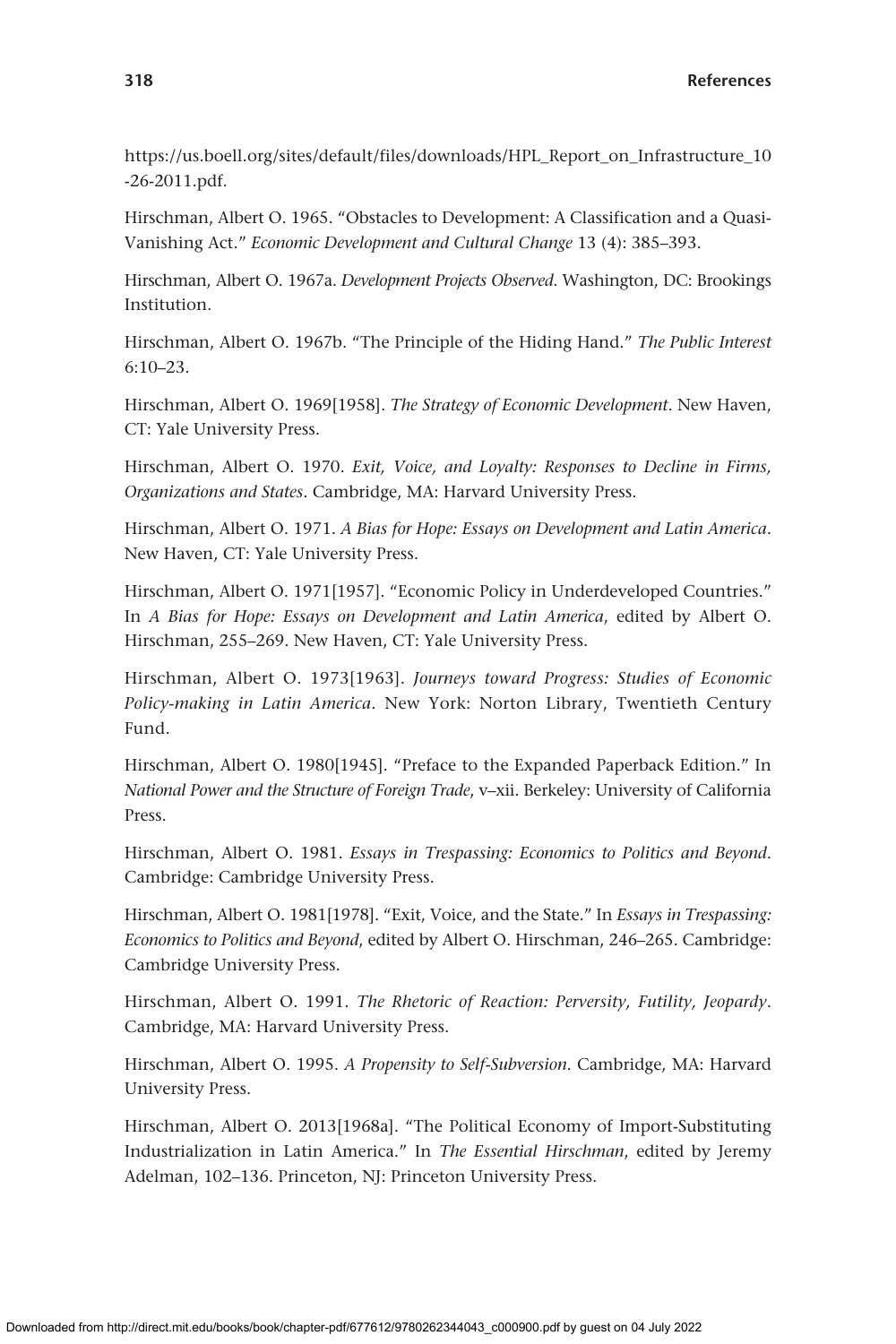Hirschman, Albert O. 2013[1968b]. "Underdevelopment, Obstacles to the Perception of Change, and Leadership." In *The Essential Hirschman*, edited by Jeremy Adelman, 35–48. Princeton, NJ: Princeton University Press.

Hirschman, Albert O. 2013[1970]. "The Search for Paradigms as a Hindrance to Understanding." In *The Essential Hirschman*, edited by Jeremy Adelman, 137–154. Princeton, NJ: Princeton University Press.

Hirschman, Albert O. 2013[1971]. "Political Economics and Possibilism." In *The Essential Hirschman*, edited by Jeremy Adelman, 1–34. Princeton, NJ: Princeton University Press.

Hirschman, Albert O. 2013[1981a]. "A Generalized Linkage Approach to Development, with Special Reference to Staples." In *The Essential Hirschman*, edited by Jeremy Adelman, 155–194. Princeton, NJ: Princeton University Press.

Hirschman, Albert O. 2013[1981b]. "The Rise and Decline of Development Economics." In *The Essential Hirschman*, edited by Jeremy Adelman, 49–73. Princeton, NJ: Princeton University Press.

Hirschman, Albert O. 2013[1986a]. "Against Parsimony: Three Easy Ways of Complicating Some Categories of Economic Discourse." In *The Essential Hirschman*, edited by Jeremy Adelman, 248–264. Princeton, NJ: Princeton University Press.

Hirschman, Albert O. 2013[1986b]. "Rival Views of Market Society." In *The Essential Hirschman*, edited by Jeremy Adelman, 214–247. Princeton, NJ: Princeton University Press.

Hirschman, Albert O., and Charles Lindblom. 1971[1962]. "Economic Development, Research and Development and Policy Making: Some Converging Views." In *A Bias for Hope: Essays on Development and Latin America*, edited by Albert O. Hirschman, 63–84. New Haven, CT: Yale University Press.

HKEx. 2012. "The BRICS Securities and Derivatives Markets." HKEx Research and Corporate Development, December 31. [https://www.hkex.com.hk/chi/stat/research](https://www.hkex.com.hk/chi/stat/research/rpaper/Documents/HKEx_BRICS.pdf) [/rpaper/Documents/HKEx\\_BRICS.pdf.](https://www.hkex.com.hk/chi/stat/research/rpaper/Documents/HKEx_BRICS.pdf)

Hochstetler, Kathryn. 2014a. "The Brazilian National Development Bank Goes International: Innovations and Limitations of BNDES' Internationalization." *Global Policy* 5 (3): 360–365. doi: 10.1111/1758-5899.12131.

Hochstetler, Kathryn. 2014b. "Development Banks of the Developing World." *Global Policy* 5 (3): 344–345. doi: 10.1111/1758-5899.12161.

Hochstetler, Kathryn, and Alfred Montero. 2012. "Inertial Statism and the New Developmentalist State in Brazil." Paper presented at a meeting of the Latin American Studies Association, San Francisco, May 23–26. [https://www.yumpu.com/en](https://www.yumpu.com/en/document/view/19283861/inertial-statism-and-the-new-developmentalist-state-in-brazil-co-)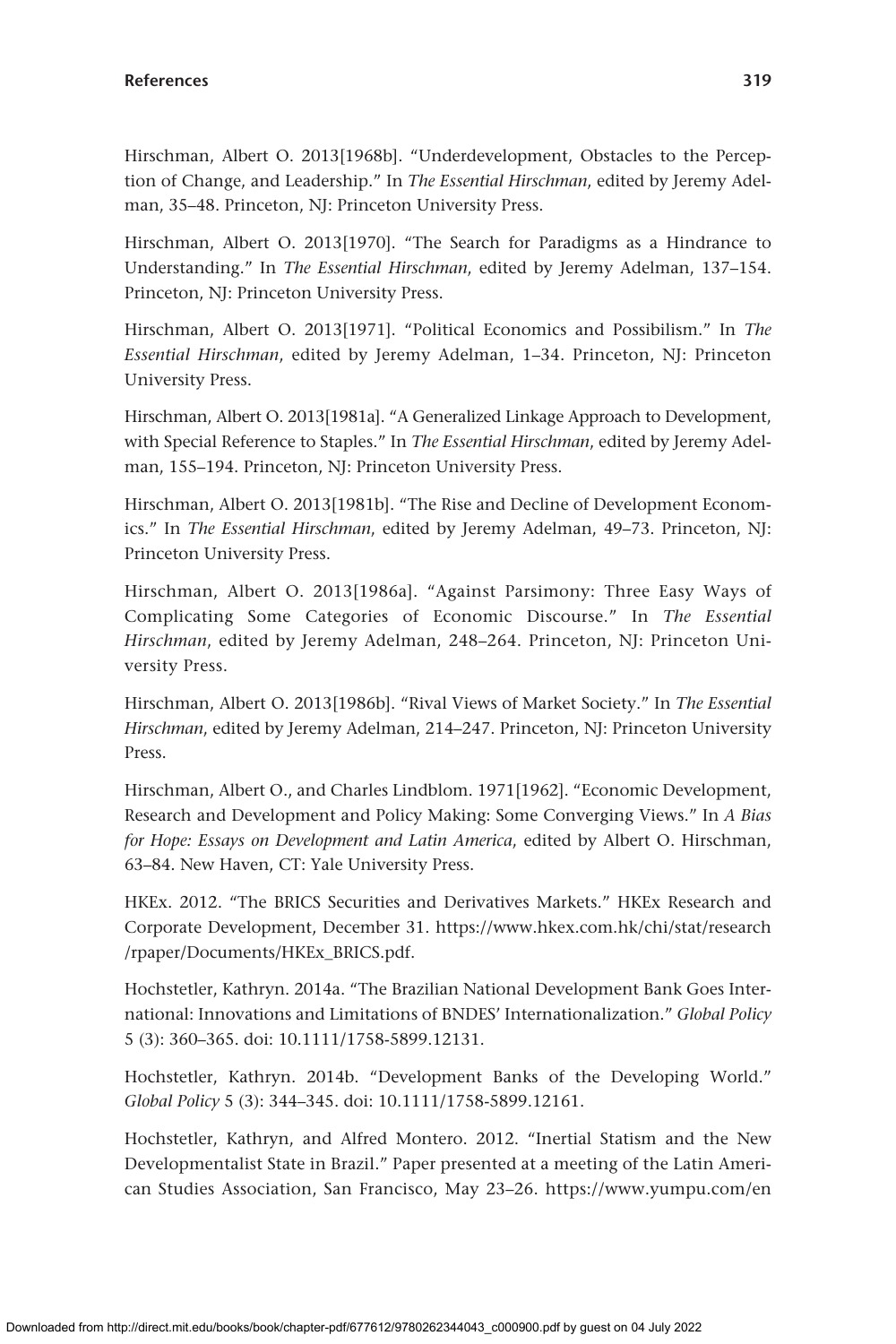[/document/view/19283861/inertial-statism-and-the-new-developmentalist-state-in](https://www.yumpu.com/en/document/view/19283861/inertial-statism-and-the-new-developmentalist-state-in-brazil-co-) [-brazil-co-.](https://www.yumpu.com/en/document/view/19283861/inertial-statism-and-the-new-developmentalist-state-in-brazil-co-)

Hochstetler, Kathryn, and Alfred Montero. 2013. "The Renewed Developmental State: The National Development Bank and the Brazilian Development Model." *Journal of Development Studies* 49 (11): 1484–1499.

Hodgson, Geoffrey. 2009. "The Great Crash of 2008 and the Reform of Economics." *Cambridge Journal of Economics* 33 (6): 1205–1221.

Hoffmann, Matthew J. 2011. *Climate Governance at the Crossroads: Experimenting with a Global Response after Kyoto*. Oxford: Oxford University Press.

Hollinger, Peggy, and Chris Giles. 2011. "Sarkozy Seeks Capital Flow Code." *Financial Times*, January 24. [http://www.ft.com/intl/cms/s/0/30e9ca28-27b2-11e0-a327](http://www.ft.com/intl/cms/s/0/30e9ca28-27b2-11e0-a327-00144feab49a.html#axzz3YRnyq3aK) [-00144feab49a.html#axzz3YRnyq3aK.](http://www.ft.com/intl/cms/s/0/30e9ca28-27b2-11e0-a327-00144feab49a.html#axzz3YRnyq3aK)

Holroyd, Karin, and Bessma Momani. 2012. "Japan's Rescue of the IMF." *Social Science Japan Journal* 15 (2): 201–218.

Horsefield, J. Keith. 1969. *The International Monetary Fund, 1945–65*, vol. 3. Washington, DC: International Monetary Fund.

Humphrey, Chris. 2014. "The Politics of Loan Pricing in Multilateral Development Banks." *Review of International Political Economy* 21 (3): 611–639.

Humphrey, Chris. 2015a. "Challenges and Opportunities for Multilateral Development Banks in 21st Century Infrastructure Finance." Working Paper Series Infrastructure Finance in the Developing World. Seoul: Intergovernmental Group of Twenty-Four and Global Green Growth Institute, June. [http://g24.org/wp-content](http://g24.org/wp-content/uploads/2016/05/MARGGK-WP08.pdf) [/uploads/2016/05/MARGGK-WP08.pdf.](http://g24.org/wp-content/uploads/2016/05/MARGGK-WP08.pdf)

Humphrey, Chris. 2015b. "Development Revolution or Bretton Woods Revisited?" ODI Working Paper No. 418. London: Overseas Development Institute, April. [https://](https://www.odi.org/sites/odi.org.uk/files/odi-assets/publications-opinion-files/9615.pdf) [www.odi.org/sites/odi.org.uk/files/odi-assets/publications-opinion-files/9615.pdf.](https://www.odi.org/sites/odi.org.uk/files/odi-assets/publications-opinion-files/9615.pdf)

Huotari, Mikko, and Thilo Hanemann. 2014. "Emerging Powers and Change in the Global Financial Order." *Global Policy* 5 (3): 298–310. doi: 10.1111/1758-5899.12133.

Inclusive Development International (IDI). 2016. "Behind the Fumes: The Dirty Truth behind the World Bank's Commitments on Climate Change, Part I." Asheville, NC: Inclusive Development International, October. [http://www.inclusive](http://www.inclusivedevelopment.net/wp-content/uploads/2016/09/Outsourcing-Development-Climate.pdf) [development.net/wp-content/uploads](http://www.inclusivedevelopment.net/wp-content/uploads/2016/09/Outsourcing-Development-Climate.pdf) /2016/09/Outsourcing-Development [-Climate.pdf](http://www.inclusivedevelopment.net/wp-content/uploads/2016/09/Outsourcing-Development-Climate.pdf).

Independent Evaluation Office (IEO). 2003. "The IMF and Recent Capital Account Crises: Indonesia, Korea, and Brazil." Washington, DC: IEO of the International Monetary Fund.<https://www.imf.org/external/np/ieo/2003/cac/pdf/all.pdf>.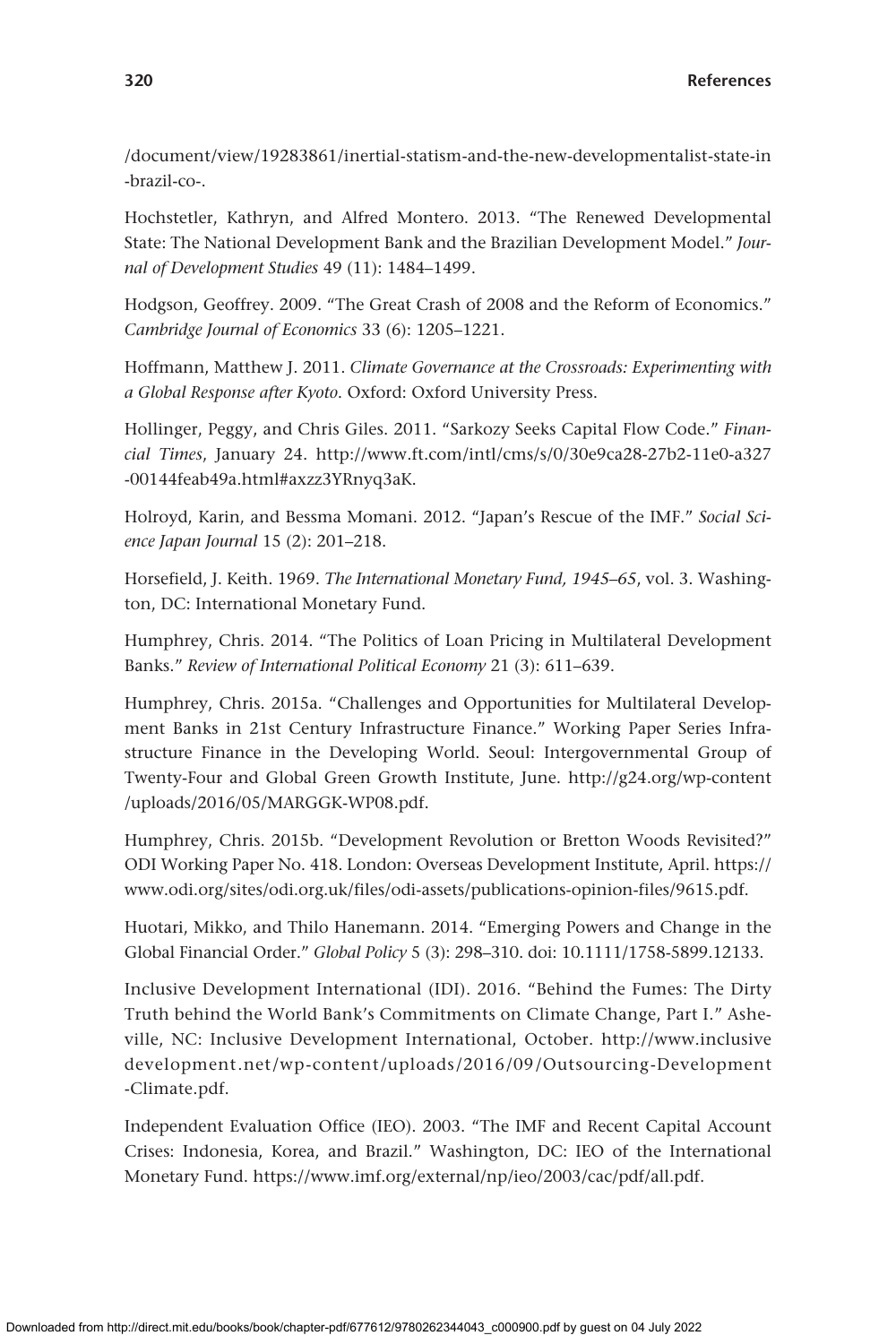Independent Evaluation Office (IEO). 2005. *Report on the Evaluation of the IMF's Approach to Capital Account Liberalization*. Washington, DC: IEO of the International Monetary Fund. [http://www.ieo-imf.org/ieo/files/completedevaluations](http://www.ieo-imf.org/ieo/files/completedevaluations/04202005report.pdf) [/04202005report.pdf.](http://www.ieo-imf.org/ieo/files/completedevaluations/04202005report.pdf)

Independent Evaluation Office (IEO). 2007. *Structural Conditionality in IMF--Supported Programs*. Washington, DC: IEO of the International Monetary Fund. [http://www.ieo-imf.org/ieo/files](http://www.ieo-imf.org/ieo/files/completedevaluations/01032008SC_main_report.pdf) /completedevaluations /01032008SC\_main [\\_report.pdf.](http://www.ieo-imf.org/ieo/files/completedevaluations/01032008SC_main_report.pdf)

Independent Evaluation Office (IEO). 2009. IMF Interactions with Member Countries. Washington, DC: IEO of the International Monetary Fund. [http://www.ieo-imf.org](http://www.ieo-imf.org/ieo/files/completedevaluations/A.%20%20Full%20Text%20of%20Main%20Report.pdf) [/ieo/files/completedevaluations/A.%20%20Full%20Text%20of%20Main%20Report](http://www.ieo-imf.org/ieo/files/completedevaluations/A.%20%20Full%20Text%20of%20Main%20Report.pdf) [.pdf](http://www.ieo-imf.org/ieo/files/completedevaluations/A.%20%20Full%20Text%20of%20Main%20Report.pdf).

Independent Evaluation Office (IEO). 2011. *IMF Performance in the Run-up to the Financial and Economic Crisis: IMF Surveillance in 2004–2007*. Washington, DC: IEO of the International Monetary Fund. [http://www.imf.org/ieo/files/completedevaluations](http://www.imf.org/ieo/files/completedevaluations/Crisis-) [/Crisis-](http://www.imf.org/ieo/files/completedevaluations/Crisis-) Main Report (without Moises Signature).pdf.

Independent Evaluation Office (IEO). 2013. *The Role of the IMF as Trusted Advisor*. Washington, DC: IEO of the International Monetary Fund. [http://www.ieo-imf.org](http://www.ieo-imf.org/ieo/pages/CompletedEvaluation157.aspx) [/ieo/pages/CompletedEvaluation157.aspx](http://www.ieo-imf.org/ieo/pages/CompletedEvaluation157.aspx).

Independent Evaluation Office (IEO). 2014. *IMF Response to the Financial and Economic Crises*. Washington, DC: IEO of the International Monetary Fund. [http://www](http://www.ieo-imf.org/ieo/pages/EvaluationImages227.aspx) [.ieo-imf.org/ieo/pages/EvaluationImages227.aspx](http://www.ieo-imf.org/ieo/pages/EvaluationImages227.aspx).

Independent Evaluation Office (IEO). 2015. *IMF's Approach to Capital Account Liberalization, Revisiting the 2005 IEO Evaluation*. Washington, DC: IEO of the International Monetary Fund. <http://www.ieo-imf.org/ieo/files/whatsnew/The> IMFs Approach to Capital Account Liberalization Revisiting the 2005 IEO Evaluation3.pdf.

Independent Evaluation Office (IEO). 2016. *The IMF and the Crises in Greece, Ireland, and Portugal: An Evaluation by the Independent Evaluation Office*. Washington, DC: IEO of the International Monetary Fund. [http://www.ieo-imf.org/ieo/pages/Completed](http://www.ieo-imf.org/ieo/pages/CompletedEvaluation267.aspx) [Evaluation267.aspx.](http://www.ieo-imf.org/ieo/pages/CompletedEvaluation267.aspx)

Institute of International Finance (IIF). 2016. "Capital Flows to Emerging Markets." Washington, DC: IIF, January 19. [https://images.magnetmail.net/images/clients/IIF](https://images.magnetmail.net/images/clients/IIF_2/attach/CF_0116_Press(3).pdf) [\\_2/attach/CF\\_0116\\_Press\(3\).pdf](https://images.magnetmail.net/images/clients/IIF_2/attach/CF_0116_Press(3).pdf).

IntelliNews. 2016. "Tajik Central Bank Denies Termination of Ruble Transfers." February 8. [http://www.intellinews.com/tajik-central-bank-denies-termination-of-ruble](http://www.intellinews.com/tajik-central-bank-denies-termination-of-ruble-transfers-90219/) [-transfers-90219/.](http://www.intellinews.com/tajik-central-bank-denies-termination-of-ruble-transfers-90219/)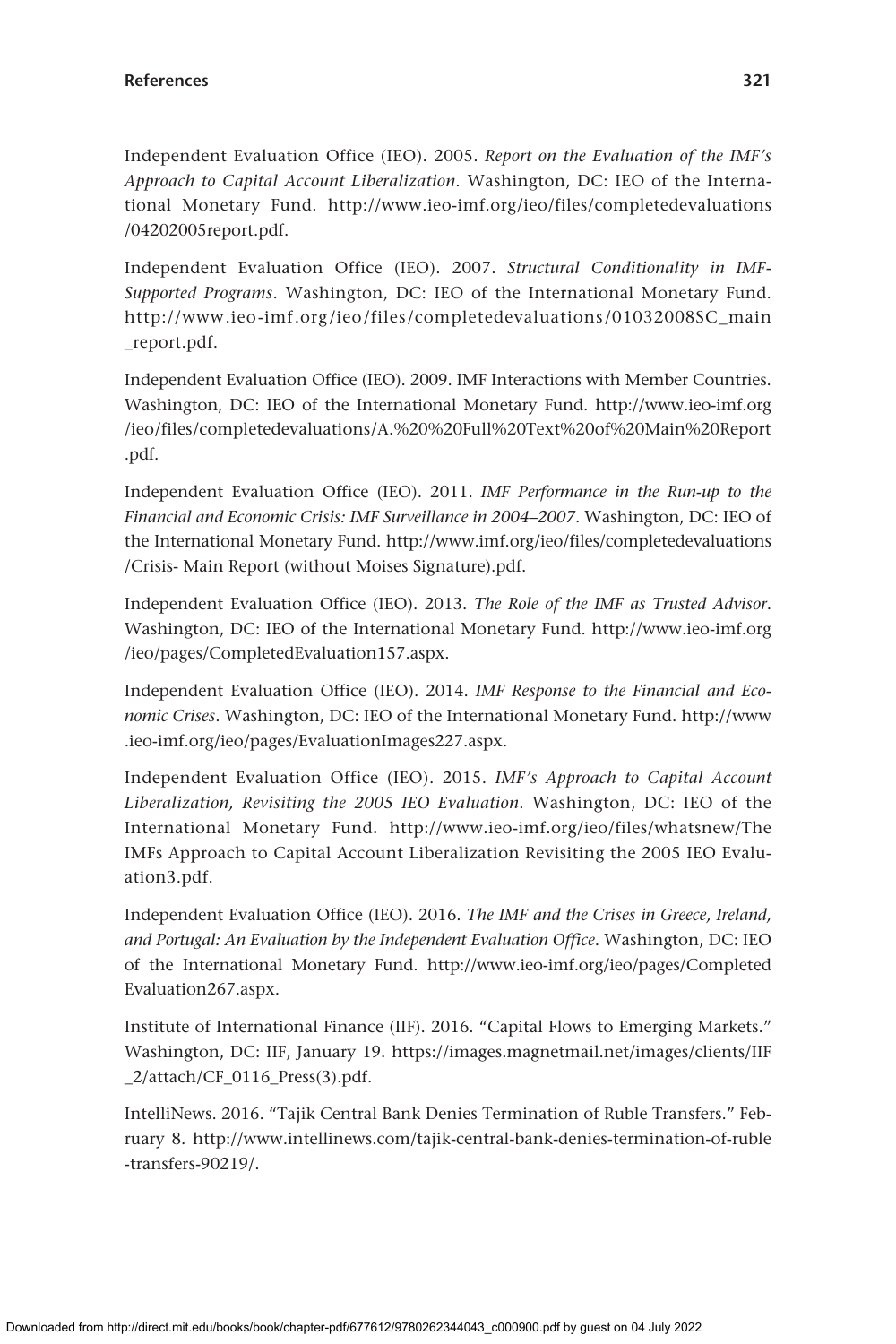Inter-American Development Bank (IADB). 2016. "Annual Reports." Accessed December 20.<http://www.iadb.org/en/about-us/annual-reports,6293.html>.

International Financial Institution Advisory Commission. 2000. "Report of the Meltzer Commission: The Future of the IMF and World Bank." Hearing before the Committee on Foreign Relations, United States Senate, One Hundred Sixth Congress, Senate Hearing 106-657, Second Session, May 23, 2000. Washington, DC: US Government Printing Office. [http://0-congressional.proquest.com.bianca](http://0-congressional.proquest.com.bianca.penlib.du.edu/congressional/docview/t29.d30.hrg-2000-for-0016?accountid=14608) [.penlib.du.edu/congressional/docview/t29.d30.hrg-2000-for-0016?accountid](http://0-congressional.proquest.com.bianca.penlib.du.edu/congressional/docview/t29.d30.hrg-2000-for-0016?accountid=14608)  $=14608.$  $=14608.$ 

International Monetary Fund (IMF). 2008. "World Leaders Launch Action Plan to Combat Financial Crisis." IMF Survey. Washington, DC: IMF, November 15. [https://](https://www.imf.org/external/pubs/ft/survey/so/2008/NEW111508A.htm) [www.imf.org/external/pubs/ft/survey/so/2008/NEW111508A.htm](https://www.imf.org/external/pubs/ft/survey/so/2008/NEW111508A.htm).

International Monetary Fund (IMF). 2009a. *Annual Report on Exchange Rate Arrangements and Exchange Restrictions*. Washington, DC: IMF. [http://www.elibrary.imf.org](http://www.elibrary.imf.org/page/AREAER/www.imfareaer.org) [/page/AREAER/www.imfareaer.org](http://www.elibrary.imf.org/page/AREAER/www.imfareaer.org).

International Monetary Fund (IMF). 2009b. *Creating Policy Space—Responsive Design and Streamlined Conditionality in Recent Low-Income Country Programs*. Washington, DC: IMF, Strategy, Policy and Review Department. [http://www.imf.org/external/np](http://www.imf.org/external/np/pp/eng/2009/091009A.pdf) [/pp/eng/2009/091009A.pdf](http://www.imf.org/external/np/pp/eng/2009/091009A.pdf).

International Monetary Fund (IMF). 2009c. *The Implications of the Global Financial Crisis for Low-Income Countries*. Washington, DC: IMF, March. [https://www.imf.org](https://www.imf.org/external/pubs/ft/books/2009/globalfin/globalfin.pdf) [/external/pubs/ft/books/2009/globalfin/globalfin.pdf](https://www.imf.org/external/pubs/ft/books/2009/globalfin/globalfin.pdf).

International Monetary Fund (IMF). 2009d. *Review of Recent Crisis Programs*. Washington, DC: IMF, Strategy, Policy and Review Department. [http://www.imf.org](http://www.imf.org/external/np/pp/eng/2009/091409.pdf) [/external/np/pp/eng/2009/091409.pdf.](http://www.imf.org/external/np/pp/eng/2009/091409.pdf)

International Monetary Fund (IMF). 2010a. "Bangladesh: 2009 Article IV Consultation—Staff Report. Public Information Notice on the Executive Board Discussion." Washington, DC: IMF, February. [https://www.imf.org/external/pubs/ft/scr](https://www.imf.org/external/pubs/ft/scr/2010/cr1055.pdf) [/2010/cr1055.pdf](https://www.imf.org/external/pubs/ft/scr/2010/cr1055.pdf).

International Monetary Fund (IMF). 2010b. *A Fair and Substantial Contribution by the Financial Sector*. Final Report for the Group of 20. Washington, DC: IMF, June. <http://www.imf.org/external/np/g20/pdf/062710b.pdf>.

International Monetary Fund (IMF). 2010c. *The Fund's Role Regarding Cross-Border Capital Flows*. Washington, DC: Strategy, Policy, and Review Department and the Legal Department, IMF.<https://www.imf.org/external/np/pp/eng/2010/111510.pdf>.

International Monetary Fund (IMF). 2010d. "Greece: First Review under Stand-by Arrangement." Country Report No. 10/286. Washington, DC: IMF, September. [http://www.imf.org/external/pubs/ft/scr/2010/cr10286.pdf.](http://www.imf.org/external/pubs/ft/scr/2010/cr10286.pdf)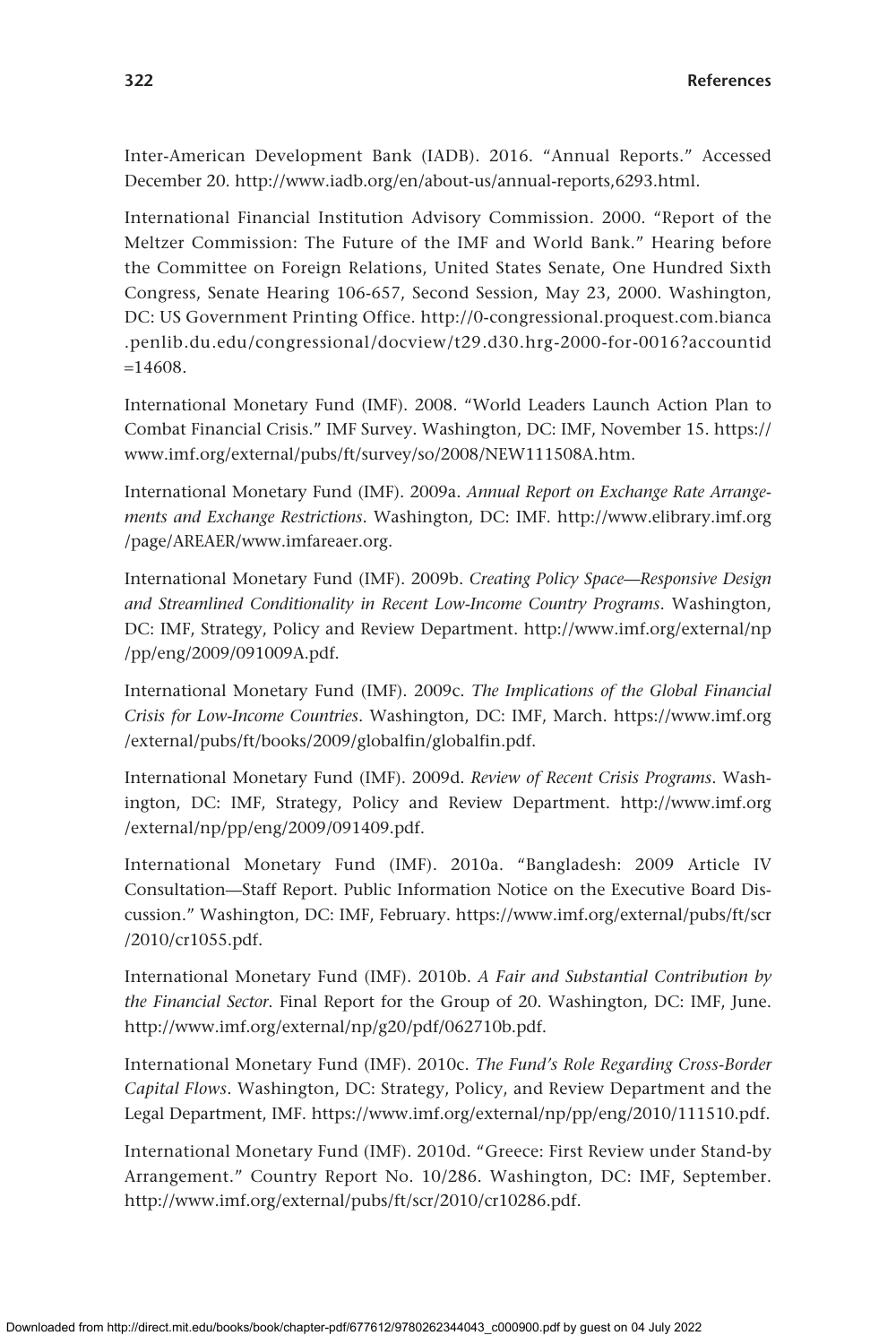International Monetary Fund (IMF). 2010e. "Greece: Staff Report on Request for Stand-by Arrangement." IMF Country Report No. 10/110. Washington, DC: IMF, May. [https://www.imf.org/external/pubs/ft/scr/2010/cr10110.pdf.](https://www.imf.org/external/pubs/ft/scr/2010/cr10110.pdf)

International Monetary Fund (IMF). 2010f. "IMF Executive Board Approves Major Overhaul of Quotas and Governance." Press Release No. 10/418. Washington, DC: IMF, November 5. [https://www.imf.org/external/np/sec/pr/2010/pr10418](https://www.imf.org/external/np/sec/pr/2010/pr10418.htm) [.htm.](https://www.imf.org/external/np/sec/pr/2010/pr10418.htm)

International Monetary Fund (IMF). 2011a. *Crisis Assessment: IMF Support Helping Restore Growth but Key Risks Ahead. IMF Survey*. Washington, DC: IMF, April 15. <http://www.imf.org/external/np/spr/2011/crisprorev/survey/041511.pdf>.

International Monetary Fund (IMF). 2011b. "How Iceland Recovered from Its Near Death Experience." *IMF Direct*, October 26. [http://blog-imfdirect.imf.org/2011/10](http://blog-imfdirect.imf.org/2011/10/26/how-iceland-recovered-from-its-near-death-experience/) [/26/how-iceland-recovered-from-its-near-death-experience/.](http://blog-imfdirect.imf.org/2011/10/26/how-iceland-recovered-from-its-near-death-experience/)

International Monetary Fund (IMF). 2011c. "The Multilateral Aspects of Policies Affecting Capital Flows." Background Paper. Washington, DC: IMF, Monetary and Capital Markets Department and the Strategy, Policy, and Review Department, October 13. <http://www.imf.org/external/np/pp/eng/2011/102111.pdf>.

International Monetary Fund (IMF). 2011d. *Recent Experiences in Managing Capital Inflows—Cross-cutting Themes and Possible Policy Framework*. Washington, DC: IMF, Strategy, Policy, and Review Department, February 14. [http://www.imf.org/external](http://www.imf.org/external/np/pp/eng/2011/021411a.pdf) [/np/pp/eng/2011/021411a.pdf](http://www.imf.org/external/np/pp/eng/2011/021411a.pdf).

International Monetary Fund (IMF). 2012a. *2011 Review of Conditionality: Background Paper 1, Content and Application of Conditionality*. Washington, DC: IMF, Strategy, Policy and Review Department, June 18. [http://www.imf.org/external/np/pp/eng](http://www.imf.org/external/np/pp/eng/2012/061812.pdf) [/2012/061812.pdf.](http://www.imf.org/external/np/pp/eng/2012/061812.pdf)

International Monetary Fund (IMF). 2012b. *2011 Review of Conditionality: Overview Paper*. Washington, DC: IMF, Strategy, Policy and Review Department, June 19. <http://www.imf.org/external/np/pp/eng/2012/061912a.pdf>.

International Monetary Fund (IMF). 2012c. *Greece: Letter of Intent, Memorandum of Economic and Financial Policies, and Technical Memorandum of Understanding*. Washington, DC: IMF, March 9. [http://www.imf.org/external/np/loi/2012/grc/030912](http://www.imf.org/external/np/loi/2012/grc/030912.pdf) [.pdf](http://www.imf.org/external/np/loi/2012/grc/030912.pdf).

International Monetary Fund (IMF). 2012d. "Iceland: Ex Post Evaluation of Exceptional Access under the 2008 Stand-by Arrangement." IMF Country Report No. 12/91. Washington, DC: IMF, April. [https://www.imf.org/external/pubs/ft/scr/2012/cr1291](https://www.imf.org/external/pubs/ft/scr/2012/cr1291.pdf) [.pdf.](https://www.imf.org/external/pubs/ft/scr/2012/cr1291.pdf)

International Monetary Fund (IMF). 2012e. "IMF Executive Board Discusses the Liberalization and Management of Capital Flows—An Institutional View." Public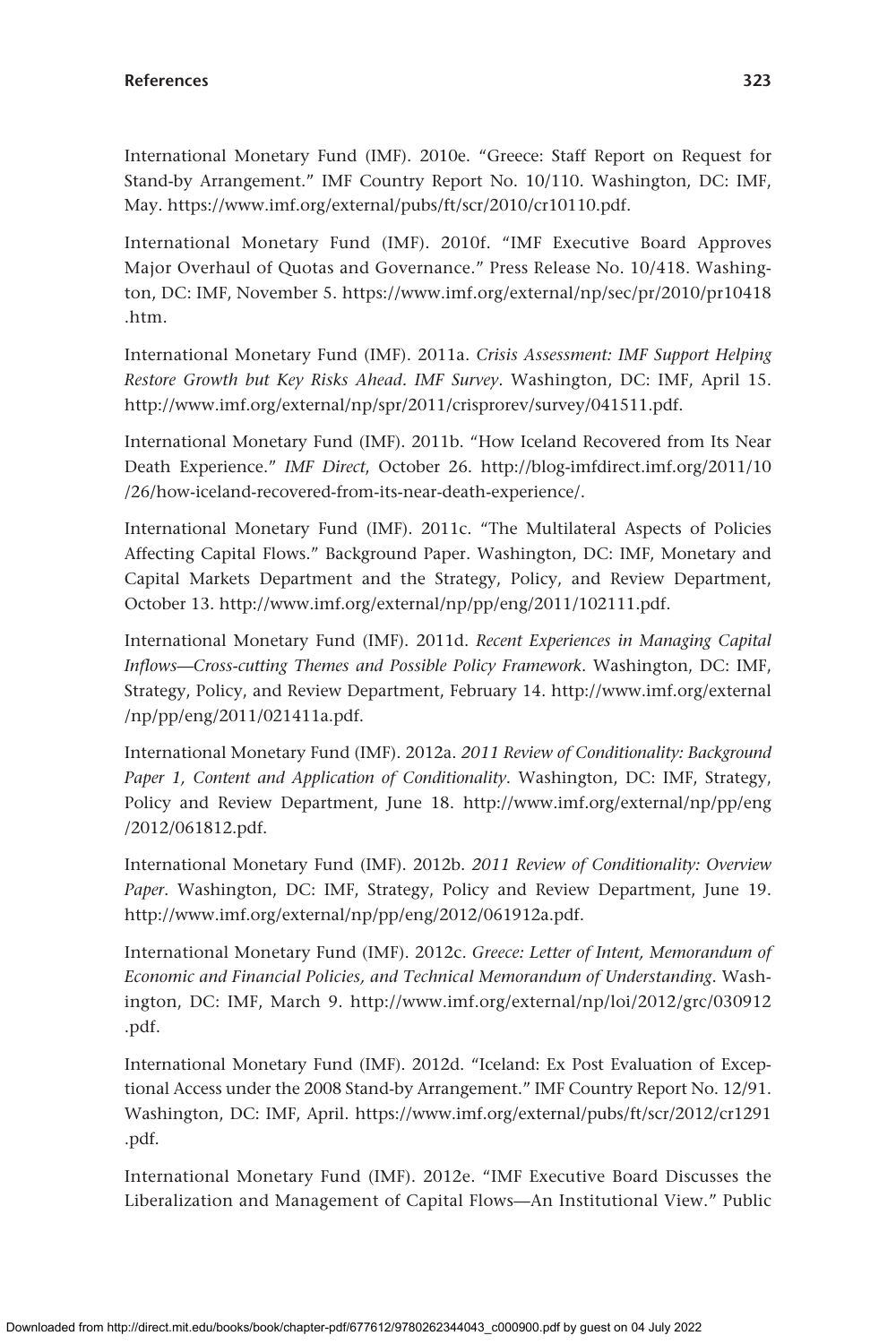Information Notice No. 12/137. Washington, DC: IMF, December 3. [https://www](https://www.imf.org/external/np/sec/pn/2012/pn12137.htm) [.imf.org/external/np/sec/pn/2012/pn12137.htm.](https://www.imf.org/external/np/sec/pn/2012/pn12137.htm)

International Monetary Fund (IMF). 2012f. "The Liberalization and Management of Capital Flows: An Institutional View." Washington, DC: IMF, November 14. [http://](http://www.imf.org/external/np/pp/eng/2012/111412.pdf) [www.imf.org/external/np/pp/eng/2012/111412.pdf.](http://www.imf.org/external/np/pp/eng/2012/111412.pdf)

International Monetary Fund (IMF). 2012g. "Coping with High Debt and Sluggish Growth." *World Economic Outlook*, October. Washington, DC: IMF. [https://www.imf](https://www.imf.org/external/pubs/ft/weo/2012/02/) [.org/external/pubs/ft/weo/2012/02/](https://www.imf.org/external/pubs/ft/weo/2012/02/).

International Monetary Fund (IMF). 2012h. "Growth Resuming, Dangers Remain." *World Economic Outlook*, April. Washington, DC: IMF. [http://www.imf.org/external](http://www.imf.org/external/pubs/ft/weo/2012/01/) [/pubs/ft/weo/2012/01/](http://www.imf.org/external/pubs/ft/weo/2012/01/).

International Monetary Fund (IMF). 2013a. "Ex Post Evaluation of Exceptional Access under the 2010 Stand-by Arrangement." IMF Country Report No. 13/156. Washington, DC: IMF, June.<http://www.imf.org/external/pubs/ft/scr/2013/cr13156.pdf>.

International Monetary Fund (IMF). 2013b. *Fiscal Monitor: Taxing Times*. Washington, DC: IMF, October. [http://www.imf.org/external/pubs/ft/fm/2013/02/pdf/fm1302.pdf.](http://www.imf.org/external/pubs/ft/fm/2013/02/pdf/fm1302.pdf)

International Monetary Fund (IMF). 2013c. *Guidance Note for the Liberalization and Management of Capital Flows*. Washington, DC: IMF, April 25. [https://www.imf.org](https://www.imf.org/external/np/pp/eng/2013/042513.pdf) [/external/np/pp/eng/2013/042513.pdf.](https://www.imf.org/external/np/pp/eng/2013/042513.pdf)

International Monetary Fund (IMF). 2013d. "IMF Statement on Taxation." Press Release No. 13/427. Washington, DC: IMF, November 5. [http://www.imf.org](http://www.imf.org/external/np/sec/pr/2013/pr13427.htm) [/external/np/sec/pr/2013/pr13427.htm.](http://www.imf.org/external/np/sec/pr/2013/pr13427.htm)

International Monetary Fund (IMF). 2013e. "Hopes, Realities, Risks." *World Economic Outlook*, April. Washington, DC: IMF. [http://www.imf.org/external/pubs/ft/weo](http://www.imf.org/external/pubs/ft/weo/2013/01/) [/2013/01/.](http://www.imf.org/external/pubs/ft/weo/2013/01/)

International Monetary Fund (IMF). 2014a." Factsheet: IMF Conditionality." Washington, DC: IMF. [http://www.imf.org/external/np/exr/facts/conditio.htm.](http://www.imf.org/external/np/exr/facts/conditio.htm)

International Monetary Fund (IMF). 2014b. "Ghana: 2014 Article IV Consultation." IMF Country Report No. 14/129. Washington, DC: IMF, May. [https://www.imf.org](https://www.imf.org/external/pubs/ft/scr/2014/cr14129.pdf) [/external/pubs/ft/scr/2014/cr14129.pdf](https://www.imf.org/external/pubs/ft/scr/2014/cr14129.pdf).

International Monetary Fund (IMF). 2014c. "Kenya: 2014 Article IV Consultation." IMF Country Report No. 14/302. Washington, DC: IMF, October. [https://www.imf](https://www.imf.org/external/pubs/ft/scr/2014/cr14302.pdf) [.org/external/pubs/ft/scr/2014/cr14302.pdf](https://www.imf.org/external/pubs/ft/scr/2014/cr14302.pdf).

International Monetary Fund (IMF). 2014d. "Recovery Strengthens, Remains Uneven." *World Economic Outlook*, April. Washington, DC: IMF. [http://www.imf.org](http://www.imf.org/external/Pubs/ft/weo/2014/01/) [/external/Pubs/ft/weo/2014/01/](http://www.imf.org/external/Pubs/ft/weo/2014/01/).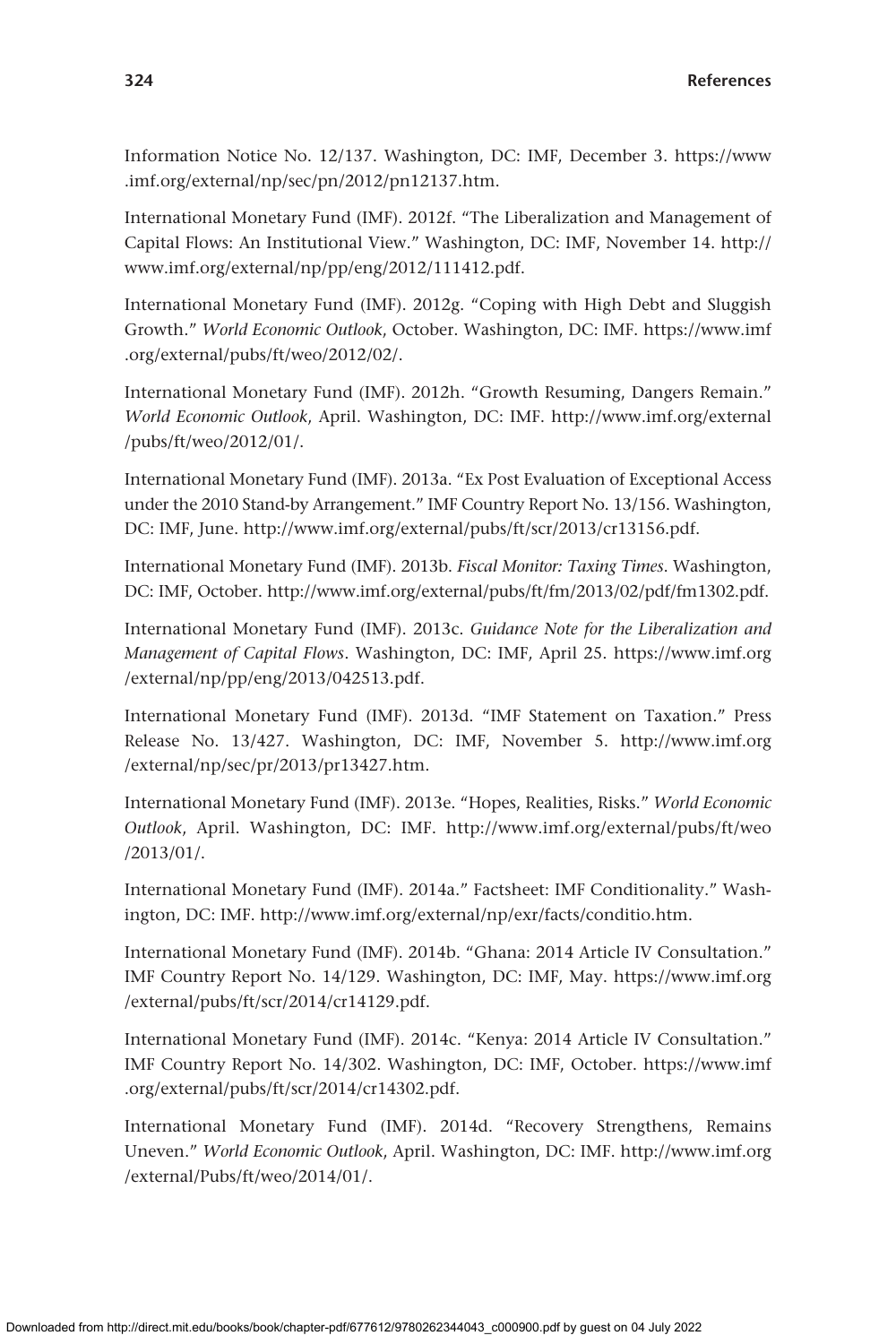International Monetary Fund (IMF). 2014e. "Factsheet: The IMF's Advice on Labor Market Issues." Washington, DC: IMF, September 30. [https://www.imf.org/external](https://www.imf.org/external/np/exr/facts/labor.htm) [/np/exr/facts/labor.htm.](https://www.imf.org/external/np/exr/facts/labor.htm)

International Monetary Fund (IMF). 2015a. "Factsheet: Protecting the Most Vulnerable under IMF-Supported Programs." Washington, DC: IMF, April. [https://www.imf](https://www.imf.org/external/np/exr/facts/pdf/protect.pdf) [.org/external/np/exr/facts/pdf/protect.pdf](https://www.imf.org/external/np/exr/facts/pdf/protect.pdf).

International Monetary Fund (IMF). 2015b. "Greece: An Update of IMF Staff's Preliminary Public Debt Sustainability Analysis." IMF Country Report No. 15/186. Washington, DC: IMF, July 14. [https://www.imf.org/external/pubs/ft/scr/2015](https://www.imf.org/external/pubs/ft/scr/2015/cr15186.pdf) [/cr15186.pdf](https://www.imf.org/external/pubs/ft/scr/2015/cr15186.pdf).

International Monetary Fund (IMF). 2015c. "The IMF and Europe." Washington, DC: IMF, April 10. [http://www.imf.org/external/np/exr/facts/pdf/europe.pdf.](http://www.imf.org/external/np/exr/facts/pdf/europe.pdf)

International Monetary Fund (IMF). 2015d. *Managing Capital Outflows—Further Operational Considerations. Staff Report issued to the Executive Board*. Washington, DC: IMF, December. [https://www.imf.org/external/np/pp/eng/2015/120315.pdf.](https://www.imf.org/external/np/pp/eng/2015/120315.pdf)

International Monetary Fund (IMF). 2016a. "Capital Flows—Review of Experience with the Institutional View." Staff Report. Washington, DC: IMF, November 7. [http://www.imf.org/external/pp/longres.aspx?id](http://www.imf.org/external/pp/longres.aspx?id=5081)=5081.

International Monetary Fund (IMF). 2016b. "Chief Economist Interview, Evolution Not Revolution: Rethinking Policy at the IMF." IMF Survey. Washington, DC: IMF, June 2.<http://www.imf.org/external/pubs/ft/survey/so/2016/POL060216A.htm>.

International Monetary Fund (IMF). 2016c. "Historic Quota and Governance Reforms Become Effective." Press Release No. 16/25. Washington, DC: IMF, January 27. <https://www.imf.org/external/np/sec/pr/2016/pr1625a.htm>.

International Monetary Fund (IMF). 2016d. "The IMF and Europe." Washington, DC: IMF, March 23. <http://www.imf.org/external/np/exr/facts/europe.htm>.

International Monetary Fund (IMF). 2016e. "IMF Executive Board Approves US\$12 Billion Extended Arrangement under the Extended Fund Facility for Egypt." Washington, DC: IMF, November 11. [http://www.imf.org/en/News/Articles/2016/11/11](http://www.imf.org/en/News/Articles/2016/11/11/PR16501-Egypt-Executive-Board-Approves-12-billion-Extended-Arrangement) [/PR16501-Egypt-Executive-Board-Approves-12-billion-Extended-Arrangement.](http://www.imf.org/en/News/Articles/2016/11/11/PR16501-Egypt-Executive-Board-Approves-12-billion-Extended-Arrangement)

International Monetary Fund (IMF). 2017. "Currency Composition of Official Foreign Exchange Reserves (COFER)." Washington, DC: IMF. Last updated March 31. http://data.imf.org/?sk=[E6A5F467-C14B-4AA8-9F6D-5A09EC4E62A4.](http://data.imf.org/?sk=E6A5F467-C14B-4AA8-9F6D-5A09EC4E62A4)

Islam, Iyanatul, Ishraq Ahmed, Rathin Roy, and Raquel Ramos. 2012. "Macroeconomic Policy Advice and the Article IV Consultations: A Development Perspective." ILO Research Paper No. 2. Geneva: International Labour Office, August. [http://www](http://www.ilo.org/global/research/papers/WCMS_187406/lang—en/index.htm) [.ilo.org/global/research/papers/WCMS\\_187406/lang—en/index.htm.](http://www.ilo.org/global/research/papers/WCMS_187406/lang—en/index.htm)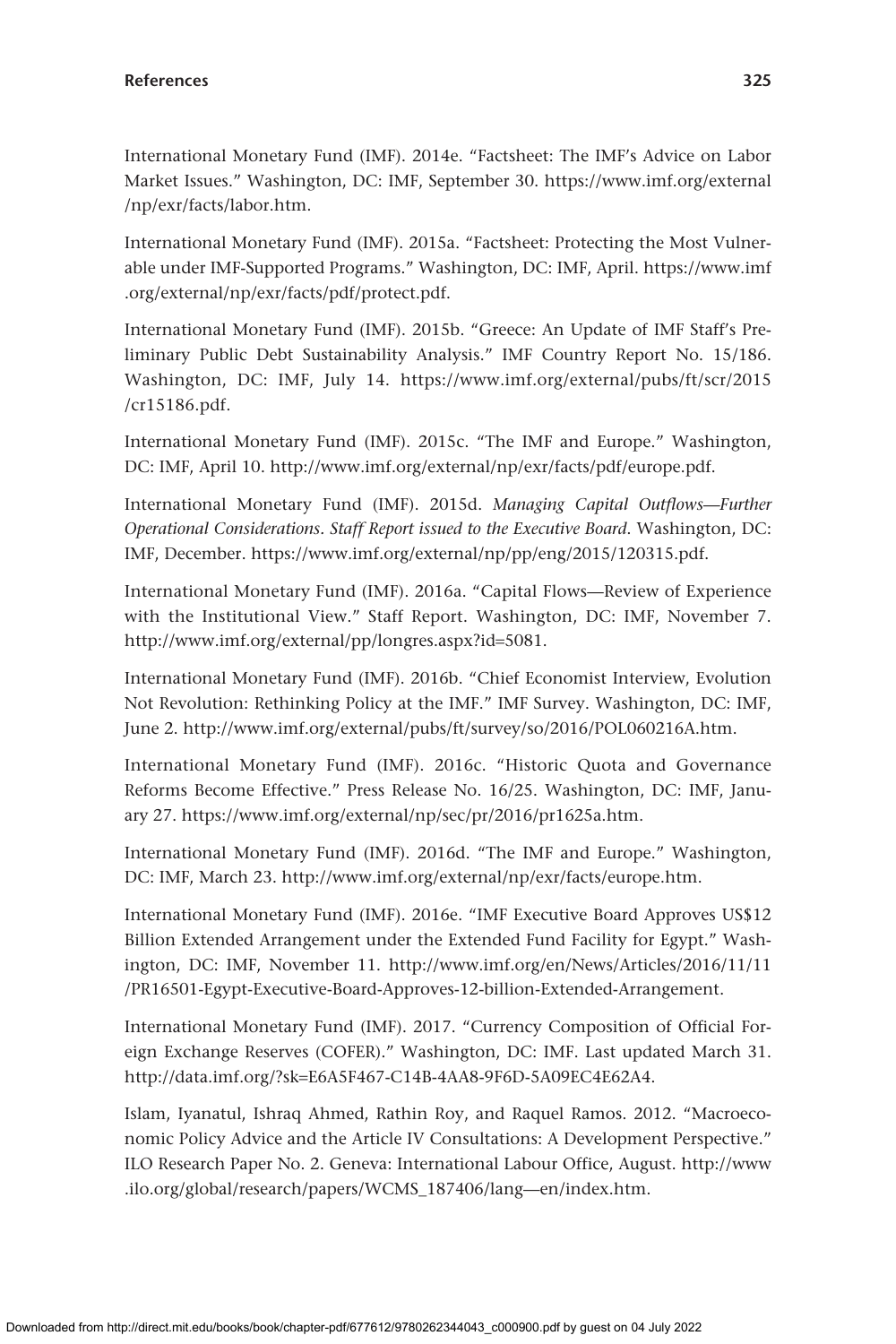Jaffe, Stephen. 2016. "IMF's Lagarde: Negative Rates Benefit Global Economy." *MSN Money*, March 18. [http://www.msn.com/en-ph/money/topstories/imfs-lagarde](http://www.msn.com/en-ph/money/topstories/imfs-lagarde-negative-rates-benefit-global-economy/ar-BBqD8pa) [-negative-rates-benefit-global-economy/ar-BBqD8pa](http://www.msn.com/en-ph/money/topstories/imfs-lagarde-negative-rates-benefit-global-economy/ar-BBqD8pa).

James, Harald. 2014. "The Secret History of the Financial Crisis." *Project Syndicate*, March 7. [http://www.project-syndicate.org/commentary/harold-james-examines-the](http://www.project-syndicate.org/commentary/harold-james-examines-the-real-story-behind-the-international-response-to-the-near-meltdown-in-2008) [-real-story-behind-the-international-response-to-the-near-meltdown-in-2008.](http://www.project-syndicate.org/commentary/harold-james-examines-the-real-story-behind-the-international-response-to-the-near-meltdown-in-2008)

Janike, Kiraz. 2008. "Summit of the Bolivarian Alternative Concludes in Venezuela." [Venezuelananalysis.com,](http://Venezuelananalysis.com) January 27. [http://venezuelanalysis.com/news/3104.](http://venezuelanalysis.com/news/3104)

Jeanne, Olivier, Arvind Subramanian, and John Williamson. 2011. *Who Needs to Open the Capital Account?* Washington, DC: Peterson Institute for International Economics.

Jiang, Yang. 2014. "The Limits of China's Monetary Diplomacy." In *The Great Wall of Money*, edited by Eric Helleiner and Jonathan Kirshner, 156–183. Ithaca, NY: Cornell University Press.

Johnson, Juliet. 2008. "Forbidden Fruit: Russia's Uneasy Relationship with the US Dollar." *Review of International Political Economy* 15 (3): 379–398.

Johnson, Steve. 2015. "Emerging Market Slump Raises Fears of Capital Controls." *Financial Times*, September 9. [http://www.ft.com/intl/cms/s/3/72c18c2c-554a-11e5](http://www.ft.com/intl/cms/s/3/72c18c2c-554a-11e5-b029-b9d50a74fd14.html) [-b029-b9d50a74fd14.html](http://www.ft.com/intl/cms/s/3/72c18c2c-554a-11e5-b029-b9d50a74fd14.html) - axzz43mCKnnUk.

Jones, Bruce D. 2011. "Largest Minority Shareholder in Global Order LLC: The Changing Balance of Influence and US Strategy." Foreign Policy at Brookings Policy Paper No. 25. Washington, DC: Brookings Institution. [https://www.brookings.edu](https://www.brookings.edu/wp-content/uploads/2016/06/03_global_order_jones.pdf) [/wp-content/uploads/2016/06/03\\_global\\_order\\_jones.pdf](https://www.brookings.edu/wp-content/uploads/2016/06/03_global_order_jones.pdf).

Kahler, Miles. 2000. "The New International Financial Architecture and Its Limits." In *The Asian Financial Crisis and the Architecture of Global Finance*, edited by Gregory W. Noble and John Ravenhill, 235–260. Cambridge: Cambridge University Press.

Kaplan, Ethan, and Dani Rodrik. 2001. "Did the Malaysian Capital Controls Work?" NBER Working Paper No. 8142. Cambridge, MA: National Bureau of Economic Research, February. [http://www.nber.org/papers/w8142.](http://www.nber.org/papers/w8142)

Kapur, Devesh, and Richard Webb. 2007. "Beyond the IMF." *Economic and Political Weekly*, February 17–23, 581–589.

Katada, Saori, and Injoo Sohn. 2014. "Regionalism as Financial Statecraft: China and Japan's Pursuit of Counterweight Strategies." In *The Financial Statecraft of Emerging Powers*, edited by Leslie Eliot Armijo and Saori N. Katada, 138–161. Basingstoke: Palgrave Macmillan.

Kattel, Rainer, and Ringa Raudla. 2013. "The Baltic Republics and the Crisis of 2008–2011." *Europe-Asia Studies* 65 (3): 426–449. doi: 10.1080/09668136.2013.779456.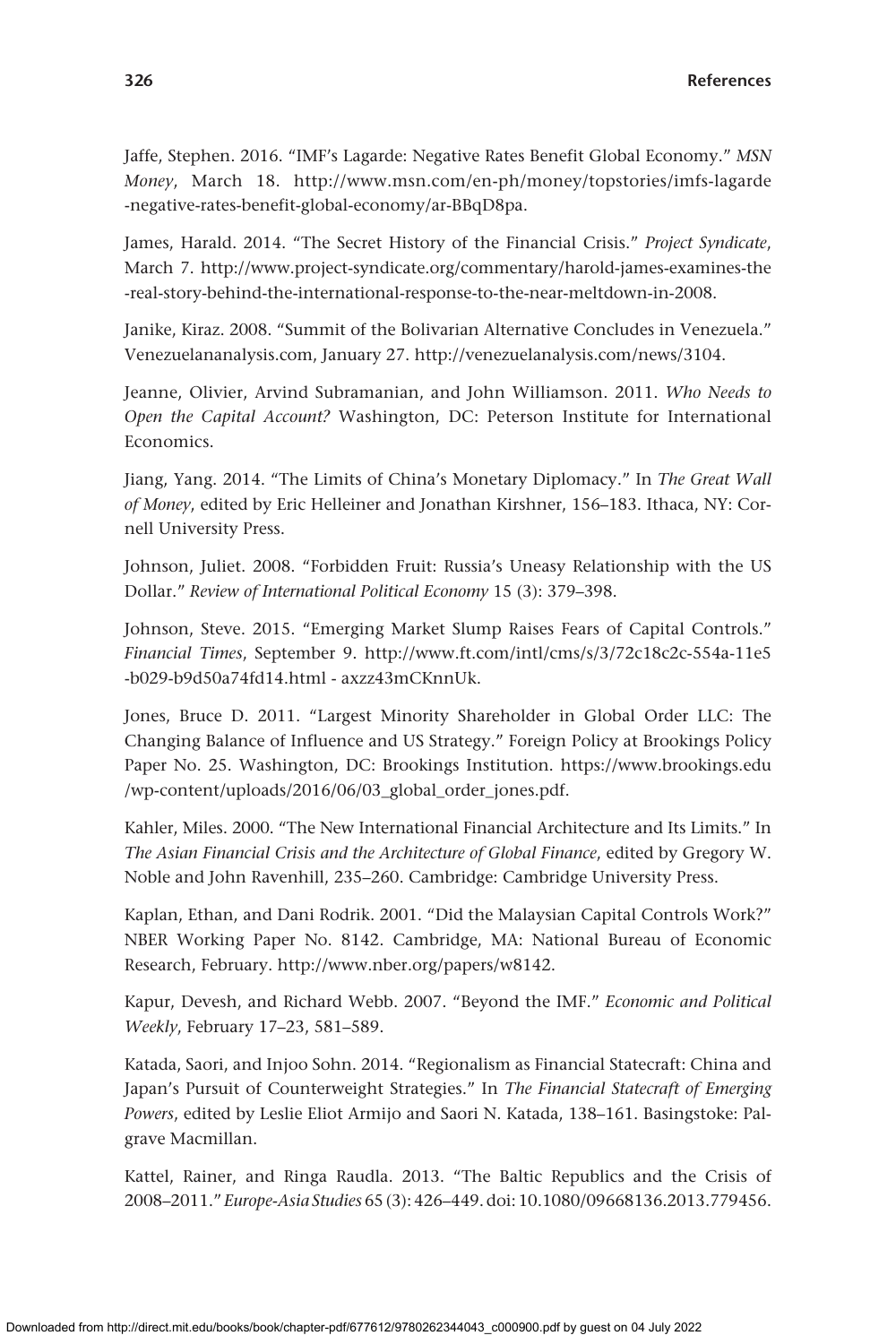Katzenstein, Peter J. 2005. *A World of Regions: Asia and Europe in the American Imperium*. Ithaca, NY: Cornell University Press.

Kawai, Masahiro. 2010. "East Asian Financial Cooperation and the Role of the ASEAN+3 Macroeconomic Research Office." In *Regional and Global Liquidity Arrangements*, edited by Ulrich Volz and Aldo Caliari, 50–56. Bonn: German Development Institute and Center of Concern.

Kawai, Masahiro, and Domenico Lombardi. 2012. "Regional Financial Arrangements Are Reshaping the International Financial Architecture and Helping Global Financial Stability." *Finance and Development* 49 (3): 23–25.

Kelly, Lidia, Darya Korsunskaya, and Elena Fabrichnaya. 2014. "Informal Capital Controls Arrest Russian Rouble's Slide." Reuters, December 24. [http://uk.reuters.com](http://uk.reuters.com/article/uk-russia-crisis-rouble-idUKKBN0K10EE20141224) [/article/uk-russia-crisis-rouble-idUKKBN0K10EE20141224](http://uk.reuters.com/article/uk-russia-crisis-rouble-idUKKBN0K10EE20141224).

Kenen, Peter, ed. 1996. *From Halifax to Lyons: What Has Been Done about Crisis Management? Essays in International Finance*. Princeton, NJ: Princeton University, Department of Economics.

Kentikelenis, Alexander, Thomas Stubbs, and Lawrence King. 2016. "IMF Conditionality and Development Policy Space, 1985–2014." *Review of International Political Economy* 23 (4): 543–582.

Kim, Soyoung, and Doo Yong Yang. 2014. "Regional Financial Architecture beyond the Global Financial Crisis." In *The Political Economy of Asian Regionalism*, edited by G. Capannelli and M. Kawai, 85–104. Tokyo: Asian Development Bank Institute.

King, Mervyn. 2006. "Reform of the International Monetary Fund." Speech at the Indian Council for Research on International Economic Relations, New Delhi, India, Feburary 20. [http://www.bankofengland.co.uk/archive/Documents/historicpubs](http://www.bankofengland.co.uk/archive/Documents/historicpubs/speeches/2006/speech267.pdf) [/speeches/2006/speech267.pdf](http://www.bankofengland.co.uk/archive/Documents/historicpubs/speeches/2006/speech267.pdf).

Kirman, Alan. 2016. "Complexity and Economic Policy: A Paradigm Shift or a Change in Perspective? A Review Essay on David Colander and Roland Kupers's *Complexity and the Art of Public Policy*." *Journal of Economic Literature* 54 (2): 534–572.

Kirshner, Jonathan. 1997. *Currency and Coercion: The Political Economy of International Monetary Power*. Princeton, NJ: Princeton University Press.

Kirshner, Jonathan. 2003. "The Inescapable Politics of Money." In *Monetary Orders: Ambiguous Economics, Ubiquitous Politics*, edited by Jonathan Kirshner, 3–24. Ithaca, NY: Cornell University Press.

Kirshner, Jonathan. 2014a. *American Power after the Financial Crisis*. Ithaca, NY: Cornell University Press.

Kirshner, Jonathan. 2014b. "Regional Hegemony and an Emerging RMB Zone." In *The Great Wall of Money*, edited by Eric Helleiner and Jonathan Kirshner, 213–240. Ithaca, NY: Cornell University Press.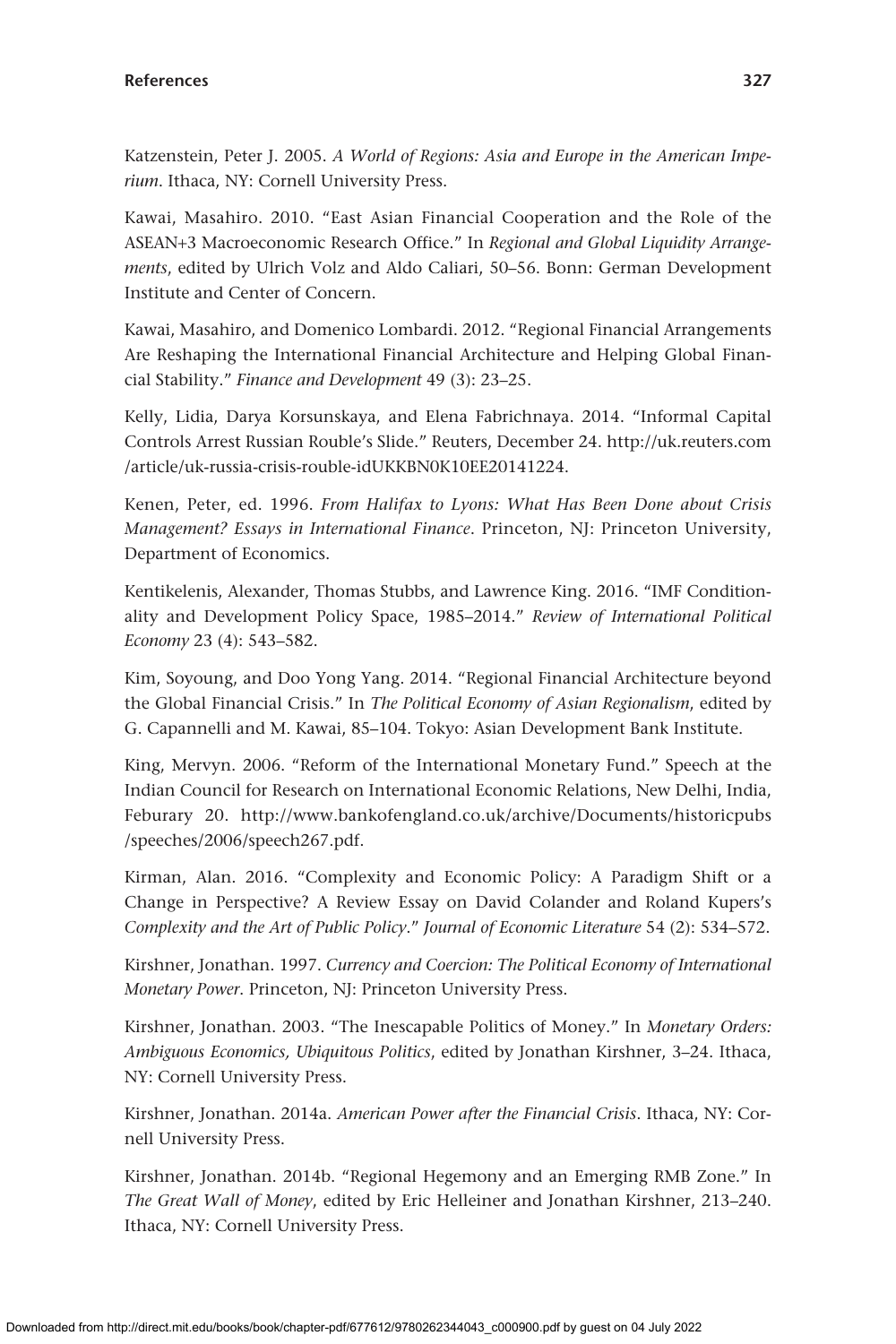Kissinger, Henry A. 1998. "How the U.S. Can End Up as the Good Guy." *Los Angeles Times*, February 8.<http://articles.latimes.com/1998/feb/08/opinion/op-16725>.

Knight, Frank. 1971[1921]. *Risk, Uncertainty, and Profit*. Chicago: University of Chicago Press.

Korinek, Anton. 2011. "The New Economics of Prudential Capital Controls: A Research Agenda." *IMF Economic Review* 59 (3): 523–561.

Korinek, Anton. 2013. "Capital Controls and Currency Wars." University of Maryland, February, mimeo. [http://www.cepr.org/sites/default/files/Korinek\\_Capital](http://www.cepr.org/sites/default/files/Korinek_Capital) Controls and Currency Wars.pdf.

Korinek, Anton. 2014. "International Spillovers and Guidelines for Policy Cooperation: A Welfare Theorem for National Economic Policymaking." Paper presented at the 15th Jacques Polak Annual Research Conference. Washington, DC: International Monetary Fund, November 13–14. [https://www.imf.org/external/np/res/seminars](https://www.imf.org/external/np/res/seminars/2014/arc/pdf/korinek.pdf) [/2014/arc/pdf/korinek.pdf](https://www.imf.org/external/np/res/seminars/2014/arc/pdf/korinek.pdf).

Korinek, Anton, and Damiano Sandri. 2015. "Capital Controls or Macroprudential Regulation?" IMF Working Paper No. 2018. Washington, DC: International Monetary Fund, October. <https://www.imf.org/external/pubs/ft/wp/2015/wp15218.pdf>.

Kozul-Wright, Richard, and Daniel Poon. 2015. "Development Finance with Chinese Characteristics?" *Project Syndicate*, May 20. [http://www.project-syndicate.org](http://www.project-syndicate.org/commentary/china-silk-road-fund-development-financing-by-richard-kozul-wright-and-daniel-poon-2015-05) [/commentary/china-silk-road-fund-development-financing-by-richard-kozul-wright](http://www.project-syndicate.org/commentary/china-silk-road-fund-development-financing-by-richard-kozul-wright-and-daniel-poon-2015-05) [-and-daniel-poon-2015-05](http://www.project-syndicate.org/commentary/china-silk-road-fund-development-financing-by-richard-kozul-wright-and-daniel-poon-2015-05).

Kristof, Nicholas D., and Sheryl WuDunn. 1999. "Of World Markets, None an Island." *New York Times*, February 17, A1.

Krugman, Paul. 1994. "The Rise and Fall of Development Economics." In *Rethinking the Development Experience: Essays Provoked by the Work of Albert O. Hirschman*, edited by Lloyd Rodwin and Donald Schön, 39–58. Washington, DC: Brookings Institution.

Krugman, Paul. 1998. "Saving Asia: It's Time to Get Radical." *Fortune*, September 7, 35–36. [http://archive.fortune.com/magazines/fortune/fortune\\_archive/1998/09/07](http://archive.fortune.com/magazines/fortune/fortune_archive/1998/09/07/247884/index.htm) [/247884/index.htm.](http://archive.fortune.com/magazines/fortune/fortune_archive/1998/09/07/247884/index.htm)

Kulish, Nicholas. 2009. "Global Economic Crisis Rescues European Bank." *New York Times*, October 8, B3.

Lagarde, Christine. 2012. "Asia and the Promise of Economic Cooperation." Speech in Kuala Lumpur, November 14. [https://www.imf.org/external/np/speeches/2012](https://www.imf.org/external/np/speeches/2012/111412.htm) [/111412.htm.](https://www.imf.org/external/np/speeches/2012/111412.htm)

Lagarde, Christine. 2015a. "Spillovers from Unconventional Monetary Policy— Lessons for Emerging Markets." Speech at the Reserve Bank of India, March 17. [https://www.imf.org/external/np/speeches/2015/031715.htm.](https://www.imf.org/external/np/speeches/2015/031715.htm)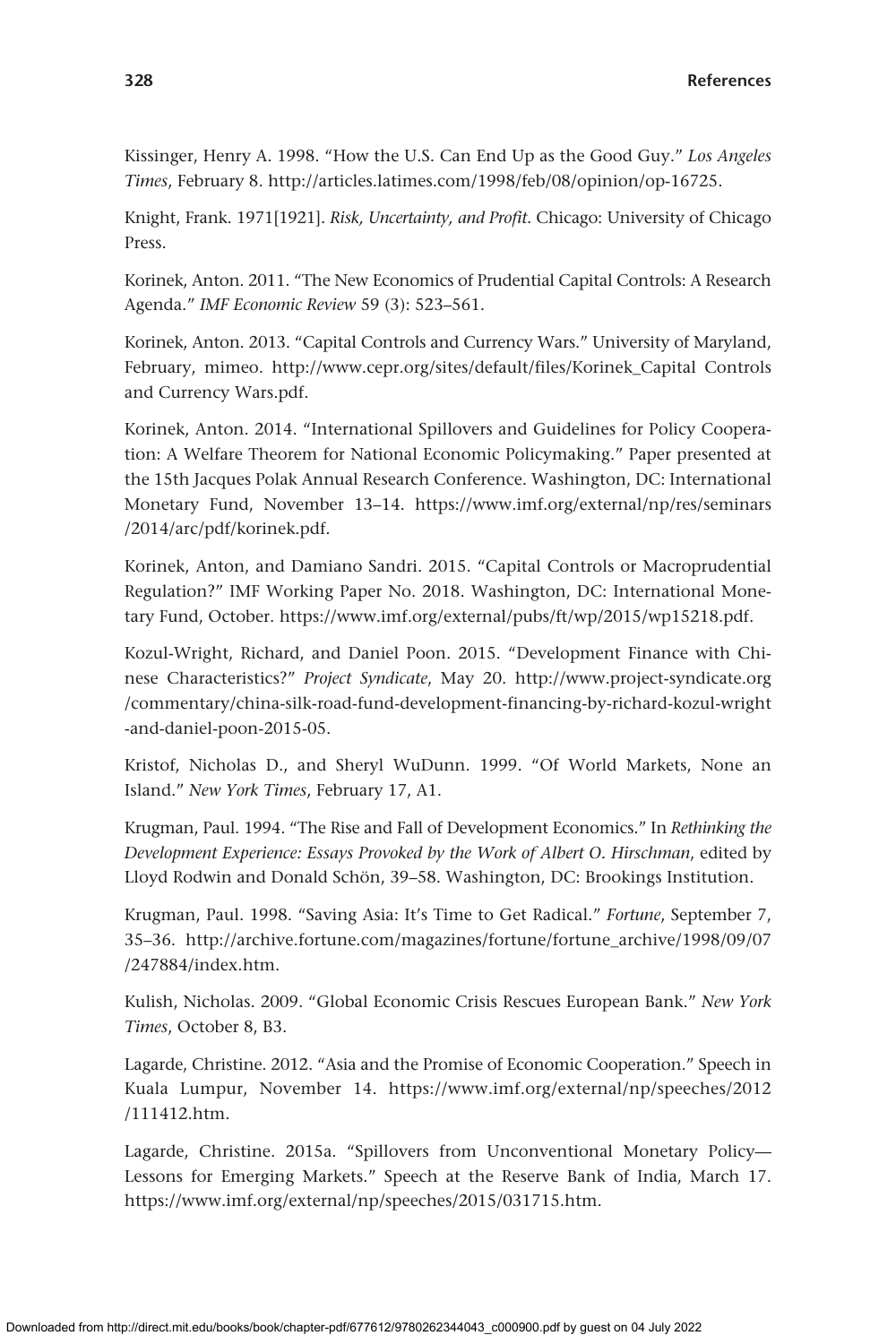Lagarde, Christine. 2015b. "Statement by IMF Managing Director Christine Lagarde on Greece." Press Release No. 15/381. Washington, DC: International Monetary Fund, August 14.<http://www.imf.org/external/np/sec/pr/2015/pr15381.htm>.

Landler, Mark. 2009. "Rising Powers Challenge US on IMF Role." *New York Times*, A15.

Landler, Mark, and David E. Sanger. 2009. "World Leaders Pledge \$1.1 Trillion for Crisis." *New York Times*, April 3, A1.

Latin American Debt and Development Network–Bretton Woods Project (LatinDADD–BWP). 2011. *Breaking the Mould: How Latin America Is Coping with Volatile Capital Flows*. Latin American Debt and Development Network–Bretton Woods Project, December. [http://www.brettonwoodsproject.org/wp-content/uploads/2013](http://www.brettonwoodsproject.org/wp-content/uploads/2013/10/breakingthemould.pdf) [/10/breakingthemould.pdf.](http://www.brettonwoodsproject.org/wp-content/uploads/2013/10/breakingthemould.pdf)

Latin American Reserve Fund (FLAR). 2017. Website. Accessed January 10. [https://](https://www.flar.net) [www.flar.net](https://www.flar.net).

Leahy, Joe. 2011. "Brazil: Mantega Gloats as Europe Burns." *Financial Times*, December 2. [http://blogs.ft.com/beyond-brics/2011/12/02/brazil-mantega-gloats-as-europe](http://blogs.ft.com/beyond-brics/2011/12/02/brazil-mantega-gloats-as-europe-burns/) [-burns/.](http://blogs.ft.com/beyond-brics/2011/12/02/brazil-mantega-gloats-as-europe-burns/)

Leahy, Joe, and Samantha Pearson. 2013. "Brazil Slashes Financial Transactions Tax." *Financial Times*, June 5. [http://www.ft.com/intl/cms/s/0/6c113a7c-cd74-11e2](http://www.ft.com/intl/cms/s/0/6c113a7c-cd74-11e2-90e8-00144feab7de.html) [-90e8-00144feab7de.html](http://www.ft.com/intl/cms/s/0/6c113a7c-cd74-11e2-90e8-00144feab7de.html) - axzz40jfKd1Ev.

Lee, Chang-ho. 2011. "S. Korea to Undertake Stress Test on Banks' FX Fundingsource." Reuters, July 25. [http://www.reuters.com/article/korea-banks-idUSL3E7IP0KO](http://www.reuters.com/article/korea-banks-idUSL3E7IP0KO20110725) [20110725.](http://www.reuters.com/article/korea-banks-idUSL3E7IP0KO20110725)

Leigh, Daniel, Pete Devries, Charles Freedman, Jaime Guajardo, Douglas Laxton, and Andrea Pescatori. 2010. "Will It Hurt? Macroeconomic Effects of Fiscal Consolidation." *World Economic Outlook*, October, 93–124. Washington, DC: International Monetary Fund.

Lepenies, Philipp H. 2008. "Possibilism: An Approach to Problem-Solving Derived from the Life and Work of Albert O. Hirschman." *Development and Change* 39 (3): 437–459.

Lerner, Abba. 1944. *The Economics of Control*. London: MacMillan.

Lesage, Dries, Peter Debaere, Sacha Dierckx, and Mattias Vermeiren. 2013. "IMF Reform after the Crisis." *International Politics* 50 (4): 553–578.

Levin, Kelly, Benjamin Cashore, Steven Bernstein, and Graeme Auld. 2012. "Overcoming the Tragedy of Super Wicked Problems: Constraining Our Future Selves to Ameliorate Global Climate Change." *Policy Sciences* 45 (2): 123–152.

Lindblom, Charles. 1959. "The Science of 'Muddling Through.'" *Public Administration Review* 19 (2): 79–88.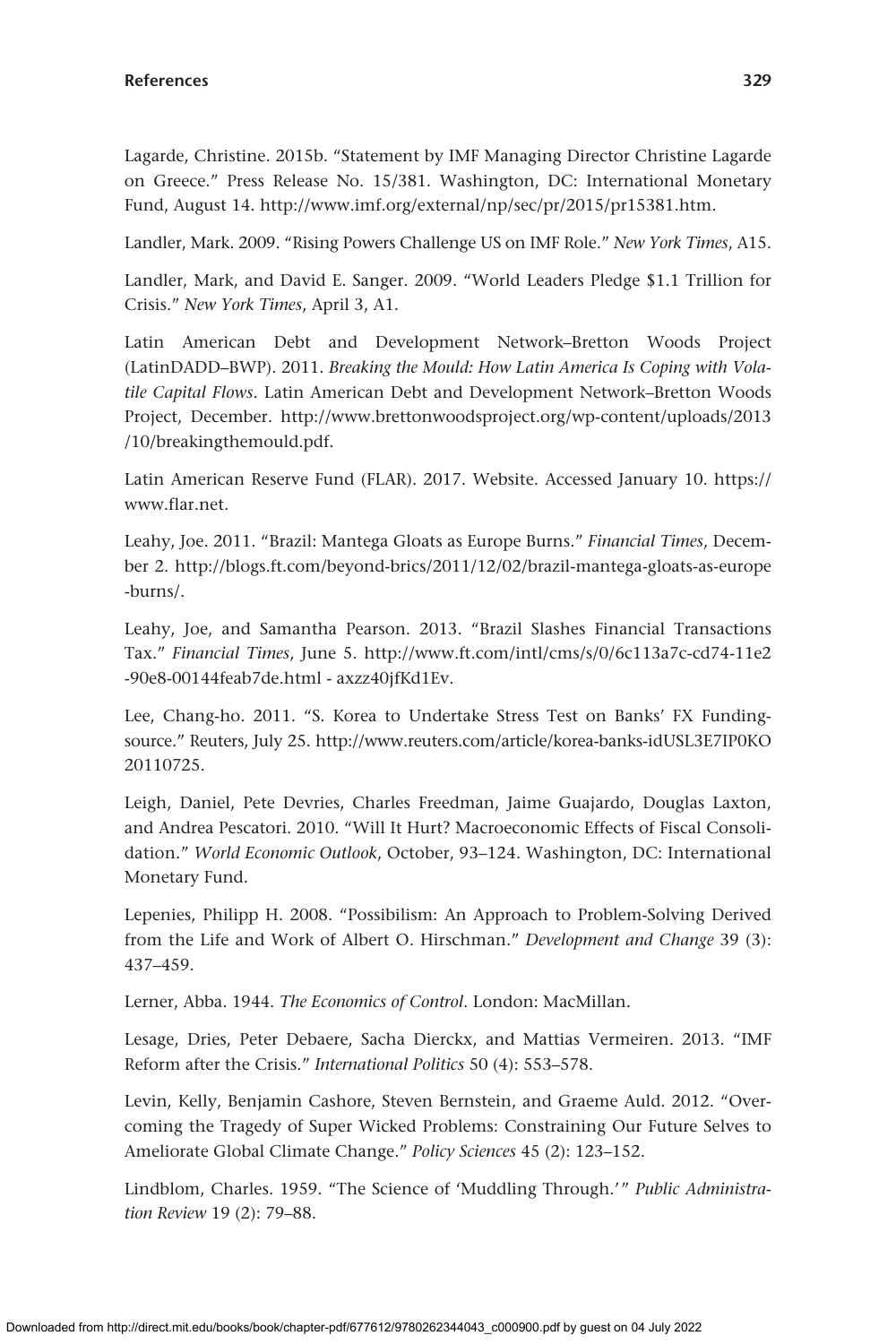Lindblom, Charles. 1979. "Still Muddling, Not Yet Through." *Public Administration Review* 39 (6): 517–526.

Lipsky, John. 2009. "Building a Post-crisis Global Economy." Address to the Japan Society, New York, December 10. [http://www.imf.org/external/np/speeches/2009](http://www.imf.org/external/np/speeches/2009/121009.htm) [/121009.htm.](http://www.imf.org/external/np/speeches/2009/121009.htm)

Lissakers, Karin, Ishrat Husain, and Ngaire Woods. 2006. *Report of the External Evaluation of the Independent Evaluation Office*. Washington, DC: International Monetary Fund, March 29. [http://www.ieo-imf.org/ieo/files/evaluationofieo/032906.pdf.](http://www.ieo-imf.org/ieo/files/evaluationofieo/032906.pdf)

Lombardi, Domenico. 2010. *Financial Regionalism: A Review of the Issues*. Washington, DC: Brookings Institution, Global Economy and Development. [http://www](http://www.brookings.edu/research/papers/2010/11/global-economy-lombardi) [.brookings.edu/research/papers/2010/11/global-economy-lombardi.](http://www.brookings.edu/research/papers/2010/11/global-economy-lombardi)

Lombardi, Domenico, and Ngaire Woods. 2008. "The Politics of Influence: An Analysis of IMF Surveillance." *Review of International Political Economy* 15 (5): 711–739.

Lütz, Susanne, and Matthias Kranke. 2014. "The European Rescue of the Washington Consensus? EU and IMF Lending to Central and Eastern European Countries." *Review of International Political Economy* 21 (2): 310–338.

Macintyre, Andrew, T. J. Pempel, and John Ravenhill. 2008. *Crisis as Catalyst: Asia's Dynamic Political Economy*. Ithaca, NY: Cornell University Press.

Magtulis, Prinz. 2013. "Moody's Backs Limited Use of Capital Controls in SEA." *Philippine Star*, February 22. [http://www.philstar.com/business/2013/02/22/911570](http://www.philstar.com/business/2013/02/22/911570/moodys-backs-limited-use-capital-controls-sea) [/moodys-backs-limited-use-capital-controls-sea.](http://www.philstar.com/business/2013/02/22/911570/moodys-backs-limited-use-capital-controls-sea)

Magud, Nicolas, and Carmen M. Reinhart. 2006. "Capital Controls: An Evaluation." NBER Working Paper No. 11973. Cambridge, MA: National Bureau of Economic Research. <http://www.nber.org/papers/w11973>.

Magud, Nicolas, Carmen M. Reinhart, and Kenneth Rogoff. 2011. "Capital Controls: Myth and Reality—A Portfolio Balance Approach." NBER Working Paper No. 16805. Cambridge, MA: National Bureau of Economic Research, February. [http://www.nber](http://www.nber.org/papers/w16805) [.org/papers/w16805.](http://www.nber.org/papers/w16805)

Mahoney, James, and Kathleen Thelen, eds. 2010. *Explaining Institutional Change: Ambiguity, Agency, and Power*. Cambridge: Cambridge University Press.

Mantega, Guido. 2007. Statement at the 16th Meeting of the IMFC. International Monetary and Financial Committee of the International Monetary Fund. Washington, DC, October 20. [http://www.imf.org/external/am/2007/imfc/statement/eng](http://www.imf.org/external/am/2007/imfc/statement/eng/bra.pdf) [/bra.pdf.](http://www.imf.org/external/am/2007/imfc/statement/eng/bra.pdf)

Manurung, Novrida, and Widya Utami. 2010. "Indonesia Tightens Rules on Foreign-Exchange Holdings." Bloomberg, December 29. [http://www.bloomberg.com/news](http://www.bloomberg.com/news/articles/2010-12-29/indonesia-raises-bank-foreign-currency-reserve-ratios-amid-capital-inflows)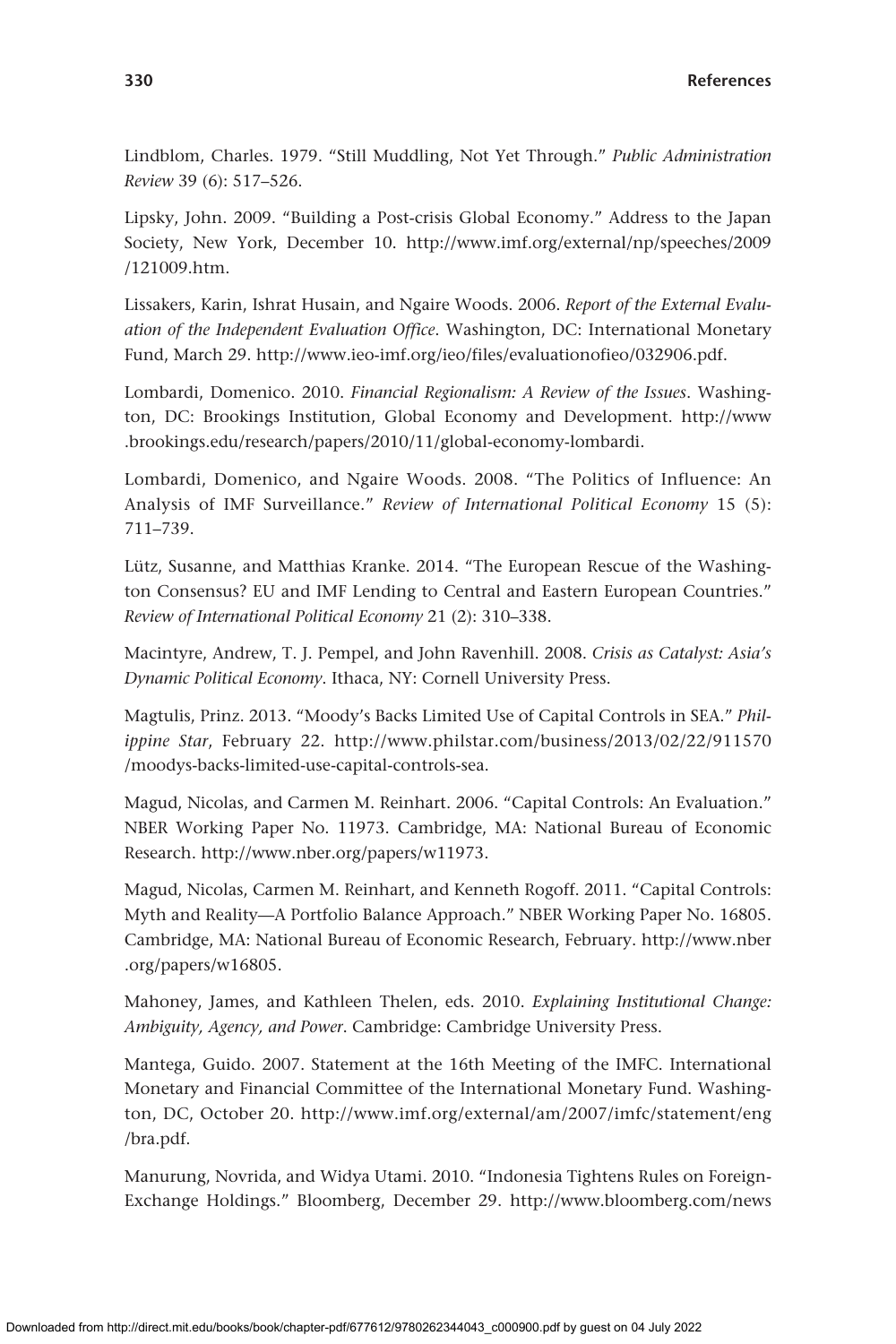[/articles/2010-12-29/indonesia-raises-bank-foreign-currency-reserve-ratios-amid](http://www.bloomberg.com/news/articles/2010-12-29/indonesia-raises-bank-foreign-currency-reserve-ratios-amid-capital-inflows) [-capital-inflows](http://www.bloomberg.com/news/articles/2010-12-29/indonesia-raises-bank-foreign-currency-reserve-ratios-amid-capital-inflows).

Marshall, Wesley C. 2010. "Banco del Sur and the Need for Downstream Linkages." *International Journal of Political Economy* 39 (3): 81–99.

Marshall, Wesley C., and Louis-Philippe Rochon. 2009. "Financing Economic Development in Latin America: The Banco del Sur." *Journal of Post-Keynesian Economics* 32 (2): 185–198.

Mayeda, Andrew. 2011. "Harper Pushing Rousseff on Currencies May Herald G-20 Spat." Bloomberg, August 8. [http://www.bloomberg.com/news/articles/2011-08-08](http://www.bloomberg.com/news/articles/2011-08-08/harper-clashing-with-rousseff-on-capital-controls-may-herald-g-20-discord) [/harper-clashing-with-rousseff-on-capital-controls-may-herald-g-20-discord.](http://www.bloomberg.com/news/articles/2011-08-08/harper-clashing-with-rousseff-on-capital-controls-may-herald-g-20-discord)

Mazzucato, Mariana. 2013. *The Entrepreneurial State: Debunking Public Vs. Private Sector Myths*. London: Anthem.

Mazzucato, Mariana. 2015. "From Market Fixing to Market-Creating: A New Framework for Economic Policy." Science Policy Research Institute Working Paper No. 25. Sussex, UK: University of Sussex, September. [https://ssrn.com/abstract](https://ssrn.com/abstract=2744593)=2744593 or <http://dx.doi.org/10.2139/ssrn.2744593>.

Mazzucato, Mariana, and Caetano C. R. Penna. 2016. "Beyond Market Failures: The Market Creating and Shaping Roles of State Investment Banks." *Journal of Economic Policy Reform* 19 (4): 305–326.

McCloskey, Deirdre. 1990. *If You're So Smart: A Narrative of Economic Expertise*. Chicago: University of Chicago Press.

McDowell, Daniel. 2017. "Emergent International Liquidity Network: Central Bank Cooperation after the Global Financial Crisis." *Journal of International Relations and Development*, forthcoming.

McElhiny, Vince. 2009. "Global Crisis Is Good News for IFIs in Latin America." Americas Program Report. Washington, DC: Center for International Policy, January 27. [http://www19.iadb.org/intal/intalcdi/PE/2009/03605.pdf.](http://www19.iadb.org/intal/intalcdi/PE/2009/03605.pdf)

McGrath, J. J. 2015. "ADB, IMF, World Bank to Cooperate with China-Led Asian Infrastructure Investment Bank, Leaders Say." *International Business Times*, March 22. [http://www.ibtimes.com/adb-imf-world-bank-cooperate-china-led-asian-infra](http://www.ibtimes.com/adb-imf-world-bank-cooperate-china-led-asian-infrastructure-investment-bank-leaders-1855012) [structure-investment-bank-leaders-1855012](http://www.ibtimes.com/adb-imf-world-bank-cooperate-china-led-asian-infrastructure-investment-bank-leaders-1855012).

McKay, Julie, Ulrich Volz, and Regine Wölfinger. 2011. "Regional Financing Arrangements and the Stability of the International Monetary System." *Journal of Globalization and Development* 2 (1): Article 5. doi: [https://doi.org/10.2202/1948](https://doi.org/10.2202/1948-1837.1139) [-1837.1139.](https://doi.org/10.2202/1948-1837.1139)

McMillan, John. 2008. "Avoid Hubris: And Other Lessons for Reformers." In *Reinventing Foreign Aid*, edited by William Easterly, 505–514. Cambridge, MA: MIT Press.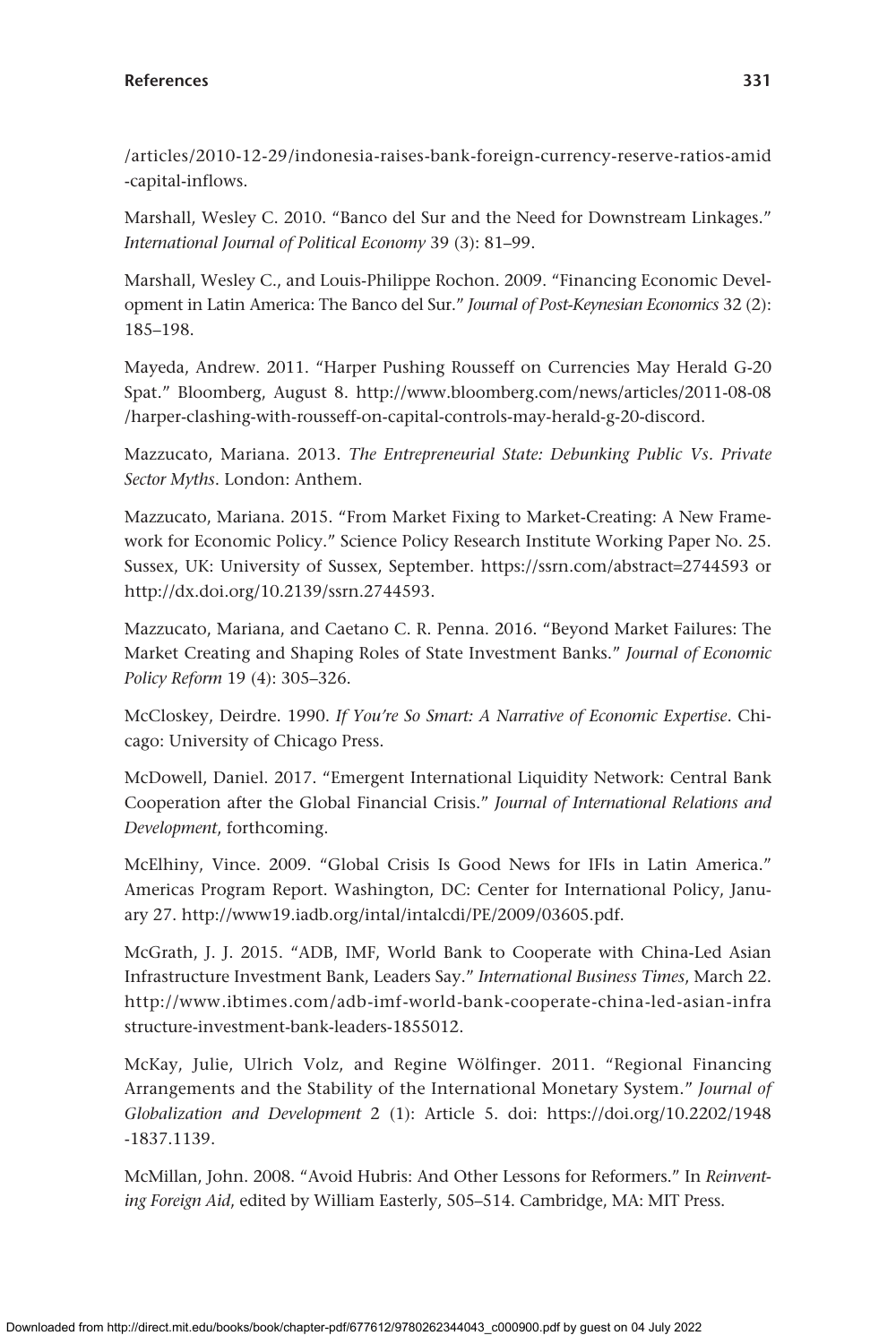McNamara, Kathleen R. 1999. *The Currency of Ideas: Monetary Politics in the European Union*. Cambridge: Cambridge University Press.

Mielniczuk, Fabiano. 2013. "BRICS in the Contemporary World: Changing Identities, Converging Interests." *Third World Quarterly* 34 (6): 1075–1090.

Ministries of Foreign Affairs and Commerce. 2015. "Vision and Actions on Jointly Building Silk Road Economic Belt and 21st-Century Maritime Silk Road." People's Republic of China, March 28. [http://en.ndrc.gov.cn/newsrelease/201503/t20150330](http://en.ndrc.gov.cn/newsrelease/201503/t20150330_669367.html) [\\_669367.html.](http://en.ndrc.gov.cn/newsrelease/201503/t20150330_669367.html)

Mirowski, Philip. 2010. "The Great Mortification: Economists' Responses to the Crisis of 2007– and Counting." *Hedgehog Review* 12 (3). [http://www.iasc-culture.org](http://www.iasc-culture.org/THR/THR_article_2010_Summer_Mirowski.php) [/THR/THR\\_article\\_2010\\_Summer\\_Mirowski.php](http://www.iasc-culture.org/THR/THR_article_2010_Summer_Mirowski.php).

Mirowski, Philip. 2013. *Never Let a Serious Crisis Go to Waste: How Neoliberalism Survived the Financial Meltdown*. London: Verso.

Mishkin, Frederic S. 2006. *The Next Great Globalization*. Princeton, NJ: Princeton University Press.

Mistry, Percy S. 1999. "Coping with Financial Crises: Are Regional Arrangements the Missing Link?" In *International Monetary and Financial Issues for the 1990s*, vol. 10, edited by UNCTAD, 93–116. New York: United Nations Conference on Trade and Development (UNCTAD).

Mittelman, James H. 2013. "Global Bricolage: Emerging Market Powers and Polycentric Governance." *Third World Quarterly* 34 (1): 23–37.

Miyoshi, Toshiyuki. 2013. *Stocktaking the Fund's Engagement with Regional Financing Arrangements*. Washington, DC: International Monetary Fund, April 11. [https://www](https://www.imf.org/external/np/pp/eng/2013/041113b.pdf) [.imf.org/external/np/pp/eng/2013/041113b.pdf.](https://www.imf.org/external/np/pp/eng/2013/041113b.pdf)

Mnuchin, Steven. 2017. "IMFC Statement by Steven Mnuchin on Behalf of the United States to the 35th Meeting of the International Monetary and Financial Committee of the International Monetary Fund." Washington, DC, April 22. [https://](https://www.imf.org/External/spring/2017/imfc/statement/eng/usa.pdf) [www.imf.org/External/spring/2017/imfc/statement/eng/usa.pdf](https://www.imf.org/External/spring/2017/imfc/statement/eng/usa.pdf).

Mody, Ashoka. 2016. "Saving the IMF." *Project Syndicate*, April 9. [https://www.project](https://www.project-syndicate.org/onpoint/saving-the-imf-by-ashoka-mody-2016-04?barrier=true) [-syndicate.org/onpoint/saving-the-imf-by-ashoka-mody-2016-04?barrier](https://www.project-syndicate.org/onpoint/saving-the-imf-by-ashoka-mody-2016-04?barrier=true)=true.

Mohan, Rakesh, and Muneesh Kapur. 2015. "Emerging Powers and Global Governance: Whither the IMF?" IMF Working Paper No. 219. Washington, DC: International Monetary Fund. [http://www.imf.org/external/pubs/ft/wp/2015/wp15219](http://www.imf.org/external/pubs/ft/wp/2015/wp15219.pdf) [.pdf](http://www.imf.org/external/pubs/ft/wp/2015/wp15219.pdf).

Molina, Nuria. 2010. "Bail-out or Blow-out? IMF Policy Advice and Conditions for Low-Income Countries at a Time of Crisis." Brussels: European Network on Debt and Development, June. [http://eurodad.org/3679/.](http://eurodad.org/3679/)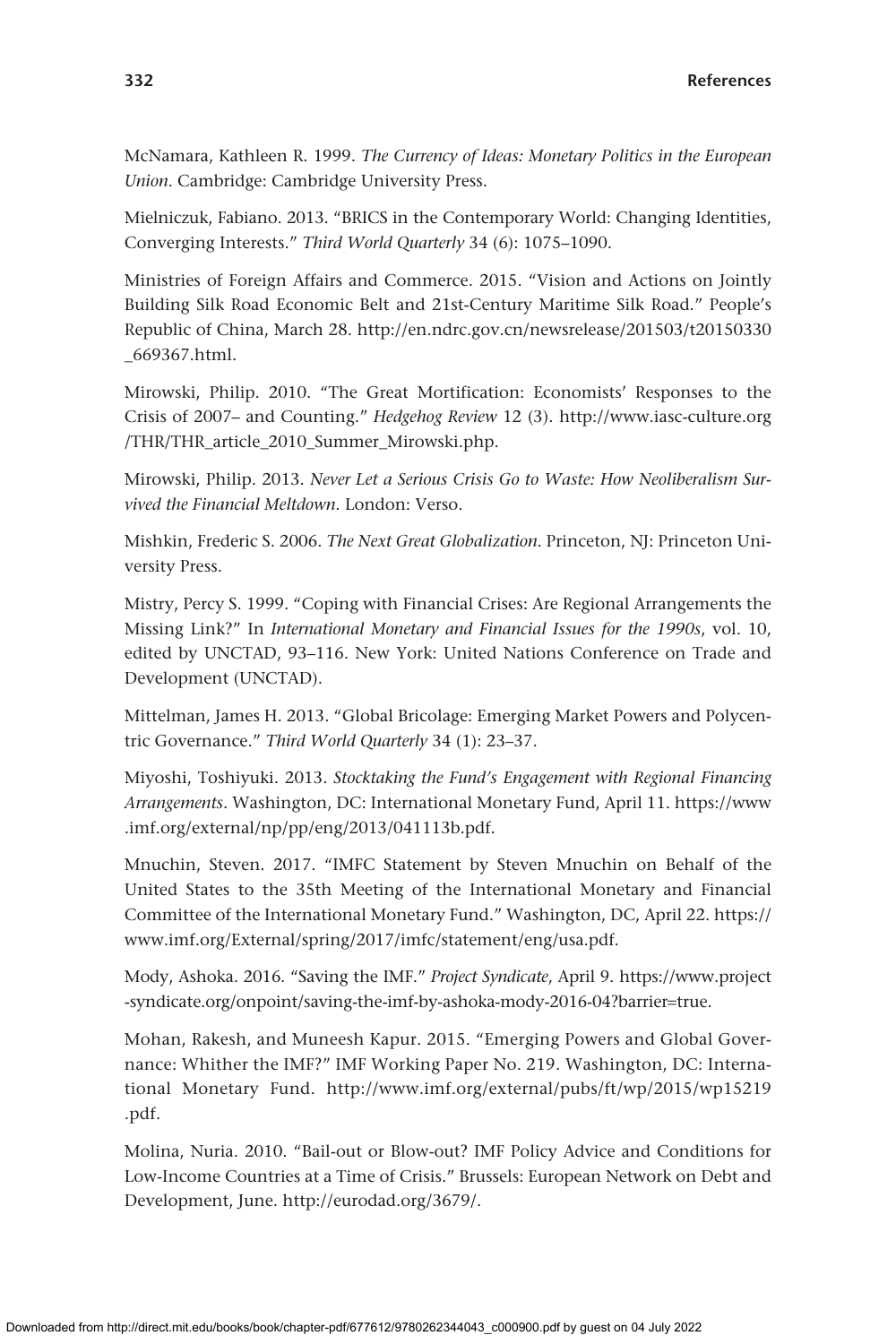Momani, Bessma. 2005. "Limits on Streamlining Fund Conditionality: The International Monetary Fund's Organizational Culture." *Journal of International Relations and Development* 8 (2): 142–163.

Momani, Bessma. 2010. "IMF Rhetoric on Reducing Poverty and Inequality." In *Global Governance, Poverty and Inequality*, edited by Jennifer Clapp and Rorden Wilkinson, 71–89. London: Routldege.

Momani, Bessma, and Dustyn Lanz. 2014. "Shifting IMF Priorities since the Arab Uprisings." CIGI Policy Brief No. 34. Waterloo: Center for International Governance Innovation, March 6. [http://www.cigionline.org/publications/shifting-imf-policies](http://www.cigionline.org/publications/shifting-imf-policies-arab-uprisings) [-arab-uprisings.](http://www.cigionline.org/publications/shifting-imf-policies-arab-uprisings)

Monan, Zhang. 2013. "China's Cold Eye on Hot Money." *Project Syndicate*, June 10. [http://www.project-syndicate.org/commentary/china-s-new-rules-for-managing](http://www.project-syndicate.org/commentary/china-s-new-rules-for-managing-cross-border-capital-flows-by-zhang-monan?barrier=true) [-cross-border-capital-flows-by-zhang-monan?barrier](http://www.project-syndicate.org/commentary/china-s-new-rules-for-managing-cross-border-capital-flows-by-zhang-monan?barrier=true)=true.

Montes, Manuel. 2014. "Initial Comments on BRICS Contingent Reserve Arrangement." [recoveryhumanface.org](http://recoveryhumanface.org), July 21. [http://www.recoveryhumanface.org/e](http://www.recoveryhumanface.org/e-discussion-2013/july-21st-2014) [-discussion-2013/july-21st-2014](http://www.recoveryhumanface.org/e-discussion-2013/july-21st-2014).

Moody's. 2016a. "Moody's Upgrades Argentina's Issuer Rating to B3 with a Stable Outlook." April 15. [https://www.moodys.com/research/Moodys-upgrades-Argentinas](https://www.moodys.com/research/Moodys-upgrades-Argentinas-issuer-rating-to-B3-with-a-stable—PR_347279) [-issuer-rating-to-B3-with-a-stable—PR\\_347279.](https://www.moodys.com/research/Moodys-upgrades-Argentinas-issuer-rating-to-B3-with-a-stable—PR_347279)

Moody's. 2016b. "Rating Action: Moody's Upgrades Iceland's Government Ratings to A3." September 1. [https://www.moodys.com/research/Moodys-upgrades-Icelands](https://www.moodys.com/research/Moodys-upgrades-Icelands-government-ratings-to-A3-outlook-stable—PR_351195) [-government-ratings-to-A3-outlook-stable—PR\\_351195](https://www.moodys.com/research/Moodys-upgrades-Icelands-government-ratings-to-A3-outlook-stable—PR_351195).

Moschella, Manuela. 2009. "When Ideas Fail to Influence Policy Outcomes: Orderly Liberalization and the International Monetary Fund." *Review of International Political Economy* 16 (5): 854–882.

Moschella, Manuela. 2010. *Governing Risk: The IMF and Global Financial Crises*. Basingstoke: Palgrave Macmillan.

Moschella, Manuela. 2012. "Seeing Like the IMF on Capital Account Liberalisation." *New Political Economy* 17 (1): 59–76.

Moschella, Manuela. 2014. "Institutional Roots of Incremental Ideational Change: The IMF and Capital Controls after the Global Financial Crisis." *British Journal of Politics and International Relations* 17 (3): 442–460.

Moschella, Manuela. 2015a. "Currency Wars in the Advanced World: Resisting Appreciation at a Time of Change in Central Banking Monetary Consensus." *Review of International Political Economy* 22 (1): 134–161.

Moschella, Manuela. 2015b. "To Legalise or Not to Legalise? A Case Study on the 'Rules of the Road' for Managing Cross-Border Capital Flows." August, mimeo. [https://www](https://www.rivisteweb.it/doi/10.1483/80633) [.rivisteweb.it/doi/10.1483/80633](https://www.rivisteweb.it/doi/10.1483/80633).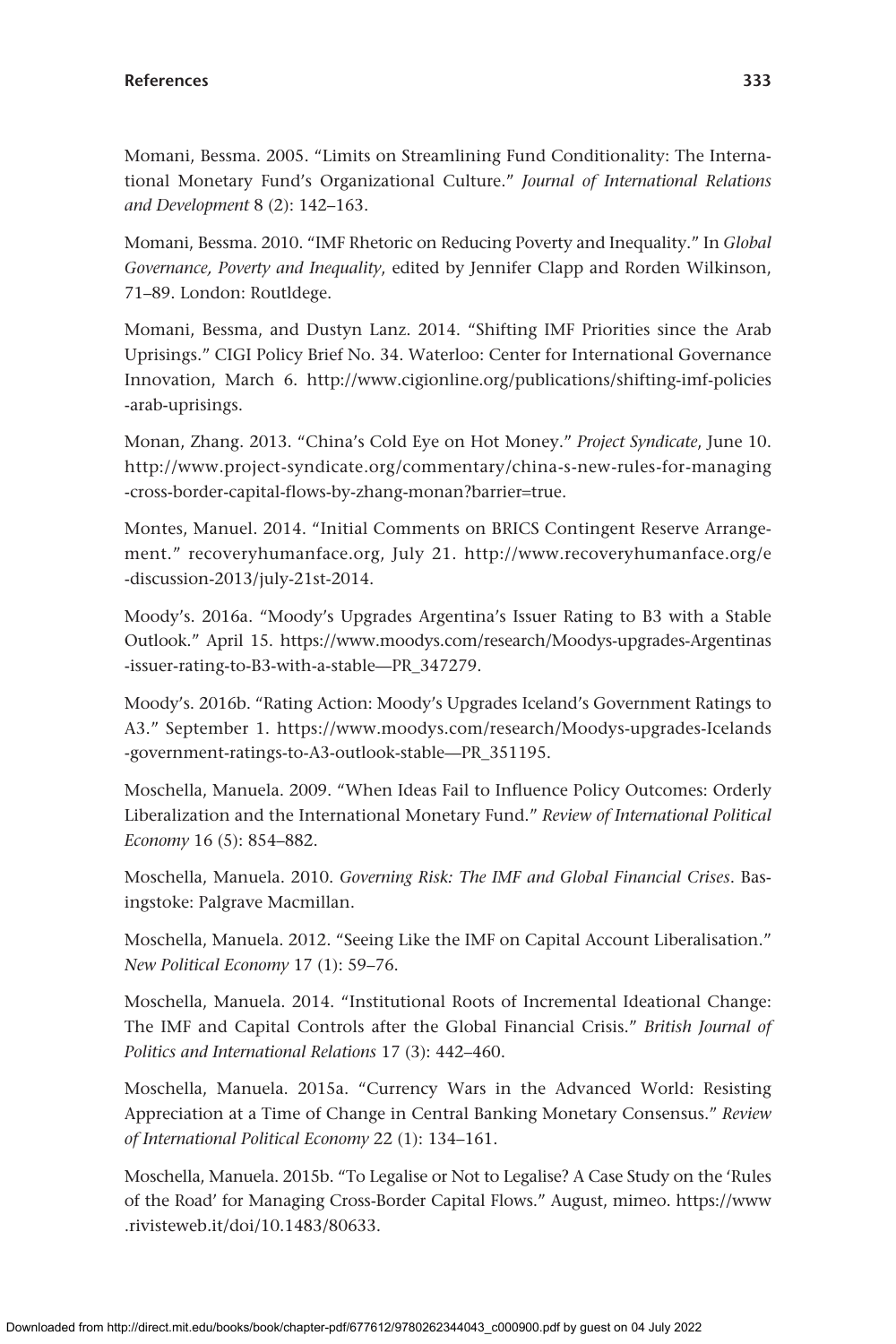Moschella, Manuela. 2016. "Negotiating Greece: Layering, Insulation, and the Design of Adjustment Programs in the Eurozone." *Review of International Political Economy* 23 (5): 799–824.

Moschella, Manuela, and Eleni Tsingou. 2013. "Introduction: The Financial Crisis and the Politics of Reform: Explaining Incremental Change." In *Great Expectations, Slow Transformations: Incremental Change in Post-crisis Regulation*, edited by Manuela Moschella and Eleni Tsingou, 1–34. Colchester: ECPR Press.

Mosley, Layna. 2003. "Attempting Global Standards: National Governments, International Finance, and the IMF's Data Regime." *Review of International Political Economy* 10 (2): 331–362.

Mossallem, Mohammed. 2015. *The IMF in the Arab World: Lessons Unlearnt*. Bretton Woods Project, December. [http://www.brettonwoodsproject.org/wp-content/uploads](http://www.brettonwoodsproject.org/wp-content/uploads/2015/12/final-MENA-report.pdf) [/2015/12/final-MENA-report.pdf](http://www.brettonwoodsproject.org/wp-content/uploads/2015/12/final-MENA-report.pdf).

Muchhala, Bhumika. 2011. "The IMF's Financial Crisis Loans: No Change in Conditionalities." Third World Network Global Economy Series No. 30. Penang: Third World Network.<http://twn.my/title2/ge/ge30.pdf>.

Mühlich, Laurissa, and Barbara Fritz. 2016. "Safety for Whom? The Scattered Global Financial Safety Net and the Role of Regional Financial Arrangements." KFG Working Paper No. 75. Berlin: The Transformative Power of Europe, Freie Universität Berlin, September. [http://www.polsoz.fu-berlin.de/en/v/transformeurope/news/allgemeines](http://www.polsoz.fu-berlin.de/en/v/transformeurope/news/allgemeines/KFG-Working-Paper-No-75.html) [/KFG-Working-Paper-No-75.html](http://www.polsoz.fu-berlin.de/en/v/transformeurope/news/allgemeines/KFG-Working-Paper-No-75.html).

Murphy, Kevin, Andrei Shleifer, and Robert Vishny. 1989. "Industrialization and the Big Push." *Journal of Political Economy* 97:1003–1026.

Murrell, Peter. 1995. "The Transition According to Cambridge, Mass." *Journal of Economic Literature* 33 (1): 164–178.

Myers, Margaret, and Kevin Gallagher. 2017. "Chinese Finance to LAC in 2016." Latin America Report. Boston: Inter-American Dialogue and Global Economic Governance Initiative, February. [http://www.thedialogue.org/wp-content/uploads/2017](http://www.thedialogue.org/wp-content/uploads/2017/02/Chinese-Finance-to-LAC-in-2016-Web-and-email-res.pdf) [/02/Chinese-Finance-to-LAC-in-2016-Web-and-email-res.pdf](http://www.thedialogue.org/wp-content/uploads/2017/02/Chinese-Finance-to-LAC-in-2016-Web-and-email-res.pdf).

Myrdal, Gunnar. 1957. *Economic Theory and Under-developed Regions*. London: Duckworth.

National Bank of Tajikistan. 2015. "The Activities of Currency Exchange Offices of Physical Entities Are Suspended." Dushanbe, April 17. [http://www.nbt.tj/en/news](http://www.nbt.tj/en/news/399843) [/399843.](http://www.nbt.tj/en/news/399843)

Neely, Christopher J. 1999. "An Introduction to Capital Controls." *Federal Reserve Bank of St. Louis Review* 81 (6): 13–30.

Nel, Philip, and Ian Taylor. 2013. "Bugger Thy Neighbor? IBSA and South-South Solidarity." *Third World Quarterly* 34 (6): 1091–1110.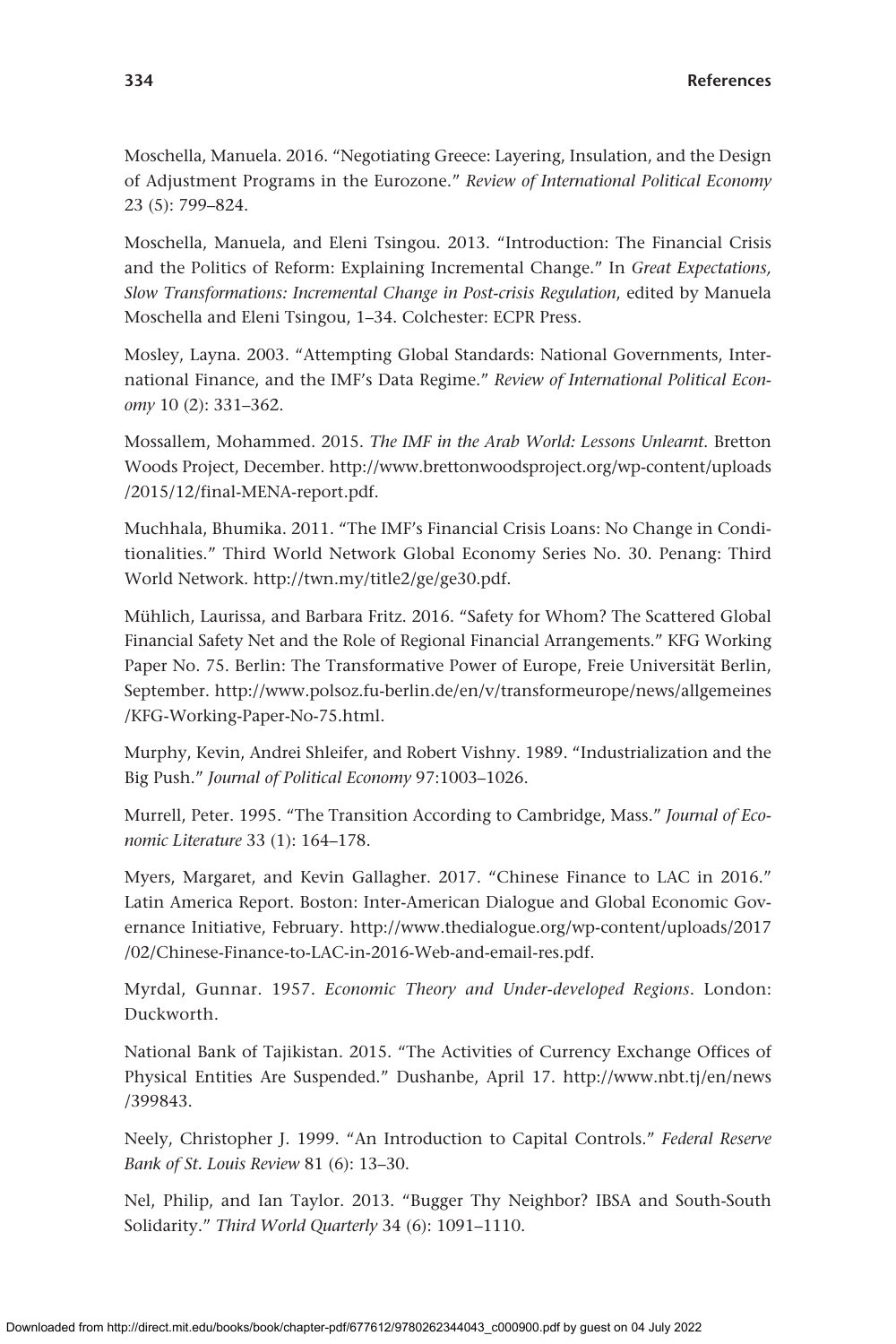Nelson, Stephen C. 2014a. "The International Monetary Fund's Evolving Role in Global Economic Governance." In *Handbook of Global Economic Governance*, edited by Manuela Moschella and Catherine Weaver, 156–170. London: Routledge.

Nelson, Stephen C. 2014b. "Playing Favorites: How Shared Beliefs Shape the IMF's Lending Decisions." *International Organization* 68 (2): 297–328.

Nelson, Stephen C. 2017. *The Currency of Confidence: How Economic Beliefs Shape the IMF's Relationship with Its Borrowers*. Ithaca, NY: Cornell University Press.

New Development Bank (NDB). 2016a. "BRICS Bank to Finance Indian, Chinese Infrastructure Projects." November 24. [http://ndb.int/BRICS-Bank-to-finance-Indian](http://ndb.int/BRICS-Bank-to-finance-Indian-Chinese-infrastructure-projects.php) [-Chinese-infrastructure-projects.php.](http://ndb.int/BRICS-Bank-to-finance-Indian-Chinese-infrastructure-projects.php)

NDB. 2016b. "BRICS Nations–Led New Development Bank to Raise Up to \$3 Billion in Next Three Years." September 21. [http://ndb.int/BRICS-nations-led-New-Develop](http://ndb.int/BRICS-nations-led-New-Development-Bank-to-raise-up-to-3-billion-in-next-3-years.php) [ment-Bank-to-raise-up-to-3-billion-in-next-3-years.php](http://ndb.int/BRICS-nations-led-New-Development-Bank-to-raise-up-to-3-billion-in-next-3-years.php).

NDB. 2016c. "New Development Bank Plans Rupee, Rouble Bonds." [http://ndb.int](http://ndb.int/New-Development-Bank-plans-rupee-rouble-bonds.php) [/New-Development-Bank-plans-rupee-rouble-bonds.php.](http://ndb.int/New-Development-Bank-plans-rupee-rouble-bonds.php)

*New York Times* Editorial Board. 2013. "The IMF Admits Mistakes. Will Europe?" *New York Times*, June 8. [http://www.nytimes.com/2013/06/08/opinion/the-imf-admits](http://www.nytimes.com/2013/06/08/opinion/the-imf-admits-mistakes-will-europe.html?_r=0) [-mistakes-will-europe.html?\\_r](http://www.nytimes.com/2013/06/08/opinion/the-imf-admits-mistakes-will-europe.html?_r=0)=0.

Nissan, Sargon. 2015. "As Obituaries Are Written for the World Bank, the IMF is Set to Become Indispensable." *Financial Times, Beyond BRICS Blog*, May 11. [http://blogs](http://blogs.ft.com/beyond-brics/2015/05/11/as-obituaries-are-written-for-the-world-bank-the-imf-is-set-to-become-indispensable/) [.ft.com/beyond-brics/2015/05/11/as-obituaries-are-written-for-the-world-bank-the](http://blogs.ft.com/beyond-brics/2015/05/11/as-obituaries-are-written-for-the-world-bank-the-imf-is-set-to-become-indispensable/) [-imf-is-set-to-become-indispensable/.](http://blogs.ft.com/beyond-brics/2015/05/11/as-obituaries-are-written-for-the-world-bank-the-imf-is-set-to-become-indispensable/)

Noble, Gregory W., and John Ravenhill. 2000. "Causes and Consequences of the Asian Financial Crisis." In *The Asian Financial Crisis and the Architecture of Global Finance*, edited by Gregory W. Noble and John Ravenhill, 1–35. Cambridge: Cambridge University Press.

Nogueira Batista, Paulo, Jr. 2012. "Principles for IMF Quota Formula Reform." Brookings-CIGI-G24 High Level Seminar. Speech delivered at the Brookings Institution, Washington, DC, January 12. [http://inctpped.ie.ufrj.br/fordconference2011](http://inctpped.ie.ufrj.br/fordconference2011/presentations_ppt/Principles) [/presentations\\_ppt/Principles](http://inctpped.ie.ufrj.br/fordconference2011/presentations_ppt/Principles) for IMF quota reform.pdf.

Nwachukwu, John Owen. 2016. "Nigeria Will Deal with Economic Challenges without Borrowing Funds—Adeosun." *Daily Post*, April 16. [http://dailypost.ng/2016/04](http://dailypost.ng/2016/04/16/nigeria-will-deal-with-economic-challenges-without-borrowing-funds-adeosun/) [/16/nigeria-will-deal-with-economic-challenges-without-borrowing-funds-adeosun/.](http://dailypost.ng/2016/04/16/nigeria-will-deal-with-economic-challenges-without-borrowing-funds-adeosun/)

Obe, Mitsuru, and Kwanwoo Jun. 2015. "Japan, South Korea to Let Currency Swap Program Expire." *Wall Street Journal*, February 16. [http://www.wsj.com/articles/japan](http://www.wsj.com/articles/japan-south-korea-to-let-currency-swap-program-expire-1424088419) [-south-korea-to-let-currency-swap-program-expire-1424088419](http://www.wsj.com/articles/japan-south-korea-to-let-currency-swap-program-expire-1424088419).

Obstfeld, Maurice. 1998. "Global Capital Markets: Benefactor or Menace?" *Journal of Economic Perspectives* 12 (4): 9–30.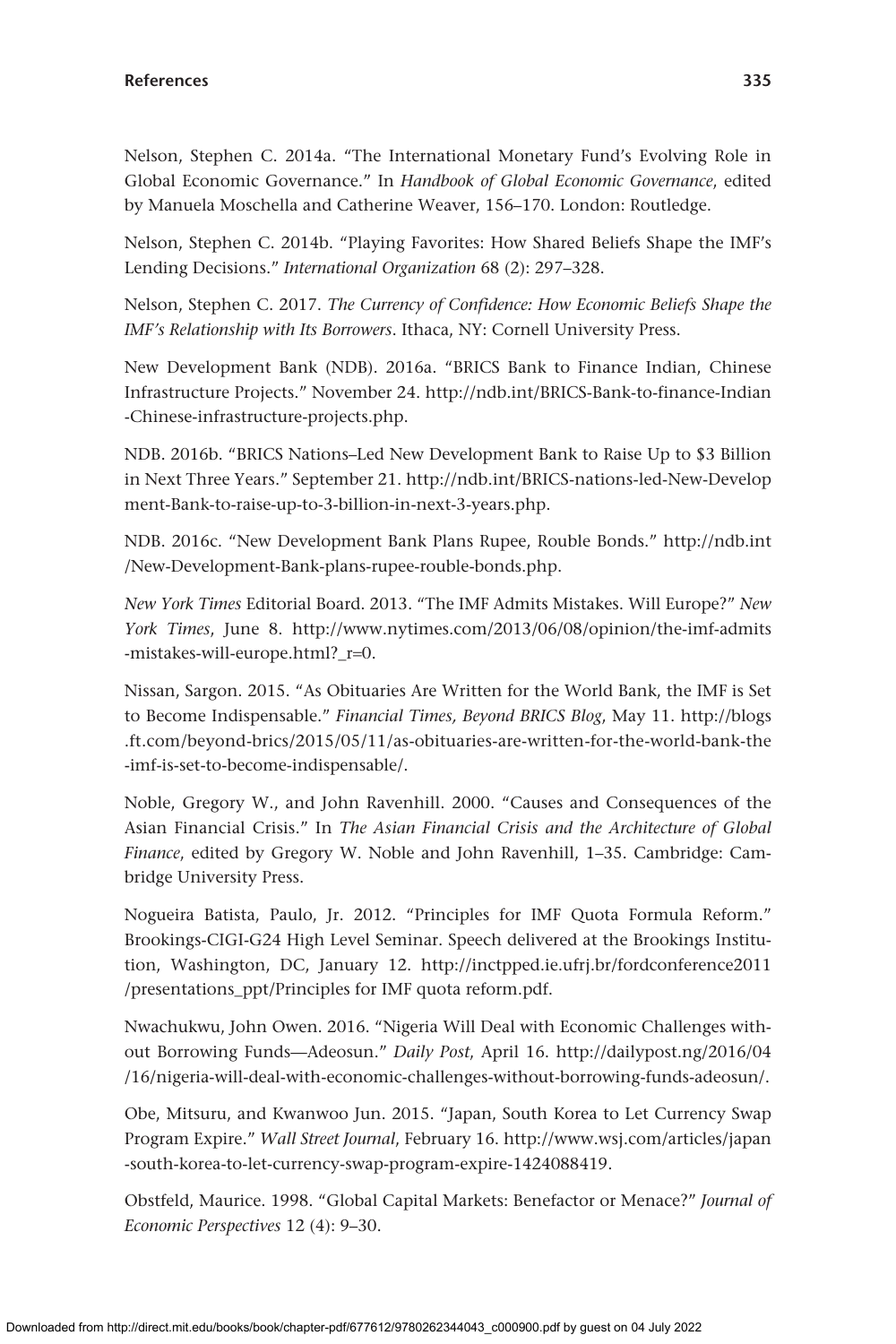Obstfeld, Maurice, and Poul Thomsen. 2016. "The IMF Is Not Asking Greece for More Austerity." *IMF Direct*, December 12. [https://blog-imfdirect.imf.org/2016/12/12/the](https://blog-imfdirect.imf.org/2016/12/12/the-imf-is-not-asking-greece-for-more-austerity/) [-imf-is-not-asking-greece-for-more-austerity/](https://blog-imfdirect.imf.org/2016/12/12/the-imf-is-not-asking-greece-for-more-austerity/).

Ocampo, José Antonio. 2003. "Capital Account and Counter-cyclical Prudential Regulation in Developing Countries." In *From Capital Surges to Drought: Seeking Stability for Emerging Markets*, edited by Richardo Ffrench-Davis and Stephany Griffith-Jones, 217–244. Basingstoke: Palgrave Macmillan.

Ocampo, José Antonio, ed. 2006. *Regional Financial Cooperation*. Washington, DC: Brookings Institution.

Ocampo, José Antonio. 2010a. "The Case for and Experiences of Regional Monetary Co-operation." In *Regional and Global Liquidity Arrangements*, edited by Ulrich Volz and Aldo Caliari, 24–27. Bonn: German Development Institute.

Ocampo, José Antonio. 2010b. "Reforming the International Monetary System." 14th Annual UNU-WIDER Lecture. New York: United Nations, December 9. [http://](http://www.un.org/esa/ffd/economicgovernance/WIDERAnnualLecture.pdf) [www.un.org/esa/ffd/economicgovernance/WIDERAnnualLecture.pdf](http://www.un.org/esa/ffd/economicgovernance/WIDERAnnualLecture.pdf).

Ocampo, José Antonio. 2010c. "Rethinking Global Economic and Social Governance." *Journal of Globalization and Development* 1 (1): Article 6. [http://www.degruyter.com](http://www.degruyter.com/view/j/jgd.2010.1.1/jgd.2010.1.1.1020/jgd.2010.1.1.1020.xml) [/view/j/jgd.2010.1.1/jgd.2010.1.1.1020/jgd.2010.1.1.1020.xml.](http://www.degruyter.com/view/j/jgd.2010.1.1/jgd.2010.1.1.1020/jgd.2010.1.1.1020.xml)

Ocampo, José Antonio. 2010d. "Time for Global Capital Account Regulations." *Economic and Political Weekly* 45 (46): 2–33.

Ocampo, José Antonio. 2011. "A Development-Friendly Reform of the International Financial Architecture." *Politics and Society* 39 (3): 315–330.

Ocampo, José Antonio. 2015a. "FLAR and Its Role in the Regional and International Financial Architecture." In *Building a Latin American Reserve Fund: 35 Years of FLAR*, edited by Guillermo Perry, 155–174. Bogotá: Latin American Reserve Fund.

Ocampo, José Antonio. 2015b. "Reforming the Global Monetary Non-System." UNU-WIDER Working Paper No. 146. Helsinki: United Nations University—World Institute for Development Economics Research. [https://www.wider.unu.edu/public](https://www.wider.unu.edu/publication/reforming-global-monetary-non-system) [ation/reforming-global-monetary-non-system](https://www.wider.unu.edu/publication/reforming-global-monetary-non-system).

Ocampo, José Antonio. 2016. "A Brief History of the International Monetary System since Bretton Woods." UNU-WIDER Working Paper No. 97. Helsinki: United Nations University—World Institute for Development Economics Research. [https://www](https://www.wider.unu.edu/sites/default/files/wp2016-97.pdf) [.wider.unu.edu/sites/default/files/wp2016-97.pdf](https://www.wider.unu.edu/sites/default/files/wp2016-97.pdf).

Ocampo, José Antonio, Stephany Griffith-Jones, Akbar Noman, Ariane Ortiz, Juliana Vallejo, and Judith Tyson. 2012. "The Great Recession and the Developing World." In *Development Cooperation in Times of Crisis*, edited by José Antonio Alonso and José Antonio Ocampo, 17–81. New York: Columbia University Press.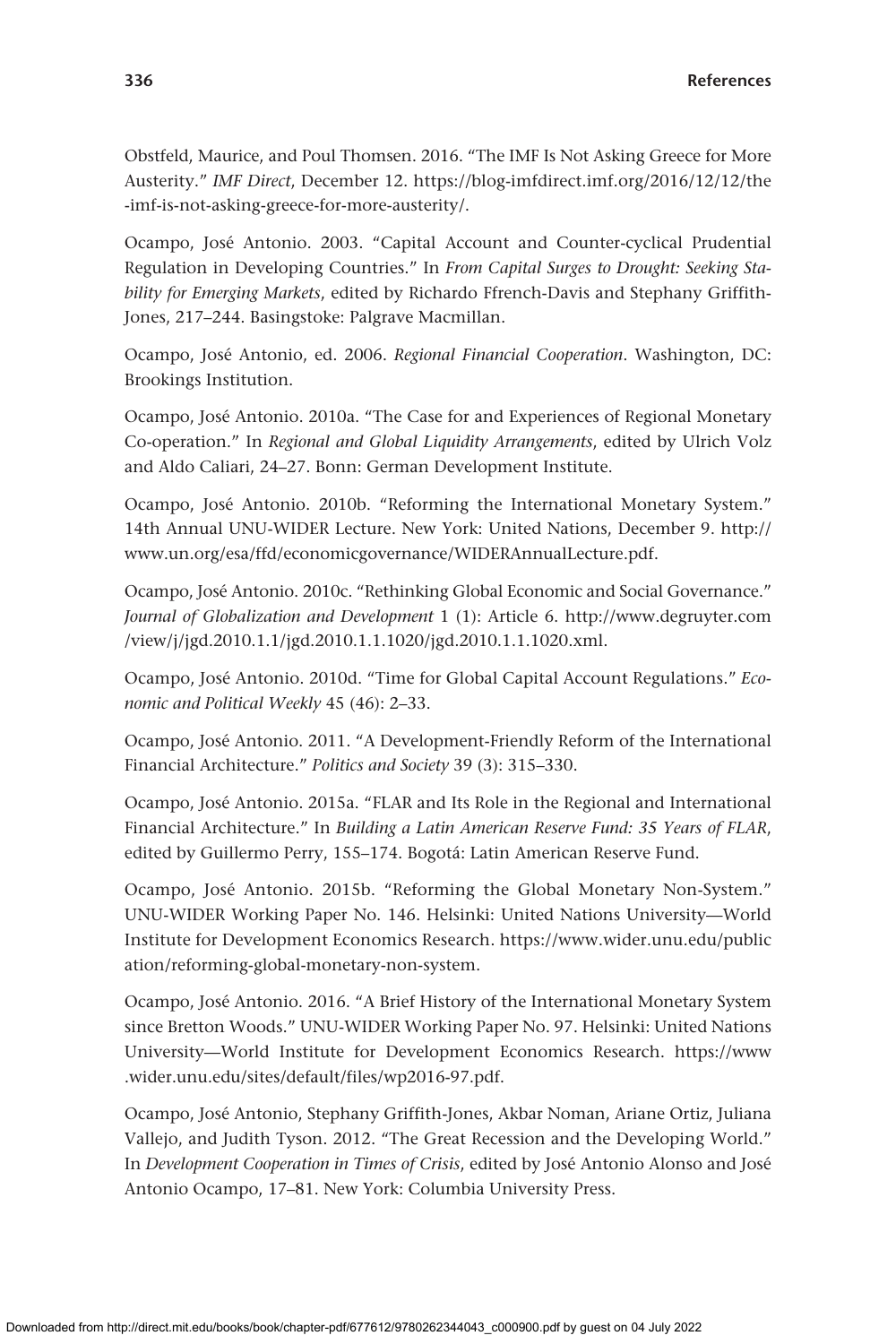Ocampo, José Antonio, and Joseph E. Stiglitz. 2011. "From the G-20 to a Global Economic Coordination Council." *Journal of Globalization and Development* 2 (2): Article 9. doi: <https://doi.org/10.1515/1948-1837.1234>.

Ocampo, José Antonio, and Daniel Titelman. 2009–2010. "Subregional Financial Cooperation: The South American Experience." *Journal of Post-Keynesian Economics* 32 (2): 249–268.

Ocampo, José Antonio, and Daniel Titelman. 2012. "Regional Monetary Cooperation in Latin America." ADBI Working Paper No. 373. Tokyo: Asian Development Bank Institute. <http://www.adbi.org/working-> paper/2012/08/10/5214.regional .monetary.cooperation.latin.america/.

Oliver, Christian. 2010. "IMF Warns on Emerging Market Currency Controls." *Financial Times*, July 11. [http://www.ft.com/intl/cms/s/0/5ba241aa-8ce9-11df-bad7](http://www.ft.com/intl/cms/s/0/5ba241aa-8ce9-11df-bad7-00144feab49a.html) [-00144feab49a.html.](http://www.ft.com/intl/cms/s/0/5ba241aa-8ce9-11df-bad7-00144feab49a.html)

Olson, Ryan, and Anthony B. Kim. 2013. "Congress Should Query IMF Support for Capital Controls." Heritage Foundation Issue Brief No. 3949. Washington, DC: Heritage Foundation, May. [http://www.heritage.org/research/reports/2013/05/congress](http://www.heritage.org/research/reports/2013/05/congress-should-query-imf-support-for-capital-controls) [-should-query-imf-support-for-capital-controls.](http://www.heritage.org/research/reports/2013/05/congress-should-query-imf-support-for-capital-controls)

O'Neill, Jim. 2001. "Building Better Global Economic BRICs." Global Economics Paper No. 66. New York: Goldman Sachs. [http://www.goldmansachs.com/our-thinking](http://www.goldmansachs.com/our-thinking/archive/archive-pdfs/build-better-brics.pdf) [/archive/archive-pdfs/build-better-brics.pdf.](http://www.goldmansachs.com/our-thinking/archive/archive-pdfs/build-better-brics.pdf)

Ortiz, Isabel, and Matthew Cummins. 2013. "The Age of Austerity: A Review of Public Expenditures and Adjustment Measures in 181 Countries." Working Paper. Initiative for Policy Dialogue and the South Centre. New York: Columbia University. March. [http://policydialogue.org/publications/working\\_papers/age\\_of](http://policydialogue.org/publications/working_papers/age_of_austerity/) [\\_austerity/](http://policydialogue.org/publications/working_papers/age_of_austerity/).

Ostry, Jonathan D., Andrew Berg, and Charalambos G. Tsangarides. 2014. "Redistribution, Inequality and Growth." IMF Staff Discussion Note No. 2. Washington, DC: International Monetary Fund, February. [http://www.imf.org/external/pubs](http://www.imf.org/external/pubs/ft/sdn/2014/sdn1402.pdf) [/ft/sdn/2014/sdn1402.pdf.](http://www.imf.org/external/pubs/ft/sdn/2014/sdn1402.pdf)

Ostry, Jonathan D., Atish R. Ghosh, Karl Habermeier, Marcos Chamon, Mahvash S. Qureshi, and Dennis B. S. Reinhardt. 2010. "Capital Inflows: The Role of Controls." IMF Staff Position Note No. 4. Washington, DC: International Monetary Fund, February 19. [https://www.imf.org/external/pubs/ft/spn/2010/spn1004.pdf.](https://www.imf.org/external/pubs/ft/spn/2010/spn1004.pdf)

Ostry, Jonathan D., Atish R. Ghosh, Karl Habermeier, Luc Laeven, Marcos Chamon, Mahvash Qureshi, and Annamaria Kokenyne. 2011. "Managing Capital Inflows: What Tools to Use?" IMF Staff Discussion Note No. 6. Washington, DC: International Monetary Fund, April 5. [https://www.imf.org/external/pubs/ft/sdn/2011/sdn1106.pdf.](https://www.imf.org/external/pubs/ft/sdn/2011/sdn1106.pdf) International Monetary Fund.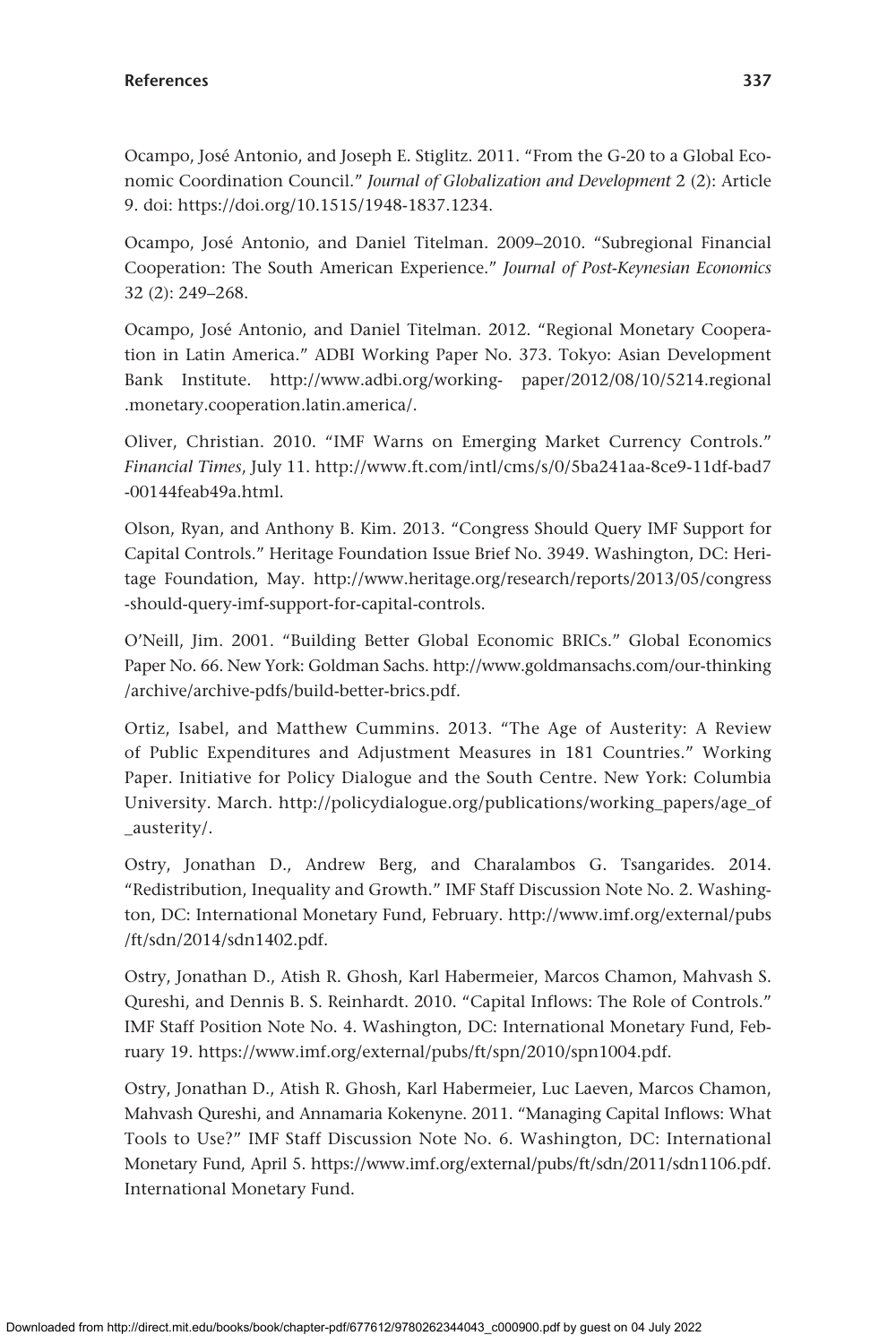Ostry, Jonathan D., Atish R. Ghosh, and Anton Korinek. 2012. "Multilateral Aspects of Managing the Capital Account." IMF Staff Discussion Note No. 10. Washington, DC: International Monetary Fund, September 7. [https://www.imf.org/external/pubs](https://www.imf.org/external/pubs/ft/sdn/2012/sdn1210.pdf) [/ft/sdn/2012/sdn1210.pdf.](https://www.imf.org/external/pubs/ft/sdn/2012/sdn1210.pdf)

Ostry, Jonathan D., Prakash Loungani, and Davide Furceri. 2016. "Neoliberalism: Oversold?" *Finance and Development*, June. [http://www.imf.org/external/pubs/ft](http://www.imf.org/external/pubs/ft/fandd/2016/06/ostry.htm) [/fandd/2016/06/ostry.htm.](http://www.imf.org/external/pubs/ft/fandd/2016/06/ostry.htm)

Pagliari, Stefano. 2014. "The Financial Stability Board as the New Guardian of Financial Stability." In *Handbook of Global Economic Governance*, edited by Manuela Moschella and Catherine Weaver, 143–155. London: Routledge.

Palacio, Ana. 2015. "The BRICS Fallacy." *Project Syndicate*, September 29. [https://](https://www.project-syndicate.org/commentary/brics-decline-american-leadership-by-ana-palacio-2015-09) [www.project-syndicate.org/commentary/brics-decline-american-leadership-by-ana](https://www.project-syndicate.org/commentary/brics-decline-american-leadership-by-ana-palacio-2015-09) [-palacio-2015-09.](https://www.project-syndicate.org/commentary/brics-decline-american-leadership-by-ana-palacio-2015-09)

Palley, Thomas I. 2013. "Gattopardo Economics: The Crisis and the Mainstream Response of Change That Keeps Things the Same." *European Journal of Economics and Economic Policies*, no. 2:193–206.

Parisot, James. 2013. "American Power, East Asian Regionalism and Emerging Powers: In or against Empire?" *Third World Quarterly* 34 (7): 1159–1174.

Park, Joonkyu, and Han van der Hoorn. 2012. "Financial Crisis, SWF Investing, and Implications for Financial Stability." *Global Policy* 3 (2): 211–221. doi: 10.1111 /j.1758-5899.2011.00151.x.

Park, Susan, and Antje Vetterlein. 2010. *Owning Development: Creating Policy Norms in the IMF and the World Bank*. Cambridge: Cambridge University Press.

Parker, George, Tony Barber, and Daniel Dombey. 2008. "European Call for 'Bretton Woods II.'" *Financial Times*, October 16. [http://www.ft.com/intl/cms/s/0/7cc16b54](http://www.ft.com/intl/cms/s/0/7cc16b54-9b19-11dd-a653-000077b07658.html?siteedition=intl) [-9b19-11dd-a653-000077b07658.html?siteedition](http://www.ft.com/intl/cms/s/0/7cc16b54-9b19-11dd-a653-000077b07658.html?siteedition=intl)=intl - axzz3ViaP9QQb.

Parker, George, Anne-Sylvaine Chassany, and Geoff Dyer. 2015. "Europeans Defy US to Join China-Led Development Bank." *Financial Times*, March 16. [http://www.ft](http://www.ft.com/intl/cms/s/0/0655b342-cc29-11e4-beca-00144feab7de.html) [.com/intl/cms/s/0/0655b342-cc29-11e4-beca-00144feab7de.html](http://www.ft.com/intl/cms/s/0/0655b342-cc29-11e4-beca-00144feab7de.html) - axzz3Vz8LutmO.

Patnaik, Prabhat. 2015. "The BRICS Bank." *People's Democracy*, July 27. [http://](http://peoplesdemocracy.in/2014/0727_pd/brics-bank) [peoplesdemocracy.in/2014/0727\\_pd/brics-bank](http://peoplesdemocracy.in/2014/0727_pd/brics-bank).

Pauly, Louis. 2010. "The Financial Stability Board in Context." In *The Financial Stability Board: An Effective Fourth Pillar of Global Economic Governance?*, edited by Stephany Griffith-Jones, Eric Helleiner, and Ngaire Woods, 13–18. Waterloo: Center for International Governance Innovation.

Payne, Anthony. 2010. "How Many Gs Are There in 'Global Governance' after the Crisis? The Perspectives of the 'Marginal Majority' of the World's States." *International Affairs* 86 (3): 729–740.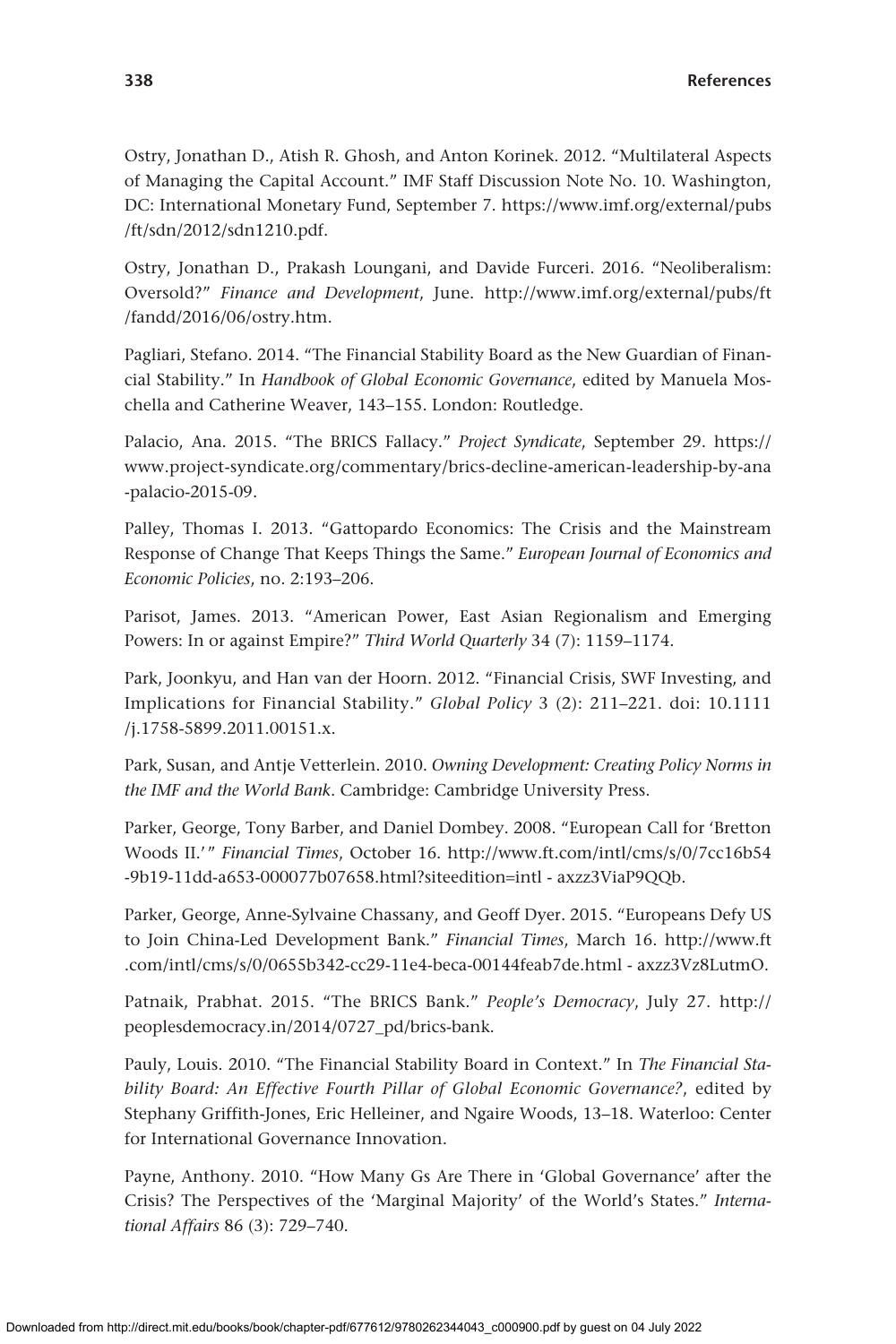Pempel, T. J. 1999. "Conclusion." In *The Politics of the Asian Economic Crisis*, edited by T. J. Pempel, 224–238. Ithaca, NY: Cornell University Press.

Pérez Caldentey, Esteban, and Matías Vernengo. 2012. "Portrait of the Economist as a Young Man: Raúl Prebisch's Evolving Views on the Business Cycle and Money, 1919–1949." *CEPAL Review* no. 106:7–21.

Pérez Caldentey, Esteban, and Matías Vernengo. 2016. "Reading Keynes in Buenos Aires: Prebisch and the Dynamics of Capitalism." *Cambridge Journal of Economics* 40:1725–1741.

Perlez, Jane. 2015. "Hostility from US as China Lures Allies to New Bank." *New York Times*, March 20. [http://www.nytimes.com/2015/03/20/world/asia/hostility-from-us](http://www.nytimes.com/2015/03/20/world/asia/hostility-from-us-as-china-lures-allies-to-new-bank.html?_r=0) [-as-china-lures-allies-to-new-bank.html?\\_r](http://www.nytimes.com/2015/03/20/world/asia/hostility-from-us-as-china-lures-allies-to-new-bank.html?_r=0)=0.

Perry, Guillermo. 2015. "Introduction." In *Building a Latin American Reserve Fund: 35 Years of FLAR*, edited by Guillermo Perry, 15–30. Bogotá: Latin American Reserve Fund.

Peruffo, Luiza, and Daniela Magalhães Prates. 2016. "What Is Left of the Rise of the South: Sceptical Prospects for Multipolarity." *Bretton Woods Observer*, April 5. [http://](http://www.brettonwoodsproject.org/2016/04/what-is-left-of-the-rise-of-the-south-sceptical-prospects-for-multipolarity/) [www.brettonwoodsproject.org/2016/04/what-is-left-of-the-rise-of-the-south-scep](http://www.brettonwoodsproject.org/2016/04/what-is-left-of-the-rise-of-the-south-sceptical-prospects-for-multipolarity/) [tical-prospects-for-multipolarity/](http://www.brettonwoodsproject.org/2016/04/what-is-left-of-the-rise-of-the-south-sceptical-prospects-for-multipolarity/).

Picciotto, Robert. 1994. "Visibility and Disappointment: The New Role of Development Evaluation." In *Rethinking the Development Experience: Essays Provoked by the Work of Albert O. Hirschman*, edited by Lloyd Rodwin and Donald Schön, 231–276. Washington, DC: Brookings Institution.

Pilling, David. 2016. "Bad Times Send African Borrowers Back to the IMF." *Financial Times*, May 11. [https://next.ft.com/content/922195fa-175d-11e6-9d98](https://next.ft.com/content/922195fa-175d-11e6-9d98-00386a18e39d) [-00386a18e39d.](https://next.ft.com/content/922195fa-175d-11e6-9d98-00386a18e39d)

Polanyi, Karl. 2001[1944]. *The Great Transformation: The Political and Economic Origins of Our Time*. Boston: Beacon.

Popper, Karl R. 1957. *The Poverty of Historicism*. Vol. 2. London: Routledge and Kegan Paul.

Popper, Karl R. 1971. *The Open Society and Its Enemies*. Vol. 1. Princeton, NJ: Princeton University Press.

Prasad, Eswar. 2014. *The Dollar Trap: How the US Dollar Tightened Its Grip on Global Finance*. Princeton, NJ: Princeton University Press.

Prasad, Eswar, Kenneth Rogoff, Shang-Jin Wei, and M. Ayan Kose. 2003. "Effects of Financial Globalization on Developing Countries: Some Empirical Evidence." IMF Occasional Paper No. 220. Washington, DC: International Monetary Fund, September 9. [https://www.imf.org/external/pubs/nft/op/220/.](https://www.imf.org/external/pubs/nft/op/220/)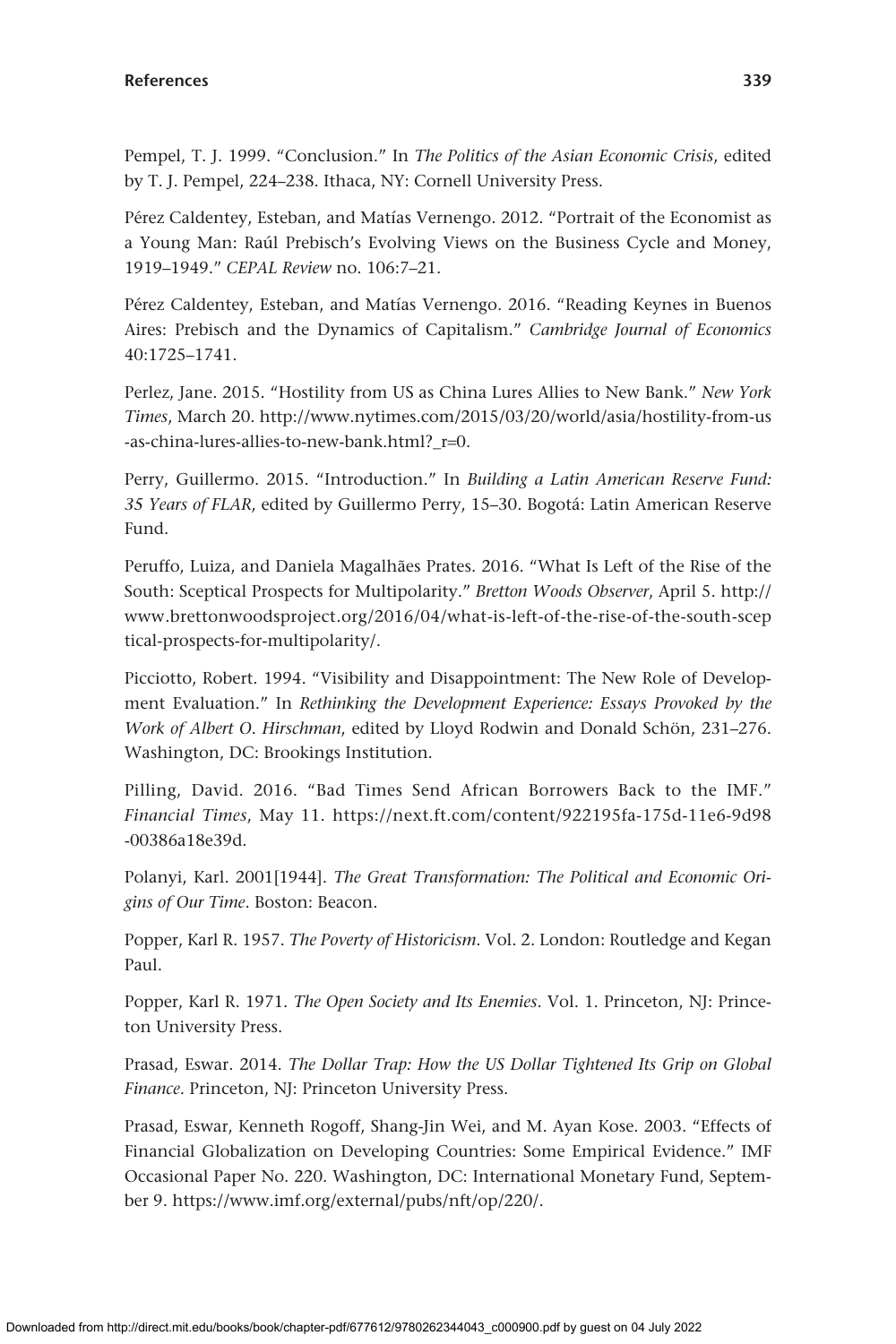*Premium Times*. 2016. "Presidency Lists Nigeria's Benefits from Buhari's China Visit." April 15. [http://www.premiumtimesng.com/news/top-news/201873-presidency-lists](http://www.premiumtimesng.com/news/top-news/201873-presidency-lists-nigerias-benefits-buharis-china-visit.html) [-nigerias-benefits-buharis-china-visit.html.](http://www.premiumtimesng.com/news/top-news/201873-presidency-lists-nigerias-benefits-buharis-china-visit.html)

Public Citizen. 2015. "Secret TPP Investment Chapter Unveiled: It's Worse than We Thought." Washington, DC: Public Citizen, November 5. [https://www.citizen.org](https://www.citizen.org/documents/analysis-tpp-investment-chapter-november-2015.pdf) [/documents/analysis-tpp-investment-chapter-november-2015.pdf.](https://www.citizen.org/documents/analysis-tpp-investment-chapter-november-2015.pdf)

Quigley, John. 2013. "Velarde Says He Doesn't See Need for Peru Capital Controls." Bloomberg, January 25. [http://www.bloomberg.com/news/articles/2013-01-25](http://www.bloomberg.com/news/articles/2013-01-25/velarde-says-he-doesn-t-see-need-for-peru-capital-controls-1-) [/velarde-says-he-doesn-t-see-need-for-peru-capital-controls-1-.](http://www.bloomberg.com/news/articles/2013-01-25/velarde-says-he-doesn-t-see-need-for-peru-capital-controls-1-)

Qureshi, Mahvash, Jonathan Ostry, Atish Ghosh, and Marcos Chamon. 2011. "Managing Capital Inflows: The Role of Capital Controls and Prudential Policies." NBER Working Paper No. 17363. Cambridge, MA: National Bureau of Economic Research, March 22. <http://www.nber.org/papers/w17363>.

Rachman, Gideon. 2010. "The G20's Seven Pillars of Friction." *Financial Times*, November 8.<http://www.ft.com/intl/cms/s/0/980b2040-eb43-11df-811d-00144feab49a.html> - axzz1pctq2Ymg,.

Ragir, Alexander. 2011. "Brazil's Capital Controls Are 'Appropriate' Tool, IMF Says." Bloomberg, August 3. [http://www.bloomberg.com/news/articles/2011-08-03/brazilian](http://www.bloomberg.com/news/articles/2011-08-03/brazilian-capital-controls-are-appropriate-tool-imf-says) [-capital-controls-are-appropriate-tool-imf-says](http://www.bloomberg.com/news/articles/2011-08-03/brazilian-capital-controls-are-appropriate-tool-imf-says).

Rajan, Raghuram. 2016a. "Towards Rules of the Monetary Game." Talk by Dr. Raghuram Rajan at the IMF/Government of India Conference on "Advancing Asia: Investing for the Future," New Delhi, March 12. [http://www.bis.org/review](http://www.bis.org/review/r160316a.htm) [/r160316a.htm.](http://www.bis.org/review/r160316a.htm)

Rajan, Raghuram 2016b. "The Global Monetary Non-System." *Project Syndicate*, January 6. [https://www.project-syndicate.org/commentary/unconventional-monetary](https://www.project-syndicate.org/commentary/unconventional-monetary-policy-weak-growth-by-raghuram-rajan-2016-01) [-policy-weak-growth-by-raghuram-rajan-2016-01](https://www.project-syndicate.org/commentary/unconventional-monetary-policy-weak-growth-by-raghuram-rajan-2016-01) - r9orRFM1oKLdA2XU.99.

Rana, Pradumna. 2013. "From a Centralized to a Decentralized Global Economic Architecture: An Overview." ADBI Working Paper No. 401. Tokyo: Asian Development Bank Institute. [http://www.adbi.org/files/2013.01.15.wp401.decentralized.global](http://www.adbi.org/files/2013.01.15.wp401.decentralized.global.economic.architecture.pdf) [.economic.architecture.pdf.](http://www.adbi.org/files/2013.01.15.wp401.decentralized.global.economic.architecture.pdf)

Rappeport, Alan. 2010. "IMF Reconsiders Capital Controls Opposition." *Financial Times*, February 22. [http://www.ft.com/intl/cms/s/0/ec484786-1fcf-11df-8deb](http://www.ft.com/intl/cms/s/0/ec484786-1fcf-11df-8deb-00144feab49a.html) [-00144feab49a.html.](http://www.ft.com/intl/cms/s/0/ec484786-1fcf-11df-8deb-00144feab49a.html)

Ravallion, Martin. 2008. "Evaluation in the Practice of Development." World Bank Policy Research Working Paper No. 4547. Washington, DC: World Bank. [https://](https://openknowledge.worldbank.org/bitstream/handle/10986/6561/wps4547.pdf?sequence=1) [openknowledge.worldbank.org/bitstream/handle/10986/6561/wps4547.pdf](https://openknowledge.worldbank.org/bitstream/handle/10986/6561/wps4547.pdf?sequence=1) [?sequence](https://openknowledge.worldbank.org/bitstream/handle/10986/6561/wps4547.pdf?sequence=1)=1.

Ravenhill, John. 2010. "The 'New East Asian Regionalism': A Political Domino Effect." *Review of International Political Economy* 17 (2): 178–208.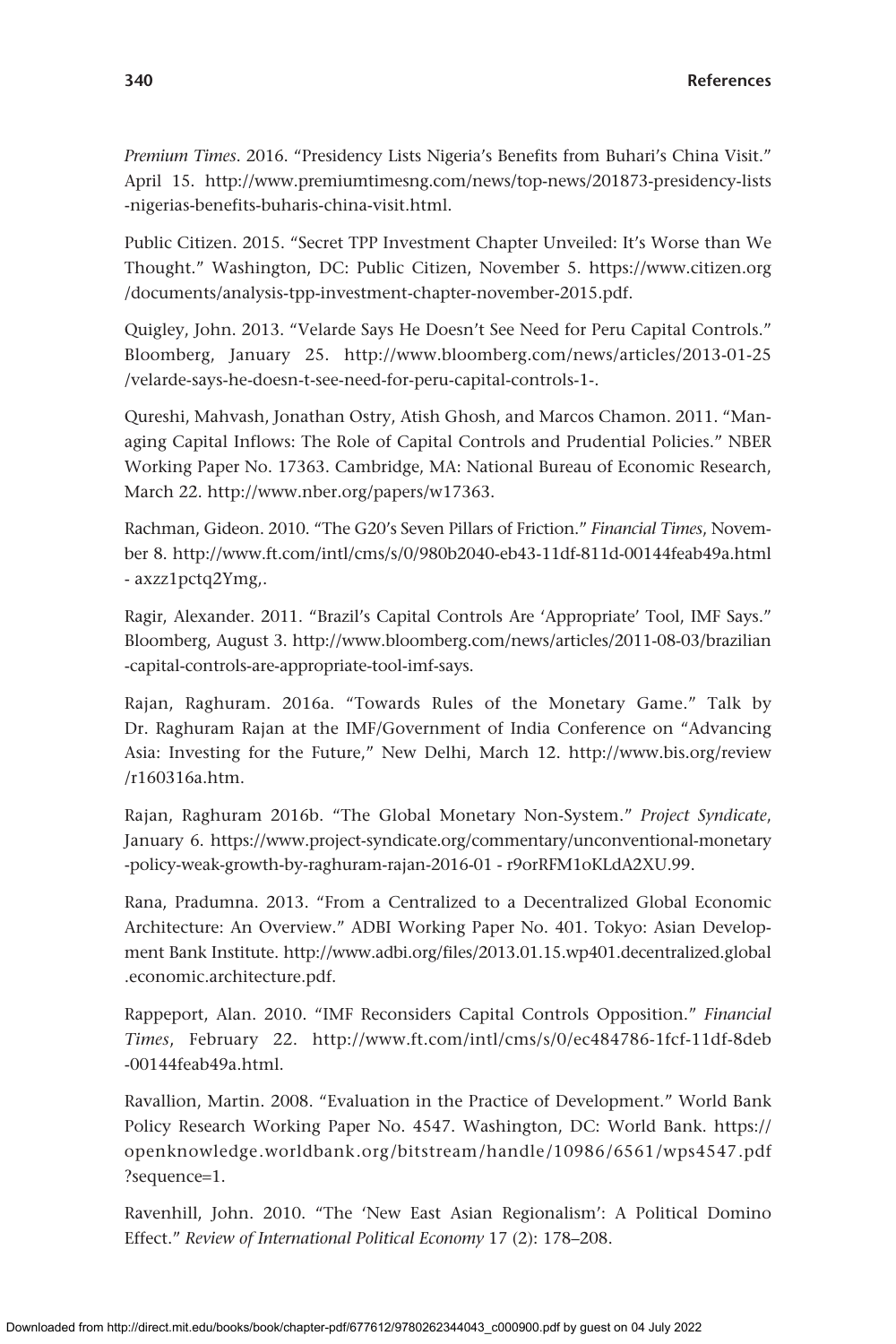Ray, Atmadip. 2013. "Capital Controls Needed to Insulate Economies from US." *Economic Times*, September 18. [http://articles.economictimes.indiatimes.com](http://articles.economictimes.indiatimes.com/2013-09-18/news/42183253_1_monetary-policy-independence-raghuram-rajan-capital) [/2013-09-18/news/42183253\\_1\\_monetary-policy-independence-raghuram-rajan](http://articles.economictimes.indiatimes.com/2013-09-18/news/42183253_1_monetary-policy-independence-raghuram-rajan-capital) [-capital.](http://articles.economictimes.indiatimes.com/2013-09-18/news/42183253_1_monetary-policy-independence-raghuram-rajan-capital)

Reddy, Sudeep. 2011. "IMF under Fire over Plans for Capital Controls." *Wall Street Journal*, April 18. [http://www.wsj.com/articles/SB1000142405274870370200457626](http://www.wsj.com/articles/SB10001424052748703702004576268980074855142) [8980074855142](http://www.wsj.com/articles/SB10001424052748703702004576268980074855142).

Reichmann, Thomas. 2013. "Advice on Fiscal Policy and the Development of Trust." Background Studies to IEO Report (IMF as a Trusted Advisor). Washington, DC: Independent Evaluation Office of the International Monetary Fund, January 17, 29–40. [http://www.ieo-imf.org/ieo/files/completedevaluations/RITA\\_-\\_Background](http://www.ieo-imf.org/ieo/files/completedevaluations/RITA_-_Background_Studies.pdf) [\\_Studies.pdf](http://www.ieo-imf.org/ieo/files/completedevaluations/RITA_-_Background_Studies.pdf).

Reinhart, Carmen M., and Christoph Trebesch. 2016. "The International Monetary Fund: 70 Years of Reinvention." *Journal of Economic Perspectives* 30 (1): 3–27.

Reinold, Theresa 2016. "The Path of Least Resistance: Mainstreaming 'Social Issues' in the International Monetary Fund." *Global Society*, 1–25. doi: 10.1080/13600826 .2016.1203764.

Reuters. 2009a. "China Wants Moves on IMF Voting at G20—Officials." [Reuters.com,](http://Reuters.com) September 15. <http://www.reuters.com/article/china-imf-idUSPEK22273820090915>.

Reuters. 2009b. "Russia IMF Bond Not Dependent on Reform—cbanker." [Reuters.com,](http://Reuters.com) October 5. [http://www.reuters.com/article/imf-russia-bonds-idUSL47415720091005.](http://www.reuters.com/article/imf-russia-bonds-idUSL47415720091005)

Reuters. 2012a. "IMF Urges Permanent Solution for Greece." *Financial Times*/Reuters, November 18. [http://www.ft.com/cms/s/0/8852edf8-3138-11e2-bb5e-00144feabdc0](http://www.ft.com/cms/s/0/8852edf8-3138-11e2-bb5e-00144feabdc0.html?ft_site=falcon&desktop=true&siteedition=intl) .html?ft\_site=falcon&desktop=[true&siteedition](http://www.ft.com/cms/s/0/8852edf8-3138-11e2-bb5e-00144feabdc0.html?ft_site=falcon&desktop=true&siteedition=intl)=intl - axzz4WvLEsu2Q.

Reuters. 2012b. "Uruguay Cenbank Moves to Stem Peso's Appreciation." August 16. <http://in.reuters.com/article/uruguay-peso-idINL2E8JFA4720120815>.

Reuters. 2013a. "Bundesbank Warms to Capital Controls in Currency War Debate." January 24. [http://in.reuters.com/article/emerging-currencies-germany-idINL6N0AT](http://in.reuters.com/article/emerging-currencies-germany-idINL6N0AT3XC20130124) [3XC20130124](http://in.reuters.com/article/emerging-currencies-germany-idINL6N0AT3XC20130124).

Reuters. 2013b. "Impatience with I.M.F. Is Growing." *New York Times*/Reuters, October 14. [http://www.nytimes.com/2013/10/14/business/international/impatience-with](http://www.nytimes.com/2013/10/14/business/international/impatience-with-imf-is-growing.html) [-imf-is-growing.html.](http://www.nytimes.com/2013/10/14/business/international/impatience-with-imf-is-growing.html)

Reuters. 2013c. "India Cbank Chief Says Policy Not to Resort to Capital Controls." August 29. [http://in.reuters.com/article/india-cbank-governor-idINI8N0EW02N](http://in.reuters.com/article/india-cbank-governor-idINI8N0EW02N20130829) [20130829](http://in.reuters.com/article/india-cbank-governor-idINI8N0EW02N20130829).

Reuters. 2014. "Costa Rica President Says to Use Capital Controls Very Selectively." April 2. [http://www.reuters.com/article/costarica-capitalcontrols-idUSL1N0MU20U](http://www.reuters.com/article/costarica-capitalcontrols-idUSL1N0MU20U20140402) [20140402.](http://www.reuters.com/article/costarica-capitalcontrols-idUSL1N0MU20U20140402)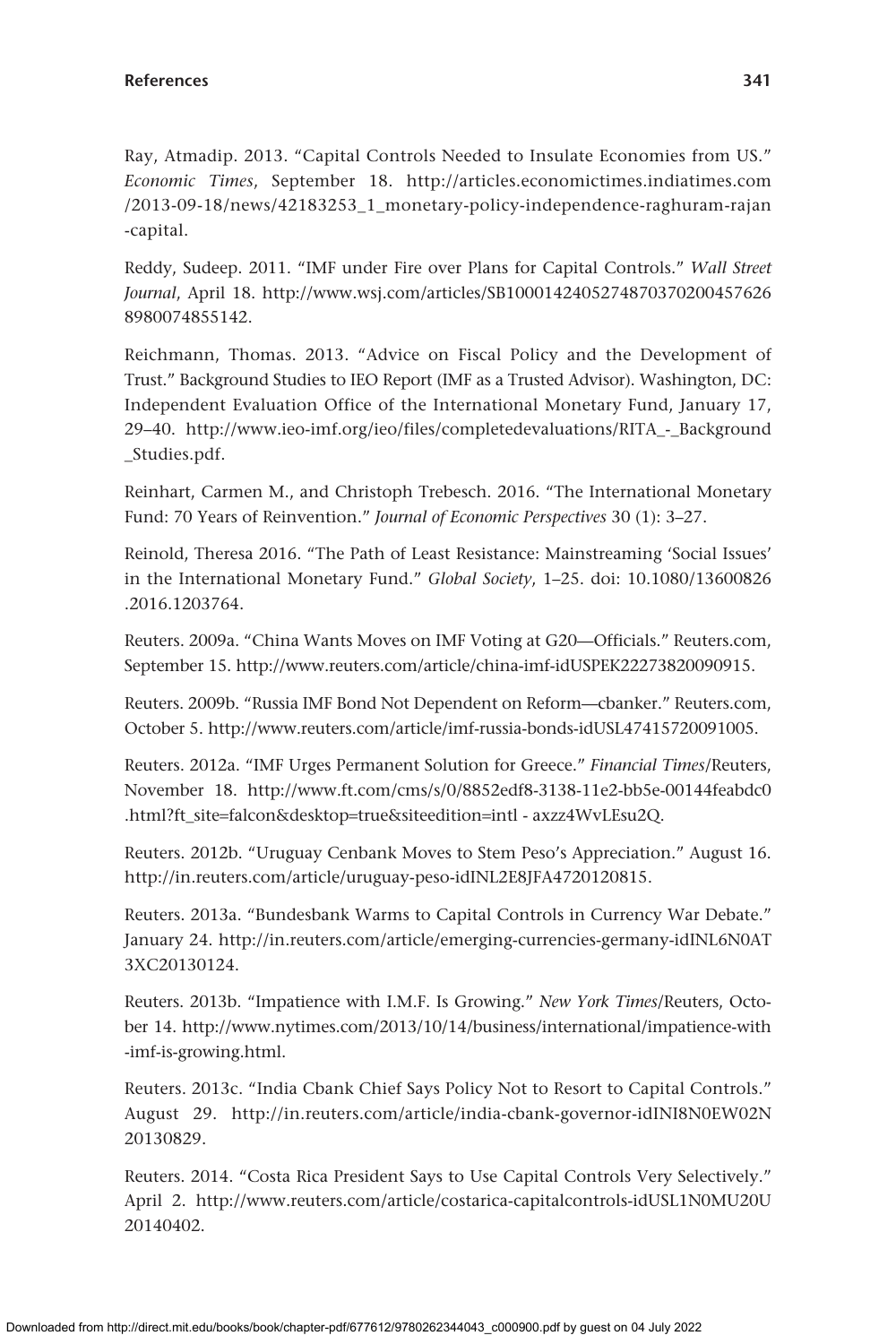Reuters. 2015a. "EU Commission Says Greek Capital Controls Seem Justified." June 29. [http://www.reuters.com/article/eurozone-greece-controls-commission-idUSL](http://www.reuters.com/article/eurozone-greece-controls-commission-idUSL5N0ZF0RK20150629) [5N0ZF0RK20150629.](http://www.reuters.com/article/eurozone-greece-controls-commission-idUSL5N0ZF0RK20150629)

Reuters. 2015b. "Nigeria's Central Bank Curbs Access to Foreign Currency." June 24. [http://www.reuters.com/article/nigeria-currency-idUSL8N0ZA21C20150624.](http://www.reuters.com/article/nigeria-currency-idUSL8N0ZA21C20150624)

Reuters. 2016a. "Eurozone Chides IMF over Greece Blog." December 12. [http://www](http://www.reuters.com/article/us-eurozone-greece-imf-esm-idUSKBN1421ED) [.reuters.com/article/us-eurozone-greece-imf-esm-idUSKBN1421ED](http://www.reuters.com/article/us-eurozone-greece-imf-esm-idUSKBN1421ED).

Reuters. 2016b. "IMF Calls on Nigeria to Lift Foreign Exchange Curbs." February 24. [http://www.reuters.com/article/nigeria-economy-idUSL8N1631D5.](http://www.reuters.com/article/nigeria-economy-idUSL8N1631D5)

Reuters. 2017. "China's New Rules on Yuan Transfers Are Not Capital Controls: Xinhua." January 2. [http://www.reuters.com/article/us-china-yuan-idUSKBN14M032](http://www.reuters.com/article/us-china-yuan-idUSKBN14M032?il=0) [?il](http://www.reuters.com/article/us-china-yuan-idUSKBN14M032?il=0)=0.

Rey, Hélène. 2015. "Dilemma, Not Trilemma: The Global Financial Cycle and Monetary Policy Independence." NBER Working Paper No. 21162. Cambridge, MA: National Bureau of Economic Research, May. [http://www.nber.org/papers/w21162.](http://www.nber.org/papers/w21162)

Rey, Hélène. 2016. "International Channels of Transmission of Monetary Policy and the Mundellian Trilemma." *IMF Economic Review* 64:16–35.

Rhee, Changyong, Lea Sumulong, and Shahin Vallée. 2013. "Global and Regional Financial Safety Nets: Lessons from Europe and Asia." In *Responding to Financial Crisis: Lessons from Asia Then, the United States and Europe Now*, edited by Changyong Rhee and Adam Posen, 213–248. Washington, DC: Peterson Institute for International Economics and Asian Development Bank.

Riggirozzi, Pía. 2012a. *Reconstructing Regionalism: What Does Development Have to Do with It?*, edited by Pía Riggirozzi and Diana Tussie. The Rise of Post-hegemonic Regionalism. Dordrecht: Springer. eBook.

Riggirozzi, Pía. 2012b. "Region, Regionness and Regionalism in Latin America: Towards a New Synthesis." *New Political Economy* 17 (4): 421–443.

Riggirozzi, Pía, and Diana Tussie. 2012. "The Rise of Post-hegemonic Regionalism." In *The Rise of Post-hegemonic Regionalism*, edited by Pía Riggirozzi and Diana Tussie, 1–16. Dordrecht: Springer. eBook.

Ro, Sam. 2015. "Here's What the \$294 Trillion Market of Global Financial Assets Looks Like." *Business Insider*, February 11. [http://www.businessinsider.com/global](http://www.businessinsider.com/global-financial-assets-2015-2) [-financial-assets-2015-2.](http://www.businessinsider.com/global-financial-assets-2015-2)

Robertson, Jamie. 2015. "The Greek Crisis Is Shaking the IMF to Its Core." *BBC World News*, July 15. <http://www.bbc.com/news/business-33537445>.

Rodrik, Dani. 1991. "Policy Uncertainty and Private Investment in Developing Countries." *Journal of Development Economics* 36 (2): 229–242.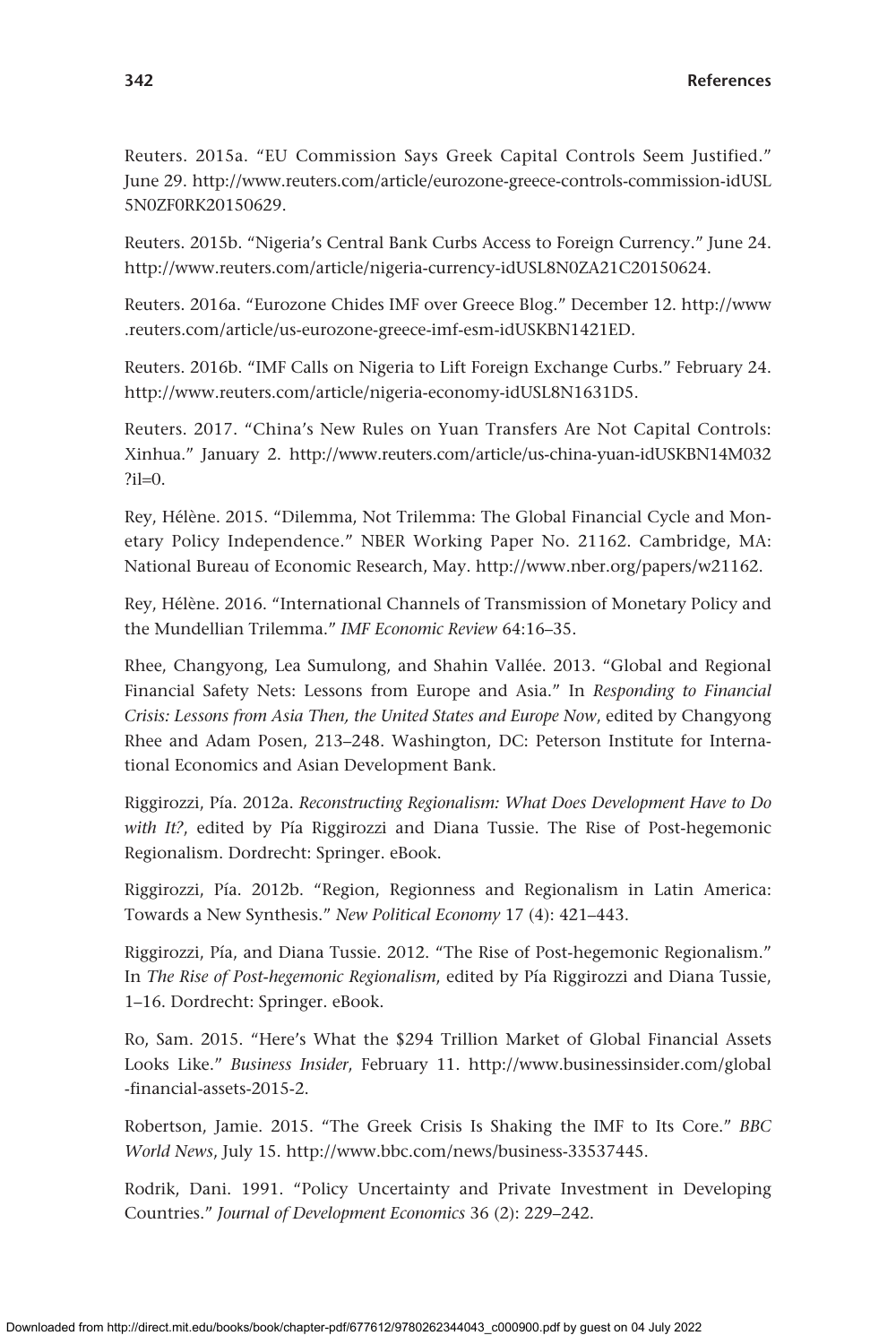Rodrik, Dani. 2001. *The Global Governance of Trade: As if Development Really Mattered*. New York: United Nations Development Programme. [http://www.giszpenc.com](http://www.giszpenc.com/globalciv/rodrik1.pdf) [/globalciv/rodrik1.pdf](http://www.giszpenc.com/globalciv/rodrik1.pdf).

Rodrik, Dani. 2006a. "Goodbye Washington Consensus, Hello Washington Confusion?" *Journal of Economic Literature* 44 (4): 973–987.

Rodrik, Dani. 2006b. "The Social Cost of Foreign Exchange Reserves." *International Economic Journal* 20 (3): 253–266.

Rodrik, Dani. 2007a. "Albert O. Hirschman Prize." April 25. [http://rodrik.typepad](http://rodrik.typepad.com/dani_rodriks_weblog/2007/04/albert_o_hirsch.html) [.com/dani\\_rodriks\\_weblog/2007/04/albert\\_o\\_hirsch.html](http://rodrik.typepad.com/dani_rodriks_weblog/2007/04/albert_o_hirsch.html).

Rodrik, Dani. 2007b. *One Economics, Many Recipes*. Princeton, NJ: Princeton University Press.

Rodrik, Dani. 2007c. "Re-reading Hirschman." November 1. [http://rodrik.typepad](http://rodrik.typepad.com/dani_rodriks_weblog/2007/11/re-reading-albe.html) [.com/dani\\_rodriks\\_weblog/2007/11/re-reading-albe.html.](http://rodrik.typepad.com/dani_rodriks_weblog/2007/11/re-reading-albe.html)

Rodrik, Dani. 2007–2008. "One Economics, Many Recipes: What We Have Learned since Albert Hirschman." *Social Science Research Council, Items and Issues* 6 (1–2): 1–7. [http://www.ssrc.org/hirschman/content/2007/rodrik\\_transcript.pdf](http://www.ssrc.org/hirschman/content/2007/rodrik_transcript.pdf).

Rodrik, Dani. 2009a. "The New Development Economics: We Shall Experiment, but How Shall We Learn?" In *What Works in Development? Thinking Big and Thinking Small*, edited by Jessica Cohen and William Easterly, 24–47. Washington, DC: Brookings Institution.

Rodrik, Dani. 2009b. "A Plan B for Global Finance." *Economist*, March 12. [http://](http://www.economist.com/node/13278147) [www.economist.com/node/13278147.](http://www.economist.com/node/13278147)

Rodrik, Dani. 2010. "The End of an Era in Finance." *Project Syndicate*, March 11. <http://www.project-syndicate.org/commentary/the-end-of-an-era-in-finance>.

Rodrik, Dani. 2011. *The Globalization Paradox: Democracy and the Future of the World Economy*. New York: Norton.

Rodrik, Dani. 2013. "What the World Needs from the BRICS." *Project Syndicate*, April 10. [http://www.project-syndicate.org/commentary/the-brics-and-global-economic](http://www.project-syndicate.org/commentary/the-brics-and-global-economic-leadership-by-dani-rodrik) [-leadership-by-dani-rodrik.](http://www.project-syndicate.org/commentary/the-brics-and-global-economic-leadership-by-dani-rodrik)

Rodrik, Dani. 2015a. *Economics Rules: The Rights and Wrongs of the Dismal Science*. New York: Norton.

Rodrik, Dani. 2015b. "Global Capital Heads for the Frontier." *Project Syndicate*, March 10. [https://www.project-syndicate.org/commentary/frontier-market-economy](https://www.project-syndicate.org/commentary/frontier-market-economy-fad-by-dani-rodrik-2015-03?barrier=true) [-fad-by-dani-rodrik-2015-03?barrier](https://www.project-syndicate.org/commentary/frontier-market-economy-fad-by-dani-rodrik-2015-03?barrier=true)=true.

Rogoff, Kenneth. 2011. "Will the IMF Stand Up to Europe?" *Project Syndicate*, September 1. [https://www.project-syndicate.org/commentary/will-the-imf-stand-up-to](https://www.project-syndicate.org/commentary/will-the-imf-stand-up-to-europe?barrier=true) [-europe?barrier](https://www.project-syndicate.org/commentary/will-the-imf-stand-up-to-europe?barrier=true)=true.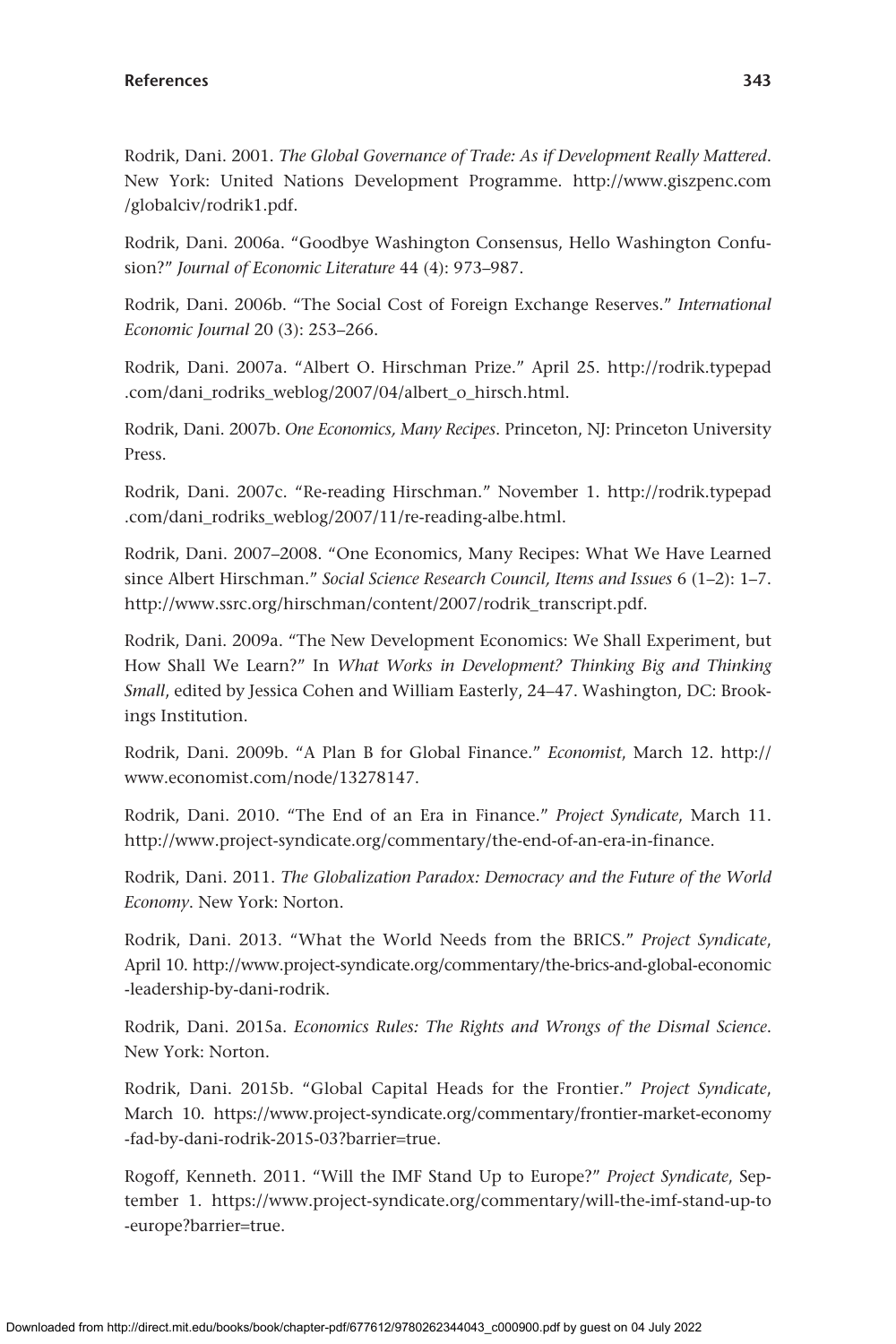Rosales, Antulio. 2013. "The Banco del Sur and the Return to Development." *Latin American Perspectives* 40 (192): 27–43.

Rosenstein-Rodan, Paul. 1943. "The Problems of Industrialization of Eastern and South-Eastern Europe." *Economic Journal* 53:202–211.

Rosero, Luis. 2011. "Essays on International Reserve Accumulation and Cooperation in Latin America." PhD dissertation, Department of Economics, University of Massachusetts.

Rosero, Luis. 2014. "Regional Pooling of International Reserves: The Latin American Reserve Fund in Perspective." *Latin American Policy* 5 (1): 62–86.

Rosero, Luis, and Bilge Erten. 2010. "Delinking through Integration: A Dependency Analysis of Regional Financial Integration." *Critical Sociology* 36 (2): 221–242.

Ross, Alice, and Haig Simonian. 2012. "Swiss Eye Capital Controls if Greece Goes." *Financial Times*, May 27. [http://www.ft.com/cms/s/0/d7678676-a810-11e1-8fbb-00144](http://www.ft.com/cms/s/0/d7678676-a810-11e1-8fbb-00144feabdc0.html) [feabdc0.html](http://www.ft.com/cms/s/0/d7678676-a810-11e1-8fbb-00144feabdc0.html) - axzz43pjftUkY.

Rothschild, Emma, and Amartya Sen. 2013. "Afterword." In *The Essential Hirschman*, edited by Jeremy Adelman, 363–369. Princeton, NJ: Princeton University Press.

Rowden, Rick. 2009. *Doing a Decent Job? IMF Policies and Decent Work in Times of Crisis*. SOLIDAR, October. [http://cms.horus.be/files/99931/MediaArchive/GNreport](http://cms.horus.be/files/99931/MediaArchive/GNreport_IMF) [\\_IMF](http://cms.horus.be/files/99931/MediaArchive/GNreport_IMF) and DW\_MAIL.pdf.

Roy, Rathin. 2014. "Comments on the CRA." [recoveryhumanface.org,](http://recoveryhumanface.org) July 25. [http://](http://www.recoveryhumanface.org/e-discussion-2013/archives/07-2014) [www.recoveryhumanface.org/e-discussion-2013/archives/07-2014](http://www.recoveryhumanface.org/e-discussion-2013/archives/07-2014).

Rozenberg, Gabriel 2007. "IMF Prepares to Shed Staff as Crisis Looms for Global Lender." *Times* (London), December 8. [http://www.thetimes.co.uk/tto/business](http://www.thetimes.co.uk/tto/business/economics/article2146931.ece) [/economics/article2146931.ece.](http://www.thetimes.co.uk/tto/business/economics/article2146931.ece)

Sabel, Charles, and Sanjay Reddy. 2003. "Learning to Learn: Undoing the Gordian Knot of Development Today." Columbia Law and Economics Working Paper No. 308. New York: Columbia University. <http://www2.law.columbia.edu/sabel/papers/Learning> to Lean.pdf.

Saborowski, Christian, Sarah Sanya, Hans Weisfeld, and Juan Yepez. 2014. "Effectiveness of Capital Outflow Restrictions." IMF Working Paper No. 8. Washington, DC: International Monetary Fund, January. [https://www.imf.org/external/pubs/ft](https://www.imf.org/external/pubs/ft/wp/2014/wp1408.pdf) [/wp/2014/wp1408.pdf.](https://www.imf.org/external/pubs/ft/wp/2014/wp1408.pdf)

Sahay, Ratna, Martin Cihak, Papa N'Diaye, Adolfo Barajas, Diana Ayala Pena, Ran Bi, Yuan Gao, Annette Kyobe, Lam Nguyen, and Christian Saborowski. 2015. "Rethinking Financial Deepening: Stability and Growth in Emerging Markets." IMF Staff Discussion Notes No. 8. Washington, DC: International Monetary Fund. [http://](http://www.imf.org/external/pubs/ft/sdn/2015/sdn1508.pdf) [www.imf.org/external/pubs/ft/sdn/2015/sdn1508.pdf](http://www.imf.org/external/pubs/ft/sdn/2015/sdn1508.pdf).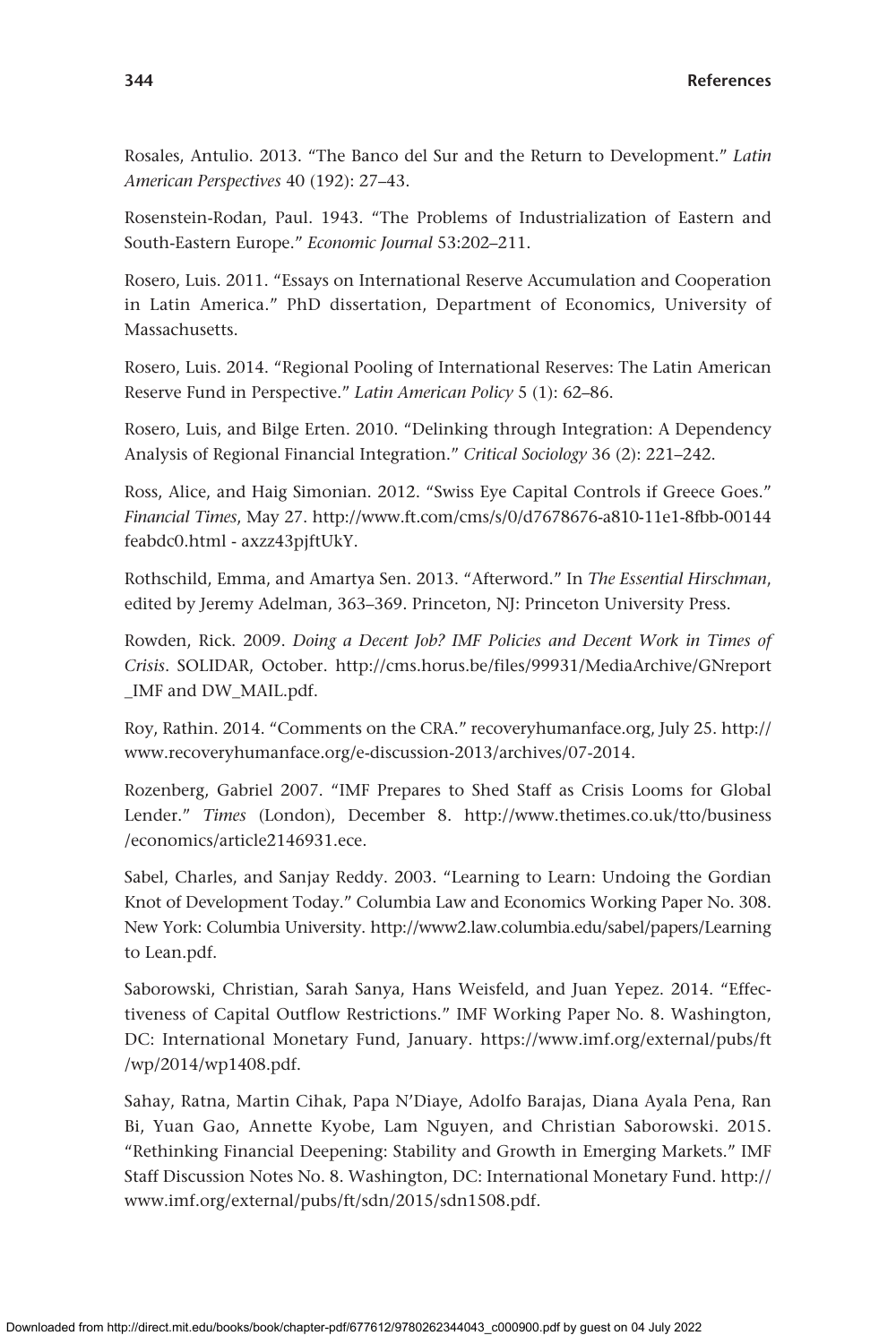Sanger, David. 1998. "Greenspan Sees Asian Crisis Moving World to Western Capitalism." *New York Times*, February 13. [http://www.nytimes.com/1998/02/13/business](http://www.nytimes.com/1998/02/13/business/greenspan-sees-asian-crisis-moving-world-to-western-capitalism.html) [/greenspan-sees-asian-crisis-moving-world-to-western-capitalism.html.](http://www.nytimes.com/1998/02/13/business/greenspan-sees-asian-crisis-moving-world-to-western-capitalism.html)

Sanger, David. 1999. "World Bank Beats Breast for Failures in Indonesia." *New York Times*, February 11, A15.

Sanyal, Bishwapriya. 1994. "Social Construction of Hope." In *Rethinking the Development Experience: Essays Provoked by the Work of Albert O. Hirschman*, edited by Lloyd Rodwin and Donald Schön, 131–146. Washington, DC: Brookings Institution.

Schadler, Susan. 2014. "The IMF's Preferred Creditor Status: Does It Still Make Sense after the Euro Crisis?" CIGI Policy Brief No. 37. Waterloo: Center for International Governance Innovation, March. [https://www.cigionline.org/publications/imfs-prefer](https://www.cigionline.org/publications/imfs-preferred-creditor-status-does-it-still-make-sense-after-euro-crisis) [red-creditor-status-does-it-still-make-sense-after-euro-crisis](https://www.cigionline.org/publications/imfs-preferred-creditor-status-does-it-still-make-sense-after-euro-crisis).

Schadler, Susan. 2015. "The IMF's Ukraine Burden." CIGI Policy Brief No. 58. Waterloo: Center for International Governance Innovation, April. [https://www.cigionline](https://www.cigionline.org/publications/imfs-ukraine-burden) [.org/publications/imfs-ukraine-burden](https://www.cigionline.org/publications/imfs-ukraine-burden).

Schön, Donald. 1994. "Hirschman's Elusive Theory of Social Learning." In *Rethinking the Development Experience: Essays Provoked by the Work of Albert O. Hirschman*, edited by Lloyd Rodwin and Donald Schön, 67–95. Washington, DC: Brookings Institution.

Seabrooke, Leonard. 2007. "Legitimacy Gaps in the World Economy: Explaining the Sources of the IMF's Legitimacy Crisis." *International Politics* 44 (2–3): 250–268.

Seabrooke, Leonard. 2010. "Bitter Pills to Swallow: Legitimacy Gaps and Social Recognition for the IMF Tax Policy Norm in East Asia." In *Owning Development: Creating Policy Norms in the IMF and the World Bank*, edited by Susan Park and Antje Vetterlein, 137–159. Cambridge: Cambridge University Press.

Sedgwick, Eve Kosofsky. 1993. *Tendencies*. Durham, NC: Duke University Press.

Shadlen, Kenneth. 2005. "Exchanging Development for Market Access? Deep Integration and Industrial Policy under Multilateral and Regional-Bilateral Trade Agreements." *Review of International Political Economy* 12 (5): 750–775.

Sharma, Patrick. 2013. "Bureaucratic Imperatives and Policy Outcomes: The Origins of World Bank Structural Adjustment Lending." *Review of International Political Economy* 20 (4): 667–686.

Shin, Hyun Song. 2015. "External Dimensions of Monetary Policy." Speech at the Board of Governors of the Federal Reserve System Conference on Monetary Policy Implementation and Transmission in the Post-crisis Period, Washington, DC, November 13. <http://www.bis.org/speeches/sp151113.htm>.

Sigurgeirsdóttir, Silla, and Robert H. Wade. 2015. "From Control by Capital to Control of Capital: Iceland's Boom and Bust, and the IMF's Unorthodox Rescue Package." *Review of International Political Economy* 22 (1): 103–133.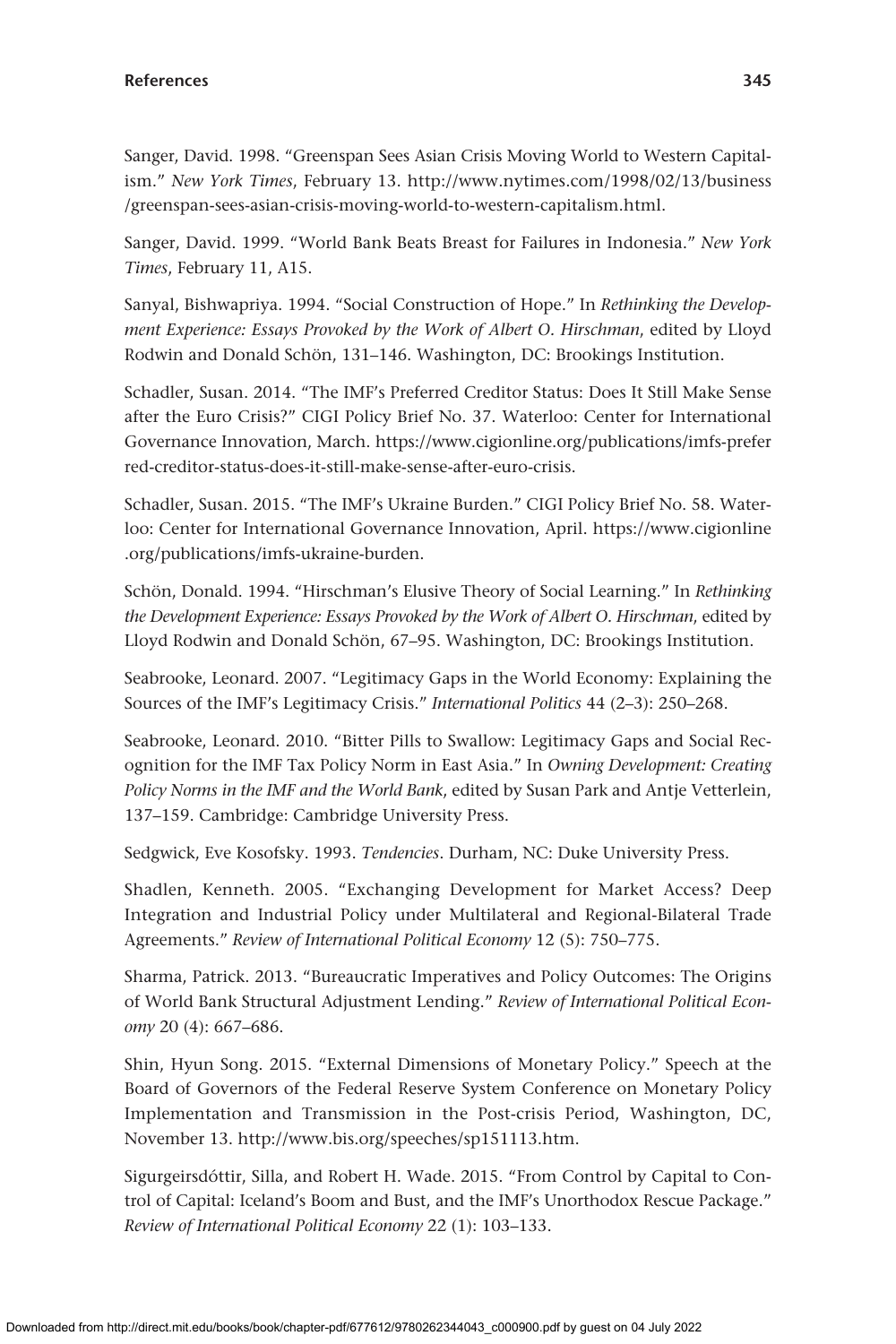Simon, Herbert A. 1990. "Bounded Rationality." In *The New Palgrave Utility and Probability*, edited by John Eatwell, Murray Milgate, and Peter Newman, 15–18. New York: Norton.

Singh, Ajit. 1999. "'Asian Capitalism' and the Financial Crisis." In *Global Instability and World Economic Governance*, edited by Jonathan Michie and John Grieve Smith, 9–36. London: Routledge.

Siregar, Reza, and Akkharaphol Chabchitrchaidol. 2013. "Enhancing the Effectiveness of CMIM and AMRO: Selected Immediate Challenges and Tasks." ADBI Working Paper Series No. 403. Tokyo: Asian Development Bank Institute, January. [https://](https://www.adbi.org/publications/enhancing-effectiveness-cmim-and-amro-selected-immediate-challenges-and-tasks) [www.adbi.org/publications/enhancing-effectiveness-cmim-and-amro-selected](https://www.adbi.org/publications/enhancing-effectiveness-cmim-and-amro-selected-immediate-challenges-and-tasks) [-immediate-challenges-and-tasks](https://www.adbi.org/publications/enhancing-effectiveness-cmim-and-amro-selected-immediate-challenges-and-tasks).

Skidelsky, Robert. 2010. *Keynes: The Return of the Master*. New York: Public Affairs.

Skidelsky, Robert. 2011. "The Relevance of Keynes." *Cambridge Journal of Economics* 35:1–13.

Slaughter, Anne-Marie. 2004. *A New World Order*. Princeton, NJ: Princeton University Press.

Smith, Adam. 1976[1759]. *The Theory of Moral Sentiments*. Oxford: Clarendon.

Smith, Gordon S. 2011. "G7 to G8 to G20: Evolution of Global Governance." CIGI G-20 Paper No. 6. Waterloo: Center for International Governance Innovation, May. [http://www.cigionline.org/publications/2011/5/g7-g8-g20-evolution-global](http://www.cigionline.org/publications/2011/5/g7-g8-g20-evolution-global-governance) [-governance](http://www.cigionline.org/publications/2011/5/g7-g8-g20-evolution-global-governance).

Smith, Helena. 2015. "Young, Gifted and Greek: Generation G—The World's Biggest Brain Drain." *Guardian*, January 19. [http://www.theguardian.com/world/2015/jan](http://www.theguardian.com/world/2015/jan/19/young-talented-greek-generation-g-worlds-biggest-brain-drain) [/19/young-talented-greek-generation-g-worlds-biggest-brain-drain.](http://www.theguardian.com/world/2015/jan/19/young-talented-greek-generation-g-worlds-biggest-brain-drain)

Smyth, Jamie. 2013. "Ex-IMF Official Warns Austerity 'Untenable.'" *Financial Times*, April 11.<http://www.ft.com/intl/cms/s/0/66ff0b2c-a29a-11e2-9b70-00144feabdc0.html> - axzz32NsRoUBI.

Soederberg, Susanne. 2010. "The Politics of Representation and Financial Fetishism: The Case of the G20 Summits." *Third World Quarterly* 31 (4): 523–540.

Sohn, Injoo. 2012. "Toward Normative Fragmentation: An East Asian Financial Architecture in the Post-global Crisis World." *Review of International Political Economy* 19 (4): 586–608.

Soros, George. 2013. "Fallibility, Reflexivity, and the Human Uncertainty Principle." *Journal of Economic Methodology* 20 (4): 309–329.

Spence, Michael. 2010a. "The IMF and Global Coordination." *Project Syndicate*, September 16. [http://prosyn.org/7hL2nbK.](http://prosyn.org/7hL2nbK)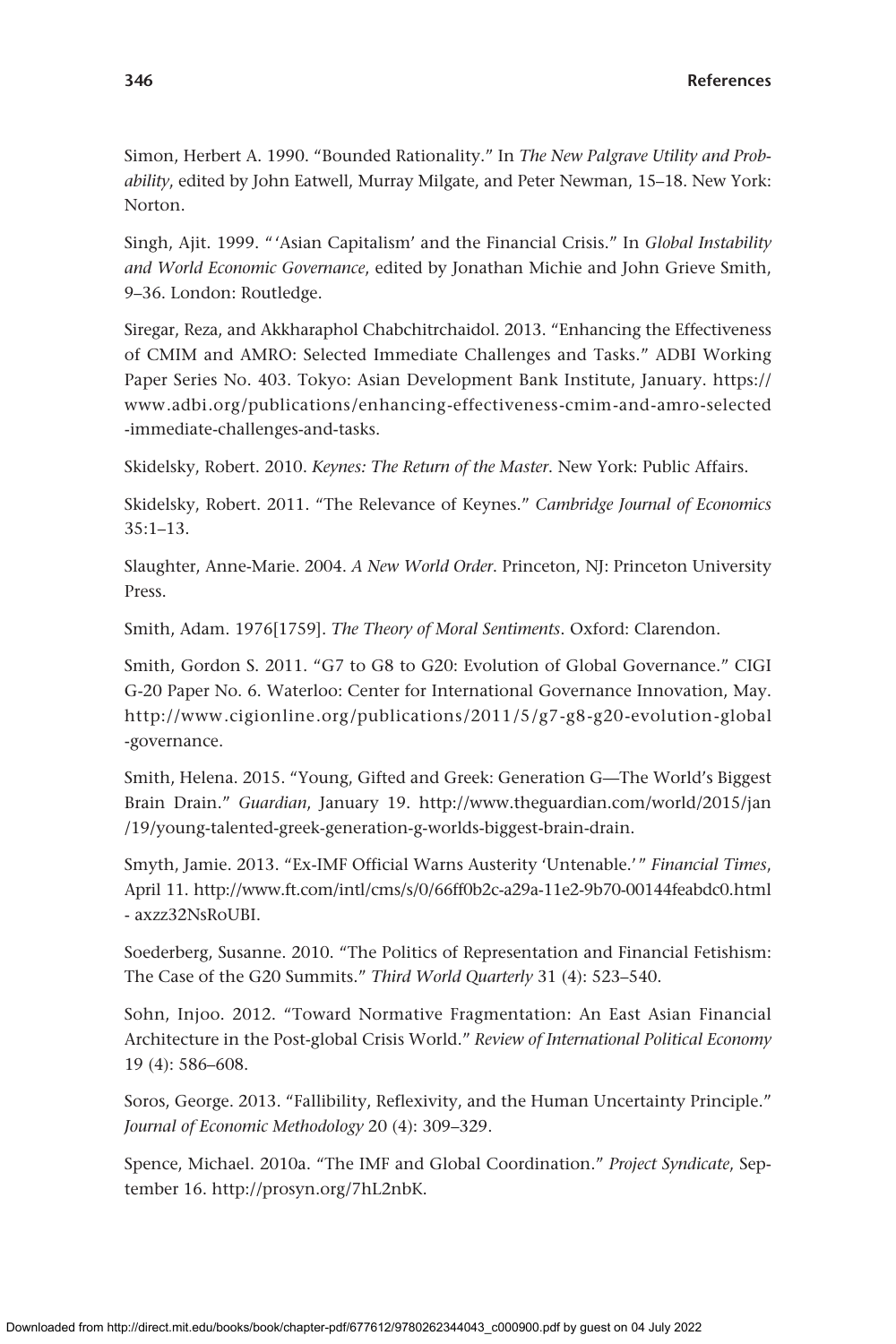Spence, Michael. 2010b. "Keynote Address by Professor Andrew Michael Spence." First International Research Conference of the Reserve Bank of India, Mumbai, February 12. <https://rbidocs.rbi.org.in/rdocs/Content/PDFs/FST130210.pdf>.

Spiegel, Peter. 2012. "EU Hits Back at IMF over Austerity." *Financial Times*, November 7. [http://www.ft.com/intl/cms/s/0/35735e76-28d5-11e2-b92c-00144feabdc0](http://www.ft.com/intl/cms/s/0/35735e76-28d5-11e2-b92c-00144feabdc0.html?siteedition=intl) [.html?siteedition](http://www.ft.com/intl/cms/s/0/35735e76-28d5-11e2-b92c-00144feabdc0.html?siteedition=intl)=intl - axzz32NsRoUBI.

Steil, Benn. 2013. *The Battle of Bretton Woods: John Maynard Keynes, Harry Dexter White, and the Making of a New World Order*. Princeton, NJ: Princeton University Press.

Steil, Benn. 2014. "The BRICS Bank Is a Feeble Strike against Dollar Hegemony." *Financial Times*, October 1. [http://www.cfr.org/international-finance/brics-bank](http://www.cfr.org/international-finance/brics-bank-feeble-strike-against-dollar-hegemony/p33542) [-feeble-strike-against-dollar-hegemony/p33542](http://www.cfr.org/international-finance/brics-bank-feeble-strike-against-dollar-hegemony/p33542).

Steinwand, Martin C., and Randall W. Stone. 2008. "The International Monetary Fund: A Review of the Recent Evidence." *Review of International Organizations* 3 (2): 123–149.

Stiglitz, Joseph. 2002. *Globalization and Its Discontents*. New York: Norton.

Stiglitz, Joseph, and Hamid Rashid. 2016a. "Closing Developing Countries' Capital Drain." *Project Syndicate*, February 18. [https://www.project-syndicate.org/commentary](https://www.project-syndicate.org/commentary/developing-countries-capital-outflows-by-joseph-e-stiglitz-and-hamid-rashid-2016-02?barrier=true) [/developing-countries-capital-outflows-by-joseph-e-stiglitz-and-hamid-rashid-2016](https://www.project-syndicate.org/commentary/developing-countries-capital-outflows-by-joseph-e-stiglitz-and-hamid-rashid-2016-02?barrier=true) [-02?barrier](https://www.project-syndicate.org/commentary/developing-countries-capital-outflows-by-joseph-e-stiglitz-and-hamid-rashid-2016-02?barrier=true)=true.

Stiglitz, Joseph, and Hamid Rashid. 2016b. "What's Ailing the World Economy?" *Third World Resurgence*, nos. 307–308:19–20.

Stone, Randall W. 2002. *Lending Credibility: The International Monetary Fund and the Post-Communist Transition*. Princeton, NJ: Princeton University Press.

Strand, Jonathan R. 2014. "Global Economic Governance and the Regional Development Banks." In *Handbook of Global Economic Governance*, edited by Manuela Moschella and Catherine Weaver, 290–303. London: Routledge.

Strange, Susan. 1987. "The Persistent Myth of Lost Hegemony." *International Organization* 41 (4): 551–574.

Strauss, Delphine. 2014. "Ukraine Capital Controls Stem Fall in Its Currency." *Financial Times*, February 10. [http://www.ft.com/intl/cms/s/0/fc4e3cf2-926d-11e3-9e43](http://www.ft.com/intl/cms/s/0/fc4e3cf2-926d-11e3-9e43-00144feab7de) [-00144feab7de](http://www.ft.com/intl/cms/s/0/fc4e3cf2-926d-11e3-9e43-00144feab7de).

Strauss-Kahn, Dominique. 2010a. "2010—A Year of Transformation for the World and for Asia." Address at the Asian Financial Forum, Hong Kong, January 20. [https://](https://www.imf.org/external/np/speeches/2010/012010.htm) [www.imf.org/external/np/speeches/2010/012010.htm](https://www.imf.org/external/np/speeches/2010/012010.htm).

Strauss-Kahn, Dominique. 2010b. "An IMF for the 21st Century." Address delivered at Bretton Woods Committee Annual Meeting. Washington, DC: International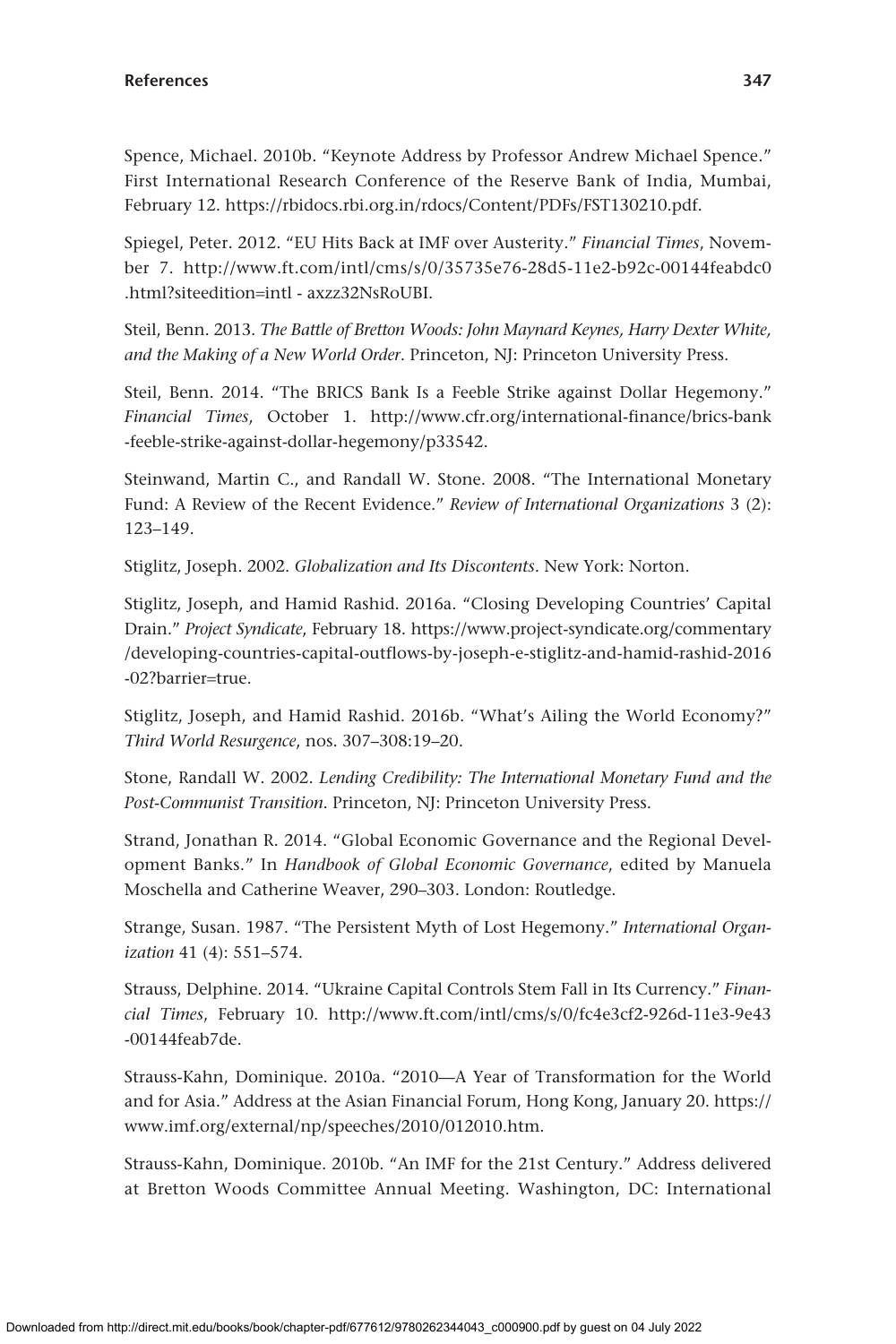Monetary Fund, February 26. [https://www.imf.org/external/np/speeches/2010](https://www.imf.org/external/np/speeches/2010/022610.htm) [/022610.htm.](https://www.imf.org/external/np/speeches/2010/022610.htm)

Strauss-Kahn, Dominique. 2010c. "Macro-prudential Policies—An Asian Perspective." Speech, Shanghai, October 18. [http://www.imf.org/external/np/speeches](http://www.imf.org/external/np/speeches/2010/101810.htm) [/2010/101810.htm.](http://www.imf.org/external/np/speeches/2010/101810.htm)

Streeten, Paul. 1959. "Unbalanced Growth." *Oxford Economics Papers* 11 (2): 167–190.

Stringer, Jacob. 2012. "IMF Director Praises Colombia's Economy." *Colombia Reports*, December 10. <http://colombiareports.co/imf-director-praises-colombias-economy/> -modal.

Studart, Rogério, and Luma Ramos. 2016. "Infrastructure for Sustainable Development: The Role of National Development Banks." Global Economic Governance Initiative Working Paper No. 7. Boston: Boston University, Frederic S. Pardee School of Global Studies, July. [https://www.bu.edu/pardeeschool/files/2016/07/Studart.New\\_](https://www.bu.edu/pardeeschool/files/2016/07/Studart.New_.Version.FINAL_.pdf) [.Version.FINAL\\_.pdf.](https://www.bu.edu/pardeeschool/files/2016/07/Studart.New_.Version.FINAL_.pdf)

Stuenkel, Oliver. 2013. "The Financial Crisis, Contested Legitimacy, and the Genesis of Intra-BRICS Cooperation." *Global Governance* 19:611–630.

Stuenkel, Oliver. 2016a. "The BRICS: Seeking Privileges by Constructing and Running Multilateral Institutions." *Global Summitry* 2 (1): 38–53.

Stuenkel, Oliver. 2016b. *Post-Western World: How Emerging Powers Are Remaking Global Order*. Cambridge: Polity.

Subacchi, Paola. 2015. "The Renminbi Goes Forth." *Project Syndicate*, December 11. [https://www.project-syndicate.org/commentary/renminbi-international-currency-in](https://www.project-syndicate.org/commentary/renminbi-international-currency-in-the-making-by-paola-subacchi-2015-12) [-the-making-by-paola-subacchi-2015-12.](https://www.project-syndicate.org/commentary/renminbi-international-currency-in-the-making-by-paola-subacchi-2015-12)

Subacchi, Paola. 2016. "Comment: China's Ambiguous Financial Liberalisation." *Financial Times*, February 3. [http://www.ft.com/cms/s/0/498f7bba-c9c2-11e5-a8ef](http://www.ft.com/cms/s/0/498f7bba-c9c2-11e5-a8ef-ea66e967dd44.html) [-ea66e967dd44.html](http://www.ft.com/cms/s/0/498f7bba-c9c2-11e5-a8ef-ea66e967dd44.html) - axzz436uBoHDb.

Subacchi, Paola. 2017. *The People's Money: How China Is Building a Global Currency*. New York: Columbia University Press.

Subramanian, Arvind, and John Williamson. 2009. "The Fund Should Help Brazil to Tackle Inflows." *Financial Times*, October 25. [http://www.ft.com/cms/s/0/a0c04b34](http://www.ft.com/cms/s/0/a0c04b34-c196-11de-b86b-00144feab49a.html) [-c196-11de-b86b-00144feab49a.html](http://www.ft.com/cms/s/0/a0c04b34-c196-11de-b86b-00144feab49a.html) - axzz43lSYfpkX.

Summers, Tim. 2016. "China's New 'Silk Roads': Sub-national Regions and Networks of Global Political Economy." *Third World Quarterly* 37 (9): 1628–1643.

Sussangkarn, Chalongphob. 2011. "Chiang Mai Initiative Multilateralization: Origin, Development, and Outlook." *Asian Economic Policy Review* 6 (2): 203–220.

SWF Institute. 2017. "Sovereign Wealth Fund Rankings." Sovereign Wealth Fund Institute. Accessed January 12. [http://www.swfinstitute.org/sovereign-wealth-fund-rankings/.](http://www.swfinstitute.org/sovereign-wealth-fund-rankings/)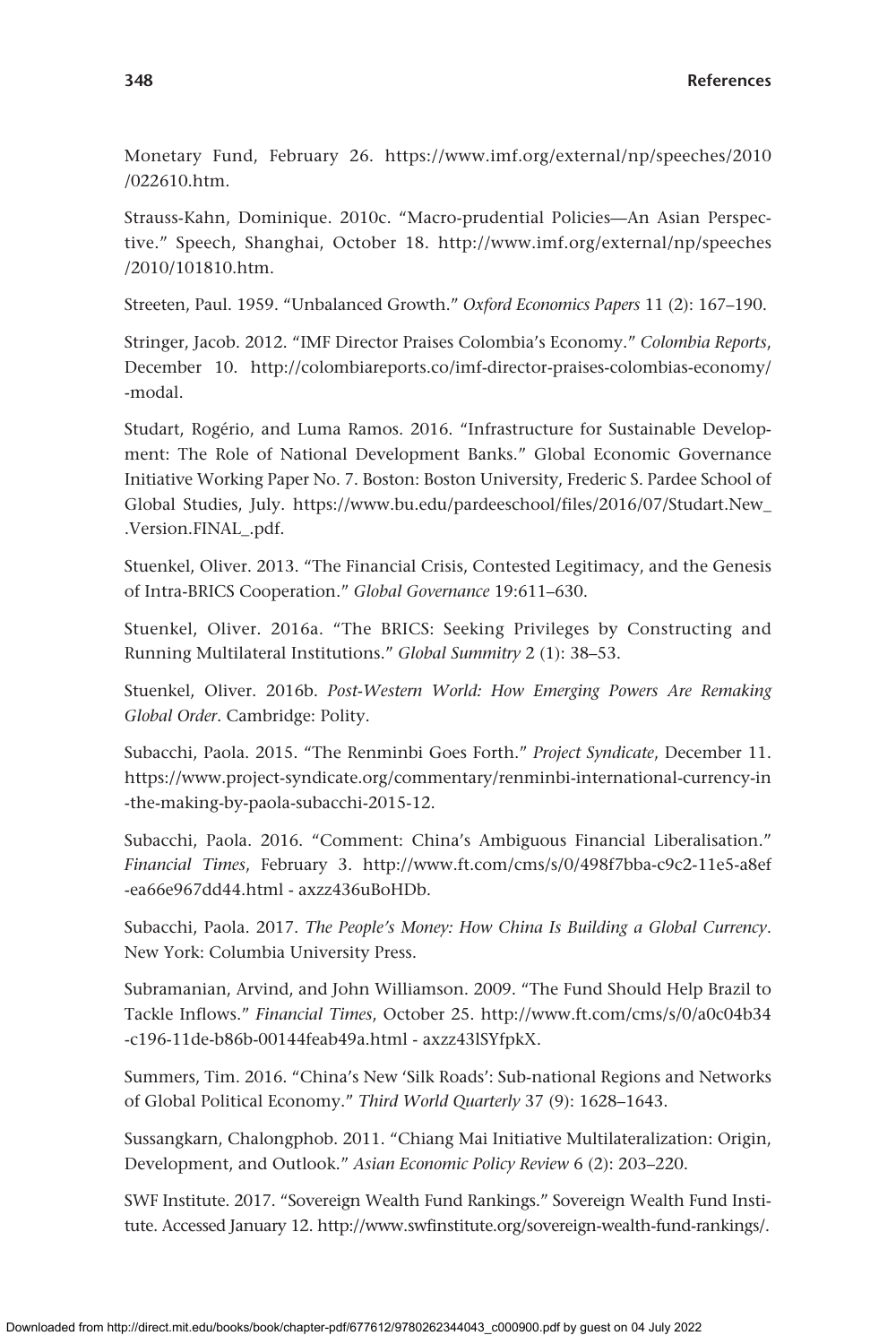Tabuchi, Hiroko. 2017. "As Beijing Joins Climate Fight, Chinese Companies Build Coal Plants." *New York Times*, July 2, A10.

Taleb, Nassim Nicholas. 2007. *The Black Swan: The Impact of the Highly Improbable*. New York: Random House.

Taleb, Nassim Nicholas. 2012. *Anti-Fragile: Things That Gain from Disorder*. New York: Random House.

Taleb, Nassim Nicholas, and Mark Blyth. 2011. "The Black Swan of Cairo: How Suppressing Volatility Makes the World Less Predictable and More Dangerous." *Foreign Affairs* 90 (3): 33–39.

Tavares de Araujo, José, Jr. 2013. "The BNDES as an Instrument of Long Run Economic Policy in Brazil." Rio de Janeiro: Centro de Estudos de Integracão e Desenvolvimento. [http://www.ecostrat.net/files/bndes-as-an-instrument-of-long-run-economic](http://www.ecostrat.net/files/bndes-as-an-instrument-of-long-run-economic-policy.pdf) [-policy.pdf](http://www.ecostrat.net/files/bndes-as-an-instrument-of-long-run-economic-policy.pdf).

Taylor, Lance. 1994. "Hirschman's *Strategy* at Thirty-Five." In *Rethinking the Development Experience: Essays Provoked by the Work of Albert O. Hirschman*, edited by Lloyd Rodwin and Donald Schön, 59–66. Washington, DC: Brookings Institution.

Taylor, Paul. 2015. "Exclusive: Europeans Tried to Block IMF Debt Report on Greece." [Reuters.com](http://Reuters.com), July 3. [http://www.reuters.com/article/2015/07/03/us-eurozone-greece](http://www.reuters.com/article/2015/07/03/us-eurozone-greece-imf-idUSKCN0PD20120150703) [-imf-idUSKCN0PD20120150703.](http://www.reuters.com/article/2015/07/03/us-eurozone-greece-imf-idUSKCN0PD20120150703)

Tendler, Judith. 1968. *Electrical Power in Brazil: Entrepreneurship in the Public Sector*. Cambridge, MA: Harvard University Press.

Tetlock, Philip E. 2005. *Expert Political Judgment*. Princeton, NJ: Princeton University Press.

Thomas, Landon, Jr. 2010. "Countries See Hazards in Free Flow of Capital." *New York Times*, November 10. [http://www.nytimes.com/2010/11/11/business/global](http://www.nytimes.com/2010/11/11/business/global/11capital.html?_r=0) [/11capital.html?\\_r](http://www.nytimes.com/2010/11/11/business/global/11capital.html?_r=0)=0.

Thomas, Landon, Jr. 2015. "The Greek Debt Deal's Missing Piece." *New York Times*, August 15. [http://www.nytimes.com/2015/08/16/business/international/the-greek](http://www.nytimes.com/2015/08/16/business/international/the-greek-debt-deals-missing-piece.html?_r=0) [-debt-deals-missing-piece.html?\\_r](http://www.nytimes.com/2015/08/16/business/international/the-greek-debt-deals-missing-piece.html?_r=0)=0.

Thomas, Landon, Jr. 2016. "Infighting in Background of Internal Unit's Sharp Critique." *New York Times*, October 21, B2.

Tietmeyer, Hans. 1999. "International Cooperation and Coordination in the Area of Financial Market Supervision and Surveillance." BIS Report. Basel: Bank for International Settlements, February 11. [https://www.financialstabilityboard.org/publications](https://www.financialstabilityboard.org/publications/r_9902.pdf) [/r\\_9902.pdf](https://www.financialstabilityboard.org/publications/r_9902.pdf).

*Times of India*. 2015. "RBI Chief Rajan Blasts IMF for Being Soft on Easy Money Policies of West." *Times of India*, October 19. [http://timesofindia.indiatimes.com](http://timesofindia.indiatimes.com/business/india-business/RBI-chief-Rajan-blasts-IMF-for-being-soft-on-easy-money-policies-of-west/articleshow/49456531.cms)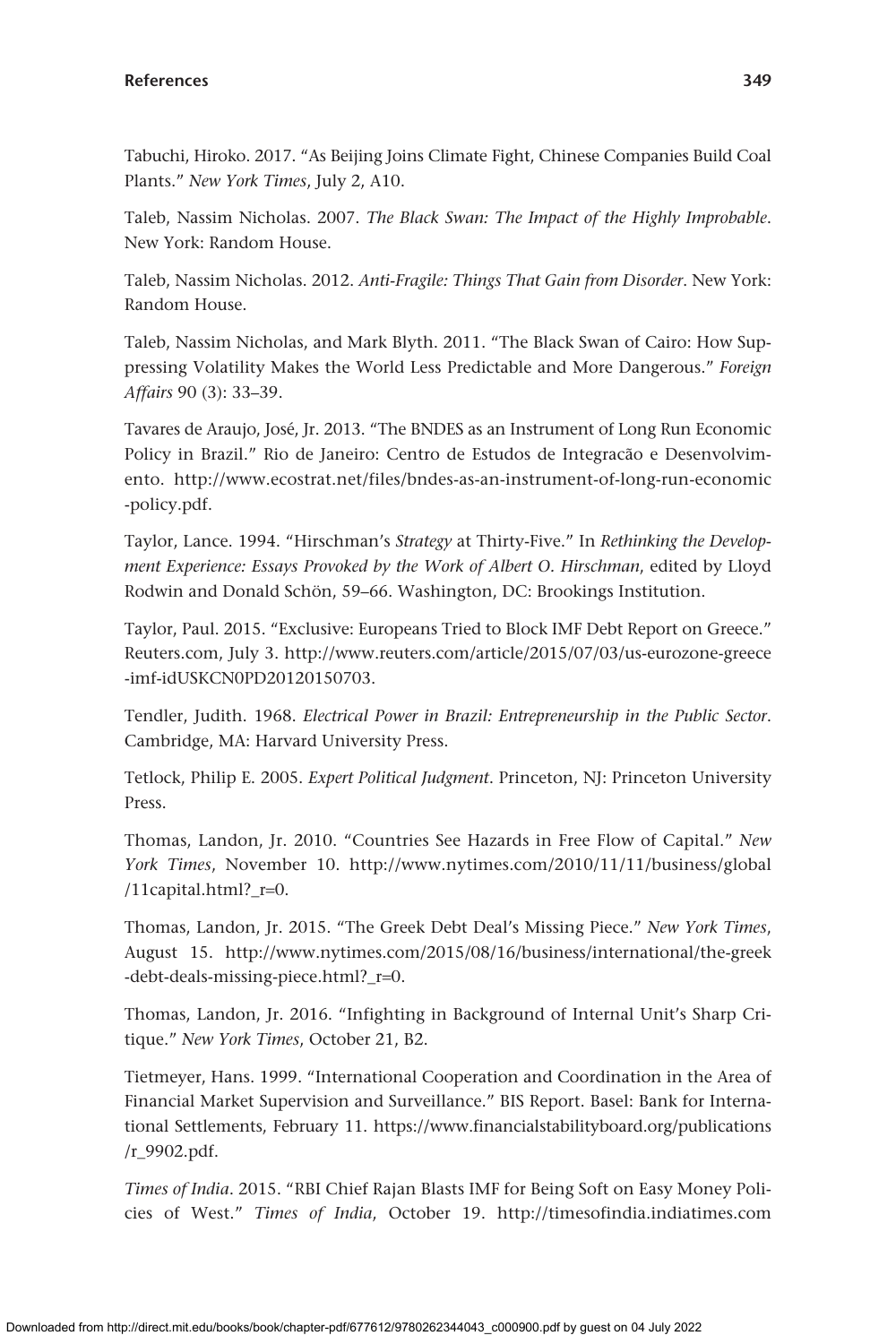[/business/india-business/RBI-chief-Rajan-blasts-IMF-for-being-soft-on-easy-money](http://timesofindia.indiatimes.com/business/india-business/RBI-chief-Rajan-blasts-IMF-for-being-soft-on-easy-money-policies-of-west/articleshow/49456531.cms) [-policies-of-west/articleshow/49456531.cms.](http://timesofindia.indiatimes.com/business/india-business/RBI-chief-Rajan-blasts-IMF-for-being-soft-on-easy-money-policies-of-west/articleshow/49456531.cms)

Titelman, Daniel, Cecilia Vera, Pablo Carvallo, and Esteban Pérez-Caldentey. 2014. "A Regional Reserve Fund for Latin America." *CEPAL Review*, no. 112:7–28. [http://](http://repositorio.cepal.org/bitstream/handle/11362/37018/RVI112Titelmanetal_en.pdf?sequence=1) [repositorio.cepal.org/bitstream/handle/11362/37018/RVI112Titelmanetal\\_en.pdf](http://repositorio.cepal.org/bitstream/handle/11362/37018/RVI112Titelmanetal_en.pdf?sequence=1) [?sequence](http://repositorio.cepal.org/bitstream/handle/11362/37018/RVI112Titelmanetal_en.pdf?sequence=1)=1.

Torres Filho, Ernani Teixeira. 2011. "Lessons from the Crisis: The Experience of the Brazilian Development Bank." Conference on New Economic Thinking, Teaching and Policy Perspectives—A Brazilian Perspective within a Global Dialogue. [http://](http://www.minds.org.br/media/papers/ernanitoreslessons-from-the.pdf) [www.minds.org.br/media/papers/ernanitoreslessons-from-the.pdf](http://www.minds.org.br/media/papers/ernanitoreslessons-from-the.pdf).

Traynor, Ian. 2012. "Eurozone Demands Six Day Work-week for Greece." *Guardian*, September 4. [http://www.theguardian.com/business/2012/sep/04/eurozone-six-day](http://www.theguardian.com/business/2012/sep/04/eurozone-six-day-week-greece) [-week-greece.](http://www.theguardian.com/business/2012/sep/04/eurozone-six-day-week-greece)

Truman, Edwin. 2010. "The G-20 and International Financial Institutions' Governance." Peterson Institute for International Economics Working Paper No. 10-13. Washington, DC: Peterson Institute for International Economics, September. [http://dx](http://dx.doi.org/10.2139/ssrn.1681547) [.doi.org/10.2139/ssrn.1681547.](http://dx.doi.org/10.2139/ssrn.1681547)

Truman, Edwin. 2015. "IMF Governance Reform Better Late than Never." *Peterson Institute for International Economics Real Time Economics News Watch*, December 16. [https://piie.com/blogs/realtime-economic-issues-watch/imf-governance-reform](https://piie.com/blogs/realtime-economic-issues-watch/imf-governance-reform-better-late-neverDecember) [-better-late-neverDecember](https://piie.com/blogs/realtime-economic-issues-watch/imf-governance-reform-better-late-neverDecember) 16, P.

Turner, Adair. 2014. "In Praise of Fragmentation." *Project Syndicate*, February 18. [https://www.project-syndicate.org/commentary/adair-turner-criticizes-economists](https://www.project-syndicate.org/commentary/adair-turner-criticizes-economists—adherence-to-the-belief-that-the-benefits-of-capital-account-liberalization-outweigh-the-costs?barrier=true) [adherence-to-the-belief-that-the-benefits-of-capital-account-liberalization-outweigh](https://www.project-syndicate.org/commentary/adair-turner-criticizes-economists—adherence-to-the-belief-that-the-benefits-of-capital-account-liberalization-outweigh-the-costs?barrier=true) [-the-costs?barrier](https://www.project-syndicate.org/commentary/adair-turner-criticizes-economists—adherence-to-the-belief-that-the-benefits-of-capital-account-liberalization-outweigh-the-costs?barrier=true)=true.

Tussie, Diana. 2010. "Decentralizing Global Finance." *Triple Crisis*, April 9. [http://](http://triplecrisis.com/decentralizing-global-finance/) [triplecrisis.com/decentralizing-global-finance/.](http://triplecrisis.com/decentralizing-global-finance/)

Ugarteche, Oscar. 2014. "BRICS Bank: Part of a New Financial Architecture." ALAI [net](http://net.org) [.org](http://net.org). [http://alainet.org/.](http://alainet.org/)

United Nations (UN). 2002. "Monterrey Consensus of the International Conference on Financing for Development: The Final Text of Agreements and Commitments Adopted at the International Conference on Financing for Development." Monterrey, March 18–22. [http://www.un.org/esa/ffd/monterrey/MonterreyConsensus](http://www.un.org/esa/ffd/monterrey/MonterreyConsensus.pdf) [.pdf](http://www.un.org/esa/ffd/monterrey/MonterreyConsensus.pdf).

United Nations (UN). 2009. *Report of the Commission of Experts of the President of the United Nations General Assembly on Reforms of the International Monetary and Financial System*. New York: UN, September 21. [http://www.un.org/ga/econcrisissummit/docs](http://www.un.org/ga/econcrisissummit/docs/FinalReport_CoE.pdf) [/FinalReport\\_CoE.pdf.](http://www.un.org/ga/econcrisissummit/docs/FinalReport_CoE.pdf)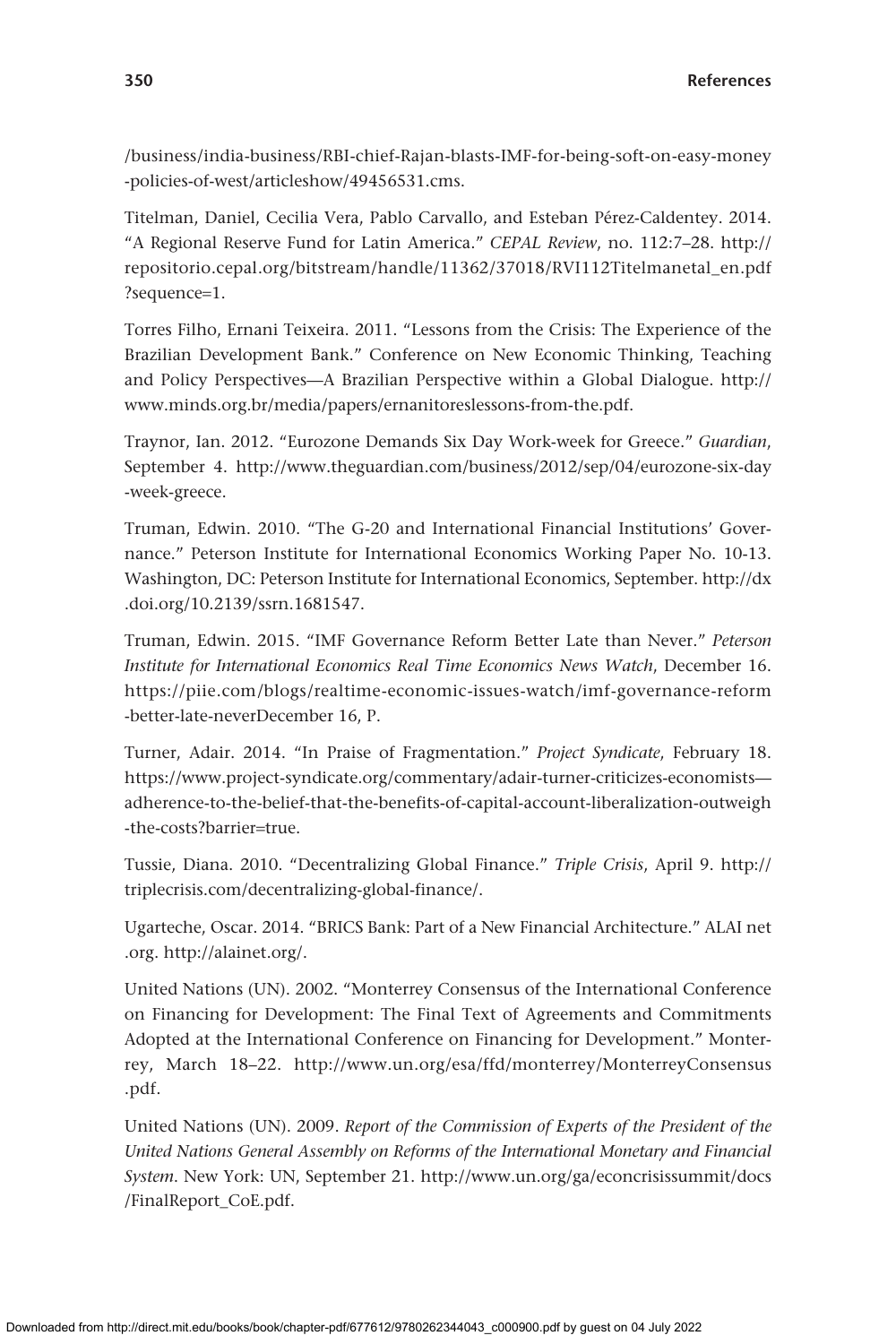United Nations (UN). 2014. *Report of the Intergovernmental Committee of Experts on Sustainable Development Financing*. New York: UN, August 8. [https://sustainabledevelopment](https://sustainabledevelopment.un.org/content/documents/4588FINAL) [.un.org/content/documents/4588FINAL](https://sustainabledevelopment.un.org/content/documents/4588FINAL) REPORT ICESDF.pdf.

United Nations Children's Fund (UNICEF). 2010. "Prioritizing Expenditures for a Recovery with a Human Face: Results from a Rapid Desk Review of 86 Recent IMF Country Reports." Social and Economic Policy Working Brief. New York: UNICEF, April. [http://docs.escr-net.org/usr\\_doc/Prioritizing\\_Expenditures.pdf.](http://docs.escr-net.org/usr_doc/Prioritizing_Expenditures.pdf)

United Nations Conference on Trade and Development (UNCTAD). 2007. *Trade and Development Report*. Geneva: UNCTAD.

United Nations Conference on Trade and Development (UNCTAD). 2011. *The Least Developed Countries Report*. Geneva: UNCTAD.

United Nations Conference on Trade and Development (UNCTAD). 2013. *Trade and Development Report*. Geneva: UNCTAD.

United Nations Conference on Trade and Development (UNCTAD). 2015a. "Introduction of Foreign-Exchange Controls." Geneva: UNCTAD, March 13. [http://invest](http://investmentpolicyhub.unctad.org/IPM/MeasureDetails?id=2673&rgn=) [mentpolicyhub.unctad.org/IPM/MeasureDetails?id](http://investmentpolicyhub.unctad.org/IPM/MeasureDetails?id=2673&rgn=)=2673&rgn=.

United Nations Conference on Trade and Development (UNCTAD). 2015b. *Trade and Development Report*. Geneva: UNCTAD.

United Nations Conference on Trade and Development (UNCTAD). 2016. *Trade and Development Report*. Geneva: UNCTAD.

Urbinati, Nadia. 2015. "'Proving Hamlet Wrong': The Creative Role of Doubt in Albert Hirschman's Social Thought." *Humanity* 6 (2): 267–271.

Urrutia, Miguel. 2015. "Brief History of FLAR." In *Building a Latin American Reserve Fund: 35 Years of FLAR*, edited by Guillermo Perry, 197–202. Bogotá: Latin American Reserve Fund.

U.S. Congress. 2015. H.R. 2029—Consolidated Appropriations Act 2016, 114th Congress, 2015–2016, December 18, 2015. [https://www.congress.gov/bill/114th-congress](https://www.congress.gov/bill/114th-congress/house-bill/2029/text) [/house-bill/2029/text.](https://www.congress.gov/bill/114th-congress/house-bill/2029/text)

U.S. Treasury. 2009. "Press Briefing by Treasury Secretary Tim Geithner on the G-20 Meeting, Pittsburgh summit." September 24. [http://www.whitehouse.gov/the\\_press](http://www.whitehouse.gov/the_press_office/Press-Briefing-by-Treasury-Secretary-Geithner-on-the-G20-Meetings) [\\_office/Press-Briefing-by-Treasury-Secretary-Geithner-on-the-G20-Meetings](http://www.whitehouse.gov/the_press_office/Press-Briefing-by-Treasury-Secretary-Geithner-on-the-G20-Meetings).

Ustinova, Anastasia. 2012. "BRICS Bank to Be Discussed at March Summit." [Bloomberg](http://Bloomberg.com) [.com](http://Bloomberg.com), February 26. [http://www.bloomberg.com/news/articles/2012-02-23/india-said](http://www.bloomberg.com/news/articles/2012-02-23/india-said-to-propose-brics-bank-to-finance-developing-nations-projects) [-to-propose-brics-bank-to-finance-developing-nations-projects.](http://www.bloomberg.com/news/articles/2012-02-23/india-said-to-propose-brics-bank-to-finance-developing-nations-projects)

Valdimarsson, Omar. 2012. "Iceland to Apply New Rules before Capital Controls Are Removed." Bloomberg, August 27. [http://www.bloomberg.com/news/articles/2012](http://www.bloomberg.com/news/articles/2012-08-27/iceland-to-apply-new-rules-before-capital-controls-are-removed) [-08-27/iceland-to-apply-new-rules-before-capital-controls-are-removed](http://www.bloomberg.com/news/articles/2012-08-27/iceland-to-apply-new-rules-before-capital-controls-are-removed).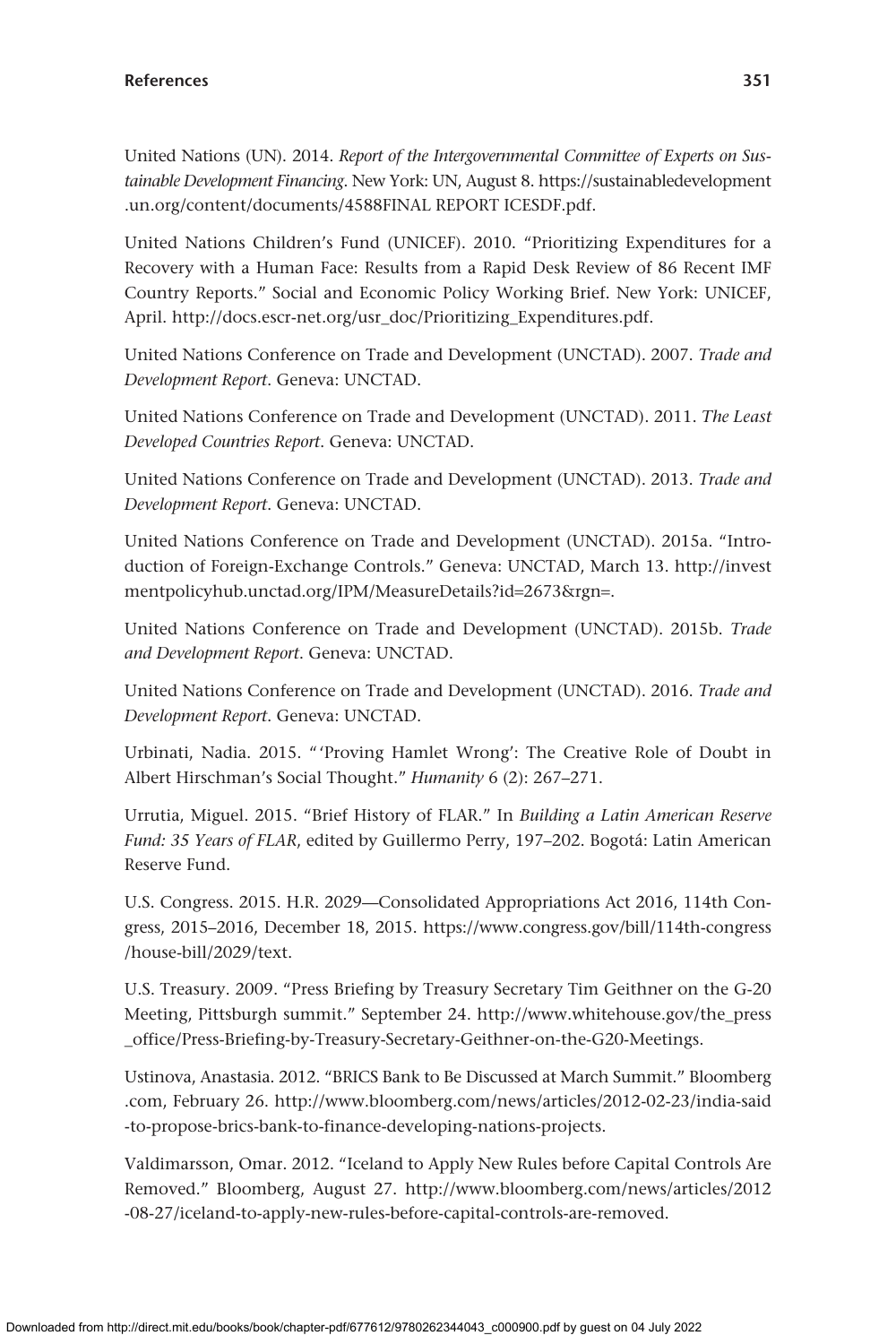Van Gunten, Tod S. 2015. "Washington Dissensus: Ambiguity and Conflict at the International Monetary Fund." *Socio-Economic Review* 15 (1): 65–84.

Van Waeyenberge, Elisa, Hannah Bargawi, and Terry McKinley. 2011. "Standing in the Way of Development? A Critical Survey of the IMF's Crisis Response in Low-Income Countries." Global Economy Series No. 31. Penang: Third World Network. [http://eurodad.org/uploadedfiles/whats\\_new/reports/standing](http://eurodad.org/uploadedfiles/whats_new/reports/standing) in the way of development(1).pdf.

Varoufakis, Yanis. 2016. "Greece, Still Paying for Europe's Spite." *New York Times*, June 1, A21.

Vary, Jarad. 2011. "How the IMF Got Its Keynesian Groove Back." *New Republic*, December 2. [http://www.newrepublic.com/article/economy/98051/IMF-Merkel-euro](http://www.newrepublic.com/article/economy/98051/IMF-Merkel-euro-ECB-Keynes-crisis) [-ECB-Keynes-crisis.](http://www.newrepublic.com/article/economy/98051/IMF-Merkel-euro-ECB-Keynes-crisis)

Velarde, Julio. 2015. "Financial Crises and Protection Mechanisms." In *Building a Latin American Reserve Fund: 35 Years of FLAR*, edited by Guillermo Perry, 143–154. Bogotá: Latin American Reserve Fund.

Vernengo, Matías, and Kirsten Ford. 2014. "Everything Must Change So That the IMF Can Remain the Same: The World Economic Outlook and the Global Financial Stability Report." *Development and Change* 45 (5): 1193–1204.

Vestergaard, Jakob, and Robert H. Wade. 2011. "The G20 Has Served Its Purpose and Should Be Replaced." *Journal of Globalization and Development* 2 (2): Article 10. doi: 10.1515/1948-1837.1237.

Vestergaard, Jakob, and Robert H. Wade. 2012a. "Establishing a New Global Economic Council: Governance Reform at the G20, the IMF, and the World Bank." *Global Policy* 3 (3): 257–269. doi: 10.1111/j.1758-5899.2012.00169.x.

Vestergaard, Jakob, and Robert H. Wade. 2012b. "The Governance Response to the Great Recession: The 'Success' of the G20." *Journal of Economic Issues* 46 (2): 481–489.

Vestergaard, Jakob, and Robert H. Wade. 2013a. "Protecting Power: How Western States Retained Their Dominant Voice in the World Bank's Governance Reforms." *World Development* 45: 153–164.

Vestergaard, Jakob, and Robert H. Wade. 2013b. "The West Must Allow a Power Shift in International Organizations, Part I." *Triple Crisis*, December 27. [http://triplecrisis](http://triplecrisis.com/the-west-must-allow-a-power-shift-in-international-organizations/) [.com/the-west-must-allow-a-power-shift-in-international-organizations/](http://triplecrisis.com/the-west-must-allow-a-power-shift-in-international-organizations/).

Vestergaard, Jakob, and Robert H. Wade. 2014. "Out of the Woods: Gridlock in the IMF, and the World Bank Puts Multilateralism at Risk." DIIS Report No. 6. Copenhagen: Danish Institute for International Studies. [https://www.diis.dk/files/media](https://www.diis.dk/files/media/publications/import/extra/rp2014-06_gridlock-imf-wb_jve_wade_web_2.pdf) [/publications/import/extra/rp2014-06\\_gridlock-imf-wb\\_jve\\_wade\\_web\\_2.pdf.](https://www.diis.dk/files/media/publications/import/extra/rp2014-06_gridlock-imf-wb_jve_wade_web_2.pdf)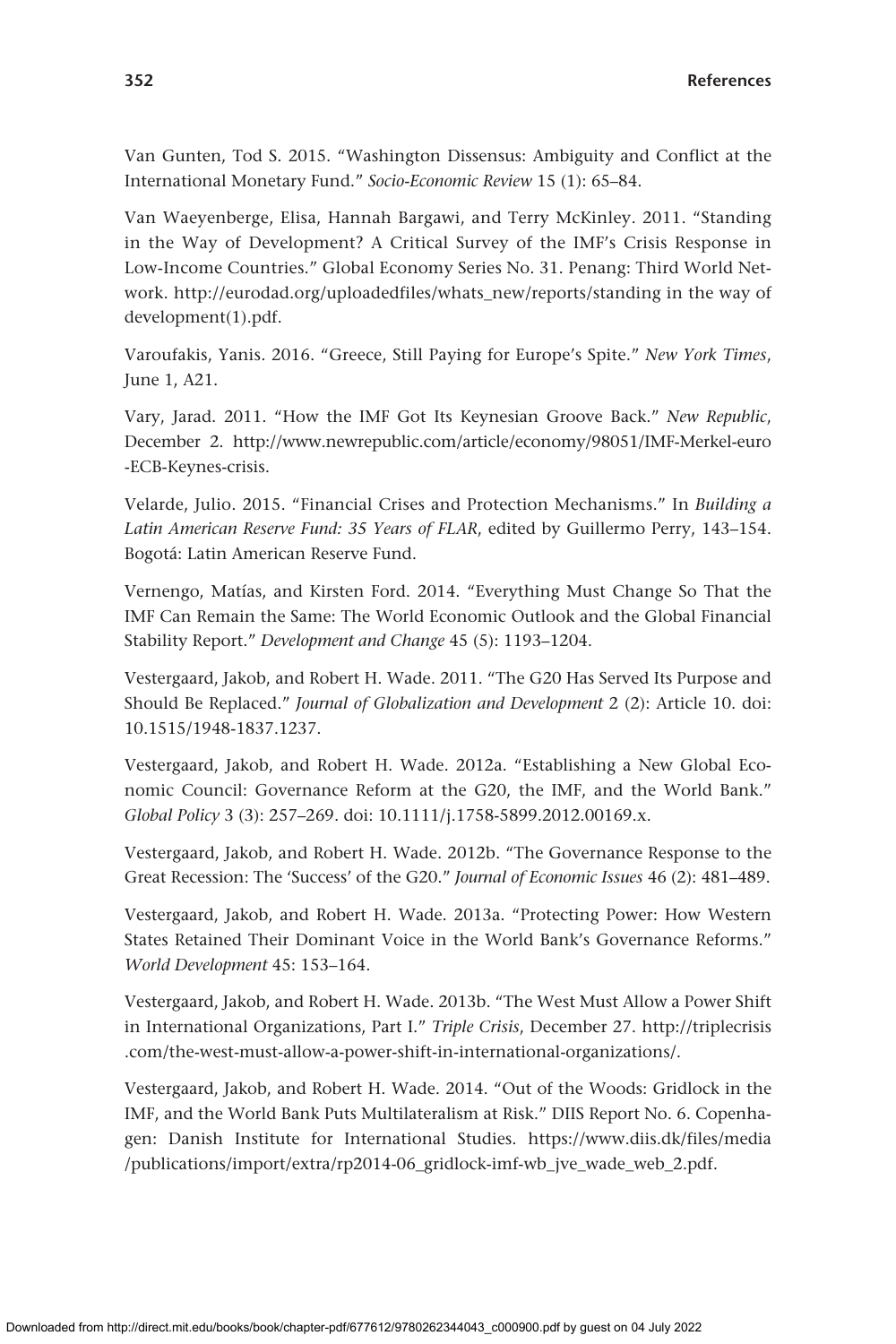Vestergaard, Jakob, and Robert H. Wade. 2015. "Still in the Woods: Gridlock in the IMF and the World Bank Puts Multilateralism at Risk." *Global Policy* 6 (1): 1–12. [http://www.globalpolicyjournal.com/articles/global-governance/still-woods](http://www.globalpolicyjournal.com/articles/global-governance/still-woods-gridlock-imf-and-world-bank-puts-multilateralism-risk) [-gridlock-imf-and-world-bank-puts-multilateralism-risk.](http://www.globalpolicyjournal.com/articles/global-governance/still-woods-gridlock-imf-and-world-bank-puts-multilateralism-risk)

Vetterlein, Antje. 2010. "Lacking Ownership: The IMF and Its Engagement with Social Development as a Policy Norm." In *Owning Development: Creating Policy Norms in the IMF and the World Bank*, edited by Susan Park and Antje Vetterlein, 93–112. Cambridge: Cambridge University Press.

Viola, Lora Anne. 2014. "The G-20 and Global Financial Regulation." In *The Handbook of Global Economic Governance*, edited by Manuela Moschella and Catherine Weaver, 115–128. New York: Routledge.

Vollmann, Carolin. 2015. "The IMF's Chameleon-Policies on Unions Are Changing Colors." Bretton Woods Project, July 6. [http://www.brettonwoodsproject.org/2015](http://www.brettonwoodsproject.org/2015/07/the-imfs-chameleon-policies-on-unions-are-changing-colours/) [/07/the-imfs-chameleon-policies-on-unions-are-changing-colours/](http://www.brettonwoodsproject.org/2015/07/the-imfs-chameleon-policies-on-unions-are-changing-colours/).

Volz, Ulrich, and Aldo Caliari. 2010. *Regional and Global Liquidity Arrangements*. Bonn: German Development Institute and Center of Concern.

Vreeland, James Raymond. 2008. "The IMF and Economic Development." In *Reinventing Foreign Aid*, edited by William Easterly, 351–376. Cambridge, MA: MIT Press.

Wade, Robert H. 1976. "Performance of Irrigation Projects." *Economic and Political Weekly* 11 (3): 63–66.

Wade, Robert H. 1996. "Japan, the World Bank, and the Art of Paradigm Maintenance: The East Asian Miracle in Political Perspective." *New Left Review*, no. 217:3–37.

Wade, Robert H. 1998a. "The Asian Debt and Development Crisis of 1997–? Causes and Consequences." *World Development* 26 (8): 1535–1553.

Wade, Robert H. 1998b. "From 'Miracle' to 'Cronyism': Explaining the Great Asian Slump." *Cambridge Journal of Economics* 22 (6): 693–706.

Wade, Robert H. 1998–1999. "The Coming Fight over Capital Controls." *Foreign Policy*, no. 113:41–54.

Wade, Robert H. 2002. "US Hegemony and the World Bank: The Fight over People and Ideas." *Review of International Political Economy* 9 (2): 215–243.

Wade, Robert H. 2003. "What Strategies Are Viable for Developing Countries Today? The World Trade Organization and the Shrinking of 'Development Space.'" *Review of International Political Economy* 10 (4): 621–644.

Wade, Robert H. 2003[1990]. *Governing the Market: Economic Theory and the Role of Government in East Asian Industrialization*. Princeton, NJ: Princeton University Press.

Wade, Robert H. 2004. "The American Economic Empire." *Challenge* 47 (1): 64–77.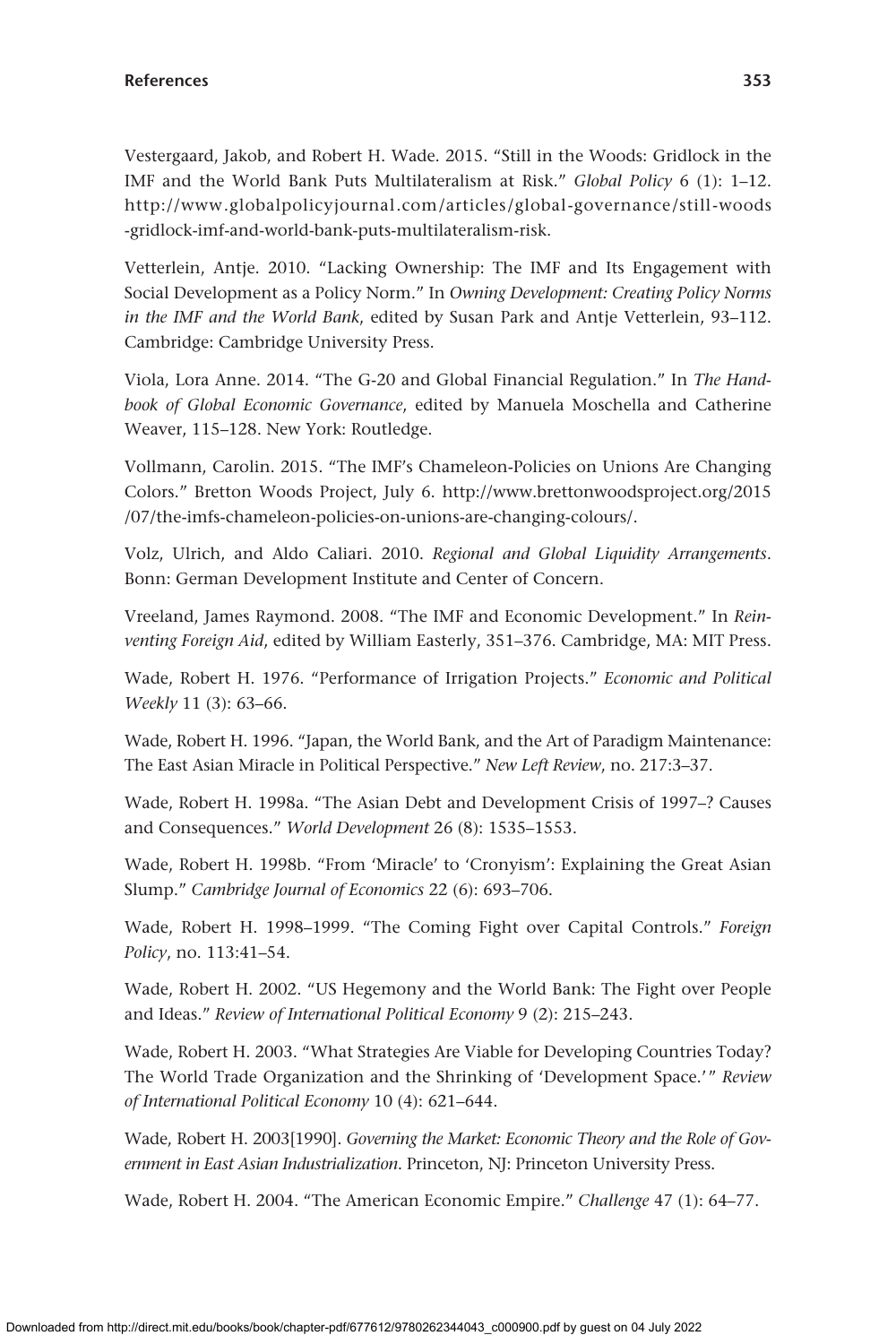Wade, Robert H. 2007. "The Aftermath of the Asian Financial Crisis: From 'Liberalize the Market' to 'Standardize the Market' and Create a 'Level Playing Field.'" In *Ten Years After: Revisiting the Asian Financial Crisis*, edited by Bhumika Muchhala, 173– 194. Washington, DC: Wilson Center Press.

Wade, Robert H. 2008. "Financial Regime Change?" *New Left Review*, no. 53:5–21.

Wade, Robert H. 2010. "The State of the World Bank." *Challenge* 53 (4): 43–67.

Wade, Robert H. 2011. "Emerging World Order? From Multipolarity to Multilateralism in the G20, the World Bank, and the IMF." *Politics and Society* 39 (3): 347–378.

Wade, Robert H. 2012. "US Keeps Control of the World Bank." *Le Monde Diplomatique*, October. [http://mondediplo.com/blogs/us-keeps-control-of-the-world-bank.](http://mondediplo.com/blogs/us-keeps-control-of-the-world-bank)

Wade, Robert H. 2013a. "The Art of Power Maintenance: How Western States Keep the Lead in Global Organizations." *Challenge* 56 (1): 5–39.

Wade, Robert H. 2013b. "Western States in Global Organizations." In *Global Governance at Risk*, edited by David Held and Charles Roger, 77–110. Oxford: Polity.

Wade, Robert H., and Frank Veneroso. 1998. "The Asian Crisis: The High Debt Model versus the Wall Street-Treasury-IMF Complex." *New Left Review*, no. 228:3–23.

Wagsty, S. 2011. "IMF and Capital Controls: Sauce for the Goose Should Be Sauce for the Gander." *Financial Times*, April 6. [http://blogs.ft.com/beyond-brics/2011/04/06](http://blogs.ft.com/beyond-brics/2011/04/06/imf-capital-controls-sauce-for-the-goose-should-be-sauce-for-the-gander/) [/imf-capital-controls-sauce-for-the-goose-should-be-sauce-for-the-gander/](http://blogs.ft.com/beyond-brics/2011/04/06/imf-capital-controls-sauce-for-the-goose-should-be-sauce-for-the-gander/).

Wang, Yongzhong. 2016. "The Sustainable Infrastructure Finance of China Development Bank: Composition, Experience and Policy Implications." Global Economic Governance Initiative Working Paper No. 5. Boston: Boston University, Frederic S. Pardee School of Global Studies, July. [https://www.bu.edu/pardeeschool/files/2016](https://www.bu.edu/pardeeschool/files/2016/07/Wang.New_.Final_.pdf) [/07/Wang.New\\_.Final\\_.pdf.](https://www.bu.edu/pardeeschool/files/2016/07/Wang.New_.Final_.pdf)

Weaver, Catherine. 2008. *Hypocrisy Trap: The Rhetoric, Reality and Reform of the World Bank*. Princeton, NJ: Princeton University Press.

Webber, Jude. 2011. "Argentina Tightens Forex Controls to Prevent Dollar Exodus." *Financial Times*, October 30. [http://www.ft.com/intl/cms/s/0/77c92be8-0306-11e1](http://www.ft.com/intl/cms/s/0/77c92be8-0306-11e1-b7be-00144feabdc0.html) [-b7be-00144feabdc0.html](http://www.ft.com/intl/cms/s/0/77c92be8-0306-11e1-b7be-00144feabdc0.html) - axzz3YRnyq3aK.

Weisbrot, Mark. 2014. "BRICS' New Financial Institutions Could Break a Longstanding and Harmful Monopoly." *Al Jazeera America*. [http://www.cepr.net/index](http://www.cepr.net/index.php/op-eds-&-columns/op-eds-&-columns/brics-new-financial-institutions-could-break-a-long-standing-and-harmful-monopoly) [.php/op-eds-&-columns/op-eds-&-columns/brics-new-financial-institutions-could](http://www.cepr.net/index.php/op-eds-&-columns/op-eds-&-columns/brics-new-financial-institutions-could-break-a-long-standing-and-harmful-monopoly) [-break-a-long-standing-and-harmful-monopoly.](http://www.cepr.net/index.php/op-eds-&-columns/op-eds-&-columns/brics-new-financial-institutions-could-break-a-long-standing-and-harmful-monopoly)

Weisbrot, Mark. 2015. *Failed: What the "Experts" Got Wrong about the Global Economy*. Oxford: Oxford University Press.

Weisbrot, Mark, Jose Cordero, and Luis Sandoval. 2009. *Empowering the IMF: Should Reform Be a Requirement for Increasing the Fund's Resources?* Washington, DC: Center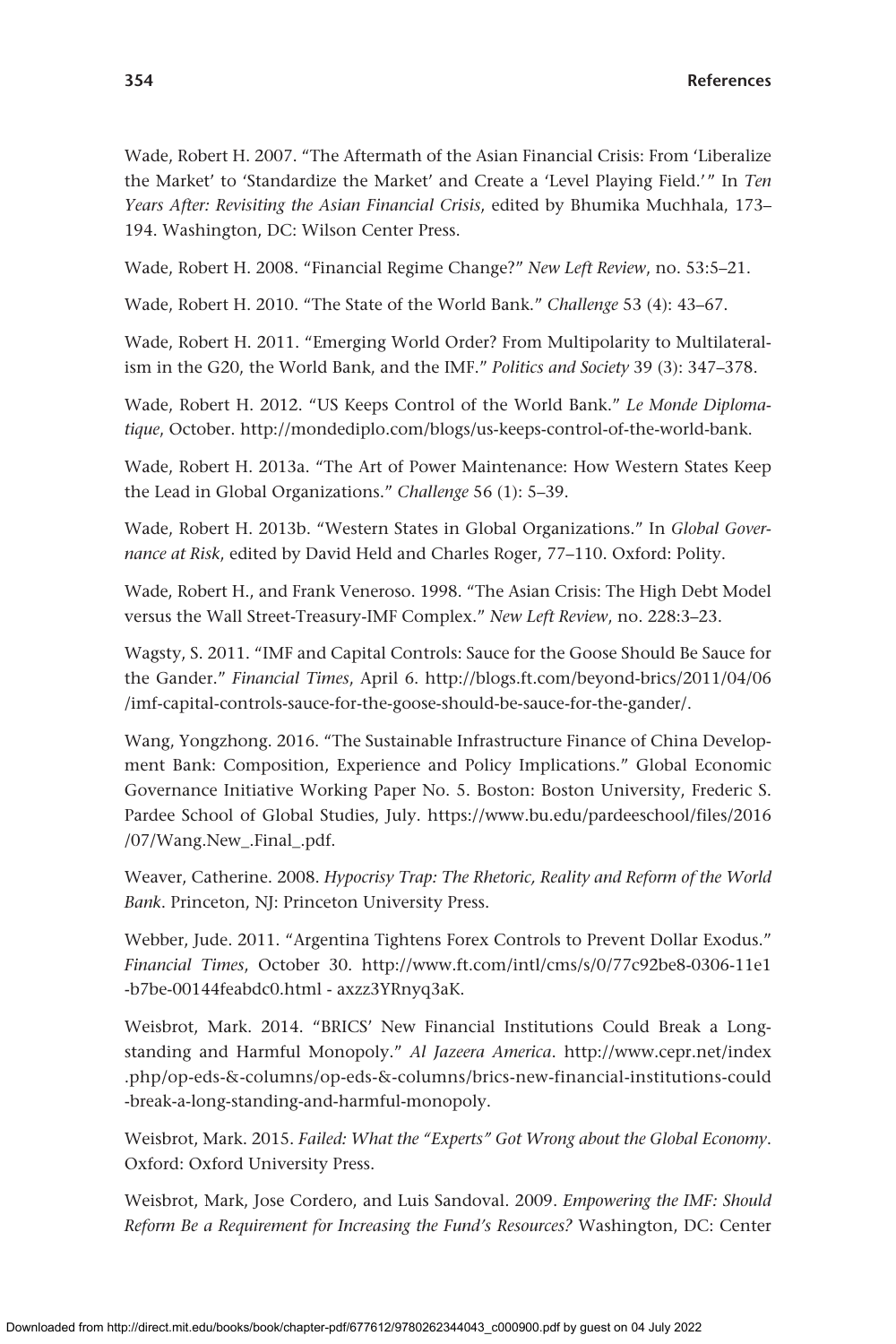for Economic and Policy Research, April 20. [http://www.cepr.net/index.php/public](http://www.cepr.net/index.php/publications/reports/empowering-the-imf-should-reform-be-a-requirement-for-increasing-the-funds-resources/) [ations/reports/empowering-the-imf-should-reform-be-a-requirement-for-increasing](http://www.cepr.net/index.php/publications/reports/empowering-the-imf-should-reform-be-a-requirement-for-increasing-the-funds-resources/) [-the-funds-resources/](http://www.cepr.net/index.php/publications/reports/empowering-the-imf-should-reform-be-a-requirement-for-increasing-the-funds-resources/).

Weisbrot, Mark, and Jake Johnston. 2009. "IMF Voting Shares: No Plans for Significant Changes." CEPR Issue Brief. Washington, DC: Center for Economic and Policy Research, May. [http://www.cepr.net/documents/publications/imf-voting-2009-05.pdf.](http://www.cepr.net/documents/publications/imf-voting-2009-05.pdf)

Weisbrot, Mark, and Helene Jorgensen. 2013. *Macroeconomic Policy Advice and the Article IV Consultations: A European Union Case Study*. Washington, DC: Center for Economic Policy Research. [http://www.cepr.net/documents/publications/article-IV](http://www.cepr.net/documents/publications/article-IV-2013-01.pdf) [-2013-01.pdf](http://www.cepr.net/documents/publications/article-IV-2013-01.pdf).

Weisbrot, Mark, Rebecca Ray, Jake Johnston, Jose Antonio Cordero, and Juan Antonio Montecino. 2009. *IMF-Supported Macroeconomic Policies and the World Recession: A Look at Forty-one Borrowing Countries*. Washington, DC: Center for Economic Policy Research. [http://www.cepr.net/documents/publications/imf-2009-10.pdf.](http://www.cepr.net/documents/publications/imf-2009-10.pdf)

Weisman, Steven 2007. "I.M.F. Faces a Question of Identity." *New York Times*, September 28, C1. [http://www.nytimes.com/2007/09/28/business/worldbusiness/28imf](http://www.nytimes.com/2007/09/28/business/worldbusiness/28imf.html?_r=0) .html? $r=0$ .

Welch, Sharon. 1990. *A Feminist Ethic of Risk*. Augsburg, MN: Fortress.

Weller, Christian, and Ghazal Zulfiqar. 2013. "Financial Market Diversity and Macroeconomic Stability." PERI Working Paper No. 332. Amherst: University of Massachusetts—Amherst, Political Economy Research Institute, August. [http://www.peri](http://www.peri.umass.edu/fileadmin/pdf/working_papers/working_papers_301-350/WP332.pdf) [.umass.edu/fileadmin/pdf/working\\_papers/working\\_papers\\_301-350/WP332.pdf](http://www.peri.umass.edu/fileadmin/pdf/working_papers/working_papers_301-350/WP332.pdf).

Wheatley, Jonathan, and Shawn Donnan. 2016. "Capital Controls No Longer Taboo as Emerging Markets Battle Flight." *Financial Times*, January 27. [http://www.ft.com](http://www.ft.com/intl/cms/s/0/36cfcc66-c41b-11e5-808f-8231cd71622e.html) [/intl/cms/s/0/36cfcc66-c41b-11e5-808f-8231cd71622e.html](http://www.ft.com/intl/cms/s/0/36cfcc66-c41b-11e5-808f-8231cd71622e.html) - axzz41OPv4o3d.

Whelan, Karl. 2013. "IMF on Greece: We Screwed Up, But It's Really the Eurozone's Fault." *Forbes*, June 5. [http://www.forbes.com/sites/karlwhelan/2013/06/05/imf-on](http://www.forbes.com/sites/karlwhelan/2013/06/05/imf-on-greece-we-screwed-up-but-its-really-the-eurozones-fault/) [-greece-we-screwed-up-but-its-really-the-eurozones-fault/](http://www.forbes.com/sites/karlwhelan/2013/06/05/imf-on-greece-we-screwed-up-but-its-really-the-eurozones-fault/).

Widmaier, Wesley W. 2007. "Where You Stand Depends on How You Think: Economic Ideas, the Decline of the Council of Economic Advisers and the Rise of the Federal Reserve." *New Political Economy* 12 (1): 43–59.

Widmaier, Wesley. 2014. "From Bretton Woods to the Global Financial Crisis: Popular Politics, Paradigmatic Debates, and the Construction of Crises." *Review of Social Economy* 72 (2): 232–252.

Widmaier, Wesley W. 2016. *Economic Ideas in Political Times: The Rise and Fall of Economic Orders from the Progressive Era to the Global Financial Crisis*. Cambridge: Cambridge University Press.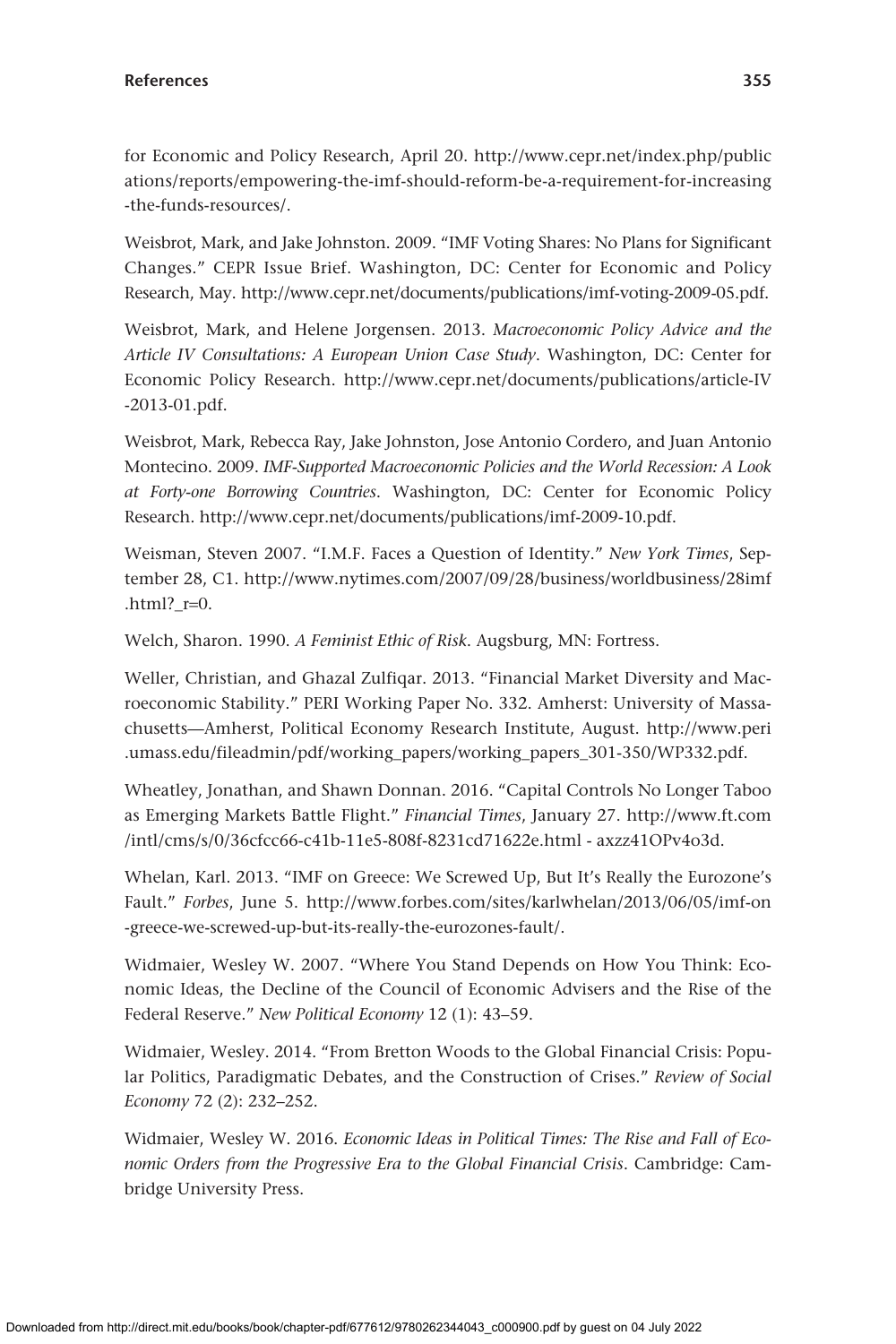Widmaier, Wesley W., Mark Blyth, and Leonard Seabrooke. 2007. "Exogenous Shocks or Endogenous Constructions? The Meanings of Wars and Crises." *International Studies Quarterly* 51 (4): 747–759.

Wildau, Gabriel. 2015. "China's Renminbi Liberalisation Leaves Capital Controls Intact." *Financial Times*, June 22. [http://www.ft.com/intl/cms/s/0/7727bfec-18a1](http://www.ft.com/intl/cms/s/0/7727bfec-18a1-11e5-a130-2e7db721f996.html) [-11e5-a130-2e7db721f996.html](http://www.ft.com/intl/cms/s/0/7727bfec-18a1-11e5-a130-2e7db721f996.html) - axzz41OPv4o3d.

Wildau, Gabriel. 2016a. "China Steps Up Capital Controls to Stem Outflows." *Financial Times*, January 8. [http://www.ft.com/intl/cms/s/0/9e25a772-b5df-11e5-aad2](http://www.ft.com/intl/cms/s/0/9e25a772-b5df-11e5-aad2-3e9865bc6644.html) [-3e9865bc6644.html](http://www.ft.com/intl/cms/s/0/9e25a772-b5df-11e5-aad2-3e9865bc6644.html) - axzz41OPv4o3d.

Wildau, Gabriel. 2016b. "China to Clamp Down on Outbound M&A in War on Capital Flight." *Financial Times*, November 29. [https://www.ft.com/content/2511fa](https://www.ft.com/content/2511fa56-b5f8-11e6-ba85-95d1533d9a62) [56-b5f8-11e6-ba85-95d1533d9a62.](https://www.ft.com/content/2511fa56-b5f8-11e6-ba85-95d1533d9a62)

Wildau, Gabriel. 2016c. "China's Renminbi Hits 8-Year Low." *Financial Times*, November 16. <https://www.ft.com/content/94f39188-ac6e-11e6-9cb3-bb8207902122>.

Winters, Jeffrey A. 1999. "The Determinant of Financial Crisis in Asia." In *The Politics of the Asian Economic Crisis*, edited by T. J. Pempel, 79–100. Ithaca, NY: Cornell University Press.

Wise, Carol, Leslie Eliot Armijo, and Saori N. Katada. 2015. *Unexpected Outcomes: How Emerging Economies Survived the Global Financial Crisis*. Washington, DC: Brookings Institution.

Woods, Ngaire. 2006. *The Globalizers: The IMF, the World Bank, and Their Borrowers*. Ithaca, NY: Cornell University Press.

Woods, Ngaire. 2010. "Global Governance after the Financial Crisis: A New Multilateralism or the Last Gasp of the Great Powers?" *Global Policy* 1 (1): 51–63. doi: 10.1111/j.1758-5899.2009.0013.x.

Woods, Ngaire, Alexander Betts, Jochen Prantl, and Devi Sridhar. 2013. "Transforming Global Governance for the 21st Century." United Nations Development Programme Occasional Paper No. 9. New York: United Nations Development Programme. [http://hdr.undp.org/sites/default/files/hdro\\_1309\\_woods.pdf.](http://hdr.undp.org/sites/default/files/hdro_1309_woods.pdf)

Woods, Ngaire, and Domenico Lombardi. 2006. "Uneven Patterns of Governance: How Developing Countries Are Represented at the IMF." *Review of International Political Economy* 13 (3): 480–515.

Woods, Ngaire, and Leonardo Martinez-Diaz. 2009. *Networks of Influence? Developing Countries in a Networked Global Order*. Oxford: Oxford University Press.

World Bank. 2009. *Global Monitoring Report 2009: A Development Emergency*. Washington, DC: World Bank. [https://www.imf.org/external/pubs/ft/gmr/2009/eng/gmr.pdf.](https://www.imf.org/external/pubs/ft/gmr/2009/eng/gmr.pdf)

World Bank. 2011. *Global Development Horizons, Multipolarity: The New Global Economy*. Washington, DC: World Bank.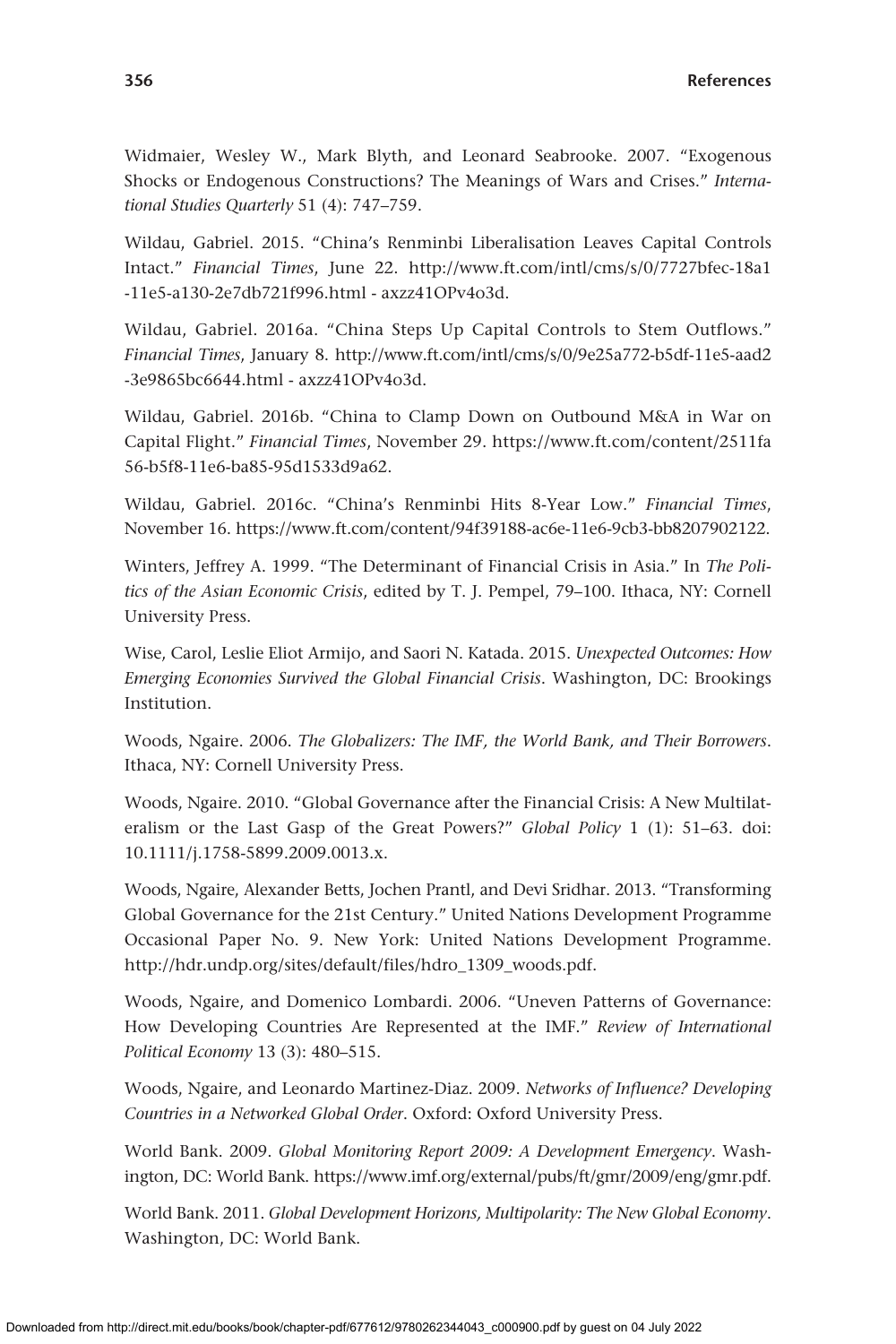World Bank. 2013a. "Capital for the Future." Washington, DC: World Bank. [http://dx](http://dx.doi.org/10.1596/978-0-8213-9635-3) [.doi.org/10.1596/978-0-8213-9635-3](http://dx.doi.org/10.1596/978-0-8213-9635-3)

World Bank. 2013b. "Global Financial Development Report: Rethinking the Role of the State in Finance." Washington, DC: World Bank.

World Bank. 2016. "Annual Reports and Financial Statements." Accessed December 20. <https://openknowledge.worldbank.org/handle/10986/2127>.

World Bank. 2017. "World Development Indicators." World Bank. Accessed January 10. [http://databank.worldbank.org/data//reports.aspx?source](http://databank.worldbank.org/data//reports.aspx?source=2&country=&series=FI.RES.XGLD.CD&period)=2&country =&series=[FI.RES.XGLD.CD&period](http://databank.worldbank.org/data//reports.aspx?source=2&country=&series=FI.RES.XGLD.CD&period).

World Bank Group. 2016. *Corporate Scorecards*. Washington, DC: World Bank, October. [http://pubdocs.worldbank.org/en/331941477328080420/World-Bank-Corporate](http://pubdocs.worldbank.org/en/331941477328080420/World-Bank-Corporate-Scorecard-2016-full-version.pdf) [-Scorecard-2016-full-version.pdf.](http://pubdocs.worldbank.org/en/331941477328080420/World-Bank-Corporate-Scorecard-2016-full-version.pdf)

Wroughton, Lesley. 2009. "Dispute over Control Clouds IMF Expansion." [Reuters](http://Reuters.com) [.com,](http://Reuters.com) October 4. [http://in.reuters.com/article/2009/10/04/idINIndia-42902220091004.](http://in.reuters.com/article/2009/10/04/idINIndia-42902220091004)

Wroughton, Lesley. 2010. "IMF Endorses Capital Controls as Temporary Measure." [Reuters.com](http://Reuters.com), February 19. [http://prasad.dyson.cornell.edu/doc/media/Reuters](http://prasad.dyson.cornell.edu/doc/media/Reuters_19Feb2010.pdf) [\\_19Feb2010.pdf.](http://prasad.dyson.cornell.edu/doc/media/Reuters_19Feb2010.pdf)

Wroughton, Lesley. 2012a. "BRICS Economies to Boost IMF Funds." [Reuters.com,](http://Reuters.com) June 18. [http://www.reuters.com/article/2012/06/18/us-g2o-brics-statement](http://www.reuters.com/article/2012/06/18/us-g2o-brics-statement-idUSBRE85H1K820120618) [-idUSBRE85H1K820120618](http://www.reuters.com/article/2012/06/18/us-g2o-brics-statement-idUSBRE85H1K820120618).

Wroughton, Lesley. 2012b. "Colombia's Ocampo Withdraws from World Bank Challenge." [Reuters.com](http://Reuters.com), April 13. [http://www.reuters.com/article/us-worldbank](http://www.reuters.com/article/us-worldbank-ocampo-idUSBRE83C1H420120413) [-ocampo-idUSBRE83C1H420120413](http://www.reuters.com/article/us-worldbank-ocampo-idUSBRE83C1H420120413).

Yardley, Jim. 2015. "Greece Will Shut Banks in Fallout from Debt Crisis." *New York Times*, June 28. [http://www.nytimes.com/2015/06/29/world/europe/greece](http://www.nytimes.com/2015/06/29/world/europe/greece-will-shut-banks-in-fallout-from-debt-crisis.html) [-will-shut-banks-in-fallout-from-debt-crisis.html.](http://www.nytimes.com/2015/06/29/world/europe/greece-will-shut-banks-in-fallout-from-debt-crisis.html)

Yardley, William. 2012. "Albert Hirschman, Optimistic Economist, Dies at 97." *New York Times*, December 24, B6.

Yeats, William Butler. 1921[1919]. "The Second Coming." In *Michael Robartes and the Dancer*. Churchtown: Chuala.

Yuk, Kwan Pan. 2012. "Peru: LatAm's Latest Currency Warrior." *Financial Times, Beyond Brics*, May 1. [http://blogs.ft.com/beyond-brics/2012/05/01/peru-latams-latest](http://blogs.ft.com/beyond-brics/2012/05/01/peru-latams-latest-currency-warrior/) [-currency-warrior/.](http://blogs.ft.com/beyond-brics/2012/05/01/peru-latams-latest-currency-warrior/)

Yukhananov, Anna 2013. "Stalled IMF Reforms Could Leave Fund on Shaky Ground." [Reuters.com,](http://Reuters.com) October 3. [http://in.reuters.com/article/2013/10/02/us-imf](http://in.reuters.com/article/2013/10/02/us-imf-reforms-analysis-idINBRE9911A120131002) [-reforms-analysis-idINBRE9911A120131002](http://in.reuters.com/article/2013/10/02/us-imf-reforms-analysis-idINBRE9911A120131002).

Zhou, Xiaochuan. 2009. "Reform the International Monetary System." *Bank for International Settlements Review* 41:1–3. [http://www.bis.org/review/r090402c.pdf.](http://www.bis.org/review/r090402c.pdf)